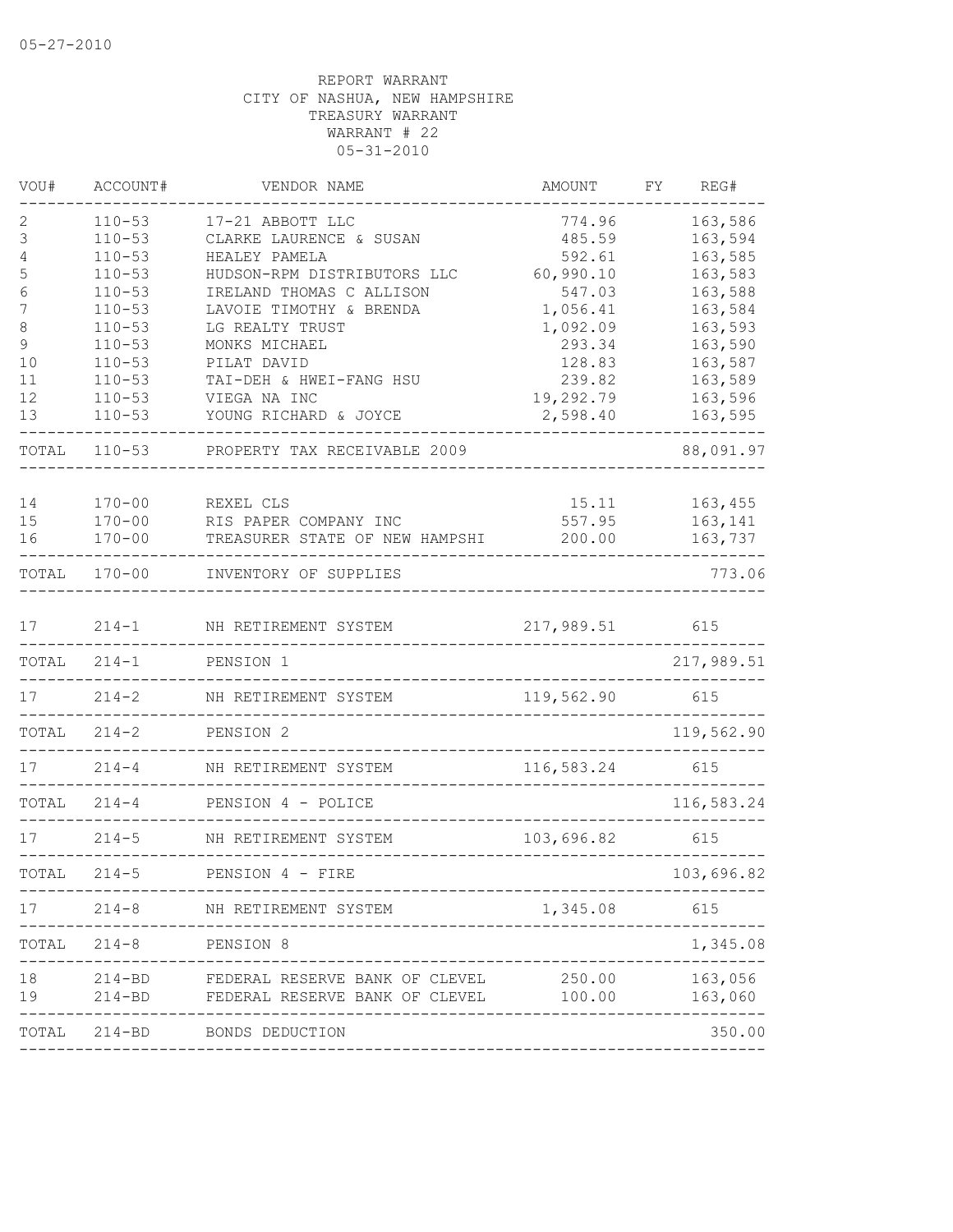|    | VOU# ACCOUNT# | VENDOR NAME                                                   | AMOUNT FY REG#  |                  |
|----|---------------|---------------------------------------------------------------|-----------------|------------------|
| 20 | $214 - DC$    | ALLEN STACEY L                                                | 192.31          | 163,329          |
| 21 | $214 - DC$    | BUCACCI MICHELLE                                              | 192.31          | 163,512          |
| 22 | $214-DC$      | COTE KEITH                                                    | 192.31          | 163,214          |
| 23 | $214 - DC$    | DAVIDSON PATRICIA                                             | 190.00          | 163,237          |
| 24 | $214 - DC$    | GRACE ROBERT                                                  | 192.31          | 163,558          |
| 25 | $214 - DC$    | HAMILTON DENNIS L                                             | 110.00          | 163,333          |
| 26 | $214 - DC$    | HAMILTON TINA                                                 | 100.00          | 163,335          |
| 27 | $214 - DC$    | KARBAN ERICA                                                  | 192.31          | 163,511          |
| 28 | $214 - DC$    | MANSFIELD WILLIAM R                                           | 1,344.00        | 163,069          |
| 29 | $214 - DC$    | MENARD PAUL                                                   | 192.31          | 163,215          |
| 30 | $214 - DC$    | PEIGH PILAR R                                                 | 192.31          | 163,556          |
| 31 | $214 - DC$    | SAAD KATHLEEN                                                 | 400.00          | 163,557          |
| 32 |               | 214-DC SCOTT DAWN                                             | 68.00           | 163,559          |
|    |               | TOTAL 214-DC DEPENDENT CARE DEDUCTION                         |                 | 3,558.17         |
|    |               | 219,89 214-DI RELIANCE STANDARD LIFE INSURAN 1,009.49 163,620 |                 |                  |
|    |               | TOTAL 214-DI SCHOOL DISABILITY                                |                 | 1,009.49         |
|    |               | 33 214-FS BENEFIT STRATEGIES INC 22,448.33 637                |                 |                  |
|    |               | TOTAL 214-FS FLEXIBLE SPENDING ACCOUNT -                      |                 | 22,448.33        |
|    |               | 34 214-SL SUN LIFE ASSURANCE COMPANY OF 3,470.88 638          |                 |                  |
|    |               | TOTAL 214-SL BPW GROUP INS-SUN LIFE                           |                 | 3,470.88         |
| 35 | $255 - 00$    | STATE OF NH-MV                                                | 23,876.02       | 617              |
| 36 | $255 - 00$    | STATE OF NH-MV                                                | 18, 133. 42 618 |                  |
| 37 | $255 - 00$    | STATE OF NH-MV                                                | 20,752.56       | 619              |
| 38 | $255 - 00$    | STATE OF NH-MV                                                | 28,067.24       | 620              |
| 39 | $255 - 00$    | STATE OF NH-MV                                                | 26,108.64       | 625              |
| 40 |               |                                                               | 42,509.06       | 628              |
|    | $255 - 00$    | STATE OF NH-MV                                                |                 |                  |
| 41 | $255 - 00$    | STATE OF NH-MV                                                | 40,533.09       | 629              |
| 42 | $255 - 00$    | STATE OF NH-MV                                                | 21,001.97       | 631              |
| 43 | $255 - 00$    | STATE OF NH-MV                                                | 29,796.18       | 635              |
|    |               | TOTAL 255-00 STATE MVR                                        |                 | 250,778.18       |
|    |               | 44 255-05 STATE OF NH                                         |                 | 38.50 163,720    |
|    |               | TOTAL 255-05 STATE OF NH-FBI FINGERPRNT FEE                   |                 | 38.50            |
|    |               | 219,89 286-01 SOTO CARY                                       |                 | 10.00    163,643 |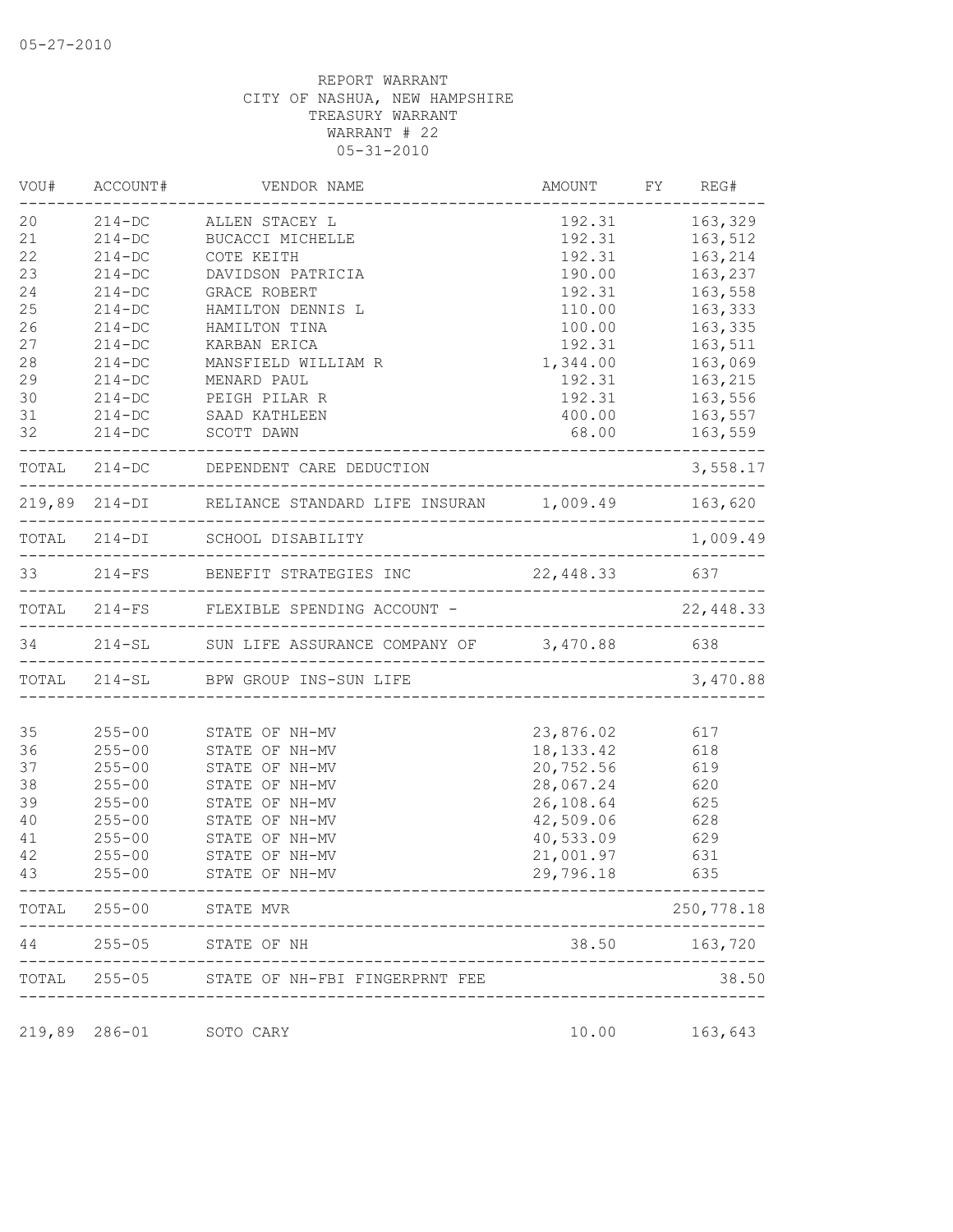| VOU# | ACCOUNT#      | VENDOR NAME               | AMOUNT | FY | REG#  |
|------|---------------|---------------------------|--------|----|-------|
|      |               |                           |        |    |       |
|      | ТОТАІ, 286-01 | SCHL-ELEMEN SUMMER SCHOOL |        |    | 10.00 |
|      |               |                           |        |    |       |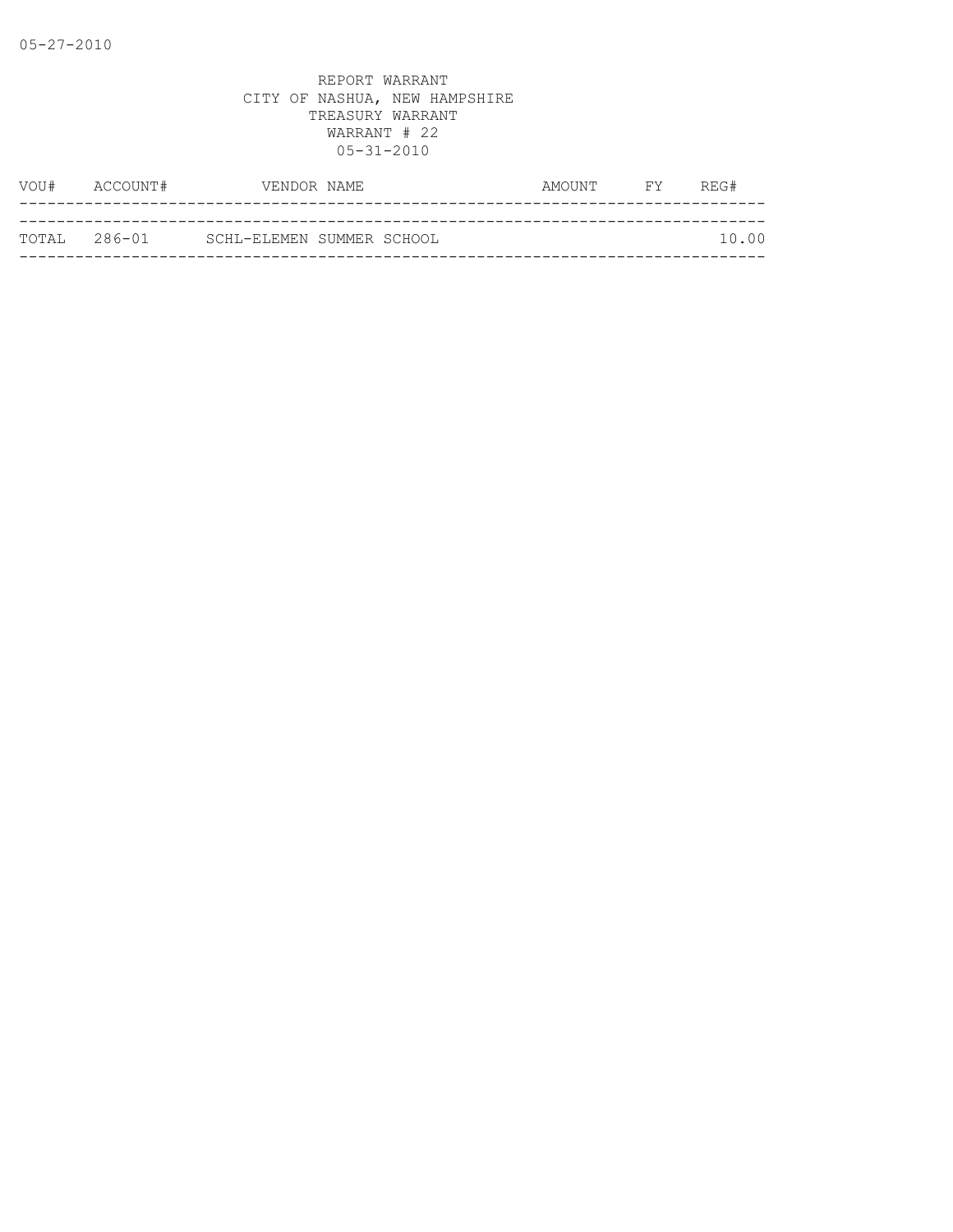| VOU#      | ACCOUNT#  | VENDOR NAME                                                                                                                                          | AMOUNT     | FY | REG#       |
|-----------|-----------|------------------------------------------------------------------------------------------------------------------------------------------------------|------------|----|------------|
| 45        |           | 305-33005 PENNICHUCK WATER                                                                                                                           | 19.73      |    | 163,708    |
| 46        | 305-34015 | PENNICHUCK WATER<br>METROMEDIA ENERGY INC<br>COLLINS JOHN<br>JEYNES MIKE<br>KING THOMAS<br>MCLEAN JIM<br>O'NEIL TIM<br>C'NEIL TIM<br>WALLENT FRANK J | 30.78      |    | 163,719    |
| 47        | 305-59100 |                                                                                                                                                      | 75.00      |    | 163,243    |
| 48        | 305-59100 |                                                                                                                                                      | 412.50     |    | 163,340    |
| 49        | 305-59100 |                                                                                                                                                      | 125.00     |    | 163,240    |
| 50        | 305-59100 |                                                                                                                                                      | 337.50     |    | 163,221    |
| 51        | 305-59100 |                                                                                                                                                      | 337.50     |    | 163,223    |
| 52        | 305-59100 |                                                                                                                                                      | 450.00     |    | 163,119    |
| 53        |           | 305-59100 WEATHERS JOHN                                                                                                                              | 87.50      |    | 163,250    |
| 54        |           | 305-94005 JOHNSON PETER                                                                                                                              | 828.33     |    | 163,644    |
| TOTAL 305 |           |                                                                                                                                                      |            |    | 2,703.84   |
|           |           |                                                                                                                                                      |            |    |            |
| 55<br>56  |           | 308-40 HARVARD PILGRIM/FIRST SENIORIT 57,436.32<br>308-83010 ANTHEM BLUE CROSS BLUE SHIELD 68,889.82                                                 |            |    | 624<br>621 |
| 57        |           | 308-83010 ANTHEM BLUE CROSS BLUE SHIELD                                                                                                              | 16,206.01  |    | 633        |
| 58        | 308-83011 |                                                                                                                                                      | 3,757.99   |    |            |
| 59        | 308-83011 | ANTHEM BLUE CROSS BLUE SHIELD<br>ANTHEM BLUE CROSS BLUE SHIELD                                                                                       | 496.14     |    | 621<br>633 |
| 60        | 308-83012 | ANTHEM BLUE CROSS BLUE SHIELD                                                                                                                        | 282,383.81 |    | 621        |
| 61        | 308-83012 | ANTHEM BLUE CROSS BLUE SHIELD                                                                                                                        | 159,696.20 |    | 633        |
| 62        | 308-83013 | ANTHEM BLUE CROSS BLUE SHIELD                                                                                                                        | 191,430.83 |    | 621        |
| 63        | 308-83013 | ANTHEM BLUE CROSS BLUE SHIELD                                                                                                                        | 116,205.50 |    | 633        |
| 64        | 308-83016 | HARVARD PILGRIM HEALTH CARE                                                                                                                          | 71,871.17  |    | 623        |
| 65        | 308-83016 | HARVARD PILGRIM HEALTH CARE                                                                                                                          | 57,647.14  |    | 634        |
| 66        | 308-83017 | HARVARD PILGRIM HEALTH CARE                                                                                                                          | 58,296.92  |    | 623        |
| 67        | 308-83017 | HARVARD PILGRIM HEALTH CARE                                                                                                                          | 40,164.54  |    | 634        |
| 68        | 308-83018 | ANTHEM BLUE CROSS BLUE SHIELD                                                                                                                        | 71,803.20  |    | 621        |
| 69        | 308-83018 | ANTHEM BLUE CROSS BLUE SHIELD                                                                                                                        | 65, 533.57 |    | 633        |
| 70        | 308-83019 | ANTHEM BLUE CROSS BLUE SHIELD                                                                                                                        | 44, 277.31 |    | 621        |
| 71        | 308-83019 | ANTHEM BLUE CROSS BLUE SHIELD                                                                                                                        | 48, 451.77 |    | 633        |
| 72        | 308-83020 | NORTHEAST DELTA                                                                                                                                      | 31,993.29  |    | 622        |
| 73        | 308-83020 | NORTHEAST DELTA                                                                                                                                      | 17,632.31  |    | 636        |
| 74        | 308-83021 | NORTHEAST DELTA                                                                                                                                      | 8,716.94   |    | 622        |
| 75        | 308-83021 | NORTHEAST DELTA                                                                                                                                      | 5,645.45   |    | 636        |
| 76        | 308-83023 | CITIZENS BANK                                                                                                                                        | 1,785.04   |    | 632        |
| 77        | 308-83023 | THE HOLISTIC HEALTH CARE CENTE                                                                                                                       | 1,000.00   |    | 163,325    |
| 78        | 308-83041 | COLLIMORE CULLEN PLLC                                                                                                                                | 467.62     |    | 163,304    |
| 79        | 308-83053 | APPLE SERVICES NASHUA                                                                                                                                | 2,718.00   |    | 163,107    |
| 80        | 308-83053 | DARTMOUTH-HITCHCOCK CLINIC                                                                                                                           | 438.00     |    | 163,288    |
| 81        | 308-83053 | DH FAMILY MEDICINE NASHUA INC                                                                                                                        | 227.00     |    | 163,242    |
| 82        | 308-83053 | FOUNDATION MEDICAL PARTNERS                                                                                                                          | 120.00     |    | 163,265    |
| 83        | 308-83053 | FOUR SEASONS ORTHOPAEDIC CTR                                                                                                                         | 5,897.00   |    | 163,269    |
| 84        | 308-83053 | MERRIMACK VISION CARE                                                                                                                                | 457.00     |    | 163,564    |
| 85        | 308-83053 | NASHUA ANESTHESIA PARTNERS                                                                                                                           | 100.00     |    | 163,731    |
| 86        | 308-83053 | OCCUPATIONAL HEALTH CTRS SOUTH                                                                                                                       | 513.13     |    | 163,169    |
| 87        | 308-83053 | PARNELL CHIROPRACTIC/WELLNESS                                                                                                                        | 430.00     |    | 163,147    |
| 88        | 308-83053 | PERFORMANCE REHAB INC                                                                                                                                | 1,345.00   |    | 163,130    |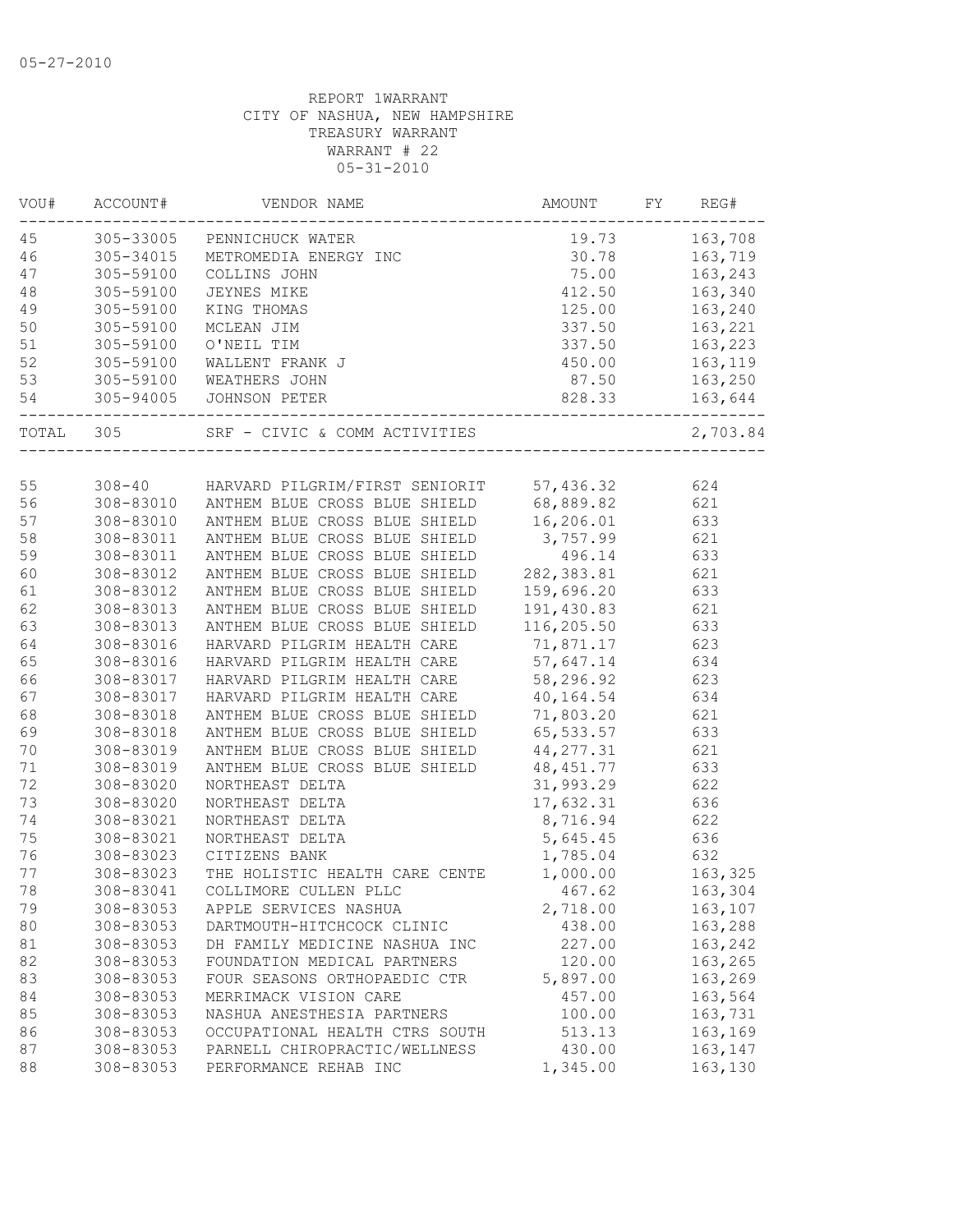| VOU# | ACCOUNT#           | VENDOR NAME                                                     | AMOUNT    | FY | REG#         |
|------|--------------------|-----------------------------------------------------------------|-----------|----|--------------|
| 89   | 308-83053          | POLIVY KENNETH DR                                               | 735.00    |    | 163,254      |
| 90   | 308-83053          | SJH SURGICENTER LLCD                                            | 3,380.75  |    | 163,212      |
| 91   | 308-83053          | SO NH REGIONAL MEDICAL CENTER                                   | 8,821.15  |    | 163,730      |
| 92   | 308-83053          | ST JOSEPH'S HOSPITAL                                            | 174.25    |    | 163,104      |
| 93   | 308-83054          | ASSOCIATED RADIOLOGISTS PA<br>W/                                | 26.00     |    | 163,249      |
| 94   | 308-83054          | DARTMOUTH-HITCHCOCK CLINIC                                      | 719.66    |    | 163,288      |
| 95   | 308-83054          | DH FAMILY MEDICINE NASHUA INC                                   | 142.00    |    | 163,242      |
| 96   | 308-83054          | ENOS HOME OXYGEN THERAPY INC                                    | 42.00     |    | 163,571      |
| 97   | 308-83054          | FOUNDATION MEDICAL PARTNERS                                     | 741.00    |    | 163,265      |
| 98   | 308-83054          | FOUR SEASONS ORTHOPAEDIC CTR                                    | 1,059.00  |    | 163,269      |
| 99   | 308-83054          | LONGWOOD ORTHOPEDIC ASSOCIATES                                  | 10,300.00 |    | 163,578      |
| 100  | 308-83054          | MASSACHUSETTS EYE AND EAR INFI                                  | 207.00    |    | 163,513      |
| 101  | 308-83054          | NEW ENGLAND BAPTIST HOSPITAL                                    | 6, 165.02 |    | 163,151      |
| 102  | 308-83054          | NEW ENGLAND BAPTIST MEDICAL AS                                  | 123.00    |    | 163,570      |
| 103  | 308-83054          | OCCUPATIONAL HEALTH CTRS SOUTH                                  | 1,776.81  |    | 163,169      |
| 104  | 308-83054          | PARNELL CHIROPRACTIC/WELLNESS                                   | 423.00    |    | 163,147      |
| 105  | 308-83054          | PERFORMANCE REHAB INC                                           | 1,150.00  |    | 163,130      |
| 106  | 308-83054          | RAHMAN KHAWAJA M<br>MD<br>W/C                                   | 805.00    |    | 163,256      |
| 107  | 308-83054          | RS MEDICAL                                                      | 80.00     |    | 163,071      |
| 108  | 308-83054          | ST JOSEPH BUSINESS & HEALTH                                     | 185.00    |    | 163,164      |
| 109  | 308-83054          | ST JOSEPH'S HOSPITAL                                            | 2,172.50  |    | 163,104      |
| 110  | 308-83054          | STONERIVER PHARMACY SOLUTIONS                                   | 192.36    |    | 163,263      |
| 111  | 308-83054          | W/C<br>WALGREEN CO                                              | 11.25     |    | 163,253      |
| 112  | 308-83055          | COLLIMORE CULLEN PLLC                                           | 3,304.20  |    | 163,304      |
| 113  | 308-83055          | COVENTRY HEALTH CARE WORKERS C                                  | 280.60    |    | 163,244      |
| 114  | 308-83055          | DEVINE MILLIMET & BRANCH PA                                     | 4,770.11  |    | 163,251      |
| 115  | 308-83055          | LEBRECQUE RAYMOND                                               | 19.25     |    | 163,577      |
| 116  | 308-83055          | LEWIS PHYSICAL MEDICINE ASSOC                                   | 785.00    |    | 163,061      |
| 117  | 308-83055          | NEW ENGLAND BAPTIST HOSPITAL                                    | 800.00    |    | 163,151      |
| 118  | 308-83056          | NATIONAL SAFETY COUNCIL                                         | 270.00    |    | 163,723      |
| 119  | 308-83056          | OCCUPATIONAL DRUG TESTING LLC                                   | 652.00    |    | 163,239      |
| 120  | 308-83058          | GATE CITY TREE SERVICE                                          | 695.00    |    | 163,601      |
| 121  | 308-83064          | RICK LABRIE APPRAISALS                                          | 100.00    |    | 163,156      |
| 122  | 308-83070          | TREASURER STATE OF NH                                           | 100.00    |    | 163,744      |
| 123  | 308-83160          | OCCUPATIONAL HEALTH CENTERS                                     | 302.00    |    | 163,729      |
| 124  | 308-83160          | OCCUPATIONAL HEALTH CENTERS                                     | 2,114.00  |    | 163,205      |
| 125  | 308-91005          | DUGAS ROSS                                                      | 36.00     |    | 163,646      |
| 126  | $308 - 91005$      | LIBERTY WENDY                                                   | 21.40     |    | 163,645      |
|      |                    | TOTAL 308 SRF - INSURANCE<br>---------------------------------- |           |    | 1,487,715.33 |
|      |                    |                                                                 |           |    |              |
|      | 219,899 3097-41015 | IDEA ART                                                        | 58.31     |    | 163,629      |
|      | 219,900 3097-41015 | LOGAN ANN                                                       | 10.00     |    | 163,473      |
|      | 219,901 3097-41015 | STAPLES BUSINESS ADVANTAGE                                      | 397.82    |    | 163,295      |
|      | 219,902 3097-41015 | WB MASON COMPANY INC                                            | 26.25     |    | 163,098      |
|      | 219,903 3097-49075 | CLEAN SOURCE                                                    | 450.65    |    | 163,468      |
|      | 219,904 3097-49075 | MANSFIELD PAPER CO INC                                          | 7,382.26  |    | 163,527      |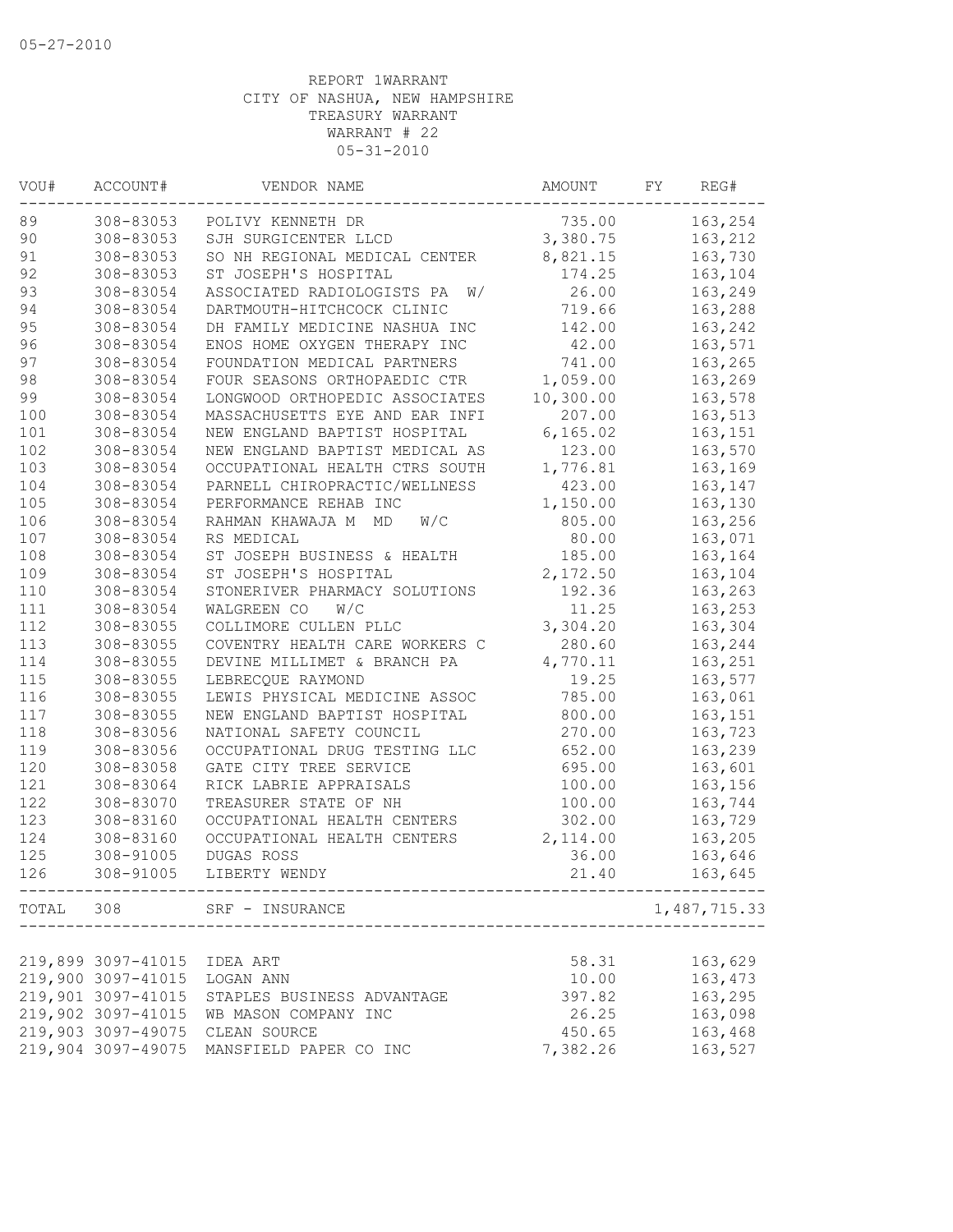| VOU#      | ACCOUNT#                                 | VENDOR NAME                                      | AMOUNT           | FY | REG#               |
|-----------|------------------------------------------|--------------------------------------------------|------------------|----|--------------------|
|           | 219,905 3097-49085                       | BIMBO FOODS BAKERIES INC                         | 3,546.01         |    | 163,525            |
|           | 219,905 3097-49085                       | BIMBO FOODS BAKERIES INC                         | 36.29            |    | 163,526            |
|           | 219,906 3097-49085                       | BOSTON PIE INC                                   | 2,201.04         |    | 163,537            |
|           | 219,907 3097-49085                       | COCA-COLA BOTTLING COMPANY                       | 3,708.25         |    | 163,359            |
|           | 219,908 3097-49085                       | COSTA FRUIT & PRODUCE CO INC                     | 24,870.90        |    | 163,591            |
|           | 219,908 3097-49085                       | COSTA FRUIT & PRODUCE CO INC                     | 8,971.46         |    | 163,592            |
|           | 219,909 3097-49085                       | GARELICK FARMS-LYNN                              | 10,924.92        |    | 163,236            |
|           | 219,910 3097-49085<br>219,911 3097-49085 | GILL'S PIZZA CO.                                 | 3,813.00         |    | 163,400            |
|           | 219,912 3097-49085                       | GREAT STATE BEVERAGES INC                        | 446.00           |    | 163,379            |
|           | 219,913 3097-49085                       | M SAUNDERS INC<br>MCKEE FOODS CORP               | 5,456.93         |    | 163,393<br>163,174 |
|           | 219,914 3097-49085                       | NEW ENGLAND ICE CREAM                            | 294.72<br>611.55 |    | 163,410            |
|           | 219,915 3097-49085                       | NEW YORK BAGELS & CAFE INC                       | 25.80            |    | 163,624            |
|           | 219,916 3097-49085                       | OTIS SPUNKMEYER INC                              | 2,180.14         |    | 163,352            |
|           | 219,917 3097-49085                       | SURPLUS DISTRIBUTION SECTION                     | 2,087.25         |    | 163,226            |
|           | 3097-82025                               | NH RETIREMENT SYSTEM                             | 6,965.75         |    | 615                |
|           | 219,918 3097-83004                       | VISION SERVICE PLAN-NH                           | 136.16           |    | 163,768            |
|           | 219,919 3097-91005                       | <b>GUSTIN KAREN</b>                              | 91.00            |    | 163,387            |
|           |                                          |                                                  |                  |    |                    |
| TOTAL 309 |                                          | SRF - FOOD SERVICES                              |                  |    | 84,692.46          |
|           |                                          |                                                  |                  |    |                    |
|           |                                          | 219,920 3098-49075 COSTA FRUIT & PRODUCE CO INC  | 34.23            |    | 163,592            |
|           | 219,921 3098-49075                       | MANSFIELD PAPER CO INC                           | 71.58            |    | 163,527            |
|           | 219,922 3098-49085                       | M SAUNDERS INC                                   | 718.82           |    | 163,393            |
|           | 219,922 3098-49085                       | M SAUNDERS INC                                   | 3,440.97         |    | 163,394            |
| TOTAL 309 |                                          | FRESH FRUIT & VEGETABLE GRANT                    |                  |    | 4,265.60           |
|           | 219,923 3100-53102                       | SOLUTION TREE INC                                | 2,600.00         |    | 163,516            |
| TOTAL     | 310                                      | TITLE I MT PLEASNT FOLLOWCHILD                   |                  |    | 2,600.00           |
|           |                                          |                                                  |                  |    |                    |
|           |                                          | 219,924 3110-49075 UTTERO DEBBRA                 | 73.50            |    | 163,489            |
|           |                                          | 219,925 3110-53102 EDWARDS EDUCATIONAL SERVICES, | 6,100.00         |    | 163,475            |
| TOTAL     | 311                                      | TITLE I LEDGE ST FOLLOW CHILD                    |                  |    | 6, 173.50          |
|           |                                          |                                                  |                  |    |                    |
| 128       |                                          | 312-705 D & R TOWING INC                         | 245.00           |    | 163,521            |
| 129       | $312 - 705$                              | DECELLES AUTO CLINIC INC                         | 190.00           |    | 163,281            |
| 130       | $312 - 705$                              | TILDEN AUTOMOTIVE & TRUCK CTRS                   | 395.00           |    | 163,230            |
| TOTAL     | 312                                      | SRF - FINANCIAL SERVICES                         |                  |    | 830.00             |
|           |                                          |                                                  |                  |    |                    |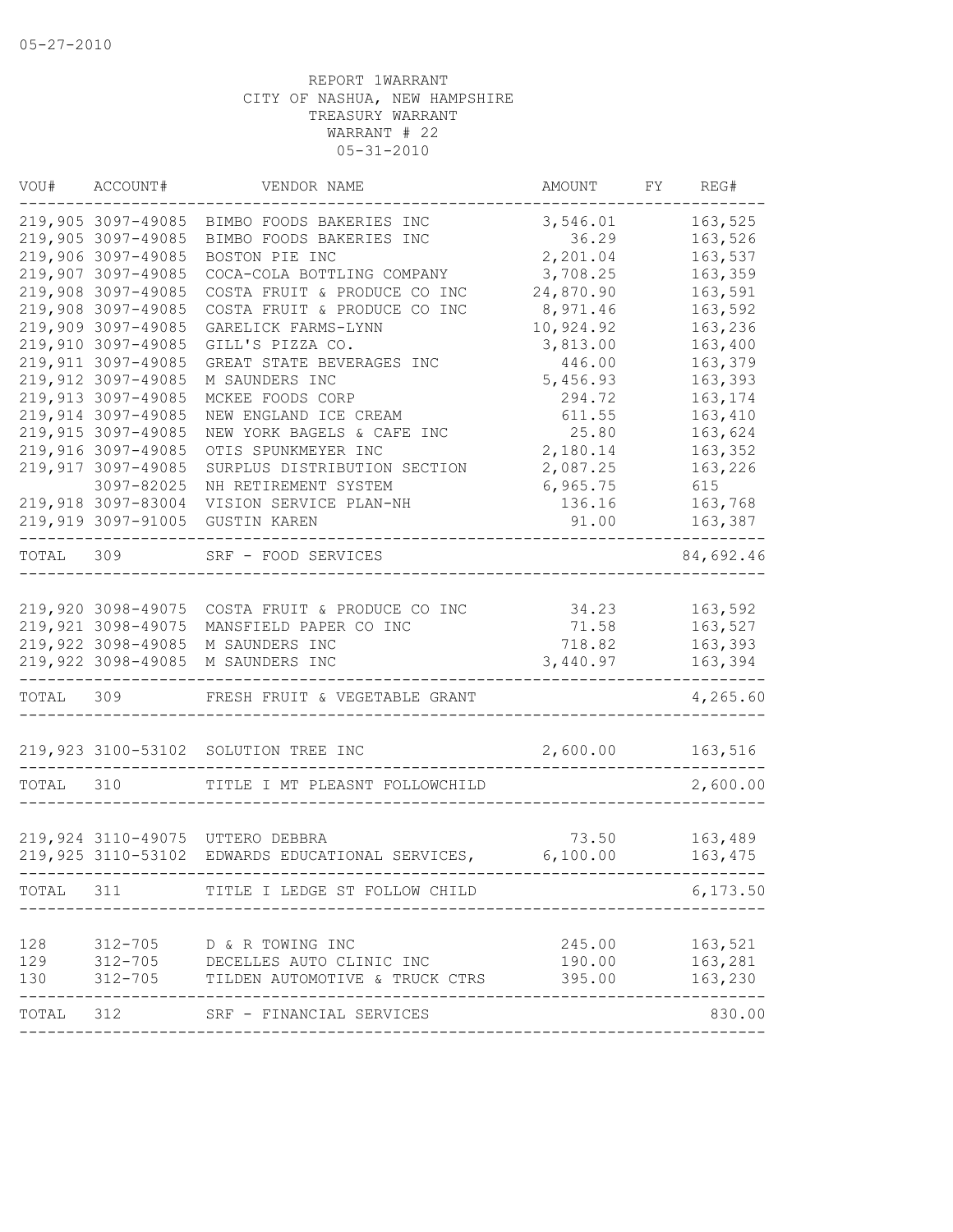| VOU#                                   | ACCOUNT#                                                                             | VENDOR NAME                                                                                                                                                            | AMOUNT                                                          | FY. | REG#                                                   |
|----------------------------------------|--------------------------------------------------------------------------------------|------------------------------------------------------------------------------------------------------------------------------------------------------------------------|-----------------------------------------------------------------|-----|--------------------------------------------------------|
|                                        | 219,926 3122-49050<br>219,927 3122-49050<br>219,928 3122-49075<br>219,929 3122-55020 | ACADEMUS CAP & GOWN CO.<br>BELTRONICS INCORPORATED<br>MARKET BASKET<br>FIRST STUDENT INC                                                                               | 458.50<br>1,300.00<br>69.45<br>262.41                           |     | 163,451<br>163,523<br>163,191<br>163,370               |
| TOTAL                                  | 312                                                                                  | ADULT ED/CONTINUING ED                                                                                                                                                 |                                                                 |     | 2,090.36                                               |
| 131                                    | 323-59100                                                                            | AERIAL CARTOGRAPHICS OF AMERIC 4,000.00                                                                                                                                |                                                                 |     | 163,515                                                |
| TOTAL                                  | 323                                                                                  | $SRF - GIS$                                                                                                                                                            |                                                                 |     | 4,000.00                                               |
|                                        |                                                                                      | 3245-82025 NH RETIREMENT SYSTEM                                                                                                                                        | 251.55                                                          |     | 615                                                    |
| TOTAL                                  | 324                                                                                  | YOUTH SAFE HAVEN-PAL                                                                                                                                                   |                                                                 |     | 251.55                                                 |
|                                        |                                                                                      | 3260-82025 NH RETIREMENT SYSTEM                                                                                                                                        | 286.88                                                          |     | 615                                                    |
| TOTAL                                  | 326                                                                                  | NH ALTERNATE ASSESS COACH                                                                                                                                              |                                                                 |     | 286.88                                                 |
| 133<br>134<br>135<br>136<br>137<br>138 | 331-59100<br>331-64030<br>331-68045<br>331-82030<br>331-94005<br>331-94005           | COMCAST<br>OPTICSPLANET, INC<br>MHQ MUNICIPAL VEHICLES<br>NH RETIREMENT SYSTEM<br>CITIZENS BANK<br>HILL SHAWN                                                          | 109.07<br>119.99<br>46,438.00<br>5,091.62<br>2,533.89<br>202.49 |     | 163,716<br>163,599<br>163,225<br>615<br>632<br>163,647 |
| TOTAL                                  | 331                                                                                  | SRF - POLICE DEPARTMENT                                                                                                                                                |                                                                 |     | 54,495.06                                              |
|                                        | 219,930 3310-49035<br>219,931 3310-53102<br>219,932 3310-91040                       | SCHOLASTIC INC<br>ADULT LEARNING CENTER<br>PARADIS KELLEY I                                                                                                            | 268.56<br>1,200.00<br>211.00                                    |     | 163,648<br>163,294<br>163,357                          |
| TOTAL                                  | 331                                                                                  | ARRA TITLE I SINI-FAIRGROUNDS                                                                                                                                          |                                                                 |     | 1,679.56                                               |
| 139<br>140<br>141<br>142               | 332-49025<br>332-64192                                                               | MID AMERICAN SPECIALTIES<br>EVOLVE TECHNOLOGIES CORPORATIO<br>332-64192 EVOLVE TEURNOLOGI<br>332-64192 MOORE MEDICAL LLC<br>332-64192 WISE EL SANTO CO, INC<br>------- | 1,110.38<br>39,032.74<br>609.45<br>594.67                       |     | 163,245<br>163,314<br>163,284<br>163,508<br>-------    |
| TOTAL 332                              |                                                                                      | SRF - FIRE DEPARTMENT                                                                                                                                                  |                                                                 |     | 41,347.24                                              |
|                                        |                                                                                      |                                                                                                                                                                        |                                                                 |     |                                                        |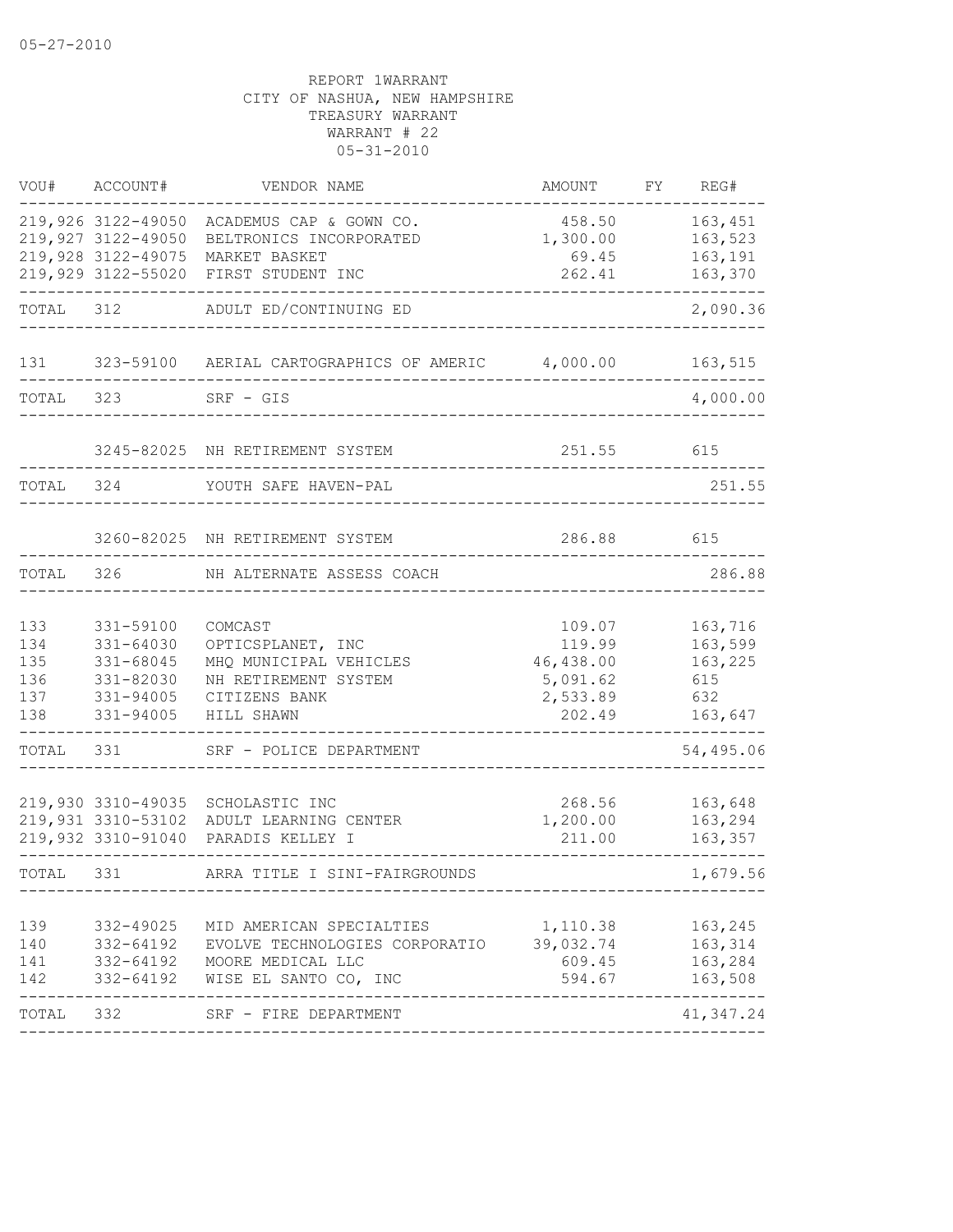|                   | VOU# ACCOUNT#                       | VENDOR NAME                                                                                  | AMOUNT FY REG#             |                               |
|-------------------|-------------------------------------|----------------------------------------------------------------------------------------------|----------------------------|-------------------------------|
|                   |                                     | 219,933 3320-49075 BUSTEAD BRYN<br>219,934 3320-53102 EDWARDS EDUCATIONAL SERVICES, 2,900.00 | 19.10                      | 163,623<br>163,475            |
| TOTAL 332         |                                     | ARRA TITLE I SINI LEDGE ST                                                                   |                            | 2,919.10                      |
|                   |                                     | 219,935 3330-49075 ANDRUSKIEWICZ DONNA                                                       |                            | 46.24 163,108                 |
| TOTAL             |                                     | ARRA TITLE I SINI MT PLEASANT                                                                |                            | 46.24                         |
|                   |                                     | 219,936 3360-49075 INCANDESCENT STUDIOS                                                      |                            | 160.00 163,433                |
| TOTAL             | 336                                 | TITLE I SINI DR.CRISP                                                                        |                            | 160.00                        |
|                   | 219,937 3380-53103 HAAS SUSAN       |                                                                                              | 1,700.00 163,642           |                               |
| TOTAL             | 338                                 | TITLE IV SDF YOUTH COUNCIL                                                                   |                            | 1,700.00                      |
| 143<br>144        | 341-01943<br>341-01954              | MULCAHY SANDY<br>JACK'S PIZZA                                                                | 64.29<br>88.25             | 163,316<br>163,704            |
| 145<br>146        | 341-01963<br>341-01966              | SOUTHERN NH HIV/AIDS TASK FORC<br>KENNY PRODUCTS INC                                         | 12,004.00<br>975.00        | 163,228<br>163,611            |
| 147<br>148<br>149 | 341-01969<br>341-41015<br>341-53025 | SOUTHERN NH HIV/AIDS TASK FORC<br>STAPLES BUSINESS ADVANTAGE<br>DOCHSTADER CANDACE           | 840.00<br>256.72<br>270.00 | 163,228<br>163,318<br>163,296 |
| 150<br>151        | 341-701<br>341-94005                | TREASURER STATE OF NH<br>TREASURER STATE OF NH                                               | 7.80<br>170.00             | 163,749<br>163,747            |
| TOTAL             | --------------<br>341               | SRF - COMMUNITY SERVICES                                                                     |                            | 14,676.06                     |
| 152               | 342-01945                           | WENDT BETTY                                                                                  | 18.53                      | 163,301                       |
| 153               | 342-01966                           | SOUTHERN NEW HAMPSHIRE SERVICE                                                               | 9,954.00                   | 163,118                       |
| 154               | 342-43005                           | BISSELL NANCY                                                                                | 3.29                       | 163,298                       |
| 155               | 342-49070                           | NH MEDICAL/DENTAL SUPPLY LLC/D                                                               | 47.50                      | 163,184                       |
| 156               | 342-51023                           | CLIA LABORATORY PROGRAM                                                                      | 50.00                      | 163,705                       |
| 157               | 342-91025                           | BAGLEY BOBBIE                                                                                | 278.00                     | 163,189                       |
| 158               |                                     | 342-94014 WENDT BETTY                                                                        | 64.55                      | 163,301                       |
| 159<br>160        |                                     | 342-94025 BAGLEY BOBBIE<br>342-98037 CLIA LABORATORY PROGRAM                                 | 543.21<br>250.00           | 163,189<br>163,705            |
|                   | TOTAL 342                           | SRF - COMMUNITY HEALTH<br>-------------------                                                |                            | $   -$<br>11,209.08           |
|                   |                                     | 219,938 3440-49075 AC MOORE INC                                                              | 22.37                      | 163,375                       |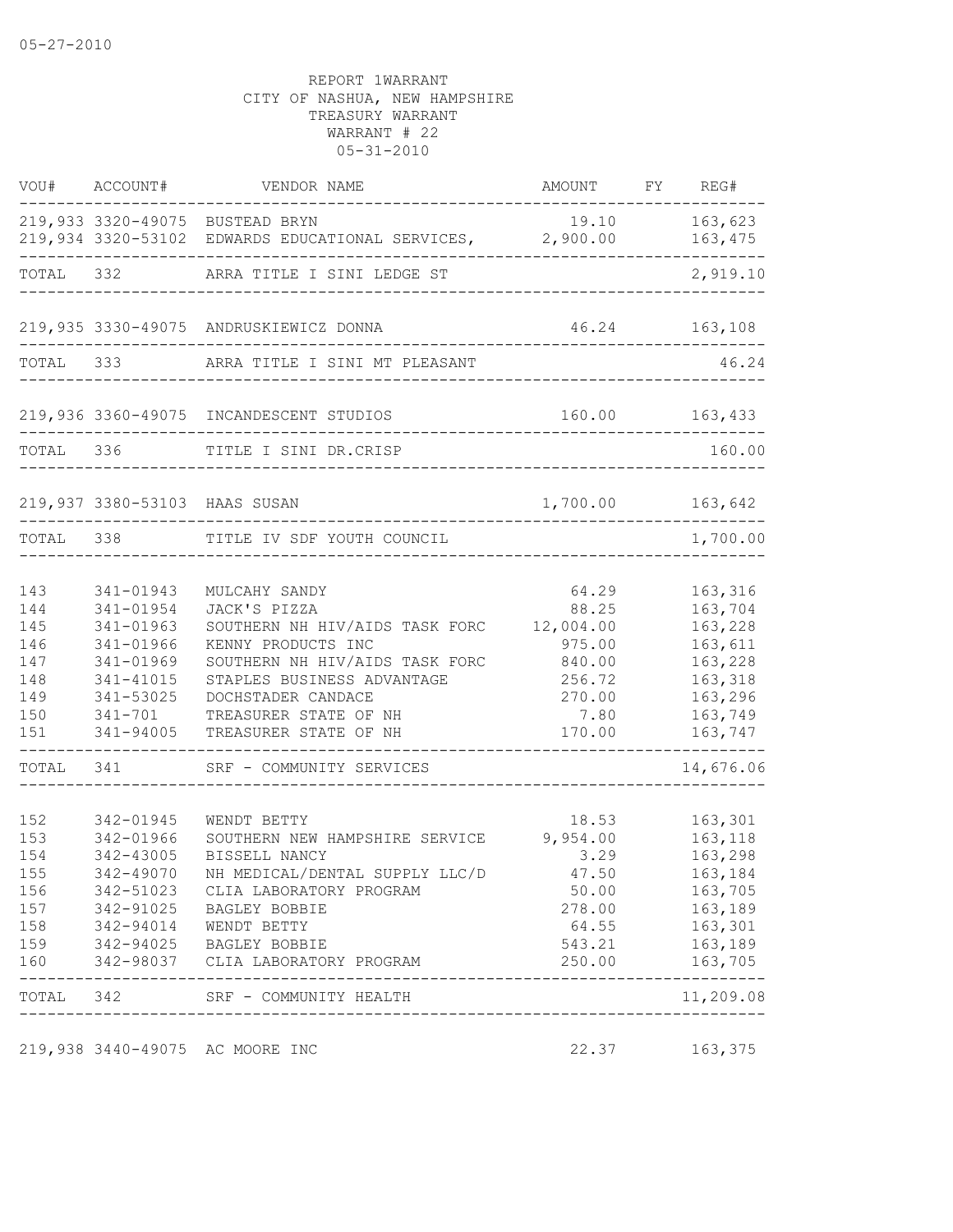| VOU#      | ACCOUNT#           | VENDOR NAME                               | AMOUNT   | FY | REG#     |
|-----------|--------------------|-------------------------------------------|----------|----|----------|
|           | 219,939 3440-49075 | GARELICK FARMS-LYNN                       | 383.63   |    | 163,236  |
|           | 219,940 3440-49075 | HAMM LINDA                                | 66.13    |    | 163,373  |
|           | 219,941 3440-49075 | M SAUNDERS INC                            | 141.70   |    | 163,394  |
|           | 219,942 3440-49075 | MARKET BASKET                             | 129.13   |    | 163,191  |
|           | 219,943 3440-49075 | NEW ENGLAND ICE CREAM                     | 659.90   |    | 163,410  |
|           | 219,944 3440-49075 | PLUSTIME NH                               | 90.00    |    | 163,431  |
|           | 219,945 3440-49075 | SAM'S CLUB                                | 144.16   |    | 163,759  |
|           | 219,946 3440-53103 | BIG BROTHERS BIG SISTERS                  | 2,000.00 |    | 163,171  |
|           | 219,947 3440-55020 | FIRST STUDENT INC                         | 295.14   |    | 163,370  |
| TOTAL 344 |                    | AFTER SCHOOL PROGRAM                      |          |    | 3,932.16 |
|           |                    | 3450-82025 NH RETIREMENT SYSTEM           | 1,658.89 |    | 615      |
|           |                    | 219,948 3450-83004 VISION SERVICE PLAN-NH | 17.02    |    | 163,768  |
| TOTAL 345 |                    | 21 ST CENTURY ELEM. AFTER SCHL            |          |    | 1,675.91 |
|           |                    |                                           |          |    |          |
|           | 219,949 3460-49075 | M SAUNDERS INC                            | 103.80   |    | 163,394  |
|           | 219,950 3460-49075 | MARKET BASKET                             | 108.36   |    | 163,191  |
|           | 219,951 3460-49075 | NEW ENGLAND ICE CREAM                     | 431.75   |    | 163,410  |
|           | 219,952 3460-49075 | PARADISE ALAN                             | 93.72    |    | 163,380  |
|           | 219,953 3460-49075 | WALMART COMMUNITY                         | 45.00    |    | 163,322  |
|           | 219,954 3460-53103 | BOYS & GIRLS CLUB OF GREATER N            | 1,455.00 |    | 163,100  |
| TOTAL 346 |                    | 21 ST CENTURY AFTER SCH MIDDLE            |          |    | 2,237.63 |
|           | 3468-82025         | NH RETIREMENT SYSTEM                      | 765.78   |    | 615      |
|           | 219,955 3468-83004 | VISION SERVICE PLAN-NH                    | 17.02    |    | 163,768  |
|           | 3468-91040         | CITIZENS BANK                             | 2,870.20 |    | 632      |
|           | 219,956 3468-91040 | MASSACHUSETTS READING ASSOC               | 400.00   |    | 163,641  |
|           | 219,957 3468-91040 | MORRISON NANCY                            | 137.00   |    | 163,372  |
|           |                    |                                           |          |    |          |
| TOTAL 346 |                    | SMALLER LEARNING COMMUNITY                |          |    | 4,190.00 |
|           |                    | 3500-82025 NH RETIREMENT SYSTEM           | 3,716.42 |    | 615      |
|           |                    |                                           |          |    |          |
| TOTAL     | 350                | TITLE IIA HQT                             |          |    | 3,716.42 |
|           | 3509-91040         | CITIZENS BANK                             | 849.36   |    | 632      |
|           | 219,958 3509-91040 | NELMS                                     | 900.00   |    | 163,067  |
|           | 219,959 3509-91040 | SCHOOLLAW.COM                             | 370.00   |    | 163,453  |
|           |                    |                                           |          |    |          |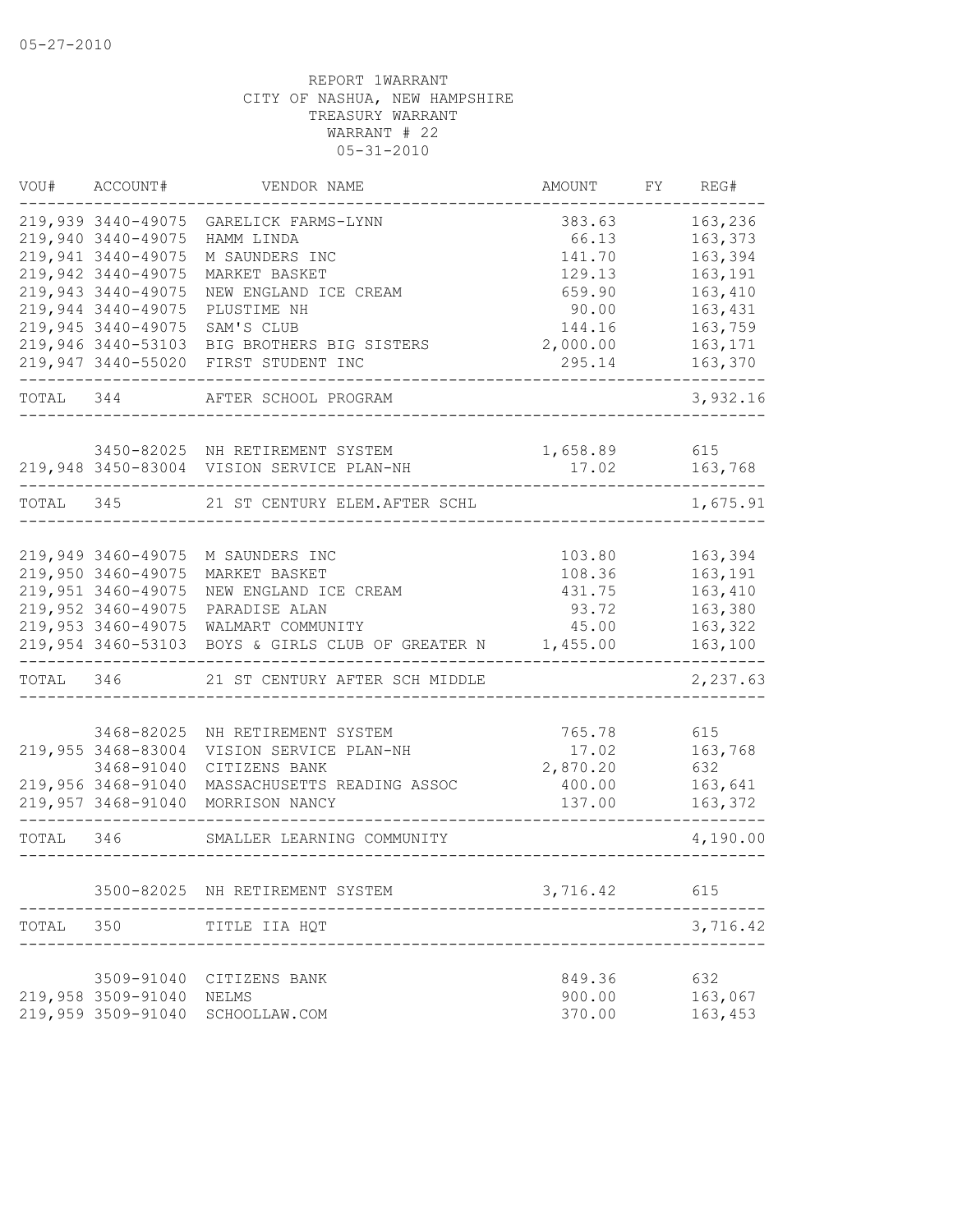|                   |                                     | VOU# ACCOUNT# VENDOR NAME                                                                          | AMOUNT FY REG#<br>___________   |                                     |
|-------------------|-------------------------------------|----------------------------------------------------------------------------------------------------|---------------------------------|-------------------------------------|
|                   |                                     | TOTAL 350 TITLE 11A TEACHER QUALITY                                                                | ---------------------------     | 2,119.36                            |
| 165               |                                     | 352-705 CAMPBELL KELLY                                                                             |                                 | 100.00    163,576                   |
|                   | TOTAL 352                           | SRF - PARKS AND RECREATION                                                                         |                                 | 100.00                              |
|                   |                                     | 219,960 3520-64040 DISCOVERY EDUCATION                                                             | 12,565.00 163,713               |                                     |
| TOTAL 352         |                                     | ARRA TITLE IID 21C CLASSROOMS                                                                      |                                 | 12,565.00                           |
|                   |                                     | 219,961 3530-49075 MAGILL JESSICA<br>219,962 3530-49075 STAPLES BUSINESS ADVANTAGE                 |                                 | 130.27 163,532<br>200.90    163,261 |
|                   |                                     | TOTAL 353 ADULT BASIC ED DIPLOMA PROGRAM                                                           |                                 | 331.17                              |
|                   |                                     | 219,963 3600-49050 INTEGRATED OFFICE SOLUTIONS 1,216.00 163,472<br>3600-82025 NH RETIREMENT SYSTEM | 505.20                          | 615                                 |
|                   |                                     | TOTAL 360 DROP OUT PREVENTION/ADULT ED                                                             |                                 | 1,721.20                            |
|                   |                                     | 219,964 3657-49050 COCA-COLA BOTTLING CO INC - SA 284.00 163,152                                   |                                 |                                     |
| TOTAL 365         |                                     | NHS - PAW SHOP                                                                                     |                                 | 284.00                              |
| 167<br>168        | 374-07136<br>374-07265              | GREATER NASHUA MENTAL HEALTH C<br>HARBOR HOMES INC                                                 | 1,363.63<br>197,200.00          | 163,510<br>163,201                  |
| 169<br>170<br>171 | 374-07285<br>374-07340<br>374-07600 | LOAN PACKAGING LLC<br>TELEGRAPH PUBLISHING COMPANY<br>ASAP ENVIRONMENTAL INC                       | 720.00<br>293.60<br>225.00      | 163,229<br>163,540<br>163,313       |
| 172<br>173<br>174 | 374-07600<br>374-07600<br>374-07620 | BYRD MARCIE<br>INSTITUTE FOR ENVIRONMENTAL ED<br>WALKER BRIAN                                      | 20,000.00<br>295.00<br>400.00   | 163,207<br>163,303<br>163,650       |
| 175<br>176<br>177 | 374-09023<br>374-09061<br>374-09061 | PETROCELLI MARKETING GROUP<br>ARAMARK UNIFORM SERVICES<br>BEST OF THE BEST CLEANING & SE           | 1,375.81<br>47.90<br>350.00     | 163,109<br>163,148<br>163,613       |
| 178<br>179<br>180 | 374-09061<br>374-09061<br>374-09071 | GREEN MOUNTAIN MANUFACTURING<br>TELEGRAPH PUBLISHING COMPANY<br>GLOBAL MONTELLO GROUP CORP         | 240.00<br>146.80<br>24, 124. 12 | 163,572<br>163,540<br>163,726       |
| 181<br>182<br>183 | 374-09091<br>374-09091<br>374-09091 | CENTRAL PAPER PRODUCTS CO<br>FLEETWAY HEAVY DUTY PARTS INC<br>HOME DEPOT CREDIT SERVICES           | 101.60<br>169.90<br>104.24      | 163,311<br>163,120<br>163,706       |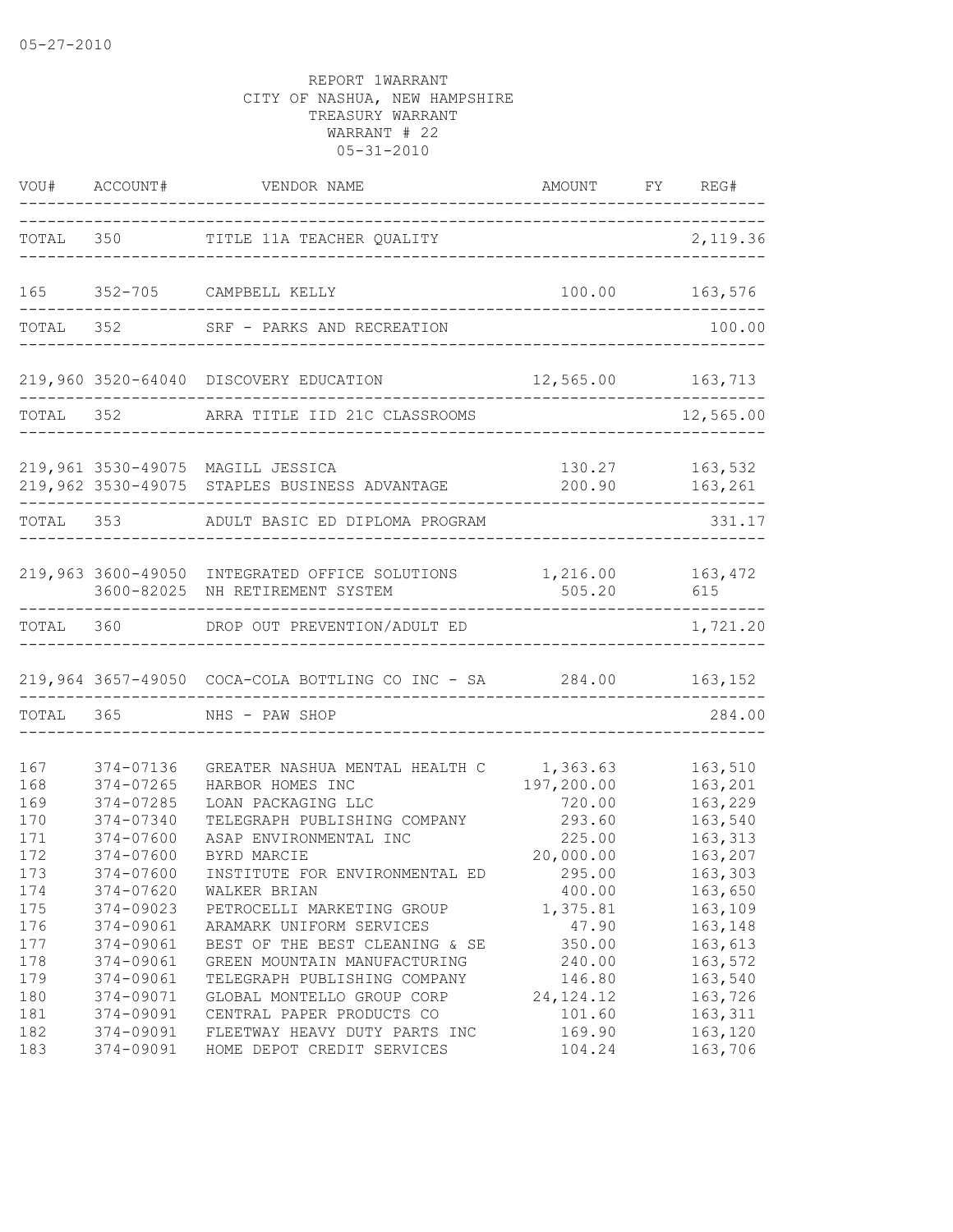| VOU#      | ACCOUNT#           | VENDOR NAME                              | AMOUNT     | FY | REG#       |
|-----------|--------------------|------------------------------------------|------------|----|------------|
| 184       | 374-09104          | PSNH                                     | 230.10     |    | 163,739    |
| 185       | 374-09112          | METROMEDIA ENERGY INC                    | 113.90     |    | 163,719    |
| 185       | 374-09114          | METROMEDIA ENERGY INC                    | 91.20      |    | 163,719    |
| 185       | 374-09115          | METROMEDIA ENERGY INC                    | 618.06     |    | 163,719    |
| 186       | 374-09120          | PENNICHUCK WATER                         | 72.36      |    | 163,708    |
| 187       | 374-09133          | FAIRPOINT COMMUNICATIONS                 | 307.95     |    | 163,724    |
| 188       | 374-09230          | FIRST TRANSIT INC                        | 1,890.00   |    | 163,703    |
| 189       | 374-53075          | TF MORAN INC                             | 2,666.07   |    | 163,566    |
| 190       | 374-53098          | SULLIVAN CREATIVE                        | 6,000.00   |    | 163,111    |
| 191       | 374-59188          | ASAP ENVIRONMENTAL INC                   | 795.00     |    | 163,313    |
| 192       | 374-59188          | INSTITUTE FOR ENVIRONMENTAL ED           | 730.00     |    | 163,303    |
| 193       | 374-68011          | MOLLY CORPORATION                        | 458,988.00 |    | 163,651    |
| 194       | 374-91030          | ILG JOAN                                 | 860.66     |    | 163,649    |
| 195       | 374-91030          | SULLIVAN DAVID                           | 233.00     |    | 163,383    |
| TOTAL 374 |                    | SRF - URBAN PROGRAMS                     |            |    | 720,753.90 |
| 196       | 375-64045          | AMAZON                                   | 397.92     |    | 163,752    |
| TOTAL 375 |                    | SRF - PUBLIC LIBRARIES                   |            |    | 397.92     |
|           |                    |                                          |            |    |            |
|           | 219,965 3750-49050 | MCGRAW HILL COMPANIES                    | 922.53     |    | 163,166    |
|           | 219,966 3750-49050 | PIONEER VALLEY EDUCATIONAL PRE           | 71.00      |    | 163,351    |
|           | 219,967 3750-49050 | SCHOOL SPECIALTY INC                     | 928.23     |    | 163,358    |
|           | 219,968 3750-49050 | WILBOOKS                                 | 217.80     |    | 163,638    |
|           | 219,969 3750-53101 | EDWARDS EDUCATIONAL SERVICES,            | 2,250.00   |    | 163,475    |
|           | 219,970 3750-53101 | RENO JENNIFER                            | 250.00     |    | 163,496    |
|           | 219,971 3750-53101 | SHEA DENISE C                            | 1,575.00   |    | 163,458    |
|           | 219,972 3750-53101 | TORTORELLO NARISA M                      | 575.00     |    | 163,538    |
|           | 3750-82025         | NH RETIREMENT SYSTEM                     | 813.43     |    | 615        |
| TOTAL     | 375                | TITLE I ARRA GRANT                       |            |    | 7,602.99   |
|           |                    |                                          |            |    |            |
|           | 3760-31005         | FAIRPOINT COMMUNICATIONS                 | 153.30     |    | 163,721    |
|           |                    | 219,973 3760-31005 ONE COMMUNICATIONS    | 16.97      |    | 163,746    |
|           |                    | 219,974 3760-49035 HM RECEIVABLES CO LLC | 2,735.94   |    | 163,499    |
|           | 219,975 3760-49035 | PIONEER VALLEY EDUCATIONAL PRE           | 424.00     |    | 163,351    |
|           | 219,976 3760-49050 | CROWDER LUCIE                            | 70.22      |    | 163,374    |
|           | 219,977 3760-49050 | MCGRAW HILL COMPANIES                    | 350.00     |    | 163,166    |
|           | 219,978 3760-49050 | ROSETTA STONE LTD                        | 1,515.00   |    | 163,637    |
|           | 219,979 3760-49050 | STAPLES BUSINESS ADVANTAGE               | 532.86     |    | 163,261    |
|           | 219,980 3760-53101 | ACES                                     | 8,682.75   |    | 163,497    |
|           | 219,981 3760-53101 | ATS PROJECT SUCCESS                      | 675.00     |    | 163,500    |
|           | 219,982 3760-53101 | BUSTEAD BRYN                             | 750.00     |    | 163,622    |
|           | 219,983 3760-53101 | CLUB Z! TUTORING SERVICES                | 910.00     |    | 163,495    |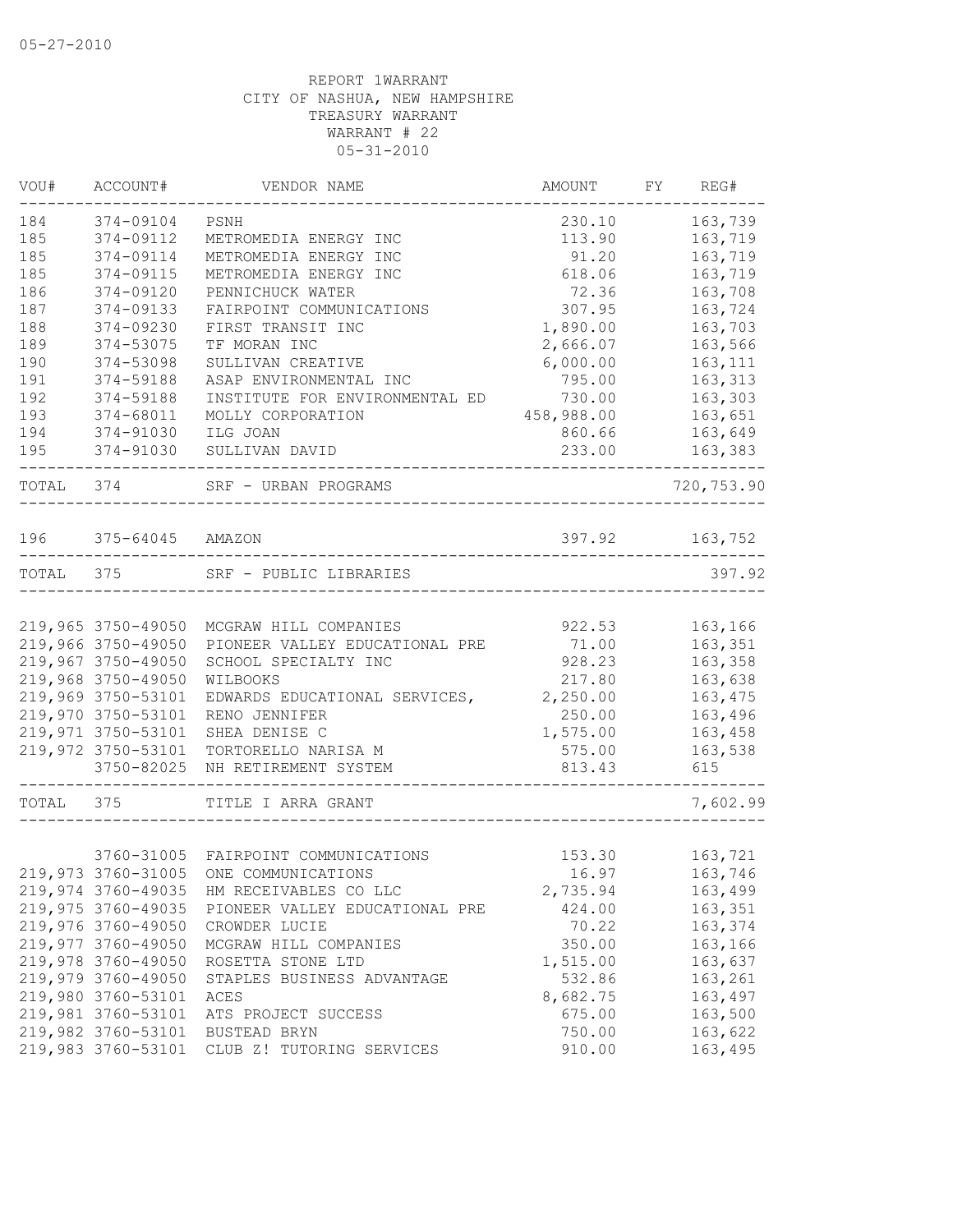| VOU#      | ACCOUNT#           | VENDOR NAME                               | AMOUNT    | FY. | REG#      |
|-----------|--------------------|-------------------------------------------|-----------|-----|-----------|
|           | 219,984 3760-53101 | CROWDER LUCIE L                           | 470.16    |     | 163,336   |
|           | 219,985 3760-53101 | EDWARDS EDUCATIONAL SERVICES,             | 3,000.00  |     | 163,475   |
|           | 219,986 3760-53101 | MCGOWAN-MACKANIC MAURA                    | 700.00    |     | 163,619   |
|           | 219,987 3760-56020 | FIRST CHURCH                              | 3,455.00  |     | 163,133   |
|           | 3760-82025         | NH RETIREMENT SYSTEM                      | 1,613.02  |     | 615       |
|           | 219,988 3760-83004 | VISION SERVICE PLAN-NH                    | 17.02     |     | 163,768   |
|           | 3760-94030         | CITIZENS BANK                             | 513.88    |     | 632       |
|           | 219,989 3760-94030 | COCHRANE DONALD                           | 728.02    |     | 163,481   |
|           | 219,990 3760-94030 | MOTIKA CHRISTOPHER                        | 264.75    |     | 163,430   |
|           | 219,991 3760-94030 | SOLUTION TREE INC                         | 2,875.00  |     | 163,516   |
| TOTAL     | 376                | TITLE I                                   |           |     | 30,452.89 |
|           |                    | 3770-91040 CITIZENS BANK                  | 209.88    |     | 632       |
| TOTAL     | 377                | TITLE III ENHANCE ENG. LANGUAGE           |           |     | 209.88    |
|           |                    |                                           |           |     |           |
|           | 219,992 3900-53102 | WOOD WILLIAM                              | 550.00    |     | 163,494   |
|           | 219,993 3900-55035 | FIRST STUDENT INC                         | 1,277.70  |     | 163,370   |
|           | 3900-82025         | NH RETIREMENT SYSTEM                      | 655.52    |     | 615       |
|           | 219,994 3900-83004 | VISION SERVICE PLAN-NH                    | 17.02     |     | 163,768   |
|           | 219,995 3900-91040 | VERLEY ALAN                               | 45.00     |     | 163,519   |
| TOTAL     | 390                | VOC ED SECONDARY PERKINS                  |           |     | 2,545.24  |
|           |                    |                                           |           |     |           |
|           |                    | 219,996 3927-49050 MANSFIELD PAPER CO INC | 246.49    |     | 163,527   |
|           | 219,997 3927-49050 | MARKET BASKET                             | 124.15    |     | 163,191   |
| TOTAL     | 392                | CULINARY ARTS                             |           |     | 370.64    |
|           |                    |                                           |           |     |           |
|           |                    | 3937-82025 NH RETIREMENT SYSTEM           | 151.18    |     | 615       |
|           | 219,998 3937-83004 | VISION SERVICE PLAN-NH                    | 17.02     |     | 163,768   |
| TOTAL     | 393                | DAY CARE                                  |           |     | 168.20    |
|           |                    | 219,999 3940-53102 KOSNITSKY CAROL        |           |     |           |
|           |                    | 3940-82025 NH RETIREMENT SYSTEM           | 2,076.08  |     | 615       |
| TOTAL 394 |                    | ARRA IDEA SPEC ED                         |           |     | 2,876.08  |
|           |                    |                                           |           |     |           |
|           |                    | 3950-82025 NH RETIREMENT SYSTEM           | 10,927.43 |     | 615       |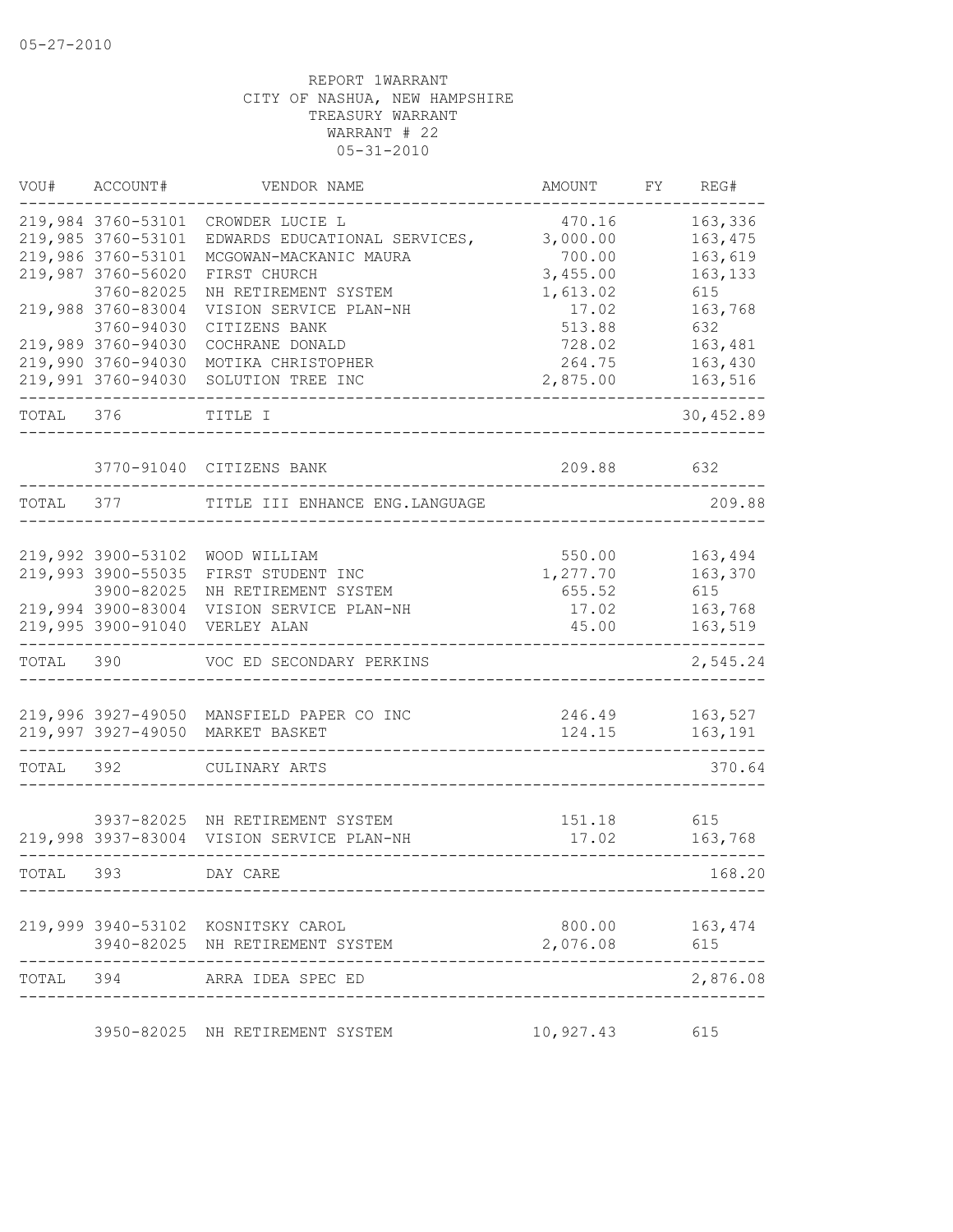| VOU#  | ACCOUNT# | VENDOR NAME                     | AMOUNT | REG#<br>FY. |  |
|-------|----------|---------------------------------|--------|-------------|--|
| TOTAL | 395      | IDEA B SPECIAL EDUCATION        |        | 10,927.43   |  |
|       |          | 3960-82025 NH RETIREMENT SYSTEM | 341.40 | 615         |  |
| TOTAL | 396      | SPECIAL EDUCATION PRE-SCHOOL    |        | 341.40      |  |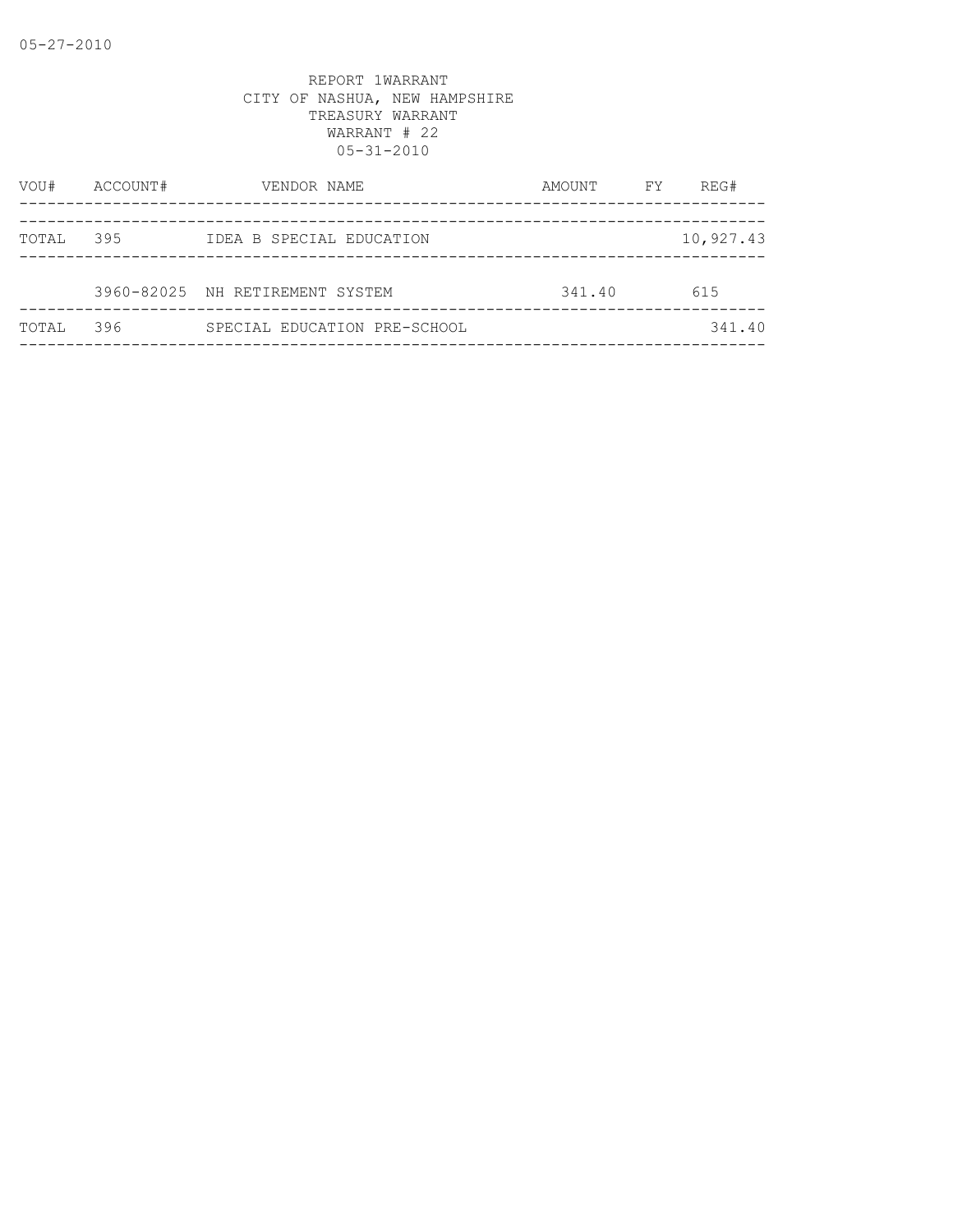| VOU# ACCOUNT# |                              |                                                                                                                                                                                                                                                                                                                                                                                           |                                                            |                                                                                                           |
|---------------|------------------------------|-------------------------------------------------------------------------------------------------------------------------------------------------------------------------------------------------------------------------------------------------------------------------------------------------------------------------------------------------------------------------------------------|------------------------------------------------------------|-----------------------------------------------------------------------------------------------------------|
|               |                              |                                                                                                                                                                                                                                                                                                                                                                                           |                                                            |                                                                                                           |
|               |                              |                                                                                                                                                                                                                                                                                                                                                                                           |                                                            | 2,128.00                                                                                                  |
|               |                              |                                                                                                                                                                                                                                                                                                                                                                                           |                                                            |                                                                                                           |
|               | CERTIFIED COPIES             |                                                                                                                                                                                                                                                                                                                                                                                           |                                                            | 7,977.00                                                                                                  |
|               |                              |                                                                                                                                                                                                                                                                                                                                                                                           |                                                            |                                                                                                           |
|               |                              |                                                                                                                                                                                                                                                                                                                                                                                           |                                                            | 22.57                                                                                                     |
|               |                              |                                                                                                                                                                                                                                                                                                                                                                                           |                                                            |                                                                                                           |
|               | BASEBALL REGISTRATION FEES   |                                                                                                                                                                                                                                                                                                                                                                                           |                                                            | 20.00                                                                                                     |
|               |                              |                                                                                                                                                                                                                                                                                                                                                                                           |                                                            |                                                                                                           |
|               | SWIMMING CLASSES/LOCKER FEES |                                                                                                                                                                                                                                                                                                                                                                                           |                                                            | 40.00                                                                                                     |
|               |                              | VENDOR NAME<br>202 413-203 TREASURER STATE OF NH<br>TOTAL 413-20 CITY CLERK'S OFFICE<br>MARRIAGE LICENSES<br>TOTAL 413-30 CITY CLERK'S OFFICE<br>203 431-314 NASHUA POLICE DEPARTMENT<br>TOTAL 431-31 POLICE DEPARTMENT<br>SALE OF PHOTOCOPIES<br>204 452-331 BAILEY JENNIFER<br>TOTAL 452-33 PARKS AND RECREATION<br>205 452-583 MERCURIO CHRISTINE<br>TOTAL 452-58 PARKS AND RECREATION | ---------------------<br>202 413-303 TREASURER STATE OF NH | AMOUNT FY REG#<br>2,128.00 163,710<br>7,977.00 163,710<br>22.57 163,652<br>20.00 163,574<br>40.00 163,575 |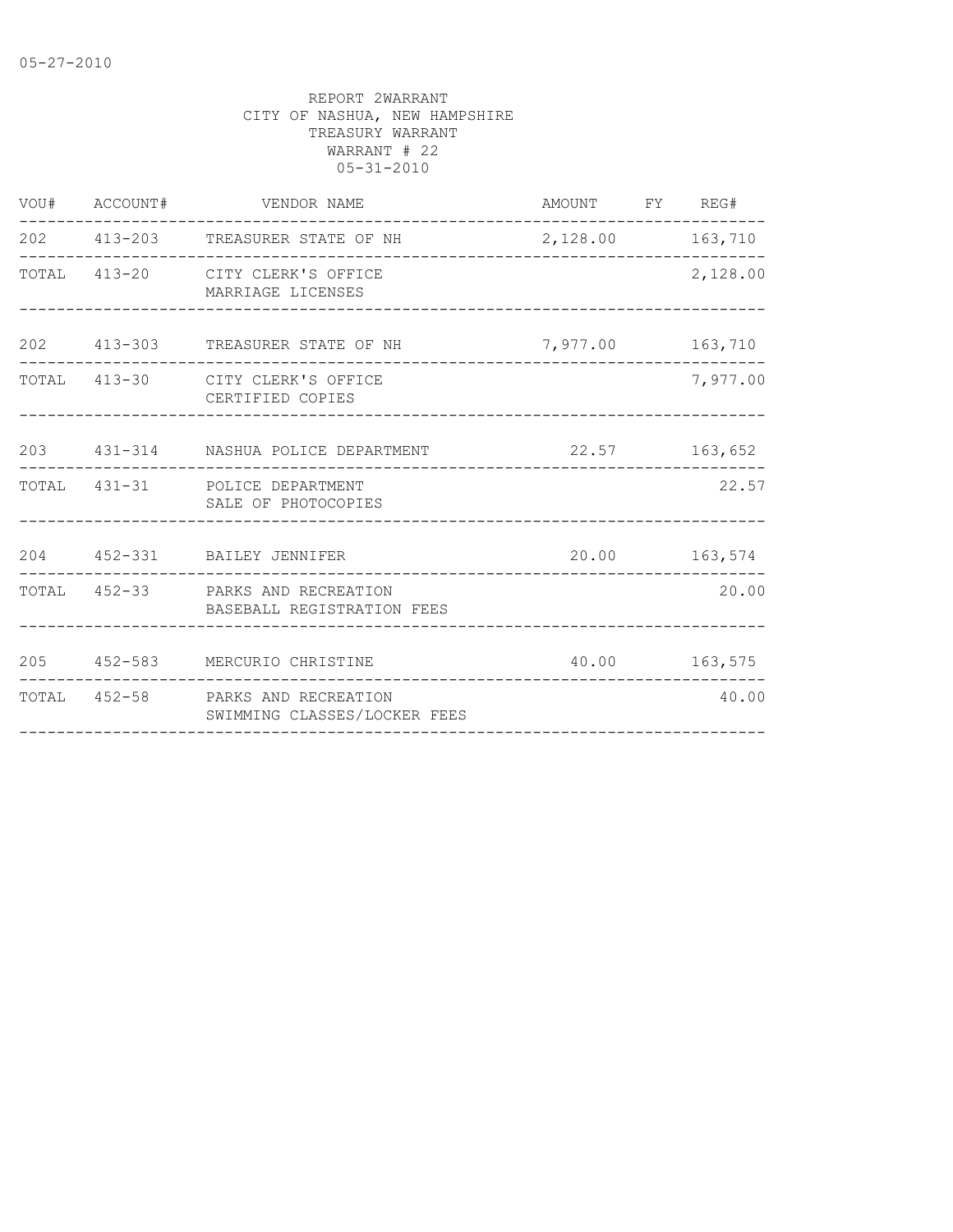| VOU#                            | ACCOUNT#                                                      | VENDOR NAME                                                                                                          | <b>AMOUNT</b>                                                      | FY<br>REG#                               |
|---------------------------------|---------------------------------------------------------------|----------------------------------------------------------------------------------------------------------------------|--------------------------------------------------------------------|------------------------------------------|
| 206<br>207                      | 501-98029<br>501-41015                                        | SAM'S CLUB DIRECT<br>STAPLES BUSINESS ADVANTAGE                                                                      | 90.38<br>56.69                                                     | 163,709<br>163,318                       |
| TOTAL                           | 501                                                           | MAYOR'S OFFICE                                                                                                       |                                                                    | 147.07                                   |
| 208<br>209<br>210<br>211        | 502-49025<br>502-94020<br>$502 - 41015$<br>$502 - 49025$      | MATTHEW BENDER & CO INC<br>SHEEHAN PHINNEY BASS & GREEN P<br>STAPLES BUSINESS ADVANTAGE<br>WEST PAYMENT CENTER       | 399.88<br>220.00<br>40.32<br>89.50                                 | 163,754<br>163,751<br>163,318<br>163,057 |
| TOTAL                           | 502                                                           | LEGAL DEPARTMENT                                                                                                     |                                                                    | 749.70                                   |
| 212                             | 503-58005                                                     | CAMPBELL BRONWYN                                                                                                     | 225.00                                                             | 163,290                                  |
| TOTAL                           | 503                                                           | BOARD OF ALDERMEN                                                                                                    |                                                                    | 225.00                                   |
| 213                             |                                                               | 505-81800 EPSTEIN & AUGUST LLP                                                                                       | 2,961.40                                                           | 163,573                                  |
| TOTAL                           | 505                                                           | CIVIC & COMM. ACTIVITIES                                                                                             |                                                                    | 2,961.40                                 |
| 214<br>215<br>216               | 506-31005<br>506-31005<br>506-31005                           | FAIRPOINT COMMUNICATIONS<br>FAIRPOINT COMMUNICATIONS<br>GHA TECHNOLOGIES INC                                         | 865.17<br>39.99<br>1,922.34                                        | 163,721<br>163,724<br>163,155            |
| TOTAL                           | 506                                                           | TELECOMMUNICATIONS                                                                                                   |                                                                    | 2,827.50                                 |
| 217<br>217<br>217<br>217<br>217 | 507-82020<br>507-82025<br>507-82030<br>507-82035<br>507-82040 | NH RETIREMENT SYSTEM<br>NH RETIREMENT SYSTEM<br>NH RETIREMENT SYSTEM<br>NH RETIREMENT SYSTEM<br>NH RETIREMENT SYSTEM | 192,675.56<br>118,501.80<br>166, 148.30<br>306,107.05<br>91,105.39 | 615<br>615<br>615<br>615<br>615          |
| TOTAL                           | 507                                                           | PENSIONS                                                                                                             |                                                                    | 874,538.10                               |
| 218                             |                                                               | 511-98060 CITIZENS BANK                                                                                              | 51.12                                                              | 632                                      |
|                                 |                                                               | TOTAL 511 CITI-STAT (FORMERLY ADMIN SVS)                                                                             |                                                                    | 51.12                                    |
| 218<br>219<br>220               | 512-94005                                                     | CITIZENS BANK<br>512-94005 FREDETTE DAVID<br>512-41015 MEADWESTVACO                                                  | 1,442.88<br>106.00<br>65.40                                        | 632<br>163,653<br>163,597                |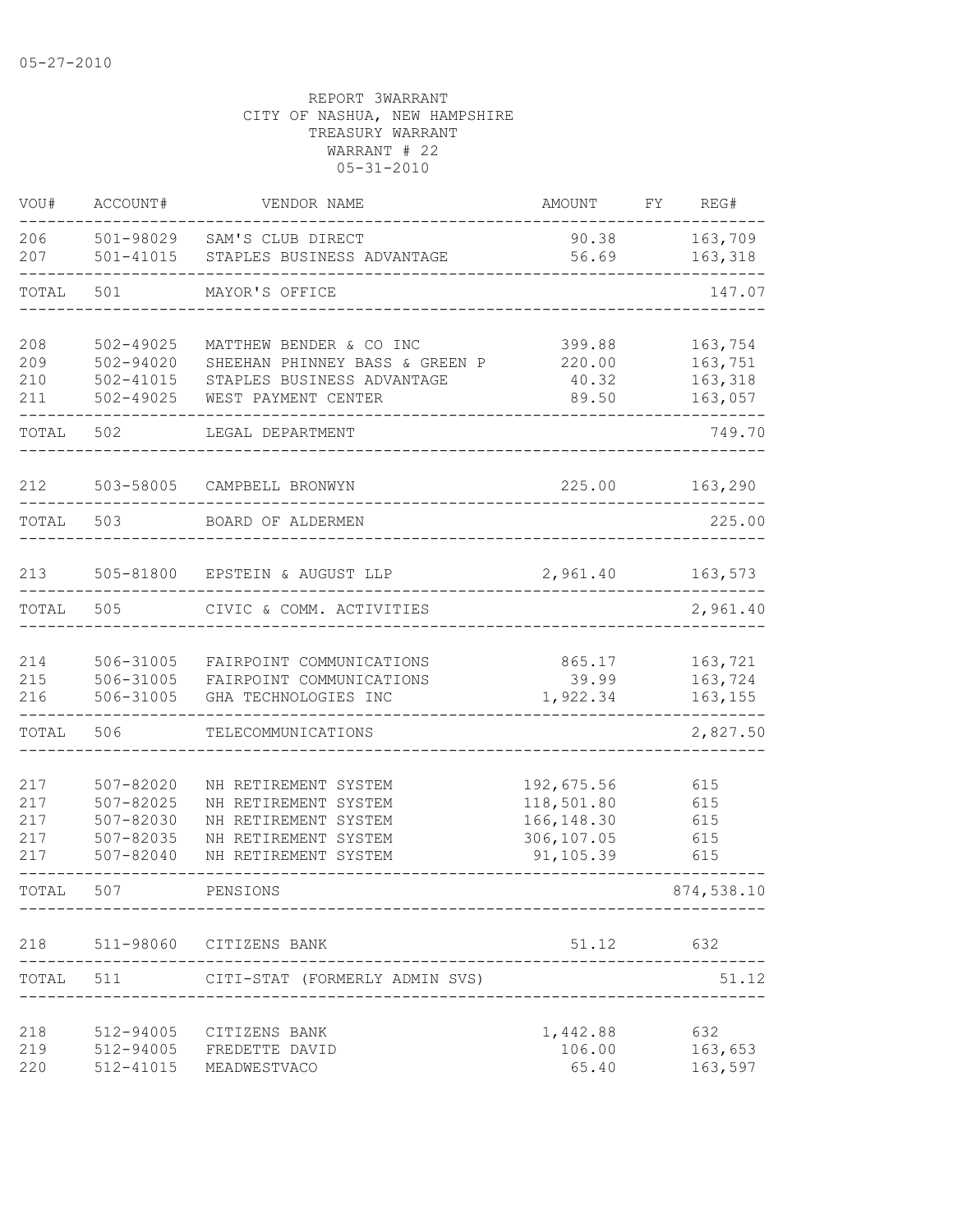| VOU#      | ACCOUNT#      | VENDOR NAME                                                                                                                         | AMOUNT   | FY | REG#      |
|-----------|---------------|-------------------------------------------------------------------------------------------------------------------------------------|----------|----|-----------|
| 221       | 512-94005     | NHCTCA                                                                                                                              | 40.00    |    | 163,058   |
| 222       | 512-43005     | PRINTGRAPHICS OF MAINE                                                                                                              | 8,500.00 |    | 630       |
| 223       | 512-41005     | STAPLES BUSINESS ADVANTAGE                                                                                                          | 32.40    |    | 163,318   |
| 224       | 512-59100     | SYSTEMS EAST INC                                                                                                                    | 25.00    |    | 163,579   |
| TOTAL     | 512           | FINANCIAL SERVICES                                                                                                                  |          |    | 10,211.68 |
| 225       | 513-43005     | BERGERON PAUL                                                                                                                       | 80.60    |    | 163,654   |
| 226       | 513-41015     | CITIZENS BANK                                                                                                                       | 121.67   |    | 632       |
| 227       | 513-59100     | OCCUPATIONAL DRUG TESTING LLC                                                                                                       | 65.00    |    | 163,239   |
| 228       | $513 - 41005$ | STAPLES BUSINESS ADVANTAGE                                                                                                          | 85.71    |    | 163,318   |
| 228       | 513-41015     | STAPLES BUSINESS ADVANTAGE                                                                                                          | 94.68    |    | 163,318   |
| 229       | 513-49025     | WEST PAYMENT CENTER                                                                                                                 | 40.25    |    | 163,707   |
| TOTAL 513 |               | CITY CLERK'S OFFICE                                                                                                                 |          |    | 487.91    |
|           |               |                                                                                                                                     |          |    |           |
| 230       | 516-54016     | MAINE MUNICIPAL ASSN                                                                                                                | 45.00    |    | 163,330   |
| 231       | 516-54011     | TELEGRAPH PUBLISHING COMPANY                                                                                                        | 1,394.60 |    | 163,540   |
| 231       | 516-54016     | TELEGRAPH PUBLISHING COMPANY                                                                                                        | 1,098.22 |    | 163,540   |
| TOTAL     | 516           | PURCHASING DEPARTMENT                                                                                                               |          |    | 2,537.82  |
|           |               |                                                                                                                                     |          |    |           |
| 232       | 517-75901     | B & S LOCKSMITH INC                                                                                                                 | 18.95    |    | 163,227   |
| 233       | 517-75105     | HUFF & GAUTHIER INC                                                                                                                 | 123.75   |    | 163,307   |
| 234       | 517-75015     | J LAWRENCE HALL INC                                                                                                                 | 277.50   |    | 163,563   |
| 235       | 517-34015     | METROMEDIA ENERGY INC                                                                                                               | 2,535.17 |    | 163,719   |
| 236       | 517-33005     | PENNICHUCK WATER                                                                                                                    | 223.19   |    | 163,708   |
| 237       | 517-75105     | PRIDE SECURITY SYSTEMS LLC                                                                                                          | 95.00    |    | 163,378   |
| 238       | 517-75023     | PROTECTION ONE INC                                                                                                                  | 432.36   |    | 163,714   |
| 239       | $517 - 32005$ | PSNH                                                                                                                                | 344.10   |    | 163,739   |
| 240       | 517-32005     | PUBLIC SERVICE OF NH                                                                                                                | 6,440.77 |    | 163,743   |
| 241       | 517-75160     | UNITED SUPPLY COMPANY INC                                                                                                           | 16.62    |    | 163,541   |
| 242       | 517-75023     | W E AUBUCHON COMPANY INC                                                                                                            | 11.86    |    | 163,089   |
| TOTAL     | 517           | BUILDING MAINT - CITY ADMIN                                                                                                         |          |    | 10,519.27 |
|           |               |                                                                                                                                     |          |    |           |
| 243       | 519-91005     | MARINO ANGELO                                                                                                                       | 431.10   |    | 163,247   |
|           |               |                                                                                                                                     | 233.98   |    | 163,318   |
|           |               | 244 519-41005 STAPLES BUSINESS ADVANTAGE<br>244 519-41015 STAPLES BUSINESS ADVANTAGE<br>245 519-94005 UNH COOPERATIVE EXTENSION BSC | 27.63    |    | 163,318   |
|           |               |                                                                                                                                     | 35.00    |    | 163,757   |
| TOTAL 519 |               | ASSESSORS                                                                                                                           |          |    | 727.71    |
|           |               |                                                                                                                                     |          |    |           |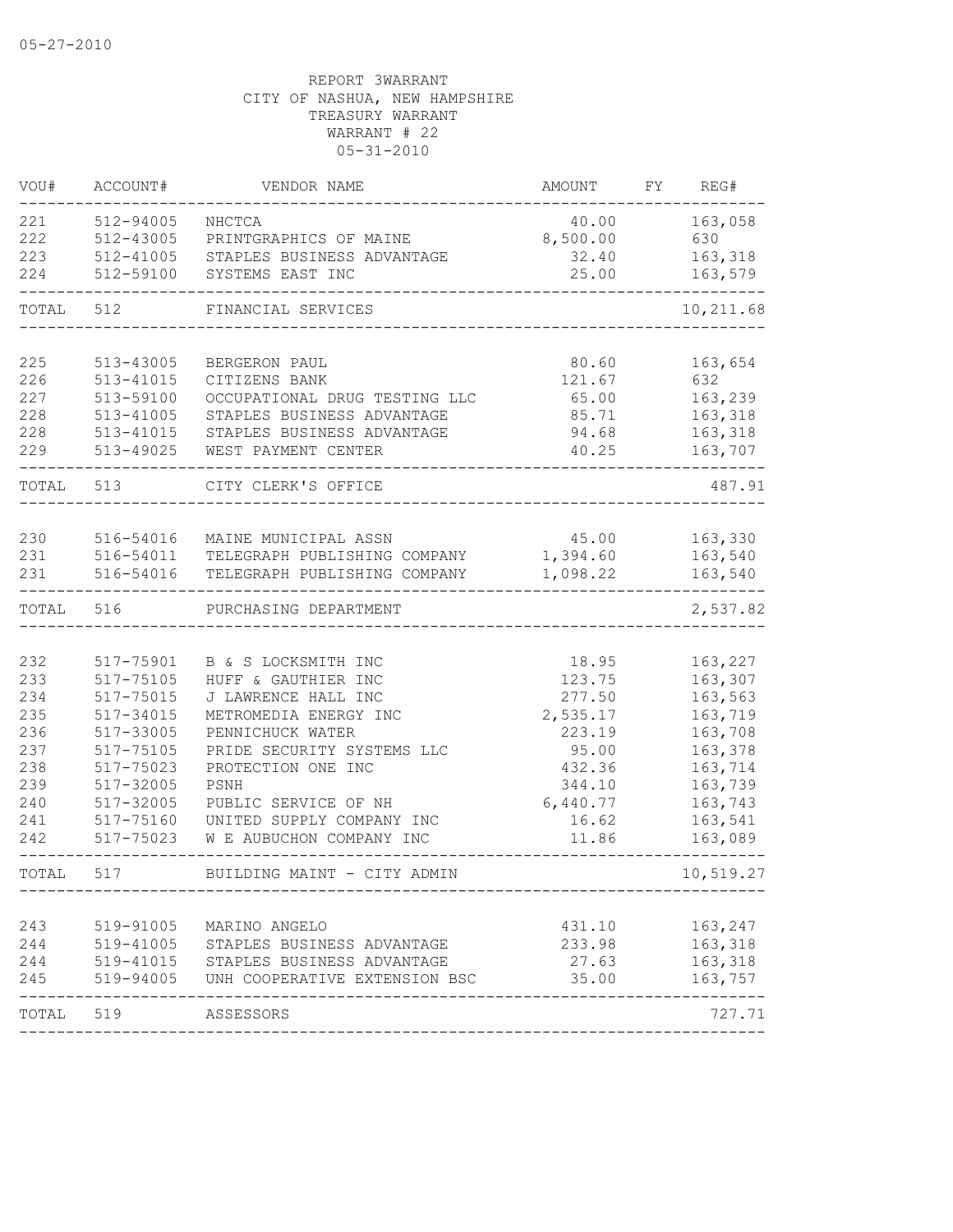| VOU#  | ACCOUNT#      | VENDOR NAME                                            | AMOUNT           | FY REG#        |
|-------|---------------|--------------------------------------------------------|------------------|----------------|
|       | 246 520-34015 | METROMEDIA ENERGY INC                                  |                  | 580.86 163,719 |
|       | 247 520-34015 | NATIONAL GRID                                          |                  | 115.00 163,718 |
| 248   | 520-33005     | PENNICHUCK WATER                                       | 47.93            | 163,708        |
| 249   | 520-32005     | PSNH                                                   | 418.46           | 163,739        |
| TOTAL | 520           | HUNT BUILDING                                          |                  | 1,162.25       |
| 250   | 522-64040     | CITIZENS BANK                                          | 50.00            | 632            |
| 250   |               | 522-94040 CITIZENS BANK                                | 10.00 632        |                |
| 251   |               | 522-64052 DELL MARKETING LP                            | 2,790.00 163,138 |                |
| 252   |               | 522-94005 PUBLIC TECHNOLOGY INSTITUTE 2,500.00 163,722 |                  |                |
|       | TOTAL 522     | INFORMATION TECHNOLOGY                                 |                  | 5,350.00       |
|       |               | 253 524-64045 GHA TECHNOLOGIES INC                     | 40.36 163,155    |                |
|       | TOTAL 524     | COMPUTERS - CITYWIDE                                   |                  | 40.36          |
|       |               |                                                        |                  |                |
| 254   | 531-78007     | ADAMSON INDUSTRIES CORP                                | 589.85           | 163,216        |
| 255   | $531 - 46040$ | ALBERT JOSHUA                                          | 33.85            | 163,663        |
| 256   | $531 - 46040$ | ALEC'S SHOE STORE INC                                  | 2, 211.76        | 163,170        |
| 257   | $531 - 46040$ | ALL SPORTS HEROES UNIFORMS,                            | 120.89           | 163,146        |
| 258   | 531-53070     | ANIMAL HOSPITAL OF NASHUA INC                          | 75.34            | 163,260        |
| 259   | $531 - 46040$ | ARCHAMBAULT DANIEL                                     | 191.93           | 163,659        |
| 260   | 531-78007     | B & S LOCKSMITH INC                                    | 27.20            | 163,227        |
| 261   | 531-59100     | BAER ALEXANDRA                                         | 65.00            | 163,202        |
| 262   | $531 - 46040$ | BAILEY DAVID                                           | 223.91           | 163,658        |
| 263   | $531 - 46040$ | BAXTER KERRY                                           | 15.95            | 163,656        |
| 263   | 531-91025     | BAXTER KERRY                                           | 40.00            | 163,656        |
| 264   | 531-78007     | BELLETETES INC                                         | 2.40             | 163,181        |
| 265   | $531 - 46030$ | BEN'S UNIFORMS                                         | 1,700.00         | 163,552        |
| 265   | $531 - 46040$ | BEN'S UNIFORMS                                         | 3,731.44         | 163,552        |
| 266   | 531-78007     | BEST FORD/BEST CYCLE                                   | 1,705.42         | 163,084        |
| 267   | $531 - 46040$ | BUKUNT JEFFREY                                         | 192.75           | 163,681        |
| 268   | 531-78007     | CARPARTS OF NASHUA                                     | 183.00           | 163,083        |
| 269   | 531-53065     | CITIZENS BANK                                          | 149.00           | 632            |
| 269   | 531-94005     | CITIZENS BANK                                          | 962.61           | 632            |
| 269   | 531-98035     | CITIZENS BANK                                          | 35.49            | 632            |
| 270   | $531 - 46040$ | CONNORS JEFFREY                                        | 135.55           | 163,676        |
| 271   | 531-53125     | DITULLIO CHRISTOPHER                                   | 188.65           | 163,672        |
| 272   | 531-31020     | FAIRPOINT COMMUNICATIONS                               | 202.72           | 163,721        |
| 273   | 531-31025     | FAIRPOINT COMMUNICATIONS                               | 142.69           | 163,724        |
| 274   | 531-53125     | FAUTEUX MICHAEL                                        | 250.00           | 163,683        |
| 275   | 531-46040     | FISHER JOHN                                            | 89.24            | 163,677        |
| 276   | $531 - 46040$ | GAPHARDT CLARK                                         | 134.77           | 163,665        |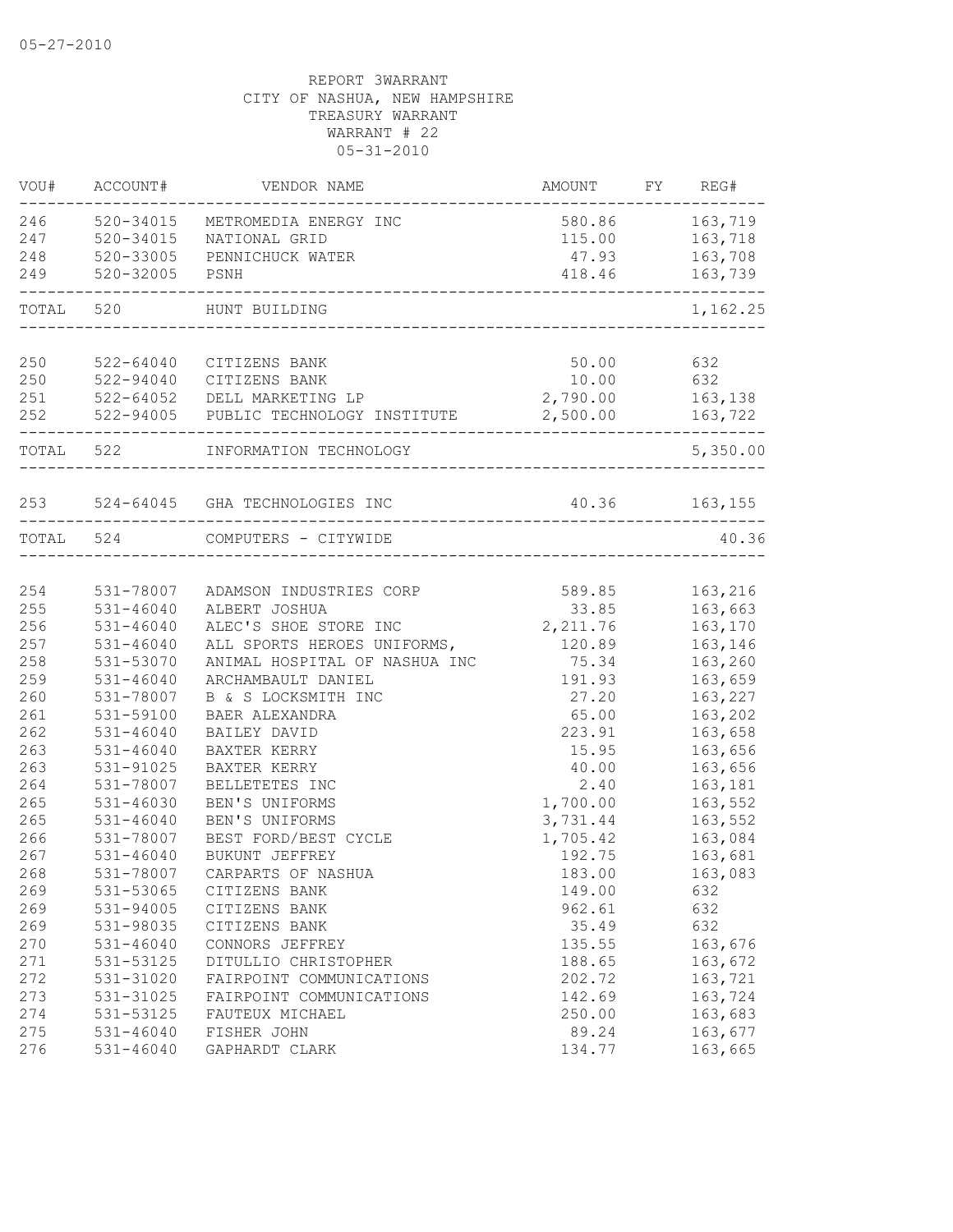| VOU# | ACCOUNT#      | VENDOR NAME                    | AMOUNT     | FΥ | REG#     |
|------|---------------|--------------------------------|------------|----|----------|
| 277  | 531-46040     | GEORGE'S APPAREL               | 149.50     |    | 163, 115 |
| 278  | 531-91025     | GILBERT CALEB                  | 40.00      |    | 163,667  |
| 279  | 531-98035     | GOOD MORNING SALES INC         | 16.00      |    | 163,317  |
| 280  | 531-78065     | GOODYEAR WHOLESALE TIRE CENTER | 1,093.80   |    | 163,277  |
| 281  | 531-78007     | GRANITE STATE GLASS            | 630.00     |    | 163,241  |
| 282  | 531-78007     | GRAPPONE AUTOMOTIVE GROUP      | 14.34      |    | 163,312  |
| 283  | 531-95000     | HAMILTON WILLIAM               | 75.00      |    | 163,661  |
| 284  | 531-46040     | HAMMOND SCOTT                  | 11.95      |    | 163,674  |
| 285  | 531-94005     | HARGREAVES JAMES               | 70.00      |    | 163,678  |
| 286  | $531 - 46040$ | HAWKESWORTH LAUREN             | 189.94     |    | 163,671  |
| 287  | 531-42000     | HOME DEPOT CREDIT SERVICES     | 55.30      |    | 163,706  |
| 288  | 531-75130     | J LAWRENCE HALL INC            | 278.12     |    | 163,563  |
| 289  | $531 - 46040$ | KENNEDY JAMES J                | 209.95     |    | 163,679  |
| 290  | 531-91025     | LANE ANDREW                    | 40.00      |    | 163,668  |
| 291  | $531 - 45005$ | LAW ENFORCEMENT TARGETS INC    | 162.69     |    | 163,231  |
| 292  | $531 - 45220$ | LIFEGUARD SYSTEMS INC          | 522.00     |    | 163,211  |
| 292  | 531-64080     | LIFEGUARD SYSTEMS INC          | 3, 161. 13 |    | 163,211  |
| 293  | $531 - 46040$ | LIMA JAMES                     | 64.85      |    | 163,682  |
| 294  | $531 - 46040$ | LINEHAN DENIS                  | 114.97     |    | 163,664  |
| 294  | 531-94010     | LINEHAN DENIS                  | 800.00     |    | 163,664  |
| 295  | 531-45920     | LYNN PEAVEY CO                 | 320.00     |    | 163,080  |
| 296  | 531-78100     | MAC MULKIN CHEVROLET INC       | 92.41      |    | 163,522  |
| 297  | 531-91025     | MACGREGOR CHARLES              | 40.00      |    | 163,660  |
| 298  | $531 - 46040$ | MARTYNY TODD                   | 716.69     |    | 163,657  |
| 299  | 531-34015     | METROMEDIA ENERGY INC          | 3,885.80   |    | 163,719  |
| 300  | 531-68025     | MHQ MUNICIPAL VEHICLES         | 23, 219.00 |    | 163,225  |
| 300  | 531-78007     | MHQ MUNICIPAL VEHICLES         | 114.00     |    | 163,225  |
| 301  | 531-41015     | MULTI SERVICE CORPORATION      | 59.42      |    | 163,600  |
| 302  | $531 - 64192$ | NASHUA OUTDOOR POWER EQUIPMENT | 79.02      |    | 163,188  |
| 303  | 531-91025     | NASHUA POLICE DEPARTMENT       | 5.00       |    | 163,673  |
| 304  | 531-34015     | NATIONAL GRID                  | 36.25      |    | 163,718  |
| 305  | $531 - 46040$ | NICHOLS FRED                   | 238.58     |    | 163,675  |
| 306  | 531-78007     | NORTHERN FOREIGN CAR PARTS INC | 233.00     |    | 163,608  |
| 307  | $531 - 46040$ | O'BRIEN KEVIN                  | 46.67      |    | 163,662  |
| 308  | 531-33005     | PENNICHUCK WATER               | 18.18      |    | 163,708  |
| 309  | $531 - 45920$ | PRECISION DYNAMICS CORPORATION | 890.99     |    | 163,514  |
| 310  | 531-32035     | PSNH                           | 413.22     |    | 163,739  |
| 311  | 531-94005     | REEBY DAWN                     | 115.00     |    | 163,666  |
| 312  | 531-94005     | REIDY RICHARD                  | 70.00      |    | 163,680  |
| 313  | 531-42000     | REXEL CLS                      | 232.84     |    | 163,455  |
| 314  | $531 - 45005$ | RILEY'S SPORT SHOP INC         | 7,382.40   |    | 163,072  |
| 315  | 531-78007     | ROBBINS AUTO PARTS             | 50.46      |    | 163,492  |
| 316  | 531-91025     | ROY ANDREW                     | 40.00      |    | 163,669  |
| 317  | 531-78007     | SAM'S CLUB DIRECT              | 216.97     |    | 163,709  |
| 318  | 531-78007     | SOUTHWORTH-MILTON INC          | 2,195.00   |    | 163,086  |
| 319  | $531 - 46040$ | SPARKS DOUGLAS                 | 84.93      |    | 163,655  |
| 320  | 531-41005     | STAPLES BUSINESS ADVANTAGE     | 282.85     |    | 163,318  |
| 320  | 531-41015     | STAPLES BUSINESS ADVANTAGE     | 334.59     |    | 163,318  |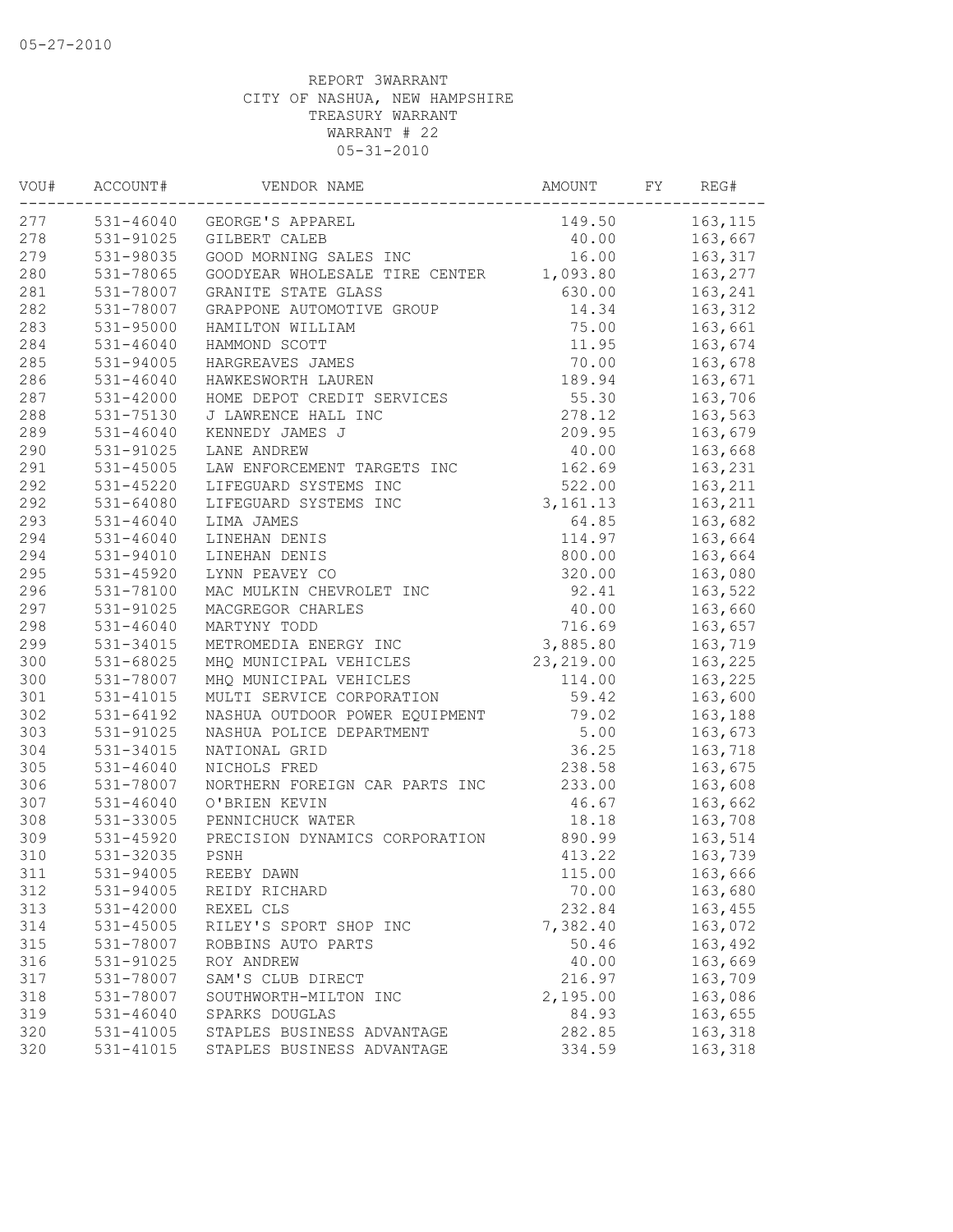| 321<br>531-46030<br>277.00<br>163,257<br>SUPER SEER CORP<br>322<br>531-41015<br>TAB PRODUCTS CO LLC<br>978.48<br>163,128<br>323<br>531-42000<br>THE DURKIN CO INC<br>252.50<br>163,210<br>324<br>200.00<br>163,670<br>531-53125<br>THOMAS SEAN<br>324<br>531-91025<br>163,670<br>THOMAS SEAN<br>40.00<br>325<br>531-74092<br>TRIMBLE NAVIGATION LIMITED DEP<br>252.50<br>163,581<br>326<br>2,500.00<br>531-43005<br>UNITED STATES POSTAL SERVICE<br>616<br>327<br>531-46040<br>605.65<br>163,548<br>WORCESTER COUNTY POLICE EQUIPM<br>TOTAL 531<br>POLICE DEPARTMENT<br>328<br>532-75023<br>AIR CLEANING SPECIALISTS OF NE 322.20<br>163,286<br>329<br>532-78075<br>BAILEY'S TOWING & AUTOBODY<br>390.00<br>163,255<br>330<br>163,302<br>532-78100<br>71.18<br>BATTERIES PLUS<br>331<br>216.39<br>532-75023<br>BELLETETES INC<br>163,181<br>332<br>532-53065<br>1,053.00<br>632<br>CITIZENS BANK<br>333<br>250.00<br>163,291<br>532-53065<br>CUMMINS NORTHEAST INC<br>334<br>532-74055<br>DELL MARKETING LP<br>538.95<br>163,138<br>335<br>532-53055<br>FIRE SERVICE TESTING CO INC<br>290.00<br>163,196<br>336<br>532-45160<br>FIRE TECH & SAFETY OF NEW ENGL 4,300.00<br>163,285<br>337<br>532-78080<br>FLEETPRIDE<br>72.50<br>163,192<br>338<br>532-78020<br>39.33<br>GRAPPONE AUTOMOTIVE GROUP<br>163,312<br>339<br>532-75160<br>HARRY W WELLS & SON INC<br>430.26<br>163,386<br>340<br>532-75160<br>J LAWRENCE HALL INC<br>104.12<br>163,563<br>341<br>532-78007<br>JACK YOUNG COMPANY, INC<br>54.07<br>163,305<br>342<br>532-78075<br>LIBERTY INTN'L TRUCKS OF NH LL<br>29.93<br>163,529<br>343<br>532-75105<br>M & M ELECTRICAL SUPPLY CO INC<br>163,517<br>106.05<br>344<br>532-34015<br>METROMEDIA ENERGY INC<br>4,296.03<br>163,719<br>345<br>532-78100<br>MINUTEMAN TRUCKS INC<br>163,218<br>79.94<br>346<br>532-47005<br>MOORE MEDICAL LLC<br>400.00<br>163,284<br>347<br>855.25<br>163,718<br>532-34015<br>NATIONAL GRID<br>348<br>195.00<br>163,068<br>532-94010<br>NELSON PATRICK<br>349<br>163,206<br>532-42010<br>NEW ENGLAND PAPER & SUPPLY<br>56.70<br>349<br>532-42020<br>43.82<br>163,206<br>NEW ENGLAND PAPER & SUPPLY<br>349<br>532-75023<br>NEW ENGLAND PAPER & SUPPLY<br>70.34<br>163,206<br>349<br>532-78035<br>NEW ENGLAND PAPER & SUPPLY<br>187.26<br>163,206<br>350<br>532-78035<br>NEW G.H. BERLIN OIL COMPANY<br>1,864.01<br>163,213<br>532-46030<br>351<br>NEW HAMSPHIRE FURNITURE DIRECT<br>1,850.00<br>163,618<br>352<br>808.62<br>532-33005<br>PENNICHUCK WATER<br>163,708<br>353<br>1,779.23<br>532-64192<br>163,403<br>PROGRESSIVE ALARM SERVICES, IN<br>353<br>285.00<br>532-75023<br>PROGRESSIVE ALARM SERVICES, IN<br>163,403<br>163,739<br>354<br>532-32005<br>3,714.74<br>PSNH<br>355<br>122.50<br>163,536<br>532-74038<br>R WHITE EQUIPMENT CENTER INC<br>356<br>532-94010<br>ROCKHURST COLLEGE CONTINUING<br>399.00<br>163,349<br>357<br>532-78007<br>SANEL AUTO PARTS CO<br>207.17<br>163,186<br>357<br>532-78100<br>SANEL AUTO PARTS CO<br>2.23<br>163,186<br>358<br>532-41005<br>STAPLES BUSINESS ADVANTAGE<br>83.22<br>163,318 | VOU#<br>--------- | ACCOUNT# | VENDOR NAME | AMOUNT | FY | REG#      |
|--------------------------------------------------------------------------------------------------------------------------------------------------------------------------------------------------------------------------------------------------------------------------------------------------------------------------------------------------------------------------------------------------------------------------------------------------------------------------------------------------------------------------------------------------------------------------------------------------------------------------------------------------------------------------------------------------------------------------------------------------------------------------------------------------------------------------------------------------------------------------------------------------------------------------------------------------------------------------------------------------------------------------------------------------------------------------------------------------------------------------------------------------------------------------------------------------------------------------------------------------------------------------------------------------------------------------------------------------------------------------------------------------------------------------------------------------------------------------------------------------------------------------------------------------------------------------------------------------------------------------------------------------------------------------------------------------------------------------------------------------------------------------------------------------------------------------------------------------------------------------------------------------------------------------------------------------------------------------------------------------------------------------------------------------------------------------------------------------------------------------------------------------------------------------------------------------------------------------------------------------------------------------------------------------------------------------------------------------------------------------------------------------------------------------------------------------------------------------------------------------------------------------------------------------------------------------------------------------------------------------------------------------------------------------------------------------------------------------------------------------------------------------------------------------------------------------------------------------------------------------------------------------------------------------------------------------------------------------------------------------------------------------------------------------------------------------------|-------------------|----------|-------------|--------|----|-----------|
|                                                                                                                                                                                                                                                                                                                                                                                                                                                                                                                                                                                                                                                                                                                                                                                                                                                                                                                                                                                                                                                                                                                                                                                                                                                                                                                                                                                                                                                                                                                                                                                                                                                                                                                                                                                                                                                                                                                                                                                                                                                                                                                                                                                                                                                                                                                                                                                                                                                                                                                                                                                                                                                                                                                                                                                                                                                                                                                                                                                                                                                                                |                   |          |             |        |    |           |
|                                                                                                                                                                                                                                                                                                                                                                                                                                                                                                                                                                                                                                                                                                                                                                                                                                                                                                                                                                                                                                                                                                                                                                                                                                                                                                                                                                                                                                                                                                                                                                                                                                                                                                                                                                                                                                                                                                                                                                                                                                                                                                                                                                                                                                                                                                                                                                                                                                                                                                                                                                                                                                                                                                                                                                                                                                                                                                                                                                                                                                                                                |                   |          |             |        |    |           |
|                                                                                                                                                                                                                                                                                                                                                                                                                                                                                                                                                                                                                                                                                                                                                                                                                                                                                                                                                                                                                                                                                                                                                                                                                                                                                                                                                                                                                                                                                                                                                                                                                                                                                                                                                                                                                                                                                                                                                                                                                                                                                                                                                                                                                                                                                                                                                                                                                                                                                                                                                                                                                                                                                                                                                                                                                                                                                                                                                                                                                                                                                |                   |          |             |        |    |           |
|                                                                                                                                                                                                                                                                                                                                                                                                                                                                                                                                                                                                                                                                                                                                                                                                                                                                                                                                                                                                                                                                                                                                                                                                                                                                                                                                                                                                                                                                                                                                                                                                                                                                                                                                                                                                                                                                                                                                                                                                                                                                                                                                                                                                                                                                                                                                                                                                                                                                                                                                                                                                                                                                                                                                                                                                                                                                                                                                                                                                                                                                                |                   |          |             |        |    |           |
|                                                                                                                                                                                                                                                                                                                                                                                                                                                                                                                                                                                                                                                                                                                                                                                                                                                                                                                                                                                                                                                                                                                                                                                                                                                                                                                                                                                                                                                                                                                                                                                                                                                                                                                                                                                                                                                                                                                                                                                                                                                                                                                                                                                                                                                                                                                                                                                                                                                                                                                                                                                                                                                                                                                                                                                                                                                                                                                                                                                                                                                                                |                   |          |             |        |    |           |
|                                                                                                                                                                                                                                                                                                                                                                                                                                                                                                                                                                                                                                                                                                                                                                                                                                                                                                                                                                                                                                                                                                                                                                                                                                                                                                                                                                                                                                                                                                                                                                                                                                                                                                                                                                                                                                                                                                                                                                                                                                                                                                                                                                                                                                                                                                                                                                                                                                                                                                                                                                                                                                                                                                                                                                                                                                                                                                                                                                                                                                                                                |                   |          |             |        |    |           |
|                                                                                                                                                                                                                                                                                                                                                                                                                                                                                                                                                                                                                                                                                                                                                                                                                                                                                                                                                                                                                                                                                                                                                                                                                                                                                                                                                                                                                                                                                                                                                                                                                                                                                                                                                                                                                                                                                                                                                                                                                                                                                                                                                                                                                                                                                                                                                                                                                                                                                                                                                                                                                                                                                                                                                                                                                                                                                                                                                                                                                                                                                |                   |          |             |        |    |           |
|                                                                                                                                                                                                                                                                                                                                                                                                                                                                                                                                                                                                                                                                                                                                                                                                                                                                                                                                                                                                                                                                                                                                                                                                                                                                                                                                                                                                                                                                                                                                                                                                                                                                                                                                                                                                                                                                                                                                                                                                                                                                                                                                                                                                                                                                                                                                                                                                                                                                                                                                                                                                                                                                                                                                                                                                                                                                                                                                                                                                                                                                                |                   |          |             |        |    |           |
|                                                                                                                                                                                                                                                                                                                                                                                                                                                                                                                                                                                                                                                                                                                                                                                                                                                                                                                                                                                                                                                                                                                                                                                                                                                                                                                                                                                                                                                                                                                                                                                                                                                                                                                                                                                                                                                                                                                                                                                                                                                                                                                                                                                                                                                                                                                                                                                                                                                                                                                                                                                                                                                                                                                                                                                                                                                                                                                                                                                                                                                                                |                   |          |             |        |    | 67,620.35 |
|                                                                                                                                                                                                                                                                                                                                                                                                                                                                                                                                                                                                                                                                                                                                                                                                                                                                                                                                                                                                                                                                                                                                                                                                                                                                                                                                                                                                                                                                                                                                                                                                                                                                                                                                                                                                                                                                                                                                                                                                                                                                                                                                                                                                                                                                                                                                                                                                                                                                                                                                                                                                                                                                                                                                                                                                                                                                                                                                                                                                                                                                                |                   |          |             |        |    |           |
|                                                                                                                                                                                                                                                                                                                                                                                                                                                                                                                                                                                                                                                                                                                                                                                                                                                                                                                                                                                                                                                                                                                                                                                                                                                                                                                                                                                                                                                                                                                                                                                                                                                                                                                                                                                                                                                                                                                                                                                                                                                                                                                                                                                                                                                                                                                                                                                                                                                                                                                                                                                                                                                                                                                                                                                                                                                                                                                                                                                                                                                                                |                   |          |             |        |    |           |
|                                                                                                                                                                                                                                                                                                                                                                                                                                                                                                                                                                                                                                                                                                                                                                                                                                                                                                                                                                                                                                                                                                                                                                                                                                                                                                                                                                                                                                                                                                                                                                                                                                                                                                                                                                                                                                                                                                                                                                                                                                                                                                                                                                                                                                                                                                                                                                                                                                                                                                                                                                                                                                                                                                                                                                                                                                                                                                                                                                                                                                                                                |                   |          |             |        |    |           |
|                                                                                                                                                                                                                                                                                                                                                                                                                                                                                                                                                                                                                                                                                                                                                                                                                                                                                                                                                                                                                                                                                                                                                                                                                                                                                                                                                                                                                                                                                                                                                                                                                                                                                                                                                                                                                                                                                                                                                                                                                                                                                                                                                                                                                                                                                                                                                                                                                                                                                                                                                                                                                                                                                                                                                                                                                                                                                                                                                                                                                                                                                |                   |          |             |        |    |           |
|                                                                                                                                                                                                                                                                                                                                                                                                                                                                                                                                                                                                                                                                                                                                                                                                                                                                                                                                                                                                                                                                                                                                                                                                                                                                                                                                                                                                                                                                                                                                                                                                                                                                                                                                                                                                                                                                                                                                                                                                                                                                                                                                                                                                                                                                                                                                                                                                                                                                                                                                                                                                                                                                                                                                                                                                                                                                                                                                                                                                                                                                                |                   |          |             |        |    |           |
|                                                                                                                                                                                                                                                                                                                                                                                                                                                                                                                                                                                                                                                                                                                                                                                                                                                                                                                                                                                                                                                                                                                                                                                                                                                                                                                                                                                                                                                                                                                                                                                                                                                                                                                                                                                                                                                                                                                                                                                                                                                                                                                                                                                                                                                                                                                                                                                                                                                                                                                                                                                                                                                                                                                                                                                                                                                                                                                                                                                                                                                                                |                   |          |             |        |    |           |
|                                                                                                                                                                                                                                                                                                                                                                                                                                                                                                                                                                                                                                                                                                                                                                                                                                                                                                                                                                                                                                                                                                                                                                                                                                                                                                                                                                                                                                                                                                                                                                                                                                                                                                                                                                                                                                                                                                                                                                                                                                                                                                                                                                                                                                                                                                                                                                                                                                                                                                                                                                                                                                                                                                                                                                                                                                                                                                                                                                                                                                                                                |                   |          |             |        |    |           |
|                                                                                                                                                                                                                                                                                                                                                                                                                                                                                                                                                                                                                                                                                                                                                                                                                                                                                                                                                                                                                                                                                                                                                                                                                                                                                                                                                                                                                                                                                                                                                                                                                                                                                                                                                                                                                                                                                                                                                                                                                                                                                                                                                                                                                                                                                                                                                                                                                                                                                                                                                                                                                                                                                                                                                                                                                                                                                                                                                                                                                                                                                |                   |          |             |        |    |           |
|                                                                                                                                                                                                                                                                                                                                                                                                                                                                                                                                                                                                                                                                                                                                                                                                                                                                                                                                                                                                                                                                                                                                                                                                                                                                                                                                                                                                                                                                                                                                                                                                                                                                                                                                                                                                                                                                                                                                                                                                                                                                                                                                                                                                                                                                                                                                                                                                                                                                                                                                                                                                                                                                                                                                                                                                                                                                                                                                                                                                                                                                                |                   |          |             |        |    |           |
|                                                                                                                                                                                                                                                                                                                                                                                                                                                                                                                                                                                                                                                                                                                                                                                                                                                                                                                                                                                                                                                                                                                                                                                                                                                                                                                                                                                                                                                                                                                                                                                                                                                                                                                                                                                                                                                                                                                                                                                                                                                                                                                                                                                                                                                                                                                                                                                                                                                                                                                                                                                                                                                                                                                                                                                                                                                                                                                                                                                                                                                                                |                   |          |             |        |    |           |
|                                                                                                                                                                                                                                                                                                                                                                                                                                                                                                                                                                                                                                                                                                                                                                                                                                                                                                                                                                                                                                                                                                                                                                                                                                                                                                                                                                                                                                                                                                                                                                                                                                                                                                                                                                                                                                                                                                                                                                                                                                                                                                                                                                                                                                                                                                                                                                                                                                                                                                                                                                                                                                                                                                                                                                                                                                                                                                                                                                                                                                                                                |                   |          |             |        |    |           |
|                                                                                                                                                                                                                                                                                                                                                                                                                                                                                                                                                                                                                                                                                                                                                                                                                                                                                                                                                                                                                                                                                                                                                                                                                                                                                                                                                                                                                                                                                                                                                                                                                                                                                                                                                                                                                                                                                                                                                                                                                                                                                                                                                                                                                                                                                                                                                                                                                                                                                                                                                                                                                                                                                                                                                                                                                                                                                                                                                                                                                                                                                |                   |          |             |        |    |           |
|                                                                                                                                                                                                                                                                                                                                                                                                                                                                                                                                                                                                                                                                                                                                                                                                                                                                                                                                                                                                                                                                                                                                                                                                                                                                                                                                                                                                                                                                                                                                                                                                                                                                                                                                                                                                                                                                                                                                                                                                                                                                                                                                                                                                                                                                                                                                                                                                                                                                                                                                                                                                                                                                                                                                                                                                                                                                                                                                                                                                                                                                                |                   |          |             |        |    |           |
|                                                                                                                                                                                                                                                                                                                                                                                                                                                                                                                                                                                                                                                                                                                                                                                                                                                                                                                                                                                                                                                                                                                                                                                                                                                                                                                                                                                                                                                                                                                                                                                                                                                                                                                                                                                                                                                                                                                                                                                                                                                                                                                                                                                                                                                                                                                                                                                                                                                                                                                                                                                                                                                                                                                                                                                                                                                                                                                                                                                                                                                                                |                   |          |             |        |    |           |
|                                                                                                                                                                                                                                                                                                                                                                                                                                                                                                                                                                                                                                                                                                                                                                                                                                                                                                                                                                                                                                                                                                                                                                                                                                                                                                                                                                                                                                                                                                                                                                                                                                                                                                                                                                                                                                                                                                                                                                                                                                                                                                                                                                                                                                                                                                                                                                                                                                                                                                                                                                                                                                                                                                                                                                                                                                                                                                                                                                                                                                                                                |                   |          |             |        |    |           |
|                                                                                                                                                                                                                                                                                                                                                                                                                                                                                                                                                                                                                                                                                                                                                                                                                                                                                                                                                                                                                                                                                                                                                                                                                                                                                                                                                                                                                                                                                                                                                                                                                                                                                                                                                                                                                                                                                                                                                                                                                                                                                                                                                                                                                                                                                                                                                                                                                                                                                                                                                                                                                                                                                                                                                                                                                                                                                                                                                                                                                                                                                |                   |          |             |        |    |           |
|                                                                                                                                                                                                                                                                                                                                                                                                                                                                                                                                                                                                                                                                                                                                                                                                                                                                                                                                                                                                                                                                                                                                                                                                                                                                                                                                                                                                                                                                                                                                                                                                                                                                                                                                                                                                                                                                                                                                                                                                                                                                                                                                                                                                                                                                                                                                                                                                                                                                                                                                                                                                                                                                                                                                                                                                                                                                                                                                                                                                                                                                                |                   |          |             |        |    |           |
|                                                                                                                                                                                                                                                                                                                                                                                                                                                                                                                                                                                                                                                                                                                                                                                                                                                                                                                                                                                                                                                                                                                                                                                                                                                                                                                                                                                                                                                                                                                                                                                                                                                                                                                                                                                                                                                                                                                                                                                                                                                                                                                                                                                                                                                                                                                                                                                                                                                                                                                                                                                                                                                                                                                                                                                                                                                                                                                                                                                                                                                                                |                   |          |             |        |    |           |
|                                                                                                                                                                                                                                                                                                                                                                                                                                                                                                                                                                                                                                                                                                                                                                                                                                                                                                                                                                                                                                                                                                                                                                                                                                                                                                                                                                                                                                                                                                                                                                                                                                                                                                                                                                                                                                                                                                                                                                                                                                                                                                                                                                                                                                                                                                                                                                                                                                                                                                                                                                                                                                                                                                                                                                                                                                                                                                                                                                                                                                                                                |                   |          |             |        |    |           |
|                                                                                                                                                                                                                                                                                                                                                                                                                                                                                                                                                                                                                                                                                                                                                                                                                                                                                                                                                                                                                                                                                                                                                                                                                                                                                                                                                                                                                                                                                                                                                                                                                                                                                                                                                                                                                                                                                                                                                                                                                                                                                                                                                                                                                                                                                                                                                                                                                                                                                                                                                                                                                                                                                                                                                                                                                                                                                                                                                                                                                                                                                |                   |          |             |        |    |           |
|                                                                                                                                                                                                                                                                                                                                                                                                                                                                                                                                                                                                                                                                                                                                                                                                                                                                                                                                                                                                                                                                                                                                                                                                                                                                                                                                                                                                                                                                                                                                                                                                                                                                                                                                                                                                                                                                                                                                                                                                                                                                                                                                                                                                                                                                                                                                                                                                                                                                                                                                                                                                                                                                                                                                                                                                                                                                                                                                                                                                                                                                                |                   |          |             |        |    |           |
|                                                                                                                                                                                                                                                                                                                                                                                                                                                                                                                                                                                                                                                                                                                                                                                                                                                                                                                                                                                                                                                                                                                                                                                                                                                                                                                                                                                                                                                                                                                                                                                                                                                                                                                                                                                                                                                                                                                                                                                                                                                                                                                                                                                                                                                                                                                                                                                                                                                                                                                                                                                                                                                                                                                                                                                                                                                                                                                                                                                                                                                                                |                   |          |             |        |    |           |
|                                                                                                                                                                                                                                                                                                                                                                                                                                                                                                                                                                                                                                                                                                                                                                                                                                                                                                                                                                                                                                                                                                                                                                                                                                                                                                                                                                                                                                                                                                                                                                                                                                                                                                                                                                                                                                                                                                                                                                                                                                                                                                                                                                                                                                                                                                                                                                                                                                                                                                                                                                                                                                                                                                                                                                                                                                                                                                                                                                                                                                                                                |                   |          |             |        |    |           |
|                                                                                                                                                                                                                                                                                                                                                                                                                                                                                                                                                                                                                                                                                                                                                                                                                                                                                                                                                                                                                                                                                                                                                                                                                                                                                                                                                                                                                                                                                                                                                                                                                                                                                                                                                                                                                                                                                                                                                                                                                                                                                                                                                                                                                                                                                                                                                                                                                                                                                                                                                                                                                                                                                                                                                                                                                                                                                                                                                                                                                                                                                |                   |          |             |        |    |           |
|                                                                                                                                                                                                                                                                                                                                                                                                                                                                                                                                                                                                                                                                                                                                                                                                                                                                                                                                                                                                                                                                                                                                                                                                                                                                                                                                                                                                                                                                                                                                                                                                                                                                                                                                                                                                                                                                                                                                                                                                                                                                                                                                                                                                                                                                                                                                                                                                                                                                                                                                                                                                                                                                                                                                                                                                                                                                                                                                                                                                                                                                                |                   |          |             |        |    |           |
|                                                                                                                                                                                                                                                                                                                                                                                                                                                                                                                                                                                                                                                                                                                                                                                                                                                                                                                                                                                                                                                                                                                                                                                                                                                                                                                                                                                                                                                                                                                                                                                                                                                                                                                                                                                                                                                                                                                                                                                                                                                                                                                                                                                                                                                                                                                                                                                                                                                                                                                                                                                                                                                                                                                                                                                                                                                                                                                                                                                                                                                                                |                   |          |             |        |    |           |
|                                                                                                                                                                                                                                                                                                                                                                                                                                                                                                                                                                                                                                                                                                                                                                                                                                                                                                                                                                                                                                                                                                                                                                                                                                                                                                                                                                                                                                                                                                                                                                                                                                                                                                                                                                                                                                                                                                                                                                                                                                                                                                                                                                                                                                                                                                                                                                                                                                                                                                                                                                                                                                                                                                                                                                                                                                                                                                                                                                                                                                                                                |                   |          |             |        |    |           |
|                                                                                                                                                                                                                                                                                                                                                                                                                                                                                                                                                                                                                                                                                                                                                                                                                                                                                                                                                                                                                                                                                                                                                                                                                                                                                                                                                                                                                                                                                                                                                                                                                                                                                                                                                                                                                                                                                                                                                                                                                                                                                                                                                                                                                                                                                                                                                                                                                                                                                                                                                                                                                                                                                                                                                                                                                                                                                                                                                                                                                                                                                |                   |          |             |        |    |           |
|                                                                                                                                                                                                                                                                                                                                                                                                                                                                                                                                                                                                                                                                                                                                                                                                                                                                                                                                                                                                                                                                                                                                                                                                                                                                                                                                                                                                                                                                                                                                                                                                                                                                                                                                                                                                                                                                                                                                                                                                                                                                                                                                                                                                                                                                                                                                                                                                                                                                                                                                                                                                                                                                                                                                                                                                                                                                                                                                                                                                                                                                                |                   |          |             |        |    |           |
|                                                                                                                                                                                                                                                                                                                                                                                                                                                                                                                                                                                                                                                                                                                                                                                                                                                                                                                                                                                                                                                                                                                                                                                                                                                                                                                                                                                                                                                                                                                                                                                                                                                                                                                                                                                                                                                                                                                                                                                                                                                                                                                                                                                                                                                                                                                                                                                                                                                                                                                                                                                                                                                                                                                                                                                                                                                                                                                                                                                                                                                                                |                   |          |             |        |    |           |
|                                                                                                                                                                                                                                                                                                                                                                                                                                                                                                                                                                                                                                                                                                                                                                                                                                                                                                                                                                                                                                                                                                                                                                                                                                                                                                                                                                                                                                                                                                                                                                                                                                                                                                                                                                                                                                                                                                                                                                                                                                                                                                                                                                                                                                                                                                                                                                                                                                                                                                                                                                                                                                                                                                                                                                                                                                                                                                                                                                                                                                                                                |                   |          |             |        |    |           |
|                                                                                                                                                                                                                                                                                                                                                                                                                                                                                                                                                                                                                                                                                                                                                                                                                                                                                                                                                                                                                                                                                                                                                                                                                                                                                                                                                                                                                                                                                                                                                                                                                                                                                                                                                                                                                                                                                                                                                                                                                                                                                                                                                                                                                                                                                                                                                                                                                                                                                                                                                                                                                                                                                                                                                                                                                                                                                                                                                                                                                                                                                |                   |          |             |        |    |           |
|                                                                                                                                                                                                                                                                                                                                                                                                                                                                                                                                                                                                                                                                                                                                                                                                                                                                                                                                                                                                                                                                                                                                                                                                                                                                                                                                                                                                                                                                                                                                                                                                                                                                                                                                                                                                                                                                                                                                                                                                                                                                                                                                                                                                                                                                                                                                                                                                                                                                                                                                                                                                                                                                                                                                                                                                                                                                                                                                                                                                                                                                                |                   |          |             |        |    |           |
|                                                                                                                                                                                                                                                                                                                                                                                                                                                                                                                                                                                                                                                                                                                                                                                                                                                                                                                                                                                                                                                                                                                                                                                                                                                                                                                                                                                                                                                                                                                                                                                                                                                                                                                                                                                                                                                                                                                                                                                                                                                                                                                                                                                                                                                                                                                                                                                                                                                                                                                                                                                                                                                                                                                                                                                                                                                                                                                                                                                                                                                                                |                   |          |             |        |    |           |
|                                                                                                                                                                                                                                                                                                                                                                                                                                                                                                                                                                                                                                                                                                                                                                                                                                                                                                                                                                                                                                                                                                                                                                                                                                                                                                                                                                                                                                                                                                                                                                                                                                                                                                                                                                                                                                                                                                                                                                                                                                                                                                                                                                                                                                                                                                                                                                                                                                                                                                                                                                                                                                                                                                                                                                                                                                                                                                                                                                                                                                                                                |                   |          |             |        |    |           |
|                                                                                                                                                                                                                                                                                                                                                                                                                                                                                                                                                                                                                                                                                                                                                                                                                                                                                                                                                                                                                                                                                                                                                                                                                                                                                                                                                                                                                                                                                                                                                                                                                                                                                                                                                                                                                                                                                                                                                                                                                                                                                                                                                                                                                                                                                                                                                                                                                                                                                                                                                                                                                                                                                                                                                                                                                                                                                                                                                                                                                                                                                |                   |          |             |        |    |           |
|                                                                                                                                                                                                                                                                                                                                                                                                                                                                                                                                                                                                                                                                                                                                                                                                                                                                                                                                                                                                                                                                                                                                                                                                                                                                                                                                                                                                                                                                                                                                                                                                                                                                                                                                                                                                                                                                                                                                                                                                                                                                                                                                                                                                                                                                                                                                                                                                                                                                                                                                                                                                                                                                                                                                                                                                                                                                                                                                                                                                                                                                                |                   |          |             |        |    |           |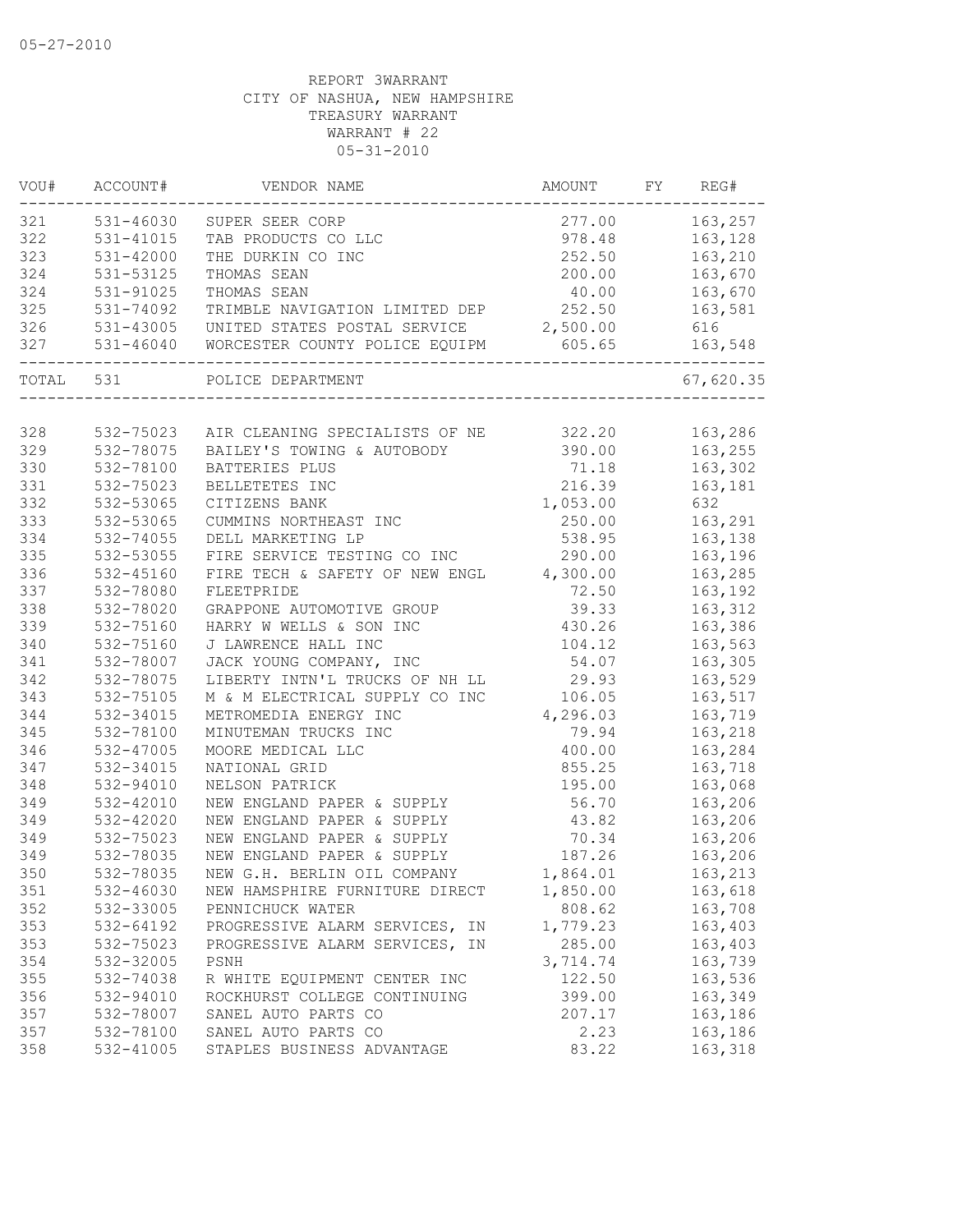| VOU#       | ACCOUNT#               | VENDOR NAME                                    | <b>AMOUNT</b>      | FΥ | REG#               |
|------------|------------------------|------------------------------------------------|--------------------|----|--------------------|
| 359        | 532-59100              | TRUE BLUE CLEANERS                             | 155.20             |    | 163,217            |
| 360        | 532-31040              | VOICE SYSTEMS INC                              | 284.00             |    | 163,160            |
| 361        | 532-78020              | YANKEE TRUCKS                                  | 159.90             |    | 163,094            |
| TOTAL      | 532                    | FIRE DEPARTMENT                                |                    |    | 26, 167. 14        |
| 362        | 534-64297              | JOHNSON'S ELECTRIC INC                         | 1, 113.77          |    | 163,132            |
| 363        | 534-32020              | PSNH                                           | 207.88             |    | 163,739            |
| TOTAL      | 534                    | STREET LIGHTING                                |                    |    | 1,321.65           |
| 364        | 536-94005              | CITIZENS BANK                                  | 714.60             |    | 632                |
| 365        | 536-75130              | J LAWRENCE HALL INC                            | 594.71             |    | 163,563            |
| 366        | 536-74150              | MOTOROLA                                       | 1,289.36           |    | 163,139            |
| 367        | 536-32035              | PSNH                                           | 768.52             |    | 163,739            |
| TOTAL      | 536                    | CITYWIDE COMMUNICATIONS                        |                    |    | 3,367.19           |
|            |                        |                                                |                    |    |                    |
| 368        | 541-53165              | LANGUAGE LINE SERVICES                         | 93.11              |    | 163,131            |
| 369        | 541-41015              | PETTY CASH                                     | 8.00               |    | 163,684            |
| 370<br>371 | 541-32005<br>541-34005 | PUBLIC SERVICE OF NH<br>SHATTUCK MALONE OIL CO | 1,154.57<br>516.43 |    | 163,743<br>163,700 |
|            |                        |                                                |                    |    |                    |
| TOTAL      | 541                    | COMMUNITY SERVICES DIVISION                    |                    |    | 1,772.11           |
| 372        | 542-94005              | ST ANSELM COLLEGE                              | 120.00             |    | 163,712            |
| 373        | 542-41015              | STAPLES BUSINESS ADVANTAGE                     |                    |    | 163,318            |
| TOTAL      | 542                    | COMMUNITY HEALTH                               |                    |    | 120.00             |
|            |                        |                                                |                    |    |                    |
| 374<br>375 | 543-49070<br>543-94005 | ENVIRONMENTAL RESOURCE ASSOCIA<br>MEHA         | 256.50<br>130.00   |    | 163,105<br>163,732 |
| 376        | 543-94005              | PETTY CASH                                     | 40.00              |    | 163,684            |
| 376        |                        | 543-95005 PETTY CASH                           | 15.00              |    | 163,684            |
| 377        |                        | 543-49070 VWR INTERNATIONAL INC                | 52.65              |    | 163,320            |
| TOTAL      | 543                    | ENVIRONMENTAL HEALTH DEPT.                     |                    |    | 494.15             |
| 378        |                        | 544-41015 STAPLES BUSINESS ADVANTAGE           | 755.23             |    | 163,318            |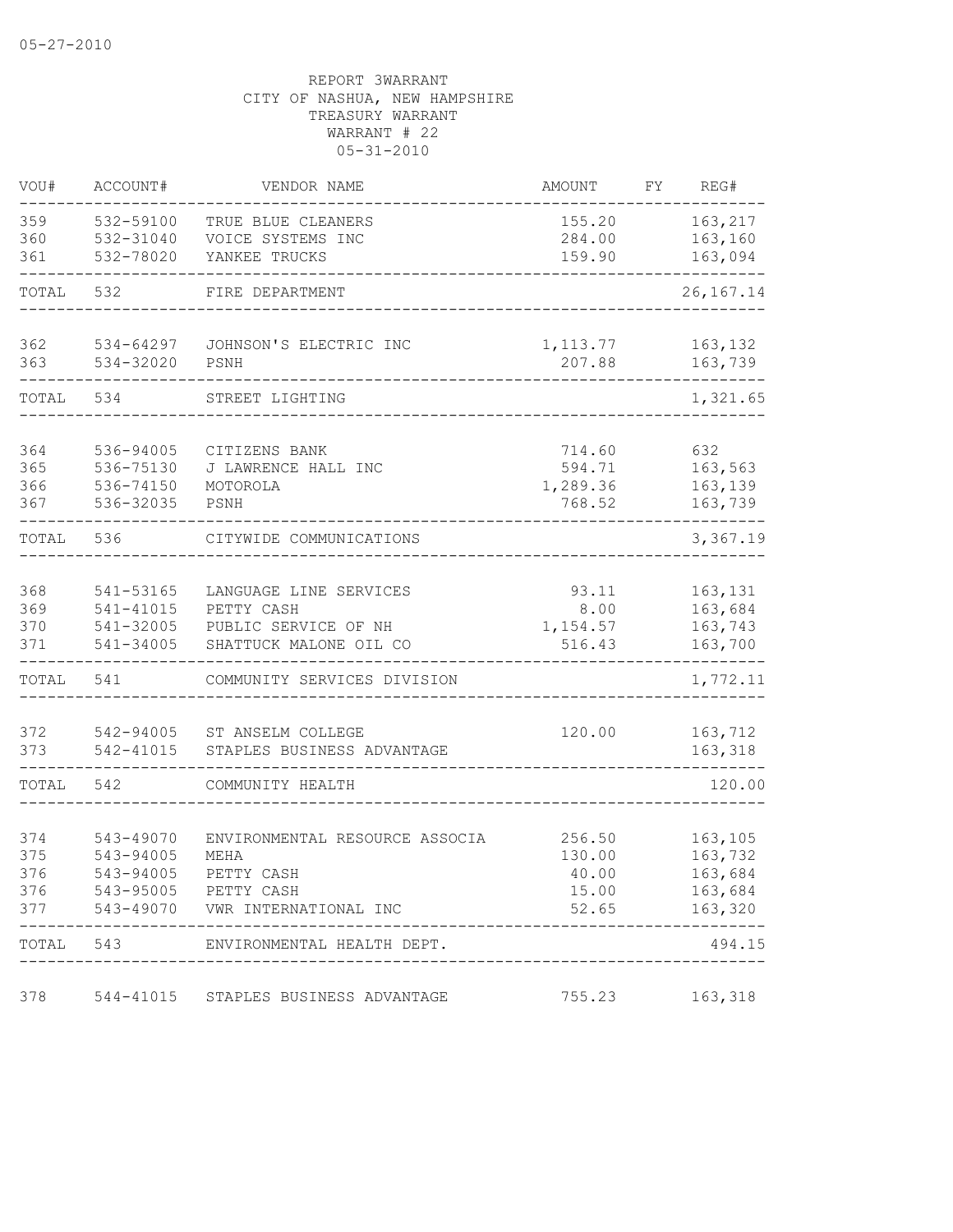| VOU#       | ACCOUNT#               | VENDOR NAME                                                | AMOUNT             | REG#               |
|------------|------------------------|------------------------------------------------------------|--------------------|--------------------|
| TOTAL 544  |                        | WELFARE ADMINISTRATION                                     |                    | 755.23             |
|            |                        |                                                            |                    |                    |
| 379        | 545-97020              | 23-25 TEMPLE ST REALTY LLC                                 | 480.00             | 163,252            |
| 380        | 545-97020              | 28-34 RR SQUARE LLC                                        | 700.00             | 163,096            |
| 381<br>382 | 545-97020<br>545-97020 | AMH REAL ESTATE LLC<br>BISHOP REAL ESTATE MGMT INC         | 350.00             | 163,075            |
| 383        | 545-97020              |                                                            | 650.00<br>750.00   | 163,172            |
| 384        | 545-97020              | BONNETTE ALVIN                                             | 893.00             | 163,070<br>163,324 |
| 385        | 545-97020              | BUCHANAN HUBERT<br>CAMPBELL GILBERT DBA WOODLANDS          | 400.34             |                    |
|            |                        |                                                            |                    | 163,103            |
| 386<br>387 | 545-97020              | CANTERBURY APARTMENTS                                      | 990.50             | 163,082            |
|            | 545-97020              | CENTRAL REALTY                                             | 1,905.58           | 163,203            |
| 388        | 545-97020              | CLARK E G                                                  | 650.00             | 163,157            |
| 389        | 545-97020              | CONSTANT NORMAND                                           | 488.55             | 163,066            |
| 390        | 545-97020              | CRETE ADRIAN                                               | 353.95             | 163,076            |
| 391        | 545-97020              | DAKIN TERRY                                                | 680.00             | 163,262            |
| 392        | 545-97020              | DICHARD DOUGLAS J                                          | 550.00             | 163,090            |
| 393        | $545 - 97020$          | FISCHER MARJORIE                                           | 1,100.00           | 163,200            |
| 394        | $545 - 97020$          | GAUTHIER REALTY/CONNIE GAUTHIE                             | 1,401.46           | 163,309            |
| 395        | 545-97020              | KEROUAC ROBERT E                                           | 153.63             | 163,208            |
| 396        | 545-97020              | KOLLODGE DEBORAH                                           | 737.00             | 163,149            |
| 397        | 545-97020              | KULKARNI SUNIL                                             | 893.00             | 163,615            |
| 398        | 545-97020              | LAMERAND ENTERPRISES/KYLE LAME                             | 640.00             | 163,274            |
| 399        | 545-97020              | LAVOIE LEO M                                               | 465.00             | 163,272            |
| 400        | 545-97020              | LAVOIE RONALD                                              | 365.86             | 163,183            |
| 401        | 545-97020              | LIRAN JUDITH                                               | 990.50             | 163,614            |
| 402        | 545-97020              | LSB ASSOCIATES I LTD PRC                                   | 809.00             | 163,126            |
| 403        | 545-97020              | LUMPKIN JIMMIE                                             | 250.00             | 163,135            |
| 404        | 545-97020              | MARANDOS CROTEAU                                           | 646.25             | 163,267            |
| 405        | 545-97020              | MCCHANDLER LLC                                             | 201.55             | 163,180            |
| 406        | 545-97020              | NASHUA HOUSING AUTHORITY                                   | 237.00             | 163,282            |
| 407        | 545-97020              | NASHUA PASTORAL CARE                                       | 340.00             | 163,182            |
| 408        | 545-97020              | PAUL BUTLER REMODELING LLP                                 | 350.00             | 163,326            |
| 409        | 545-97015              | PSNH                                                       | 1,391.52           | 163,742            |
| 410        | 545-97015              | WINGATE'S PHARMACY INC                                     | 7,444.11           | 163,701            |
| 411        | 545-97020              | WRN REAL ESTATE LLC<br>----------------------------------- | 550.00             | 163,258            |
| TOTAL      | 545                    | WELFARE COSTS                                              |                    | 28,807.80          |
| 412        | $551 - 46045$          |                                                            | 247.89             | 163,204            |
| 412        | 551-49075              | GRAINGER<br>GRAINGER                                       | 56.76              | 163,204            |
|            | $551 - 46045$          |                                                            | 82.00              | 163,168            |
| 413        |                        | LEHIGH OUTFITTERS<br>METROMEDIA ENERGY INC                 |                    | 163,719            |
| 414<br>415 | 551-34015<br>551-78140 | NASHUA COLLISION CENTER INC                                | 110.82<br>1,027.74 | 163,264            |
| 416        | 551-41015              | NEW ENGLAND PAPER & SUPPLY                                 | 26.75              | 163,206            |
| 417        | 551-33005              | PENNICHUCK WATER                                           | 72.35              | 163,708            |
|            |                        |                                                            |                    |                    |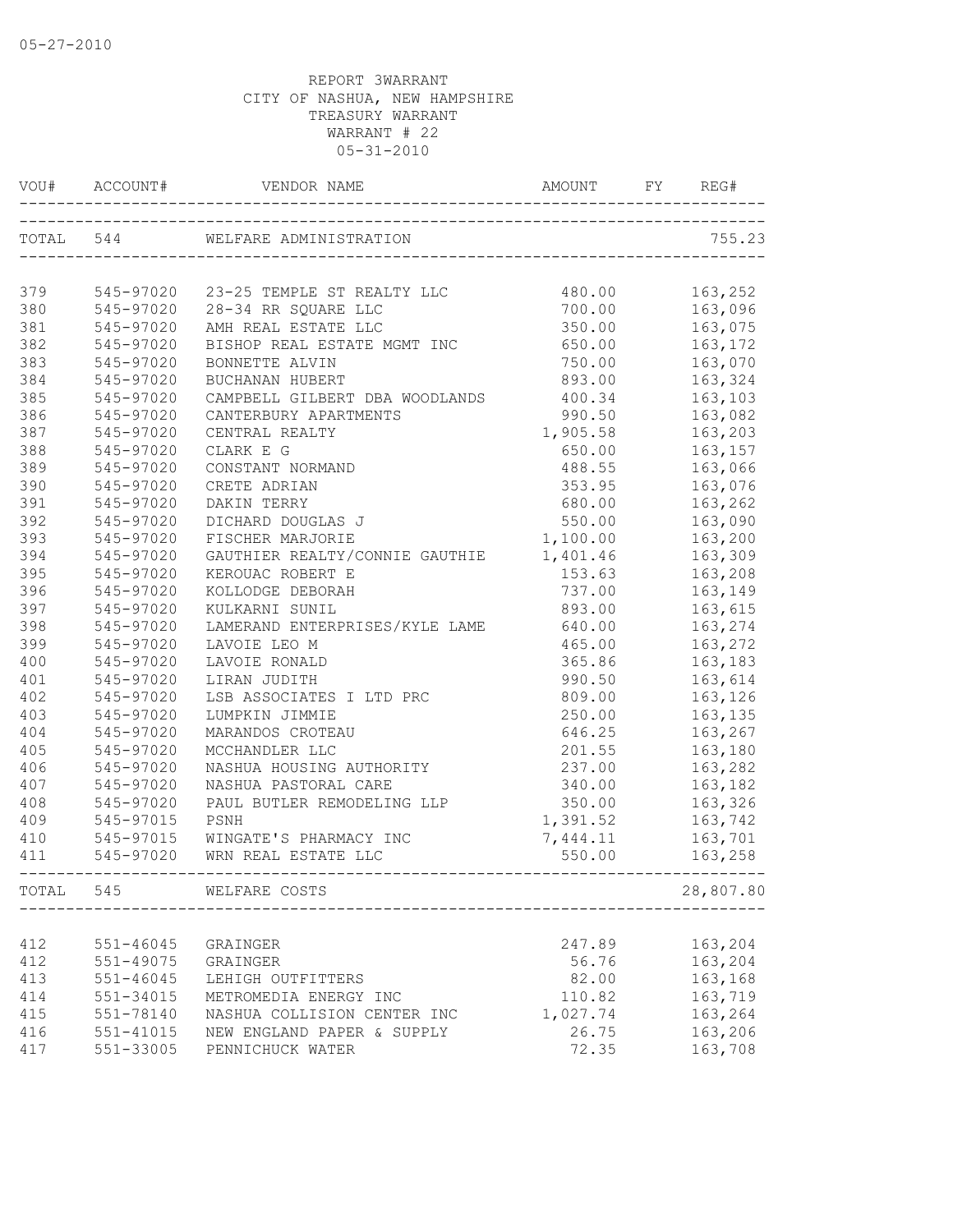| VOU# | ACCOUNT#             | VENDOR NAME                          | AMOUNT FY REG#   |                    |
|------|----------------------|--------------------------------------|------------------|--------------------|
| 418  |                      | 551-43005 PETTY CASH                 |                  | 13.15 163,685      |
| 418  | 551-75023 PETTY CASH |                                      |                  | 33.96 163,685      |
| 418  | 551-91005 PETTY CASH |                                      |                  | 2.00 163,685       |
| 418  | 551-94005 PETTY CASH |                                      |                  | 20.00 163,685      |
| 419  |                      | 551-41015 STAPLES BUSINESS ADVANTAGE | 189.44           | 163,318<br>------- |
|      | TOTAL 551            | PUBLIC WORKS DIV & ENGINEERING       |                  | 1,882.86           |
|      |                      |                                      |                  |                    |
| 420  | 552-45196            | AG LANDSCAPING SERVICES              | 2,980.95 163,099 |                    |
| 421  | 552-75022            | B & S LOCKSMITH INC                  |                  | 539.00 163,227     |
| 422  | 552-75021            | BELLETETES INC                       |                  | 181.83    163,181  |
| 422  | 552-75022            | BELLETETES INC                       | 117.66           | 163,181            |
| 422  | 552-75135            | BELLETETES INC                       | 82.70            | 163,181            |
| 423  | 552-75040            | C J ROUSSEAU TRUCKING                | 2,023.00         | 163,145            |
| 424  | 552-75022            | CORBETT CLEANING CO/STEPHEN CO       | 375.00           | 163,193            |
| 425  | 552-59050            | COY GREG                             | 44.00            | 163,238            |
| 426  | $552 - 45250$        | EAGLE GROUP INC                      | 778.15           | 163,222            |
| 427  | 552-75135            | FIMBEL PAUNET CORP                   | 250.00           | 163,289            |
| 428  | 552-75021            | GATE CITY FENCE CO INC               | 620.00           | 163,162            |
| 429  | 552-59050            | GORSUCH JAMES                        | 87.50            | 163,106            |
| 430  | $552 - 46030$        | HOME DEPOT CREDIT SERVICES           | 19.98            | 163,706            |
| 430  | 552-75021            | HOME DEPOT CREDIT SERVICES           | 312.69           | 163,706            |
| 430  | 552-75022            | HOME DEPOT CREDIT SERVICES           | 50.83            | 163,706            |
| 430  | 552-75135            | HOME DEPOT CREDIT SERVICES           | 56.91            | 163,706            |
| 431  | 552-78007            | HSBC BUSINESS SOLUTIONS              | 178.02           | 163,717            |
| 432  | 552-75021            | HUDSON SMALL ENGINE                  | 20.00            | 163,173            |
| 433  | 552-75021            | INSTRUMART                           | 249.99           | 163,568            |
| 434  | 552-75021            | JOHN DEERE LANDSCAPES/LESCO          | 198.57           | 163,367            |
| 435  | 552-75021            | JOHNSON'S ELECTRIC INC               | 4,010.68         | 163,132            |
| 436  | 552-75021            | M & M ELECTRICAL SUPPLY CO INC       | 34.50            | 163,517            |
| 436  | 552-75022            | M & M ELECTRICAL SUPPLY CO INC       | 29.84            | 163,517            |
| 437  | 552-78065            | MAYNARD & LESIEUR INCORPORATED       | 23.70            | 163,534            |
| 438  | $552 - 46005$        | METRO SWIMSHOP                       | 213.80           | 163,569            |
| 439  | 552-34015            | METROMEDIA ENERGY INC                | 505.12           | 163,719            |
| 439  | 552-34045            | METROMEDIA ENERGY INC                | 548.82           | 163,719            |
| 440  | 552-78100            | NAPA AUTO PARTS                      | $-10.99$         | 163,273            |
| 441  | 552-75021            | NARDONE SAND & GRAVEL CO INC         | 1,924.23         | 163, 175           |
| 442  | 552-75021            | NASHUA FARMERS EXCHANGE INC          | 348.92           | 163,546            |
| 443  | 552-74092            | NASHUA OUTDOOR POWER EQUIPMENT       | 200.31           | 163,188            |
| 444  | 552-75021            | NASHUA WALLPAPER & PAINT CO          | 1,107.42         | 163,190            |
| 444  | 552-75135            | NASHUA WALLPAPER & PAINT CO          | 453.46           | 163,190            |
| 444  | 552-75165            | NASHUA WALLPAPER & PAINT CO          | 2,000.00         | 163,190            |
| 444  | 552-75170            | NASHUA WALLPAPER & PAINT CO          | 2,000.00         | 163,190            |
| 444  | 552-75175            | NASHUA WALLPAPER & PAINT CO          | 1,998.80         | 163,190            |
| 445  | 552-34015            | NATIONAL GRID                        | 32.74            | 163,718            |
| 445  | 552-34045            | NATIONAL GRID                        | 48.57            | 163,718            |
| 446  | 552-95005            | NH BABE RUTH SOFTBALL                | 136.00           | 163,711            |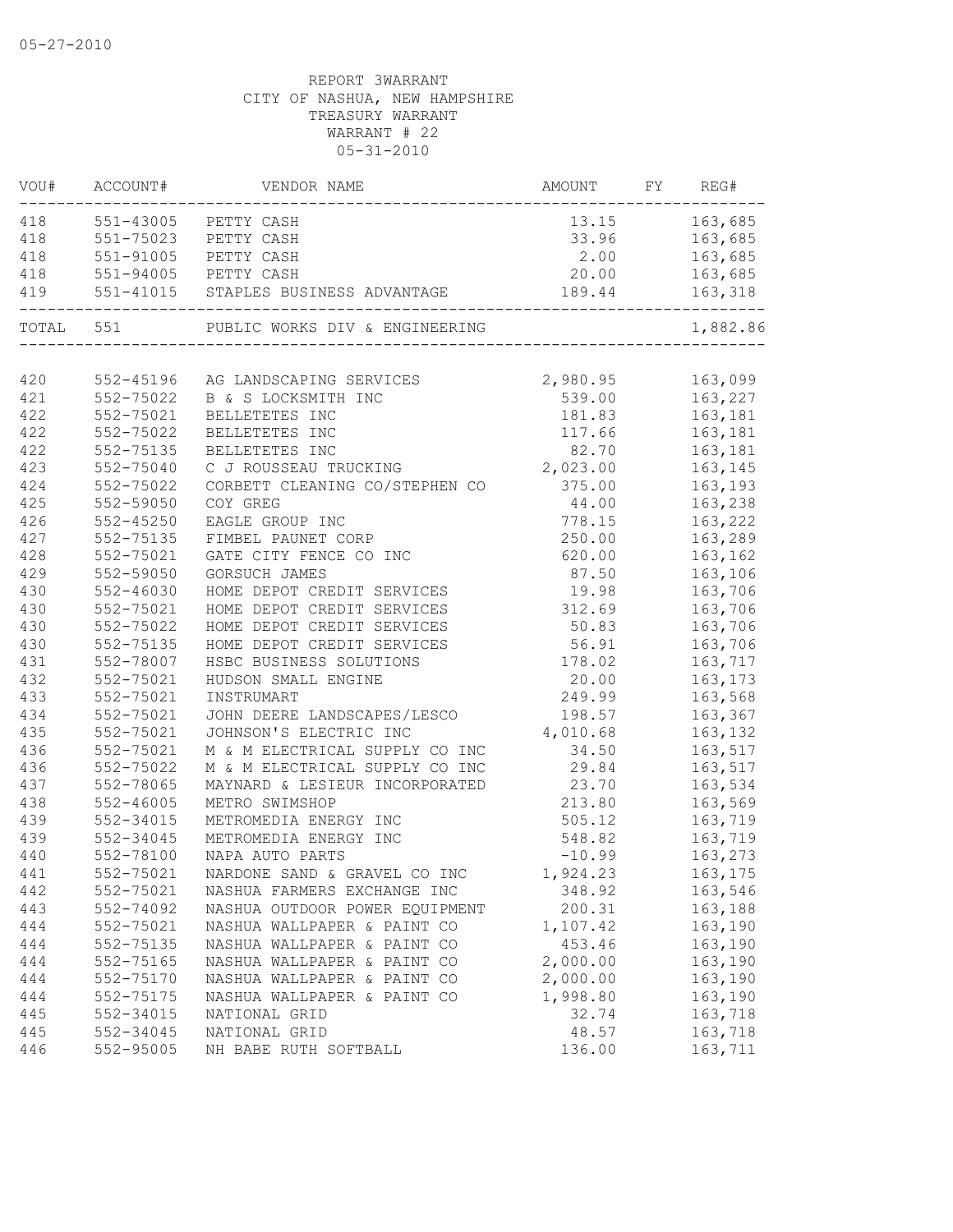| WOU#  | ACCOUNT#      | VENDOR NAME                    | AMOUNT    | FY | REG#      |
|-------|---------------|--------------------------------|-----------|----|-----------|
| 447   | 552-33005     | PENNICHUCK WATER               | 1,146.70  |    | 163,708   |
| 447   | 552-33045     | PENNICHUCK WATER               | 545.02    |    | 163,708   |
| 447   | 552-33050     | PENNICHUCK WATER               | 42.59     |    | 163,708   |
| 448   | 552-59180     | PIONEER TREE SERVICE LLC       | 2,500.00  |    | 163,366   |
| 449   | 552-32005     | PSNH                           | 4,051.41  |    | 163,739   |
| 450   | 552-78100     | SANEL AUTO PARTS CO            | 50.55     |    | 163,186   |
| 451   | 552-74085     | TURF PRODUCTS CORP             | 1,308.91  |    | 163,321   |
| 451   | 552-78100     | TURF PRODUCTS CORP             | 62.34     |    | 163,321   |
| 452   | $552 - 46045$ | UNIFIRST CORPORATION           | 23.99     |    | 163,293   |
| 453   | 552-43005     | UNITED PARCEL SERVICE          | 13.54     |    | 163,755   |
| 454   | 552-66000     | UNITED SITE SERVICES NORTHEAST | 1,375.00  |    | 163,725   |
| 455   | 552-75021     | UNITED SUPPLY COMPANY INC      | 166.10    |    | 163,541   |
| TOTAL | 552           | PARKS AND RECREATION           |           |    | 36,058.85 |
|       |               |                                |           |    |           |
| 456   | 553-69025     | B-B CHAIN                      | 4.50      |    | 163,097   |
| 456   | 553-78060     | B-B CHAIN                      | 93.50     |    | 163,097   |
| 457   | 553-59150     | BCM CONTROLS CORPORATION       | 1,213.58  |    | 163,219   |
| 458   | 553-69025     | BELLETETES INC                 | 51.27     |    | 163,181   |
| 458   | 553-75023     | BELLETETES INC                 | 20.48     |    | 163,181   |
| 459   | 553-45015     | BROX INDUSTRIES INC            | 3,191.68  |    | 163,102   |
| 459   | 553-45025     | BROX INDUSTRIES INC            | 94.00     |    | 163,102   |
| 460   | 553-78100     | CASEY EQUIPMENT & RENTAL CORP  | 2,286.47  |    | 163,283   |
| 461   | 553-45015     | CONTINENTAL PAVING INC         | 621.33    |    | 163,543   |
| 461   | 553-45025     | CONTINENTAL PAVING INC         | 180.01    |    | 163,543   |
| 462   | 553-45060     | CORRIVEAU ROUTHIER INC         | 445.21    |    | 163,520   |
| 463   | 553-48015     | DENNIS K BURKE INC             | 10,616.69 |    | 163,756   |
| 464   | 553-49075     | DONOVAN SPRING COMPANY INC     | 107.98    |    | 163,101   |
| 464   | 553-78100     | DONOVAN SPRING COMPANY INC     | 3,008.35  |    | 163,101   |
| 465   | 553-78100     | FREIGHTLINER OF NH INC         | 39.99     |    | 163,292   |
| 466   | 553-59100     | GMS HYDRAULICS INC             | 657.91    |    | 163,554   |
| 467   | 553-69025     | GRAINGER                       | 62.46     |    | 163,142   |
| 468   | 553-59100     | HOP SALES AND SERVICE          | 235.35    |    | 163,092   |
| 469   | 553-78100     | HOWARD P FAIRFIELD, LLC        | 1,370.11  |    | 163,432   |
| 470   | 553-75023     | J LAWRENCE HALL INC            | 438.97    |    | 163,563   |
| 471   | 553-59135     | J P PEST SERVICES              | 81.64     |    | 163,220   |
| 472   | 553-46045     | LEHIGH OUTFITTERS              | 211.18    |    | 163,168   |
| 473   | 553-78100     | LIBERTY INTN'L TRUCKS OF NH LL | 701.74    |    | 163,529   |
| 474   | 553-49075     | MAC MULKIN CHEVROLET INC       | 8.86      |    | 163,522   |
| 474   | 553-78100     | MAC MULKIN CHEVROLET INC       | 331.97    |    | 163,522   |
| 475   | 553-34015     | METROMEDIA ENERGY INC          | 3,707.21  |    | 163,719   |
| 476   | 553-49075     | NAPA AUTO PARTS                | 65.90     |    | 163,273   |
| 476   | 553-69025     | NAPA AUTO PARTS                | 11.52     |    | 163,273   |
| 476   | 553-78100     | NAPA AUTO PARTS                | 139.25    |    | 163,273   |
| 477   | 553-45060     | NASHUA FARMERS EXCHANGE INC    | 109.50    |    | 163,546   |
| 478   | 553-69025     | NH BRAGG & SONS INC            | 60.35     |    | 163,078   |
| 479   | 553-75023     | NH SAFE & LOCK CO INC          | 825.00    |    | 163,246   |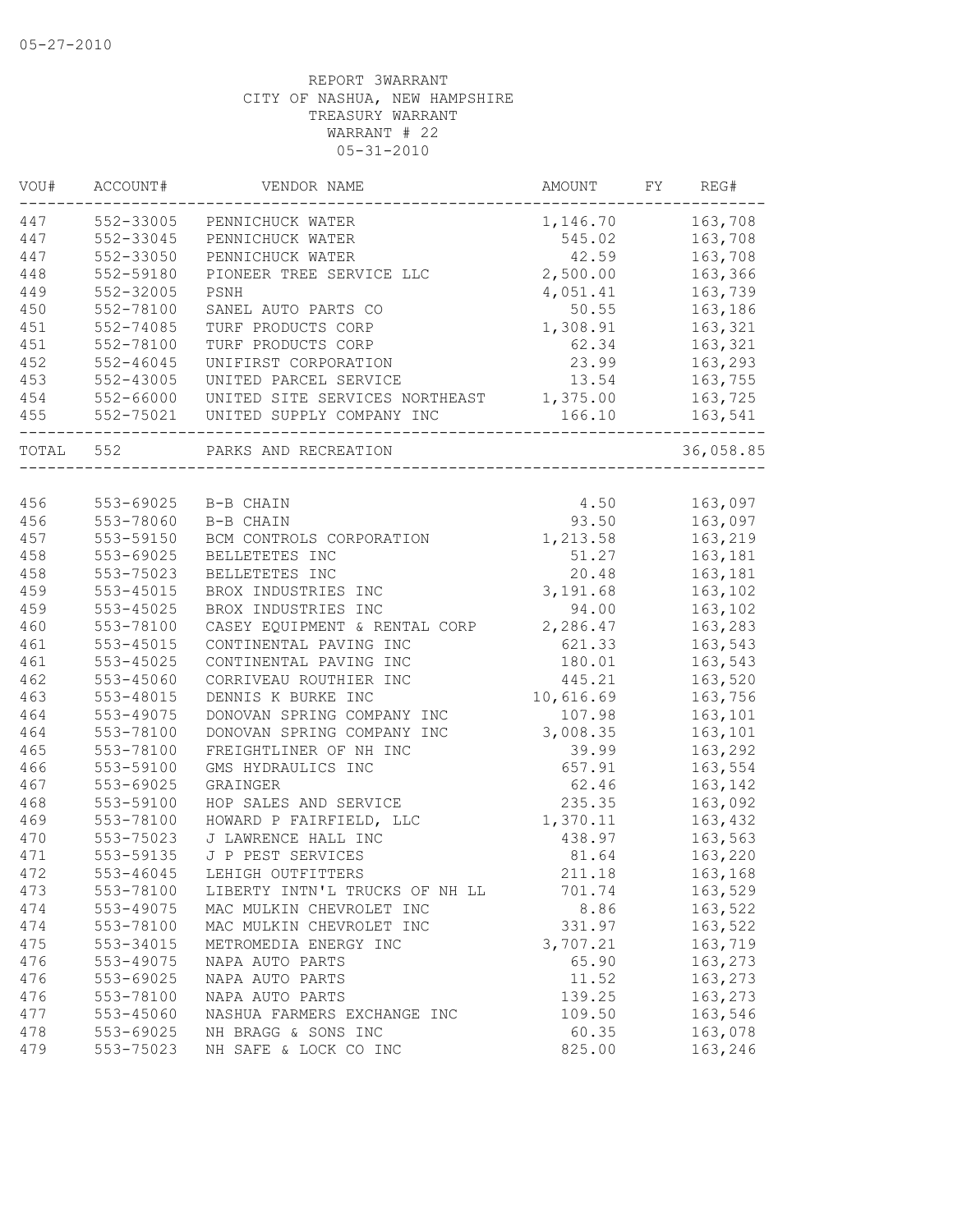| VOU#  | ACCOUNT#  | VENDOR NAME                    | AMOUNT     | FΥ | REG#               |
|-------|-----------|--------------------------------|------------|----|--------------------|
| 480   | 553-49075 | OMEGA INDUSTRIAL SUPPLY INC    | 544.83     |    | 163,234            |
| 481   | 553-49075 | ROBBINS AUTO PARTS             | 126.63     |    | 163,492            |
| 482   | 553-49075 | SANEL AUTO PARTS CO            | 201.58     |    | 163,186            |
| 482   | 553-69025 | SANEL AUTO PARTS CO            | 11.86      |    | 163,186            |
| 482   | 553-78100 | SANEL AUTO PARTS CO            | 1,071.87   |    | 163,186            |
| 483   | 553-48005 | SHATTUCK MALONE OIL CO         | 16, 473.75 |    | 163,700            |
| 484   | 553-49075 | SURESOURCE                     | 123.93     |    | 163,561            |
| 485   | 553-46045 | UNIFIRST CORPORATION           | 362.37     |    | 163,293            |
| TOTAL | 553       | STREET DEPARTMENT              |            |    | 49,910.78          |
|       |           |                                |            |    |                    |
| 486   | 555-78140 | DICK RAYMOND INC               | 74.95      |    | 163,539            |
| 487   | 555-74170 | HIGHWAY TECH                   | 300.00     |    | 163, 177           |
| 488   | 555-69030 | HOME DEPOT CREDIT SERVICES     |            |    | 163,706            |
| 489   | 555-49075 | M & M ELECTRICAL SUPPLY CO INC | 256.50     |    | 163,517            |
| 490   | 555-59170 | MARKINGS INC                   | 23, 336.75 |    | 163,319            |
| 491   | 555-78140 | NAPA AUTO PARTS                | 15.99      |    | 163,273            |
| 492   | 555-32025 | PSNH                           | 86.90      |    | 163,739            |
| 492   | 555-32025 | PSNH                           | 1,756.58   |    | 163,740            |
| 493   | 555-75023 | UNIFIRST CORPORATION           | 24.90      |    | 163,293            |
| 494   | 555-64192 | UNITED RENTALS NORTH AMERICA I | 3,574.00   |    | 163,483            |
| 495   | 555-45107 | W E AUBUCHON COMPANY INC       | 183.97     |    | 163,089            |
| TOTAL | 555       | TRAFFIC DEPARTMENT             |            |    | 29,610.54          |
|       |           |                                |            |    |                    |
| 496   | 557-47010 | GRAINGER                       | 84.24      |    | 163,266            |
| 497   | 557-49075 | HOME DEPOT CREDIT SERVICES     | 104.92     |    | 163,706            |
| 498   | 557-32005 | PSNH                           | 263.95     |    | 163,740            |
| 498   | 557-32005 | PSNH                           | 77.57      |    | 163,741            |
| 499   | 557-32005 | PUBLIC SERVICE OF NH           | 3,338.44   |    | 163,743            |
| 500   | 557-59105 | UNITED SITE SERVICES NORTHEAST | 55.00      |    | 163,725            |
| 501   | 557-49075 | W E AUBUCHON COMPANY INC       | 1.88       |    | 163,089            |
| TOTAL | 557       | PARKING LOTS                   |            |    | 3,926.00           |
|       |           |                                |            |    |                    |
| 502   | 561-75050 | AGRIUM ADVANCED TECHNOLOGIES   | 1,336.50   |    | 163,617            |
| 503   | 561-48015 | DENNIS K BURKE INC             | 442.75     |    | 163,756            |
| 504   | 561-74085 | NASHUA OUTDOOR POWER EQUIPMENT | 50.63      |    | 163,188            |
| 505   | 561-33005 | PENNICHUCK WATER               | 111.10     |    | 163,708            |
| 506   | 561-34005 | SHATTUCK MALONE OIL CO         | 851.68     |    | 163,700<br>------- |
|       |           | TOTAL 561 EDGEWOOD CEMETERY    |            |    | 2,792.66           |
| 507   | 563-48015 | DENNIS K BURKE INC             | 248.00     |    | 163,756            |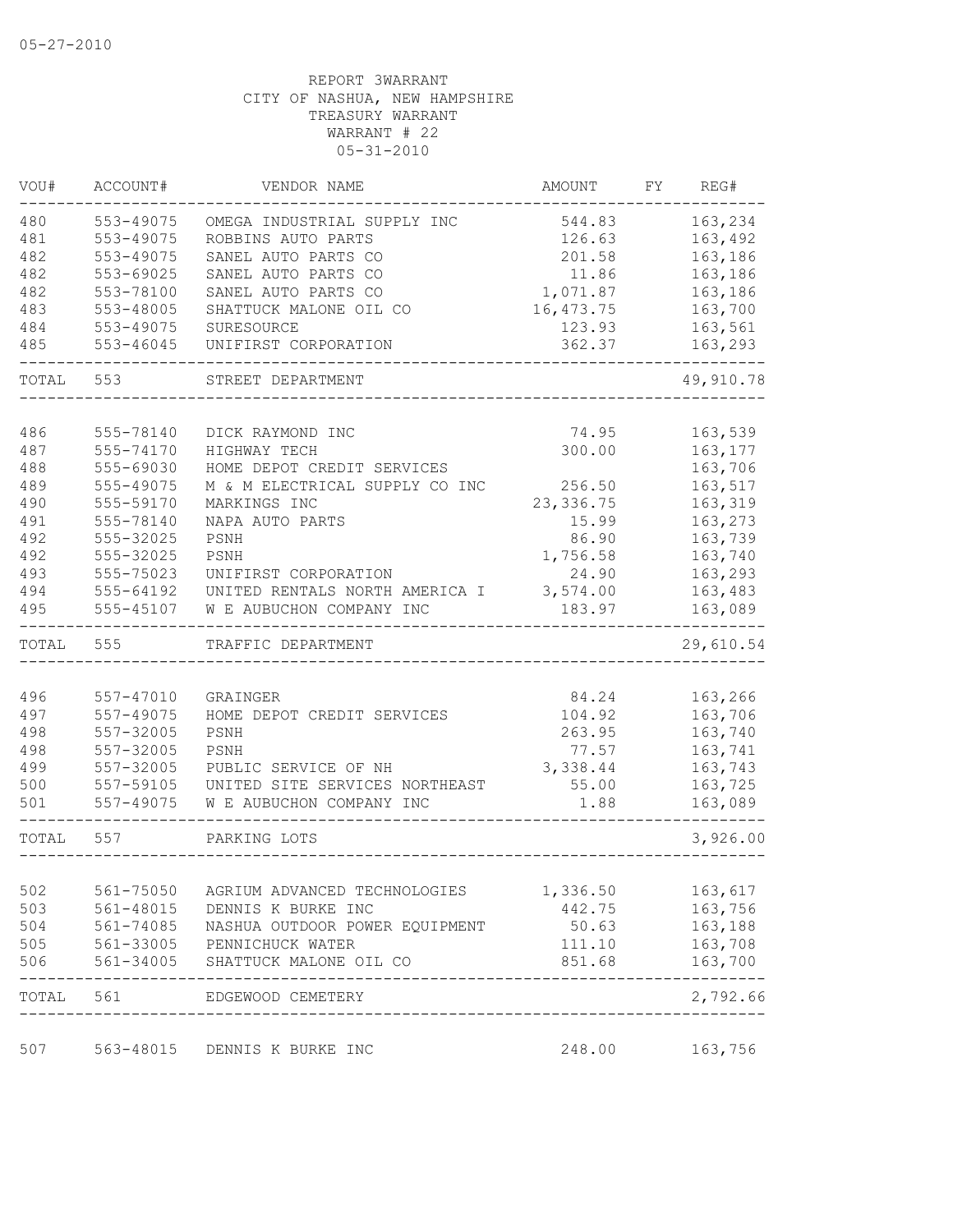| VOU#      | ACCOUNT#                   | VENDOR NAME                          | AMOUNT                                  | FY REG#            |
|-----------|----------------------------|--------------------------------------|-----------------------------------------|--------------------|
| 508       | 563-75023                  | HOME DEPOT CREDIT SERVICES           | 88.49                                   | 163,706            |
| 509       | 563-34015                  | METROMEDIA ENERGY INC                | 343.43                                  | 163,719            |
| 510       | 563-34015                  | NATIONAL GRID                        | 84.18                                   | 163,718            |
| 511       | 563-32005                  | PSNH                                 | 277.22                                  | 163,741            |
| 512       |                            | 563-78007 SANEL AUTO PARTS CO        | 95.46<br>------------------------------ | 163,186            |
|           | TOTAL 563                  | WOODLAWN CEMETERY                    |                                         | 1,136.78           |
| 513       |                            | 571-94005 ST JOHN LUCY               | 602.80                                  | 163,686            |
| 514       |                            | 571-41015 STAPLES BUSINESS ADVANTAGE |                                         | 163,318            |
| 515       | 571-49025                  | TELEGRAPH PUBLISHING COMPANY         | 262.80                                  | 163,540            |
| TOTAL 571 |                            | COMMUNITY DEVELOPMENT                |                                         | 865.60             |
|           |                            |                                      |                                         |                    |
|           |                            | 516 572-91005 HOUSTON ROGER          |                                         | 151.00 163,687     |
|           | TOTAL 572                  | PLANNING DEPARTMENT                  |                                         | 151.00             |
| 517       |                            |                                      |                                         |                    |
| 517       | 575-45050<br>$575 - 64015$ | AMAZON<br>AMAZON                     | 335.16<br>588.82                        | 163,752<br>163,752 |
| 518       | 575-94010                  | ANDREWS JULIE                        | 597.00                                  | 163,327            |
| 519       | 575-75023                  | B & S LOCKSMITH INC                  | 60.75                                   | 163,227            |
| 520       | $575 - 45050$              | BAKER & TAYLOR                       | 2,057.19                                | 163,121            |
| 520       | $575 - 45050$              | BAKER & TAYLOR                       | 710.44                                  | 163,122            |
| 521       | 575-45085                  | BAKER & TAYLOR ENTERTAINMENT         | 390.30                                  | 163, 114           |
| 521       | 575-45315                  | BAKER & TAYLOR ENTERTAINMENT         | 326.02                                  | 163, 114           |
| 522       | $575 - 45150$              | CENTER ENTERPRISES                   | 65.77                                   | 163,734            |
| 523       | 575-45320                  | CENTURION HOLDINGS I LLC             | 336.00                                  | 163,612            |
| 524       | 575-45050                  | COUNCIL OF STATE GOVERNMENTS         | 58.50                                   | 163,738            |
| 525       | 575-45220                  | DEMCO INC                            | 28.40                                   | 163, 117           |
| 526       | 575-45050                  | DK AGENCIES LTD                      | 500.00                                  | 163,735            |
| 527       | 575-45904                  | EBSCO INFORMATION SERVICES           | .45                                     | 163,544            |
| 528       | 575-45050                  | GALE                                 | 219.13                                  | 163,279            |
| 529       | $575 - 45220$              | GENERAL BOOK COVERS                  | 319.08                                  | 163,088            |
| 530       | 575-42010                  | HOME DEPOT CREDIT SERVICES           | 27.21                                   | 163,706            |
| 531       | 575-45050                  | INGRAM LIBRARY SERVICES              | 1,373.18                                | 163,310            |
| 532       | 575-45050                  | JCP LLC                              | 55.85                                   | 163,733            |
| 533       | 575-45050                  | MEP INC                              | 127.85                                  | 163,337            |
| 534       | 575-34015                  | METROMEDIA ENERGY INC                | 1,067.33                                | 163,719            |
| 535       | 575-45085                  | MICROMARKETING LLC                   | 273.60                                  | 163,178            |
| 536       | 575-45315                  | MULTICULTURAL BOOKS & VIDEOS         | 106.79                                  | 163,198            |
| 537       | 575-42005                  | NEW ENGLAND PAPER & SUPPLY           | 43.27                                   | 163,206            |
| 537       | 575-42020                  | NEW ENGLAND PAPER & SUPPLY           | 282.36                                  | 163,206            |
| 538       | 575-33005                  | PENNICHUCK WATER                     | 337.41                                  | 163,708            |
| 539       | 575-45085                  | RANDOM HOUSE INC                     | 28.80                                   | 163,323            |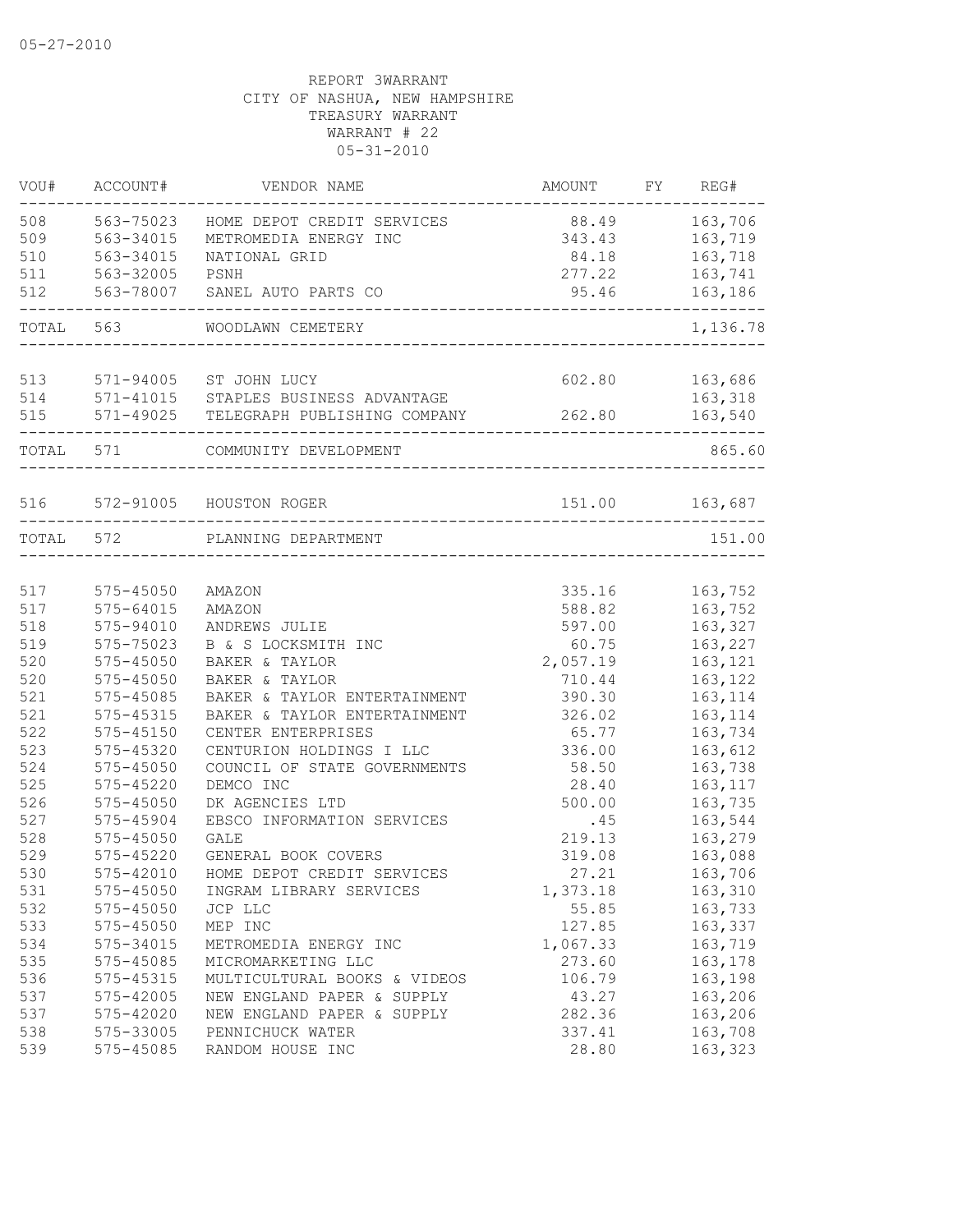| VOU#      | ACCOUNT#          | VENDOR NAME                             | AMOUNT                          | FY | REG#      |
|-----------|-------------------|-----------------------------------------|---------------------------------|----|-----------|
| 540       | 575-45315         | SAM'S CLUB DIRECT                       | 243.10                          |    | 163,709   |
| 541       | 575-95005         | SEE SCIENCE CENTER                      | 200.00                          |    | 163,750   |
| 542       | 575-95005         | THE CHILDREN'S MUSEUM OF NH             | 300.00                          |    | 163,736   |
| 543       | 575-45220         | THE FRAMERY                             | 136.00                          |    | 163,248   |
| 544       | 575-45085         | THE TEACHING COMPANY                    | 5.00                            |    | 163,074   |
| 545       | 575-45903         | TUTOR.COM INC                           | 5,376.00                        |    | 163,753   |
| 546       | $575 - 45050$     | WEST PAYMENT CENTER                     | 105.29<br>. _ _ _ _ _ _ _ _ _ _ |    | 163,707   |
| TOTAL 575 |                   | PUBLIC LIBRARIES                        |                                 |    | 16,682.05 |
|           |                   |                                         |                                 |    |           |
| 547       | 576-91005         | DUPONT TIMOTHY                          | 83.60                           |    | 163,688   |
| 548       | 576-49025         | INTERNATIONAL CODE COUNCIL, IN 2,023.50 |                                 |    | 163,308   |
| 549       | 576-94005         | MARCUM RUSS                             | 75.00                           |    | 163,689   |
| TOTAL 576 |                   | BUILDING DEPARTMENT                     |                                 |    | 2,182.10  |
|           |                   |                                         |                                 |    |           |
|           | 220,000 581-59130 | ADAMS COLLIS                            | 120.00                          |    | 163,506   |
|           | 220,001 581-84030 | ADULT LEARNING CENTER                   | 26,325.00                       |    | 163,294   |
|           | 220,002 581-46040 | ALEC'S SHOE STORE INC                   | 425.80                          |    | 163,170   |
|           | 220,003 581-72065 | ALTERNATIVE COMMUNICATIONS SER          | 462.50                          |    | 163,268   |
|           | 220,004 581-49050 | AMSCO SCHOOL PUBLICATIONS INC           | 66.89                           |    | 163,079   |
|           | 220,005 581-59130 | ANDRUSKEVICH GREGORY                    | 60.00                           |    | 163,423   |
|           | 220,006 581-49050 | APPLAUSE LEARNING RESOURCES IN          | 497.42                          |    | 163,350   |
|           | 220,007 581-49050 | APS LIGHTING-SOUND-A/V                  | 222.75                          |    | 163,464   |
|           | 220,008 581-91005 | ARCARO JANICE                           | 274.68                          |    | 163,343   |
|           | 220,009 581-31005 | AT&T                                    | 32.73                           |    | 163,761   |
|           | 220,010 581-49075 | B & S LOCKSMITH INC                     | 416.31                          |    | 163,227   |
|           | 220,011 581-49050 | BAILEY DAVID                            | 70.00                           |    | 163,112   |
|           | 220,012 581-59130 | BALL WILLIAM                            | 160.00                          |    | 163,125   |
|           | 220,013 581-59130 | BARBERIAN MICHAEL                       | 60.00                           |    | 163,478   |
|           | 220,014 581-45910 | BARNES & NOBLE INC                      | 115.60                          |    | 163,063   |
|           | 220,014 581-49035 | BARNES & NOBLE INC                      | 707.20                          |    | 163,063   |
|           | 220,015 581-94030 | BARNES NANCY E                          | 36.09                           |    | 163,635   |
|           | 220,016 581-42110 | BATTERY SPECIALISTS OF NH LLC           | 144.00                          |    | 163,479   |
|           | 220,017 581-49050 | BELLETETES INC                          | 598.84                          |    | 163,181   |
|           | 220,017 581-49075 | BELLETETES INC                          | 399.47                          |    | 163,181   |
|           | 220,018 581-59130 | BELLIVEAU SR DANIEL                     | 140.00                          |    | 163,087   |
|           | 220,019 581-59130 | BENSON WILLIAM                          | 280.00                          |    | 163,436   |
|           | 220,020 581-94030 | BENZEKRI KAREN                          | 1,300.00                        |    | 163,407   |
|           | 220,021 581-59130 | BETHKE HOWARD T.                        | 230.00                          |    | 163,633   |
|           | 220,022 581-59130 | BLAZE MIKE                              | 120.00                          |    | 163,095   |
|           | 220,023 581-59130 | BOLDUC KEVIN                            | 90.00                           |    | 163,448   |
|           | 220,024 581-59130 | BOUCHARD WARREN                         | 140.00                          |    | 163,418   |
|           | 220,025 581-59130 | BOURASSA DANA                           | 60.00                           |    | 163,421   |
|           | 220,026 581-45910 | BRAIN POP                               | 59.00                           |    | 163,389   |
|           | 220,026 581-49050 | BRAIN POP                               | 165.00                          |    | 163,389   |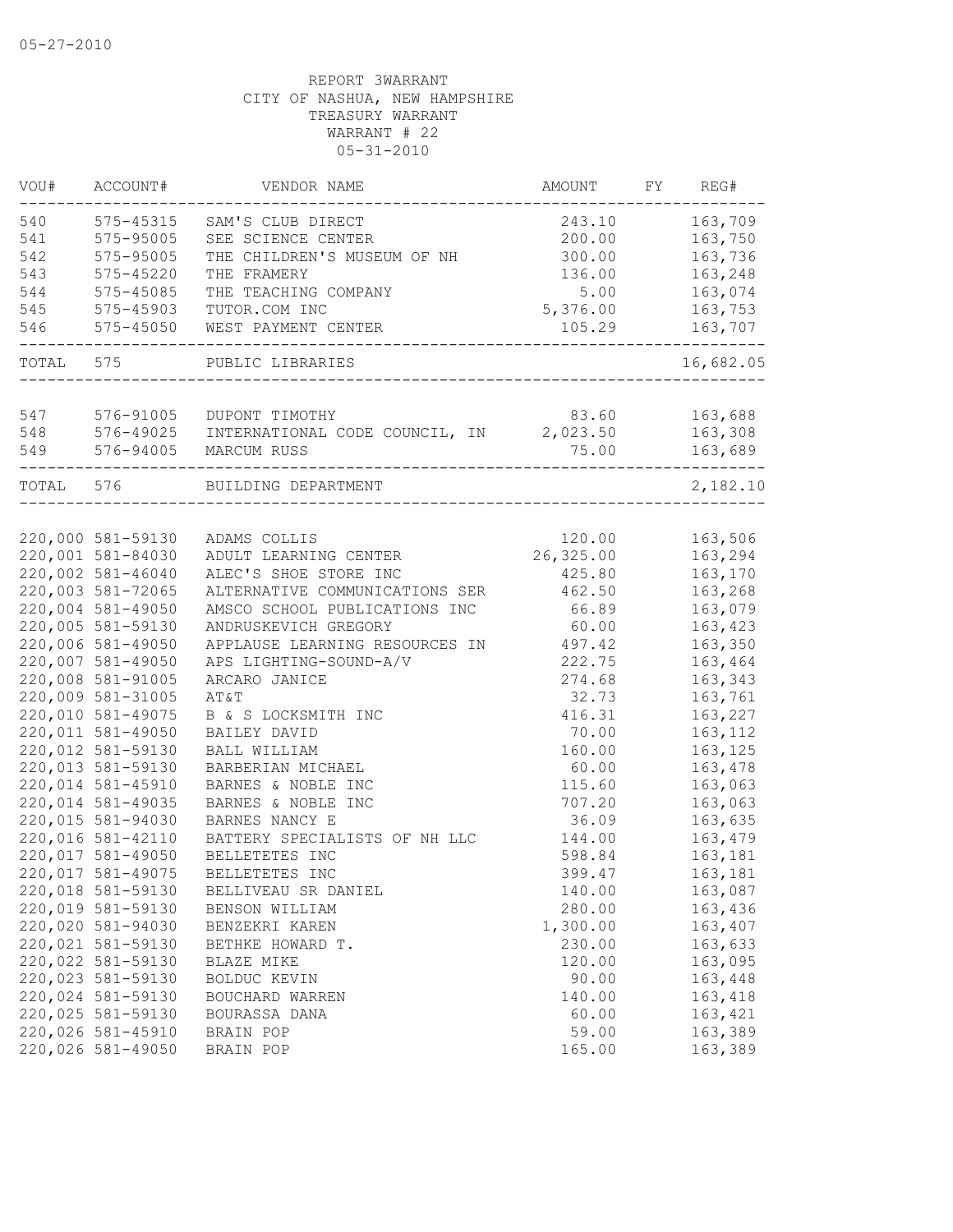| VOU# | ACCOUNT#          | VENDOR NAME                   | AMOUNT    | FY | REG#    |
|------|-------------------|-------------------------------|-----------|----|---------|
|      | 220,026 581-49055 | BRAIN POP                     | 31.00     |    | 163,389 |
|      | 220,027 581-91005 | BURKE CHRISTINE               | 28.88     |    | 163,466 |
|      | 220,028 581-49035 | CAMBRIDGE UNIVERSITY PRESS    | 1,370.81  |    | 163,197 |
|      | 220,029 581-42130 | CAPP INC                      | 3,343.65  |    | 163,332 |
|      | 220,030 581-59130 | CARLEY, HEATHER               | 152.00    |    | 163,639 |
|      | 220,031 581-49050 | CAROLINA BIOLOGICAL SUPPLY CO | 470.82    |    | 163,542 |
|      | 220,032 581-59130 | CARON JOHN                    | 160.00    |    | 163,486 |
|      | 220,033 581-49050 | CARPARTS OF NASHUA            | 45.04     |    | 163,518 |
|      | 220,034 581-59130 | CARR THOMAS                   | 140.00    |    | 163,140 |
|      | 220,035 581-49050 | CARTRIDGE WORLD               | 774.93    |    | 163,425 |
|      | 220,036 581-41015 | CASSADY TRACEY A              | 168.99    |    | 163,348 |
|      | 220,037 581-84030 | CEDARCREST INC                | 2,168.88  |    | 163,077 |
|      | 220,038 581-42020 | CENTRAL PAPER PRODUCTS CO     | 1,048.00  |    | 163,545 |
|      | 220,039 581-53103 | CHILD AND FAMILY SERVICES     | 1,778.16  |    | 163,625 |
| 550  | 581-91040         | CITIZENS BANK                 | 1,334.55  |    | 632     |
|      | 220,040 581-74092 | CLARKE                        | 282.00    |    | 163,636 |
|      | 220,041 581-49075 | COFFEE PAUSE                  | 15.00     |    | 163,509 |
|      | 220,042 581-59130 | COLBURN GLENN                 | 80.00     |    | 163,424 |
|      | 220,043 581-53103 | COMPASSIONATE STAFFING LLC    | 191.25    |    | 163,199 |
|      | 220,044 581-49050 | COMPUTER HUT OF N E INC       | 330.00    |    | 163,550 |
|      | 220,044 581-49110 | COMPUTER HUT OF N E INC       | 925.98    |    | 163,550 |
|      | 220,045 581-49050 | CONNECTICUT VALLEY BIOLOGICAL | 38.39     |    | 163,528 |
|      | 220,046 581-44005 | COPY SHOP                     | 593.54    |    | 163,158 |
|      | 220,047 581-59130 | CRAFFEY ARTHUR                | 60.00     |    | 163,562 |
|      | 220,048 581-84030 | CROTCHED MOUNTAIN REHAB CTR   | 18,329.05 |    | 163,341 |
|      | 220,049 581-49050 | CRYSTAL ROCK BOTTLED WATER    | 206.22    |    | 163,461 |
|      | 220,050 581-59130 | DAVIS, CHAD B.                | 140.00    |    | 163,640 |
|      | 220,051 581-64040 | DISCOVERY EDUCATION           | 430.00    |    | 163,713 |
|      | 220,052 581-91005 | DRAKOULAKOS JENNIFER          | 9.25      |    | 163,368 |
|      | 220,053 581-59130 | DRISCOLL CHARLIE              | 80.00     |    | 163,450 |
|      | 220,054 581-59130 | DROWN DEANE                   | 80.00     |    | 163,471 |
|      | 220,055 581-94010 | DUDLEY CYNTHIA                | 3,104.40  |    | 163,384 |
|      | 220,056 581-47010 | <b>DWYER ARLENE</b>           | 121.92    |    | 163,356 |
|      | 220,057 581-84055 | EASTER SEALS NEW HAMPSHIRE    | 6,374.79  |    | 163,299 |
|      | 220,058 581-53100 | EBS HEALTHCARE                | 1,820.00  |    | 163,493 |
|      | 220,059 581-84055 | EDUCATION INC                 | 372.40    |    | 163,385 |
|      | 220,060 581-49050 | ELLISON EDUCATIONAL EQUIPMENT | 352.84    |    | 163,347 |
|      | 220,061 581-59130 | EMOND ED                      | 60.00     |    | 163,445 |
|      | 220,062 581-59130 | EUSTIS RICHARD                | 80.00     |    | 163,454 |
|      | 220,063 581-42130 | F W WEBB COMPANY              | 882.91    |    | 163,129 |
|      | 220,064 581-31005 | FAIR POINT COMMUNICATIONS INC | 52.36     |    | 163,763 |
| 551  | 581-31005         | FAIRPOINT COMMUNICATIONS      | 808.94    |    | 163,721 |
|      | 220,065 581-31005 | FAIRPOINT COMMUNICATIONS INC  | 40.12     |    | 163,765 |
|      | 220,066 581-31005 | FAIRPOINT COMMUNICATIONS INC  | 28.59     |    | 163,766 |
|      | 220,067 581-31005 | FAIRPOINT COMUNICATIONS INC   | 82.18     |    | 163,764 |
|      | 220,068 581-91005 | FARRENKOPF RICHARD            | 50.40     |    | 163,399 |
|      | 220,069 581-55010 | FIRST STUDENT INC             | 757.65    |    | 163,369 |
|      | 220,070 581-55005 |                               | 3,873.79  |    |         |
|      |                   | FIRST STUDENT INC             |           |    | 163,370 |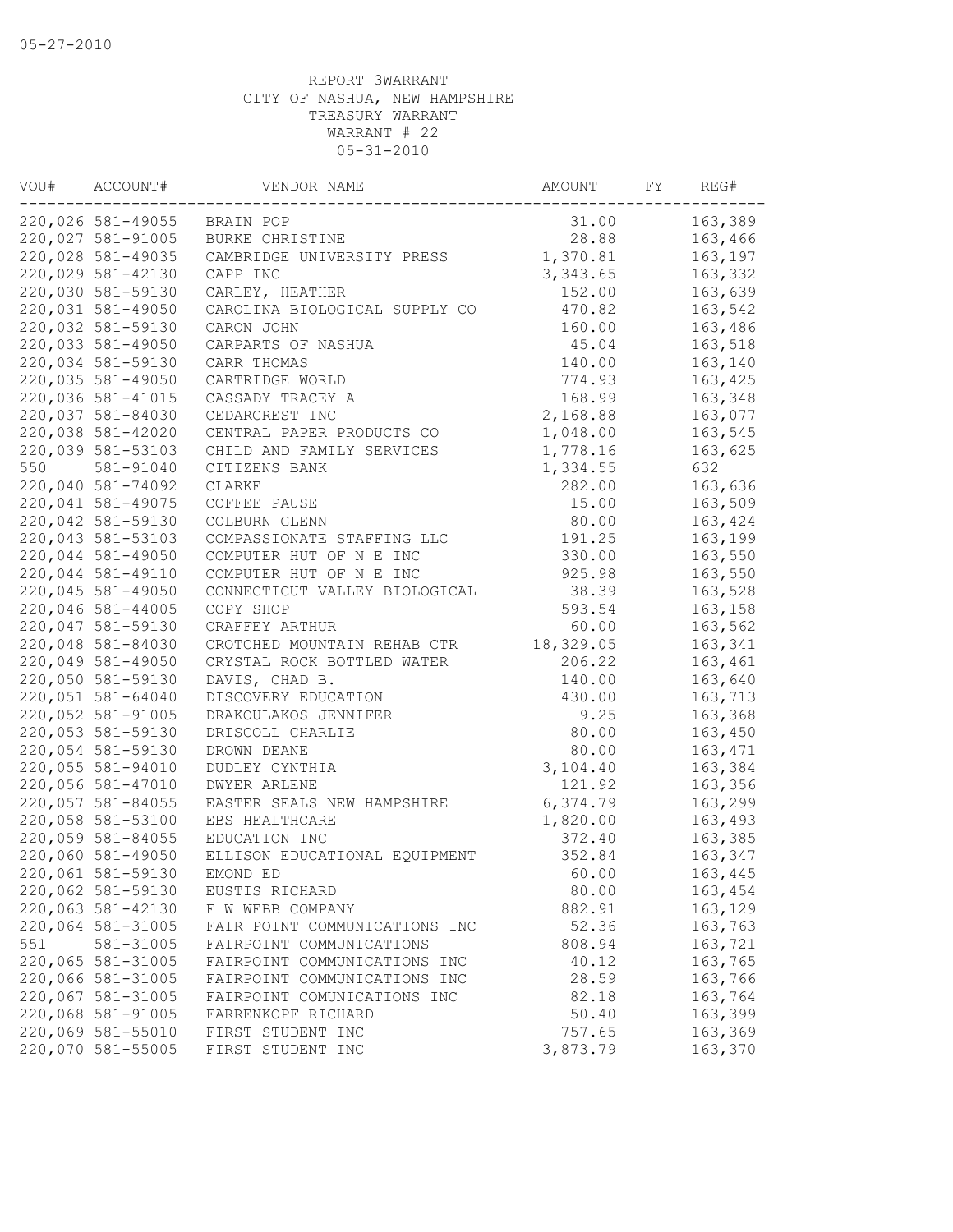| VOU# | ACCOUNT#           | VENDOR NAME                                 | AMOUNT    | FY | REG#     |
|------|--------------------|---------------------------------------------|-----------|----|----------|
|      |                    | 220,071 581-51015 FLYGARE SCHWARZ & CLOSSON | 4,845.50  |    | 163,271  |
|      | 220,072 581-59130  | FOLEY RONALD                                | 280.00    |    | 163,484  |
|      | 220,073 581-49055  | FOLLETT LIBRARY RESOURCES                   | 484.85    |    | 163,091  |
|      | 220,074 581-59130  | FOLTZ TERRY                                 | 60.00     |    | 163,469  |
|      | 220,075 581-59130  | FULTON JOHN                                 | 80.00     |    | 163,416  |
|      | 220,076 581-49050  | GHA TECHNOLOGIES INC                        | 144.18    |    | 163,155  |
|      | 220,077 581-59130  | GOGLIA JOHN                                 | 60.00     |    | 163,505  |
|      | 220,078 581-42110  | GRAINGER                                    | 180.00    |    | 163,142  |
|      | 220,078 581-42130  | GRAINGER                                    | 991.94    |    | 163,142  |
|      | 220,079 581-84030  | GREATER LAWRENCE ED COLLABORAT              | 13,808.00 |    | 163,377  |
|      | 220,080 581-95005  | GREATER NASHUA CHAMBER OF COMM              | 15.00     |    | 163,287  |
|      | 220,081 581-59130  | HARRINGTON BRIAN                            | 60.00     |    | 163,467  |
|      | 220,082 581-74092  | HARRIS EQUIPMENT REPAIR SERVIC              | 1,354.74  |    | 163,533  |
|      | 220,083 581-78007  | HEAVY DUTY TRUCK & DIESEL SERV              | 1,609.05  |    | 163,524  |
|      | 220,084 581-49050  | HEDBERG KRISTINA                            | 12.95     |    | 163,402  |
|      | 220,085 581-59130  | HOEMKE CRAIG                                | 60.00     |    | 163,487  |
|      | 220,086 581-59130  | HOGARTY STEPHEN                             | 120.00    |    | 163,404  |
|      | 220,087 581-49075  | HOME DEPOT CREDIT SERVICES                  | 1,390.85  |    | 163,364  |
|      | 220,088 581-49050  | HOME DEPOT CREDIT SERVICES                  | 1,315.78  |    | 163,382  |
|      | 220,089 581-49050  | HOME DEPOT CREDIT SERVICES                  | 113.95    |    | 163,406  |
|      | 220,090 581-59130  | HOUDE WILLIAM                               | 92.00     |    | 163,435  |
|      | 220,091 581-42120  | HSBC BUSINESS SOLUTIONS                     | 528.40    |    | 163,124  |
|      | 220,092 581-59130  | HURLEY DONALD                               | 120.00    |    | 163, 417 |
|      | 220,093 581-59130  | HUSBAND WAYNE R                             | 120.00    |    | 163,626  |
|      | 220,094 581-91005  | HYNES STACY                                 | 71.20     |    | 163,346  |
|      | 220,095 581-44005  | INCANDESCENT STUDIOS                        | 240.00    |    | 163,433  |
|      | 220,096 581-84030  | INSTITUTE OF PROFESSIONAL PRAC              | 1,793.52  |    | 163,428  |
|      | 220,097 581-59130  | JACKSON ART                                 | 80.00     |    | 163, 413 |
|      | 220,098 581-59130  | JACKSON BRIAN                               | 60.00     |    | 163,440  |
|      | 220,099 581-59130  | JASKOLKA JOHN                               | 180.00    |    | 163,276  |
|      | 220,100 581-59130  | JENNINGS BILL                               | 80.00     |    | 163,134  |
|      | 220,101 581-49910  | JOHN DEERE LANDSCAPES/LESCO                 | 241.49    |    | 163,367  |
|      | 220,102 581-44005  | JOSTENS INC                                 | 4,967.99  |    | 163,355  |
|      | 220,103 581-59130  | KAJEN CHARLES                               | 80.00     |    | 163,485  |
|      | 220,104 581-59130  | KARAM TIMOTHY                               | 60.00     |    | 163,456  |
|      | 220,105 581-59130  | KELLY SHARON                                | 140.00    |    | 163,470  |
|      | 220,106 581-59130  | KENISON LEON                                | 80.00     |    | 163,439  |
|      | 220,107 581-59130  | KNOWLTON STEPHEN                            | 60.00     |    | 163,627  |
|      | 220,108 581-94010  | KRONES ALLISON                              | 312.03    |    | 163,395  |
|      | 220,109 581-94010  | KRYCKI CORRINE                              | 1,524.00  |    | 163,488  |
|      | 220,110 581-59130  | KUBA GARY                                   | 120.00    |    | 163,429  |
|      | 220, 111 581-59130 | LAFOND MICHAEL                              | 140.00    |    | 163,420  |
|      | 220, 112 581-49050 | LAKESHORE LEARNING MATERIALS                | 194.35    |    | 163,150  |
|      | 220, 113 581-59130 | LANGGUTH AL                                 | 160.00    |    | 163,438  |
|      | 220, 114 581-49910 | LARCHMONT IRRIGATION                        | 158.42    |    | 163,163  |
|      | 220, 115 581-91005 | LATINA DONNA                                | 50.40     |    | 163,381  |
|      | 220, 116 581-84030 | LEARNING CENTER FOR THE DEAF                | 5,968.32  |    | 163,459  |
|      | 220, 117 581-59130 | LEBEL ART                                   | 160.00    |    | 163,426  |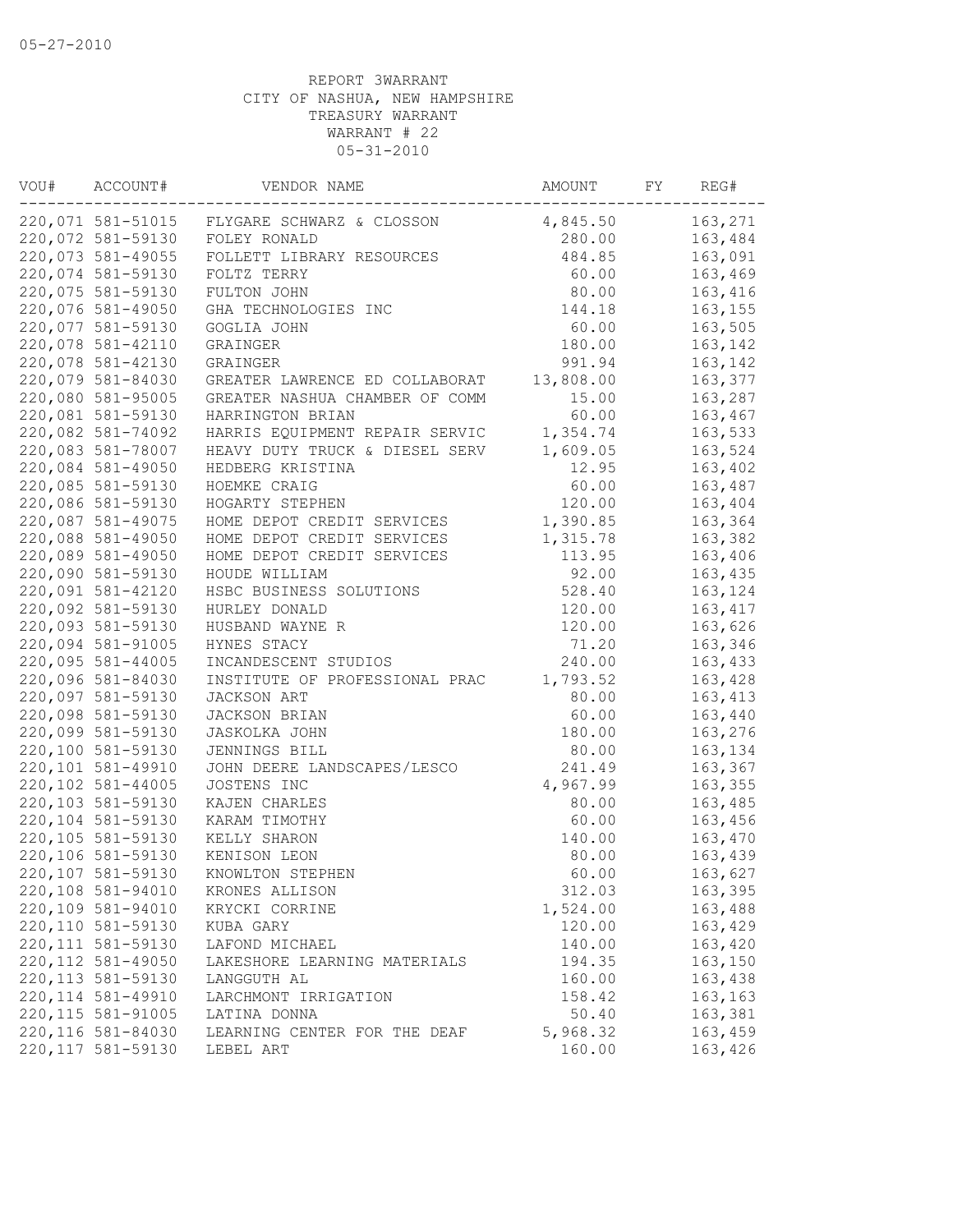| VOU# | ACCOUNT#           | VENDOR NAME                    | AMOUNT    | FY | REG#     |
|------|--------------------|--------------------------------|-----------|----|----------|
|      | 220,118 581-84030  | LIGHTHOUSE SCHOOL INC          | 40,139.52 |    | 163,342  |
|      | 220, 119 581-84055 | LITCHFIELD SCHOOL DISTRICT     | 5,891.58  |    | 163,371  |
|      | 220,120 581-59130  | LIZOTTE TIMOTHY                | 60.00     |    | 163,621  |
|      | 220, 121 581-91005 | LOFTUS JUDITH                  | 20.63     |    | 163,354  |
|      | 220, 122 581-64192 | LOVERING KATHERINE A           | 750.00    |    | 163,769  |
|      | 220, 123 581-49050 | LYLE CHARLENE G                | 87.09     |    | 163,344  |
|      | 220, 124 581-42110 | M & M ELECTRICAL SUPPLY CO INC | 781.09    |    | 163,517  |
|      | 220, 124 581-49050 | M & M ELECTRICAL SUPPLY CO INC | 699.97    |    | 163,517  |
|      | 220, 125 581-49050 | MAIN DUNSTABLE SCHOOL          | 29.76     |    | 163,694  |
|      | 220, 126 581-59130 | MAKARAWICZ WILLIAM             | 80.00     |    | 163,110  |
|      | 220, 127 581-59130 | MARCOUX ADAM                   | 120.00    |    | 163,449  |
|      | 220, 128 581-49050 | MARKET BASKET                  | 733.17    |    | 163,191  |
|      | 220, 129 581-91040 | MARONI MARGARET                | 376.66    |    | 163,634  |
|      | 220,130 581-59130  | MARTEL CHESTER                 | 80.00     |    | 163,422  |
|      | 220, 131 581-59130 | MCCARTHY PHIL                  | 60.00     |    | 163,275  |
|      | 220, 132 581-53103 | MCCARTNEY AMY                  | 4,017.50  |    | 163,462  |
|      | 220, 133 581-49050 | MCGRAW HILL COMPANIES          | 4,931.23  |    | 163,166  |
|      | 220, 134 581-75023 | MCMASTER-CARR SUPPLY CO        | 47.32     |    | 163,176  |
|      | 220, 135 581-84030 | MERRIMACK SPECIAL EDUCATION    | 47,065.83 |    | 163,460  |
|      | 220,136 581-53100  | METRO GROUP INC (THE)          | 1,081.00  |    | 163,491  |
|      | 220, 137 581-34015 | METROMEDIA ENERGY INC          | 98,511.84 |    | 163,762  |
|      | 220,138 581-59130  | MICHAEL BARBARA                | 440.00    |    | 163, 415 |
|      | 220, 139 581-49050 | MIDWEST TECHNOLOGY PRODUCTS    | 667.17    |    | 163,062  |
|      | 220,140 581-49050  | MODERN SCHOOL SUPPLIES INC     | 495.55    |    | 163,179  |
|      | 220, 141 581-59130 | MORGAN MICHAEL                 | 120.00    |    | 163,085  |
|      | 220, 142 581-84055 | MOUNT PROSPECT ACADEMY INC     | 1,569.73  |    | 163,396  |
|      | 220, 143 581-49110 | MULTI SERVICE CORPORATION      | 539.80    |    | 163,630  |
|      | 220, 144 581-53100 | MULTI-STATE BILLING SERVICES L | 4,085.68  |    | 163,463  |
|      | 220, 145 581-59130 | MURPHY DENNIS JR               | 60.00     |    | 163,167  |
|      | 220, 146 581-49050 | NAESP                          | 56.00     |    | 163,331  |
|      | 220, 147 581-84030 | NASHOBA LEARNING GROUP         | 6,919.52  |    | 163,408  |
|      | 220, 148 581-49910 | NASHUA OUTDOOR POWER EQUIPMENT | 49.43     |    | 163,188  |
|      | 220, 149 581-49075 | NASHUA WALLPAPER & PAINT CO    | 4.99      |    | 163,190  |
|      | 220,150 581-78007  | NASHUA WHOLESALE TIRE INC      | 130.00    |    | 163,165  |
|      | 220, 151 581-34015 | NATIONAL GRID                  | 7,496.56  |    | 163,770  |
|      | 220, 152 581-42010 | NATIONWIDE SALES & SERVICE     | 353.19    |    | 163,353  |
|      | 220, 153 581-66005 | NEOPOST LEASING                | 290.44    |    | 163,397  |
|      | 220, 154 581-53101 | NEW HAMPSHIRE HOSPITAL         | 2,772.00  |    | 163,401  |
|      | 220, 154 581-84055 | NEW HAMPSHIRE HOSPITAL         | 6,776.00  |    | 163,401  |
|      | 220,155 581-59130  | NICHOLSON MORRIS               | 60.00     |    | 163,144  |
|      | 220,156 581-59130  | NIHAN MARILEE                  | 140.00    |    | 163,482  |
|      | 220, 157 581-49050 | NIXON CO INC                   | 58.75     |    | 163,194  |
|      | 220,158 581-59130  | O'CONNELL ROBERT               | 140.00    |    | 163,143  |
|      | 220,159 581-59130  | O'MALLEY MATTHEW               | 80.00     |    | 163,465  |
|      | 220,160 581-59130  | ODIERNA ROBERT                 | 160.00    |    | 163,414  |
|      | 220,161 581-31005  | ONE COMMUNICATIONS             | 6,437.45  |    | 163,746  |
|      | 220,161 581-31040  | ONE COMMUNICATIONS             | 692.95    |    | 163,746  |
|      | 220,162 581-49050  | ORIENTAL TRADING CO INC        | 473.72    |    | 163,361  |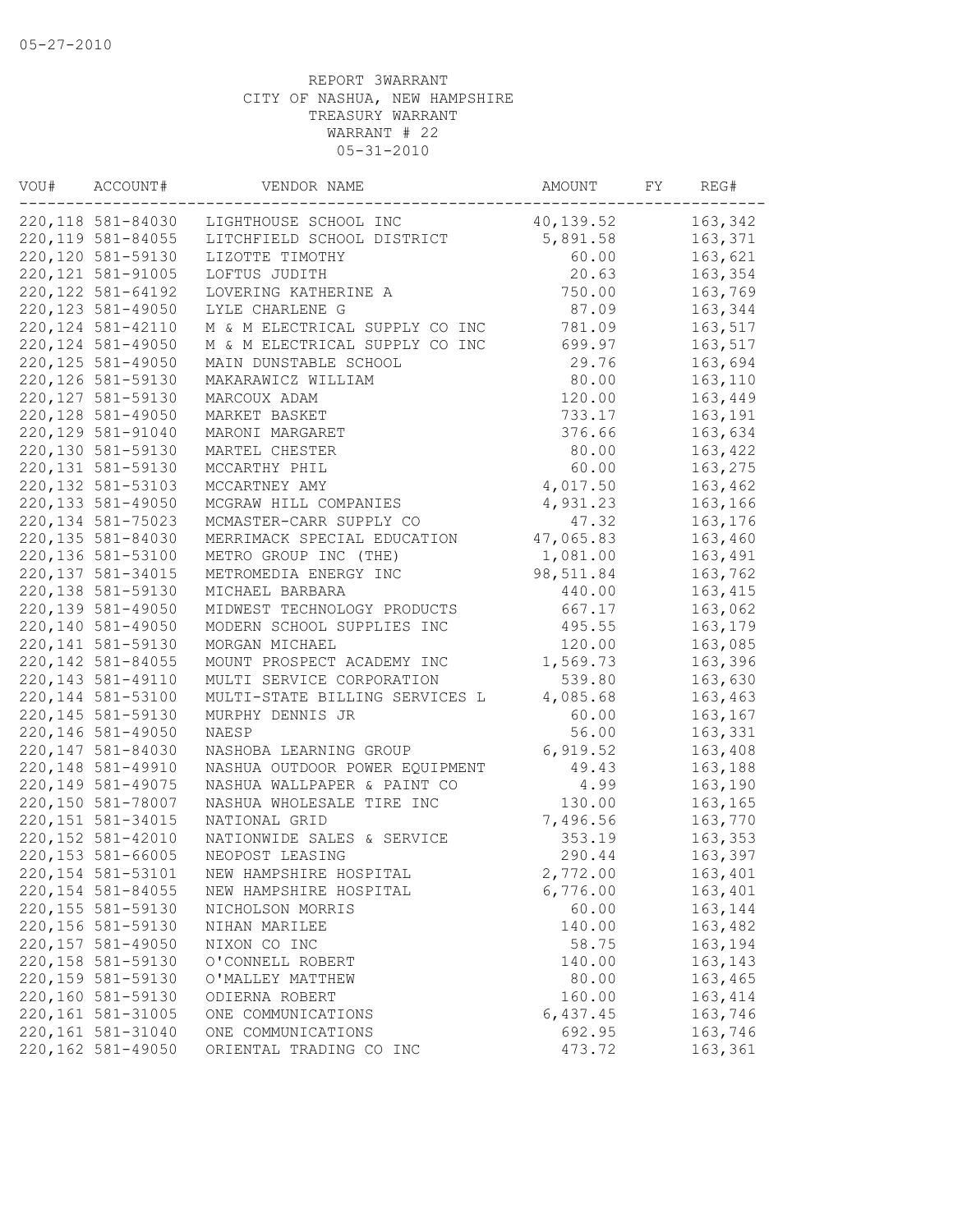| VOU# | ACCOUNT#           | VENDOR NAME                       | AMOUNT          | FY | REG#     |
|------|--------------------|-----------------------------------|-----------------|----|----------|
|      | 220,163 581-91005  | OUELLETTE MARCIE                  | 65.20           |    | 163,498  |
|      | 220, 164 581-49050 | P J CURRIER LUMBER CO             | 655.26          |    | 163,365  |
|      | 220,165 581-94010  | PALING-CARDOSO SARAH              | 536.40          |    | 163,392  |
|      | 220,166 581-91005  | PANESSITI EDWARD                  | 59.00           |    | 163,376  |
|      | 220, 167 581-49075 | PASEK                             | 475.85          |    | 163,235  |
|      | 220,168 581-49050  | PEARSON EDUCATION                 | 531.27          |    | 163,398  |
|      | 220,169 581-59130  | PELLETIER DANIELLE                | 160.00          |    | 163,507  |
|      | 220,170 581-59130  | PELLETIER DAVID                   | 280.00          |    | 163,444  |
|      | 220, 171 581-33005 | PENNICHUCK WATER WORKS INC        | 5,024.67        |    | 163,702  |
|      | 220, 172 581-59130 | PERICH PETER                      | 80.00           |    | 163,419  |
|      | 220, 173 581-41015 | PETTY CASH                        | 17.97           |    | 163,690  |
|      | 220, 173 581-49050 | PETTY CASH                        | 23.69           |    | 163,690  |
|      | 220, 174 581-43005 | PETTY CASH                        | 10.70           |    | 163,692  |
|      | 220, 174 581-49050 | PETTY CASH                        | 32.38           |    | 163,692  |
|      | 220, 175 581-84055 | PINE HAVEN BOYS CENTER            | 2,601.85        |    | 163,339  |
|      | 220,176 581-49050  | PITSCO INC                        | 201.70          |    | 163,065  |
|      | 220, 177 581-91005 | PLACE PATRICIA                    | 46.80           |    | 163,345  |
|      | 220, 178 581-59130 | POOLE RICHARD H                   | 140.00          |    | 163,628  |
|      | 220, 179 581-49910 | POWER WASHER SALES                | 108.87          |    | 163, 315 |
|      | 220,180 581-64045  | PRO AV SYSTEMS INC                | 4,517.53        |    | 163,427  |
|      | 220,181 581-53100  | PROGRESSUS THERAPY LLC            | 3,915.00        |    | 163,501  |
|      | 220,182 581-64040  | PROQUEST LLC                      | 3,937.00        |    | 163,073  |
|      | 220, 183 581-32005 | PSNH                              | 815.51          |    | 163,745  |
|      | 220, 184 581-32005 | PUBLIC SERVICE OF NH              | 54,590.81       |    | 163,743  |
|      | 220, 185 581-53085 | QUIMBY EYE CARE INC               | 257.50          |    | 163,338  |
|      | 220,186 581-42110  | R WHITE EQUIPMENT CENTER INC      | 44.24           |    | 163,536  |
|      | 220, 187 581-53103 | READYNURSE STAFFING SERVICES      | 2,624.19        |    | 163,137  |
|      | 220,188 581-49910  | REDIMIX COMPANIES INC             | 404.00          |    | 163,195  |
|      | 220,189 581-84030  | REGIONAL SERVICES & EDUCATION     | 20,946.86       |    | 163,081  |
|      | 220,190 581-43005  | RESERVE ACCOUNT                   | 2,000.00        |    | 163,760  |
|      | 220, 191 581-59130 | ROBICHAUD GERARD                  | 120.00          |    | 163,412  |
|      | 220,192 581-59130  | ROBICHAUD ROGER                   | 160.00          |    | 163,280  |
|      | 220, 193 581-84055 | ROCHESTER SCHOOL DEPT             | 5,302.50        |    | 163,328  |
|      | 220,194 581-49050  | ROSS STEPHANIE                    | 20.98           |    | 163,411  |
|      | 220, 195 581-49050 | ROURKE SUSAN                      | 351.52          |    | 163,390  |
|      | 220,196 581-59130  | ROY GEORGE                        | 120.00          |    | 163,457  |
|      | 220,197 581-59130  | SALVACION D DAVID                 | 140.00          |    | 163,443  |
|      | 220,198 581-78007  | SANEL AUTO PARTS CO               | 51.86           |    | 163,186  |
|      | 220,199 581-49050  |                                   |                 |    | 163, 113 |
|      | 220,200 581-59130  | SARGENT-WELCH<br>SCHIAVONE ROBERT | 825.98<br>80.00 |    | 163,632  |
|      | 220, 201 581-49035 |                                   |                 |    |          |
|      | 220, 202 581-49050 | SCHOLASTIC INCORPORATED           | 657.21          |    | 163,547  |
|      |                    | SCHOOL SPECIALTY INC              | 3,844.78        |    | 163,358  |
|      | 220, 202 581-63085 | SCHOOL SPECIALTY INC              |                 |    | 163,358  |
|      | 220, 203 581-59130 | SCHUPMANN R GORDON                | 160.00          |    | 163,447  |
|      | 220, 204 581-59130 | SILVERIO JOHN                     | 152.00          |    | 163,504  |
|      | 220, 205 581-94010 | SKOGSHOLM BONNIE                  | 1,072.80        |    | 163,490  |
|      | 220,206 581-59130  | SOUBOSKY WILLIAM                  | 60.00           |    | 163,161  |
|      | 220, 207 581-53100 | SOUTHERN NH SPEECH-LANGUAGE       | 170.00          |    | 163,480  |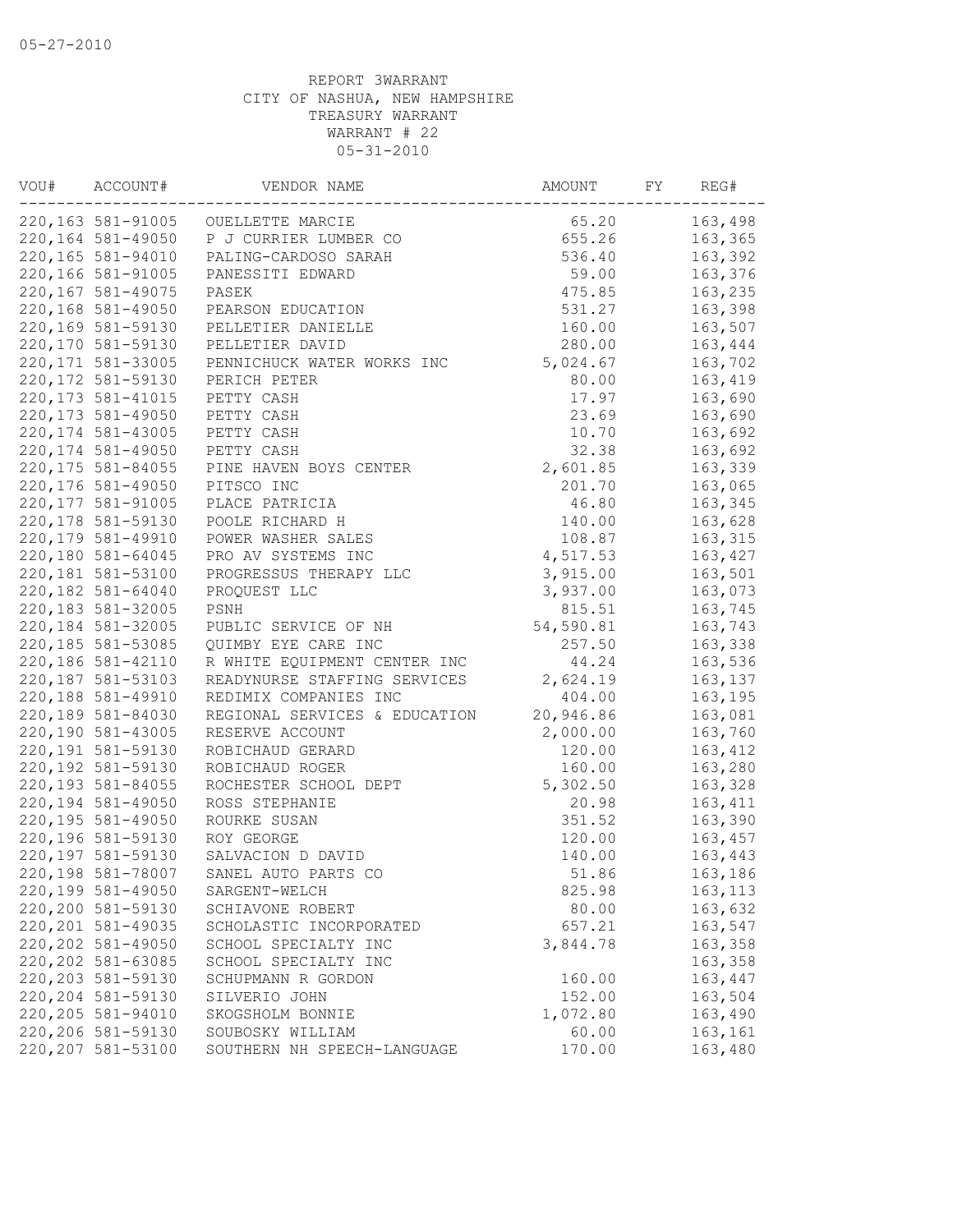| VOU#  | ACCOUNT#           | VENDOR NAME                                  | AMOUNT                         | FY | REG#       |
|-------|--------------------|----------------------------------------------|--------------------------------|----|------------|
|       | 220, 208 581-31005 | SPRINT                                       | 63.39                          |    | 163,767    |
|       | 220, 209 581-74092 | STANLEY ELEVATOR COMPANY INC                 | 234.00                         |    | 163,551    |
|       | 220, 210 581-41015 | STAPLES BUSINESS ADVANTAGE                   | 641.27                         |    | 163,261    |
|       | 220, 210 581-41040 | STAPLES BUSINESS ADVANTAGE                   | 1,228.10                       |    | 163,261    |
|       | 220, 210 581-41045 | STAPLES BUSINESS ADVANTAGE                   | 236.41                         |    | 163,261    |
|       | 220, 210 581-47010 | STAPLES BUSINESS ADVANTAGE                   | 122.79                         |    | 163,261    |
|       | 220, 210 581-49050 | STAPLES BUSINESS ADVANTAGE                   | 4,270.63                       |    | 163,261    |
|       | 220, 210 581-49110 | STAPLES BUSINESS ADVANTAGE                   | 1,333.18                       |    | 163,261    |
|       | 220, 211 581-49050 | STELLOS ELECTRICAL SUPPLY CO I               | 210.00                         |    | 163,758    |
|       | 220, 212 581-49035 | STENHOUSE PUBLISHERS                         | 83.99                          |    | 163,334    |
|       | 220, 213 581-59130 | STEVENS DOUG                                 | 60.00                          |    | 163,452    |
|       | 220, 214 581-59130 | SUCHOCKI EDWARD JR                           | 60.00                          |    | 163,442    |
|       | 220, 215 581-59130 | SWIESZ CHESTER                               | 80.00                          |    | 163,297    |
|       | 220, 216 581-59130 | TEBBETTS SY                                  | 80.00                          |    | 163,441    |
|       | 220, 217 581-59130 | TOTO DAVID A.                                | 60.00                          |    | 163,631    |
|       | 220, 218 581-59130 | TREAT BRUCE                                  | 310.00                         |    | 163,437    |
|       | 220, 219 581-59130 | TRUNCELLITO JASON                            | 60.00                          |    | 163,531    |
|       | 220, 220 581-43005 | U S POSTAL SERVICES                          | 340.00                         |    | 163,691    |
|       | 220, 221 581-42120 | UNITED SUPPLY INC                            | 306.23                         |    | 163,388    |
|       | 220, 222 581-43005 | US POSTAL SERVICES                           | 756.00                         |    | 163,693    |
|       | 220, 223 581-59130 | VALAVANE DANIEL                              | 60.00                          |    | 163,278    |
|       | 220, 224 581-59130 | VELINO JAMES L                               | 160.00                         |    | 163,270    |
|       | 220, 225 581-84030 | VERMONT CTR FOR THE DEAF &                   | 15,052.31                      |    | 163, 477   |
|       | 220, 226 581-75180 | VIKING ROOFING, INC.                         | 625.00                         |    | 163,409    |
|       | 220, 227 581-49050 | VINNY LOUGHLIN LLC                           | 8,840.00                       |    | 163,476    |
|       | 220, 228 581-83004 | VISION SERVICE PLAN-NH                       | 2,305.96                       |    | 163,768    |
|       | 220, 229 581-59130 | WALLACE RICHARD                              | 280.00                         |    | 163,446    |
|       | 220, 230 581-49050 | WALMART COMMUNITY                            | 560.30                         |    | 163,322    |
|       | 220, 231 581-41045 | WB MASON COMPANY INC                         | 1,260.00                       |    | 163,098    |
|       | 220, 232 581-59130 | WELLIVER RON                                 | 120.00                         |    | 163,154    |
|       | 220, 233 581-59130 | WHITTLE KENDRICK                             | 60.00                          |    | 163,502    |
|       | 220, 234 581-49050 | WOODWIND & BRASSWIND                         | 680.50                         |    | 163,360    |
|       | 220, 235 581-59130 | WRISLEY WILLIAM                              | 160.00                         |    | 163,503    |
|       | 220, 236 581-53100 | X2 DEVELOPMENT                               | 1,102.00                       |    | 163,434    |
|       | 220, 236 581-94030 | X2 DEVELOPMENT                               | 698.00                         |    | 163,434    |
|       | 220, 237 581-91005 | YANCO PHILIP                                 | 50.40                          |    | 163,362    |
|       |                    |                                              |                                |    |            |
| TOTAL | 581                | SCHOOL DEPARTMENT                            |                                |    | 539,795.33 |
|       |                    | 552 590-23532 FIRE TECH & SAFETY OF NEW ENGL | 335.00                         |    | 163,285    |
|       |                    | TOTAL 590 PRIOR YEAR OBLIGATIONS             |                                |    | 335.00     |
|       |                    |                                              | ------------------------------ |    |            |
| 553   |                    | 595-22015 17-21 ABBOTT LLC                   | 22.62                          |    | 163,586    |
| 554   |                    | 595-22015 CLARKE LAURENCE & SUSAN            | 13.92                          |    | 163,594    |
| 555   |                    | 595-22015 HEALEY PAMELA                      | 17.40                          |    | 163,585    |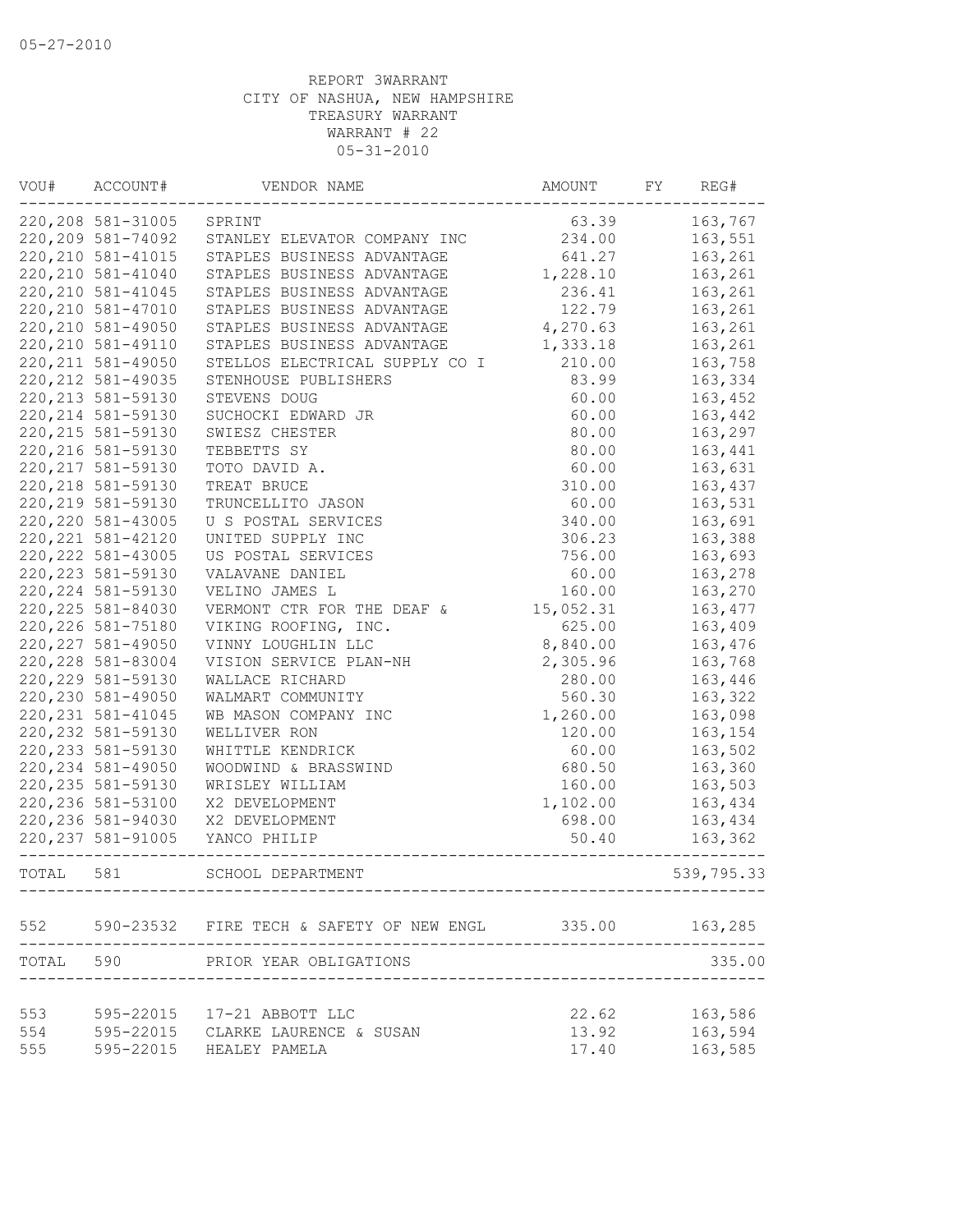| VOU#  | ACCOUNT#  | VENDOR NAME                 | AMOUNT      | FY. | REG#      |
|-------|-----------|-----------------------------|-------------|-----|-----------|
| 556   | 595-22015 | IRELAND THOMAS C ALLISON    | 15.75       |     | 163,588   |
| 557   | 595-22015 | LAVOIE TIMOTHY & BRENDA     | 18.87       |     | 163,584   |
| 558   | 595-22015 | LG REALTY TRUST             | 30.78       |     | 163,593   |
| 559   | 595-22015 | MONKS MICHAEL               | 8.55        |     | 163,590   |
| 560   | 595-22015 | PILAT DAVID                 | 3.48        |     | 163,587   |
| 561   | 595-22015 | TAI-DEH & HWEI-FANG HSU     | 6.96        |     | 163,589   |
| 562   | 595-22015 | VIEGA NA INC                | 561.09      |     | 163,596   |
| 563   | 595-22015 | YOUNG RICHARD & JOYCE       | 74.82       |     | 163,595   |
| 564   | 595-22020 | HUDSON-RPM DISTRIBUTORS LLC | 63, 178. 25 |     | 163,583   |
| TOTAL | 595       | OVERLAY                     |             |     | 63,952.49 |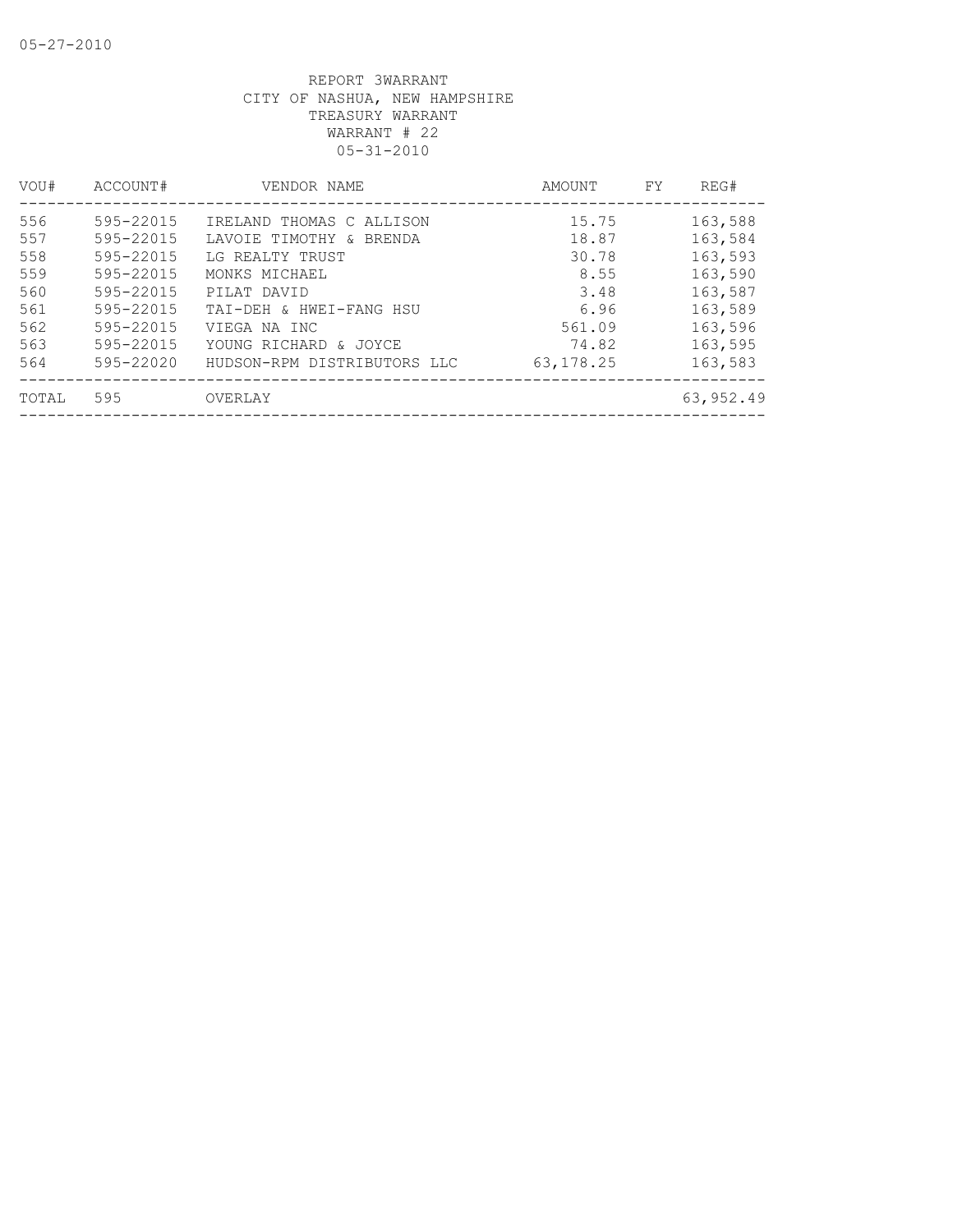| VOU#  | ACCOUNT#   | VENDOR NAME                                                 | AMOUNT   | FY | REG#     |
|-------|------------|-------------------------------------------------------------|----------|----|----------|
| 565   | 622-06     | DELL MARKETING LP                                           | 4,260.48 |    | 163,138  |
| TOTAL | $622 - 06$ | CAP IMP - INFORMATION TECH<br>ELECTRONIC RECORDS MANAGEMENT |          |    | 4,260.48 |
| 566   | 699-07     | CITIZENS BANK                                               | 71.35    |    | 632      |
| TOTAL | 699-07     | OTHER EXPENSES<br>WATER SUPPLY ACOUISITION                  |          |    | 71.35    |
|       |            |                                                             |          |    |          |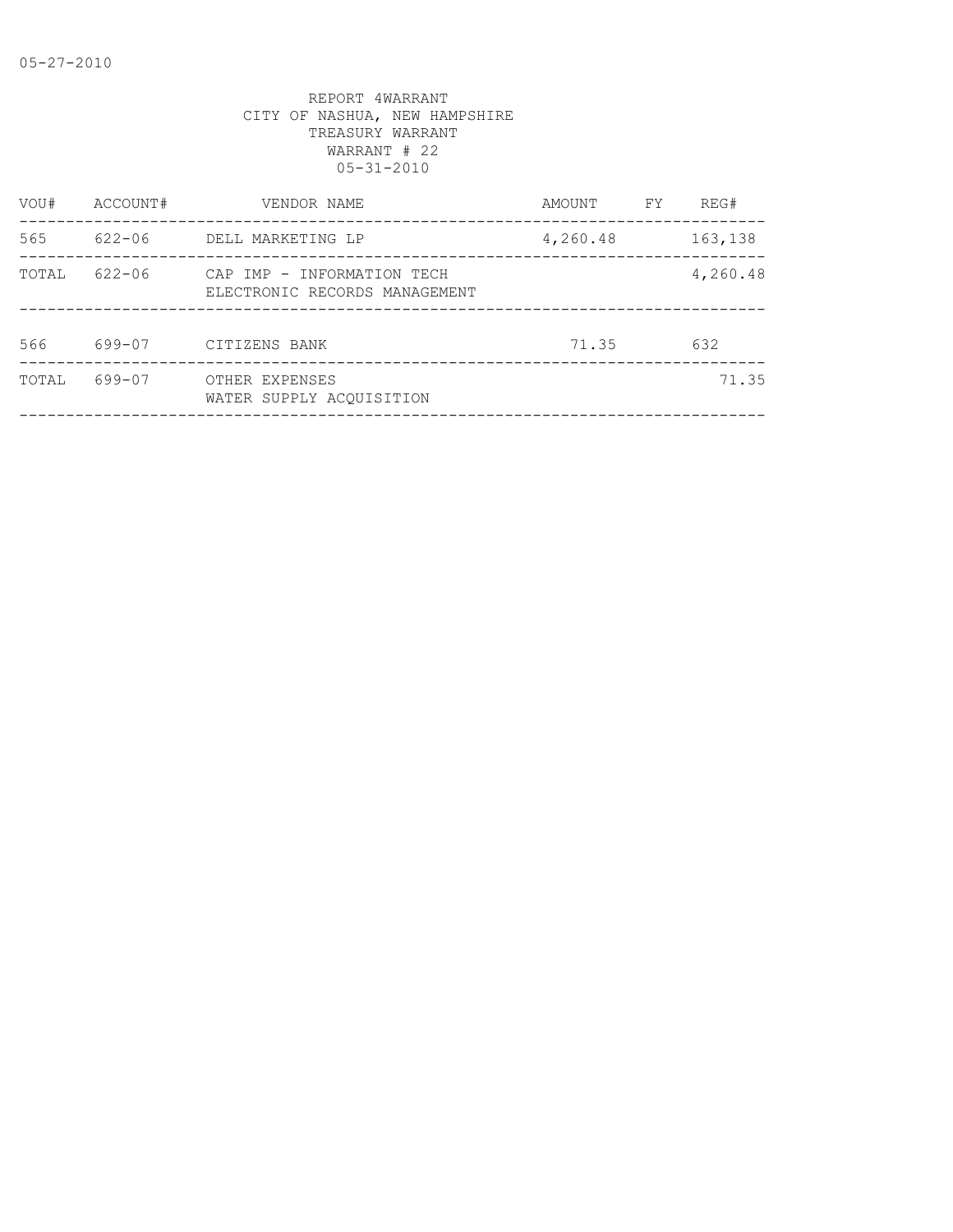| VOU#  | ACCOUNT#      | PROGRAM<br>VENDOR NAME                                  | AMOUNT     | FY REG# |
|-------|---------------|---------------------------------------------------------|------------|---------|
| 567   | 722-31070     | 3735 GHA TECHNOLOGIES INC                               | 199.33     | 163,155 |
| 568   | 722-41060     | 3735 SURPLUS OFFICE EQUIPMENT INC                       | 1,958.00   | 163,300 |
| 569   | 722-53140     | 3735 CAREER CONNECTIONS                                 | 1,657.17   | 163,159 |
| 570   | 722-56050     | 3735 CITIZENS BANK                                      | 42.91      | 632     |
| 571   | $722 - 64040$ | 3735 PC MALL GOV INC                                    | 527.95     | 163,363 |
| 572   | $722 - 64045$ | 3735 COMPUTER HUT OF N E INC                            | 9,060.00   | 163,550 |
| 573   | 722-91025     | 3735 BARKER JOHN                                        | 203.30     | 163,695 |
| 574   | 722-91025     | 3735 CITIZENS BANK                                      | 2,479.69   | 632     |
| 575   | 722-91025     | 3735 DAMON KEITH                                        | 72.41      | 163,696 |
| 576   | 722-91075     | 3735 CITIZENS BANK                                      | 4,214.60   | 632     |
| 577   | 722-91075     | 3735 EVANS ROSEMARIE                                    | 759.40     | 163,059 |
| TOTAL | 722           | CPF-INFORMATION TECHNOLOGY                              | 21, 174.76 |         |
|       |               |                                                         |            |         |
| 578   |               | 753-53075 3740 BOSTON CHIMNEY & TOWER CO LLC 7,500.00   |            | 163,598 |
| 579   |               | 753-53075 3740 NASHUA REGIONAL PLANNING COMMI 47,349.00 |            | 163,553 |
| TOTAL | 753           | CPF-STREET DEPT                                         | 54,849.00  |         |
|       |               |                                                         |            |         |
| 580   | 792-01310     | 3743 REILLY ELECTRIC COMPANY                            | 1,350.00   | 163,565 |
| 581   | 792-01310     | 3743 REILLY ELECTRIC COMPANY/RETAIN                     | 150.00     | 639     |
| 582   | 792-43005     | 3794 PETTY CASH                                         | 10.29      | 163,697 |
| 583   | 792-53030     | 3799 AECOM TECHNOLOGY CORPORATION                       | 9,616.46   | 163,405 |
| 584   | 792-53030     | 3791 SEA CONSULTANTS                                    | 8,409.26   | 163,232 |
| 585   | 792-53032     | 3794 AERIAL CARTOGRAPHICS OF AMERIC                     | 8,325.00   | 163,515 |
| 586   | 792-54005     | 3794 TELEGRAPH PUBLISHING COMPANY                       | 146.80     | 163,540 |
| TOTAL | 792           | CPF-WASTEWATER USER FUND                                | 28,007.81  |         |
|       |               |                                                         |            |         |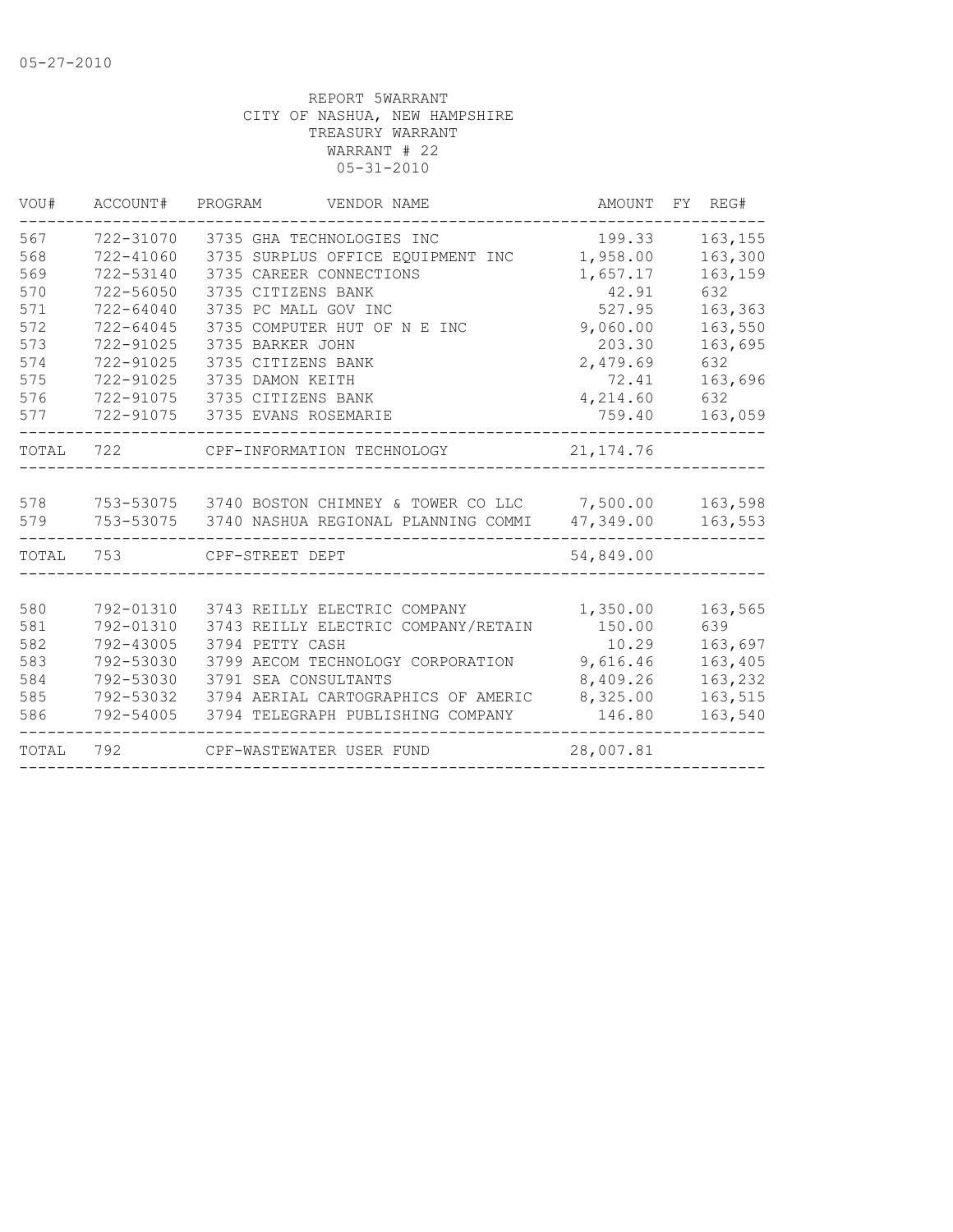| VOU#  | ACCOUNT#         | VENDOR NAME                    | AMOUNT    | FY | REG#       |
|-------|------------------|--------------------------------|-----------|----|------------|
| 587   | 801-41015        | STAPLES BUSINESS ADVANTAGE     | 115.99    |    | 163,318    |
| 588   | 801-48005        | SHATTUCK MALONE OIL CO         | 8,591.28  |    | 163,700    |
| 588   | 801-48005        | SHATTUCK MALONE OIL CO         | 9,879.94  |    | 163,700    |
| 588   | 801-48005        | SHATTUCK MALONE OIL CO         | 3,006.93  |    | 163,700    |
| 589   | 801-49040        | BCM CONTROLS CORPORATION       | 2,370.42  |    | 163,219    |
| 590   | 801-64045        | COMCAST                        | 205.44    |    | 163,715    |
| 591   | 801-78065        | MAYNARD & LESIEUR INCORPORATED | 2,440.45  |    | 163,534    |
| 592   | 801-78065        | SULLIVAN TIRE INC              | 7,276.25  |    | 163,093    |
| 593   | 801-82025        | NH RETIREMENT SYSTEM           | 86.05     |    | 615        |
| 593   | 801-82025        | NH RETIREMENT SYSTEM           | 516.80    |    | 615        |
| 594   | 801-98026        | TJ'S DELI                      | 1,001.50  |    | 163,064    |
| TOTAL | 801              | SOLID WASTE DISPOSAL           |           |    | 35, 491.05 |
|       |                  |                                |           |    |            |
| 595   | $802 - 215 - 00$ | BERUBE RALPH                   | 182.70    |    | 163,602    |
| 596   | $802 - 215 - 00$ | GOLDSTEIN ROBERT M             | 158.40    |    | 163,609    |
| 597   | $802 - 215 - 00$ | <b>GREEN KAREN</b>             | 158.60    |    | 163,610    |
| 598   | $802 - 215 - 00$ | MCKENNA SUSAN M                | 282.68    |    | 163,603    |
| 599   | $802 - 215 - 00$ | NAS DONUTS INC                 | 241.72    |    | 163,606    |
| 600   | $802 - 215 - 00$ | NIVA ELIAS                     | 94.68     |    | 163,607    |
| 601   | $802 - 215 - 00$ | RUIZ MILICENT SOLIS            | 177.88    |    | 163,604    |
| 602   | $802 - 215 - 00$ | TAYLOR TODD M                  | 301.53    |    | 163,605    |
| 603   | 802-31005        | FAIRPOINT COMMUNICATIONS       | 705.73    |    | 163,721    |
| 604   | 802-31005        | USA MOBILITY WIRELESS INC      | 15.87     |    | 163,728    |
| 605   | 802-32005        | PSNH                           | 791.88    |    | 163,741    |
| 606   | 802-32005        | PUBLIC SERVICE OF NH           | 48,761.86 |    | 163,743    |
| 607   | 802-33005        | PENNICHUCK WATER               | 190.68    |    | 163,708    |
| 608   | 802-34015        | METROMEDIA ENERGY INC          | 8,939.49  |    | 163,719    |
| 609   | 802-34015        | NATIONAL GRID                  | 2,246.09  |    | 163,718    |
| 610   | 802-41015        | STAPLES BUSINESS ADVANTAGE     | 144.92    |    | 163,318    |
| 611   | 802-42010        | OMEGA INDUSTRIAL SUPPLY INC    | 556.04    |    | 163,234    |
| 612   | 802-45103        | JCI JONES CHEMICALS INC        | 3,368.14  |    | 163,560    |
| 613   | 802-46045        | UNIFIRST CORPORATION           | 88.84     |    | 163,293    |
| 613   | 802-46045        | UNIFIRST CORPORATION           | 319.16    |    | 163,293    |
| 614   | 802-49075        | BAHR SALES INC                 | 416.53    |    | 163,580    |
| 615   | 802-49075        | M & M ELECTRICAL SUPPLY CO INC | 140.47    |    | 163,517    |
| 616   | 802-53030        | CHEMSERVE ENVIRONMENTAL ANALYS | 170.39    |    | 163,259    |
| 617   | 802-59100        | ANSWERING SERVICES OF NH LLC   | 70.00     |    | 163,224    |
| 618   | 802-59220        | PRINTGRAPHICS OF MAINE         | 404.07    |    | 163, 127   |
| 619   | 802-59225        | RESOURCE MANAGEMENT INC        | 21,872.33 |    | 163,567    |
| 620   | 802-59230        | BROX INDUSTRIES INC            | 4,637.38  |    | 163,102    |
| 621   | 802-59230        | CORRIVEAU ROUTHIER INC         | 420.60    |    | 163,520    |
| 622   | 802-59230        | VELLANO BROS INC               | 3, 175.81 |    | 163,187    |
| 623   | 802-59239        | STAPLES BUSINESS ADVANTAGE     | 17.93     |    | 163,318    |
| 624   | 802-59265        | CITIZENS BANK                  | 923.24    |    | 626        |
| 625   | 802-59265        | CITIZENS BANK                  | 738.72    |    | 627        |
| 626   | 802-59320        | NAPA AUTO PARTS                | 33.49     |    | 163,273    |
|       |                  |                                |           |    |            |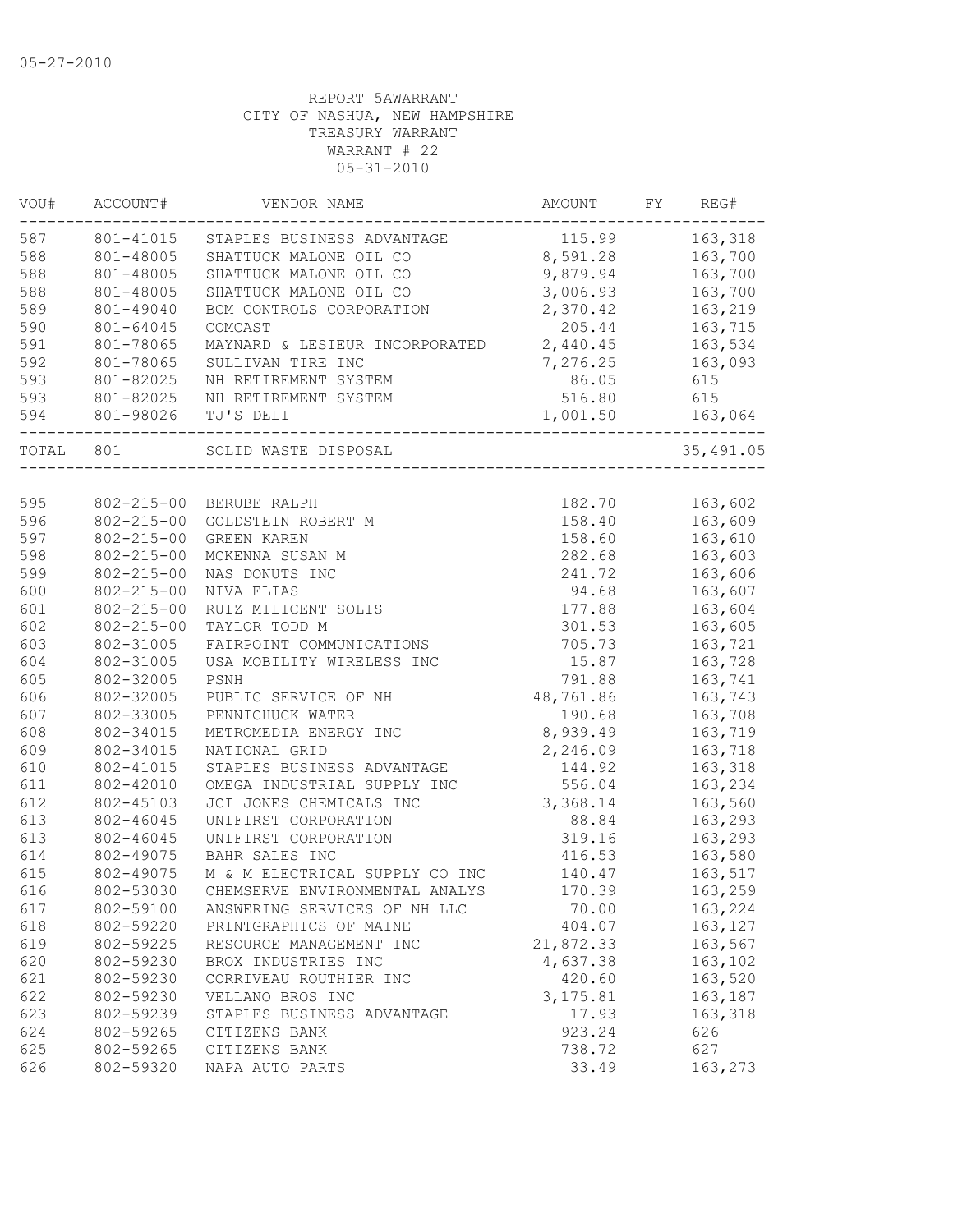| VOU#  | ACCOUNT#  | VENDOR NAME                    | AMOUNT | FY. | REG#       |
|-------|-----------|--------------------------------|--------|-----|------------|
| 627   | 802-59320 | SANEL AUTO PARTS CO            | 111.43 |     | 163,186    |
| 628   | 802-64192 | GRAINGER                       | 99.72  |     | 163,142    |
| 629   | 802-64192 | HOME DEPOT CREDIT SERVICES     | 43.82  |     | 163,706    |
| 630   | 802-77045 | M & M ELECTRICAL SUPPLY CO INC | 106.90 |     | 163,517    |
| 631   | 802-77050 | MCMASTER-CARR SUPPLY CO        | 449.41 |     | 163,176    |
| 632   | 802-77062 | M & M ELECTRICAL SUPPLY CO INC | 111.12 |     | 163,517    |
| 632   | 802-77066 | M & M ELECTRICAL SUPPLY CO INC | 135.57 |     | 163,517    |
| 633   | 802-77067 | GRAINGER                       | 124.22 |     | 163,142    |
| 634   | 802-77067 | M & B MACHINING AND WELDING    | 320.00 |     | 163,530    |
| 635   | 802-77067 | M & M ELECTRICAL SUPPLY CO INC | 416.37 |     | 163,517    |
| 636   | 802-77067 | MCMASTER-CARR SUPPLY CO        | 49.48  |     | 163,176    |
| 637   | 802-77068 | GRAINGER                       | 695.25 |     | 163,142    |
| 638   | 802-77069 | HOME DEPOT CREDIT SERVICES     | 135.02 |     | 163,706    |
| 639   | 802-77069 | MAYNARD & LESIEUR INCORPORATED | 88.35  |     | 163,534    |
| 640   | 802-77069 | PINE MOTOR PARTS               | 34.39  |     | 163,535    |
| 641   | 802-77070 | WINDWARD PETROLEUM             | 817.67 |     | 163,116    |
| 642   | 802-77071 | FASTENAL COMPANY               | 251.16 |     | 163,233    |
| 643   | 802-77071 | M & M ELECTRICAL SUPPLY CO INC | 15.04  |     | 163,517    |
| 644   | 802-82025 | NH RETIREMENT SYSTEM           | 150.40 |     | 615        |
| 644   | 802-82025 | NH RETIREMENT SYSTEM           | 855.30 |     | 615        |
| 645   | 802-94005 | NEWEA                          | 535.00 |     | 163,748    |
| 645   | 802-94005 | NEWEA                          | 265.00 |     | 163,748    |
| 646   | 802-96004 | LCS CONTROLS INC               | 400.00 |     | 163,582    |
| TOTAL | 802       | SEWERAGE DISPOSAL SYSTEM       |        |     | 106,958.47 |
|       |           |                                |        |     |            |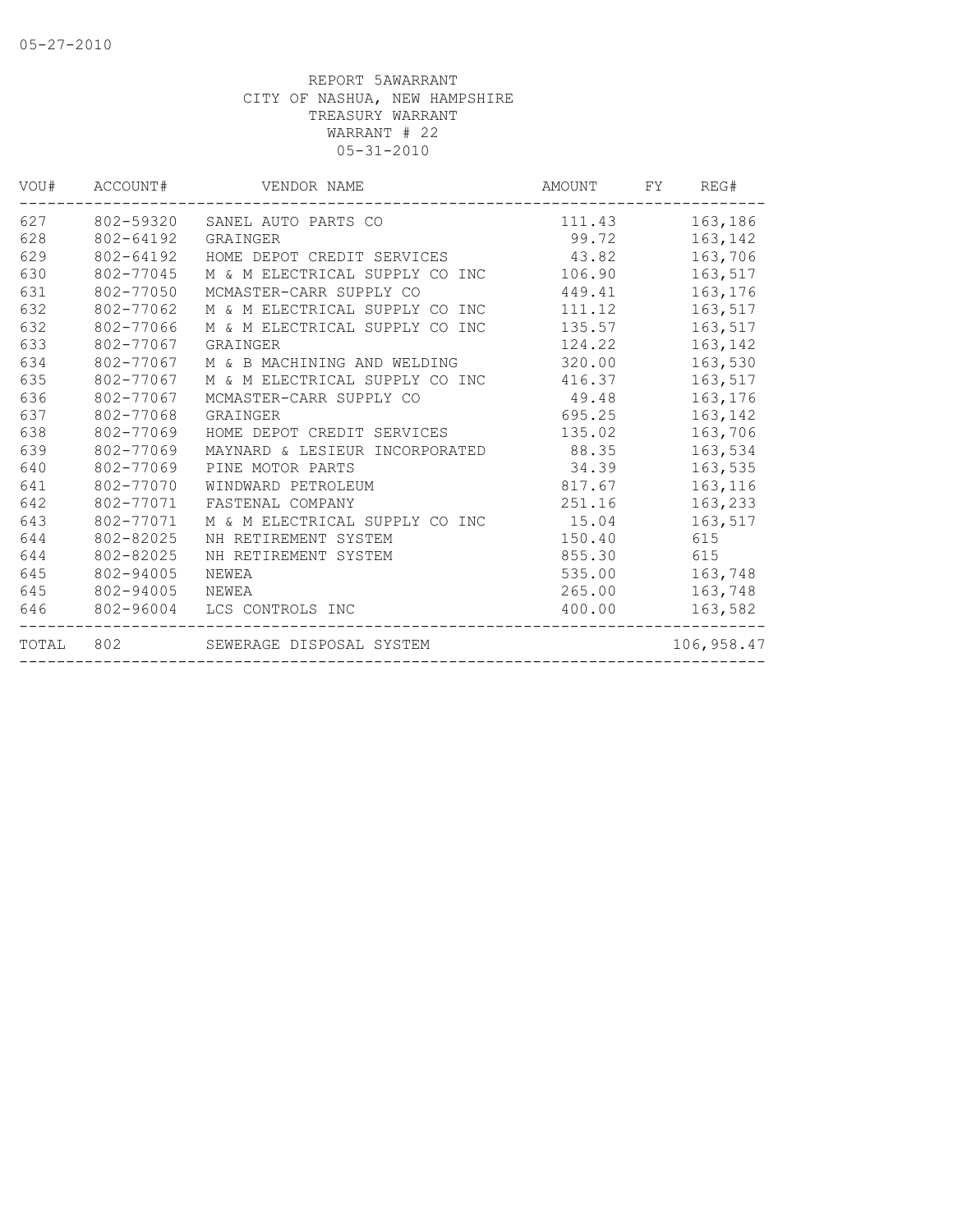|                  | VOU# ACCOUNT#          | VENDOR NAME                                              | AMOUNT FY REG#     |                    |
|------------------|------------------------|----------------------------------------------------------|--------------------|--------------------|
|                  |                        | 647 915-94010 BROWN LOUISE                               |                    | 549.00 163,698     |
| 648              | ---------------------  | 915-94010 DUFFINA CYNTHIA                                |                    | 274.50 163,555     |
| TOTAL            |                        | 915 HUMAN RESOURCE TRUST FUND                            |                    | 823.50             |
| 649              |                        | 941-98029 PETTY CASH                                     |                    | 84.99 163,699      |
| TOTAL            | 941                    | HEALTH & COMM SVCS TRUST FUND                            |                    | 84.99              |
| 650              | 952-05058              | ASAP FIRE & SAFETY CORPORATION                           | 137.50             | 163,153            |
| 651              | $952 - 05058$          | GUITAR CENTER MANAGEMENT                                 | 149.97             | 163,727            |
| 652              | $952 - 05058$          | UNITED SITE SERVICES NORTHEAST                           | 55.00              | 163,725            |
| 653              | $952 - 46005$          | M & N SPORTS LLC                                         | 165.00             | 163,185            |
| 654              | 952-54045              | QUALITY PRESS INC                                        | 1,586.00           | 163,209            |
| 655              | 952-59020              | JEANNOTTE'S MARKET                                       | 79.06              | 163,136            |
| 656              | 952-75021              | HOME DEPOT CREDIT SERVICES                               | 2.60               | 163,706            |
| 656              | 952-75021              | HOME DEPOT CREDIT SERVICES                               | 317.17             | 163,706            |
| 656              | 952-75021              | HOME DEPOT CREDIT SERVICES                               | 179.50             | 163,706            |
| 657              | 952-75021              | JOHN DEERE LANDSCAPES/LESCO                              | 238.85             | 163,367            |
| 658              | 952-75022              | SIMPLEX TIME RECORDER COMPANY                            | 435.00             | 163,549            |
|                  | TOTAL 952              | PARK & RECREATION TRUST FUND                             |                    | 3,345.65           |
|                  |                        |                                                          |                    |                    |
|                  |                        | 659 961-05069 DR CUSTOM MASONRY                          | 650.00 163,616     |                    |
| TOTAL            | 961                    | EDGEWOOD CEMETERY TRUST FUND                             |                    | 650.00             |
|                  |                        |                                                          |                    |                    |
| 660              | 975-32005              | PSNH                                                     | 54.88              | 163,741            |
| 661              | 975-34015              | METROMEDIA ENERGY INC                                    | 240.94             | 163,719            |
| 662              | 975-45050              | BAKER & TAYLOR                                           | 1,255.82           | 163,122            |
| 662              | 975-45050              | BAKER & TAYLOR                                           | 79.13              | 163,122            |
| 662              | 975-45050              | BAKER & TAYLOR                                           | 46.76              | 163,123            |
| 662              | 975-45050              | BAKER & TAYLOR                                           | 590.77             | 163, 123           |
| 663              | $975 - 45050$          | INGRAM LIBRARY SERVICES                                  | 804.81             | 163,310            |
|                  |                        | TOTAL 975 LIBRARY TRUST FUND                             |                    | 3,073.11           |
|                  |                        |                                                          |                    |                    |
| 220,23<br>220,23 | 981-49050<br>981-49075 | P & L LANDSCAPING                                        | 500.00             | 163,306<br>163,391 |
| 220,24           | 981-64045              | BSN/PASSON'S/GSC/COLIN SPORTS<br>COMPUTER HUT OF N E INC | 995.34<br>1,066.00 | 163,550            |
|                  |                        |                                                          |                    |                    |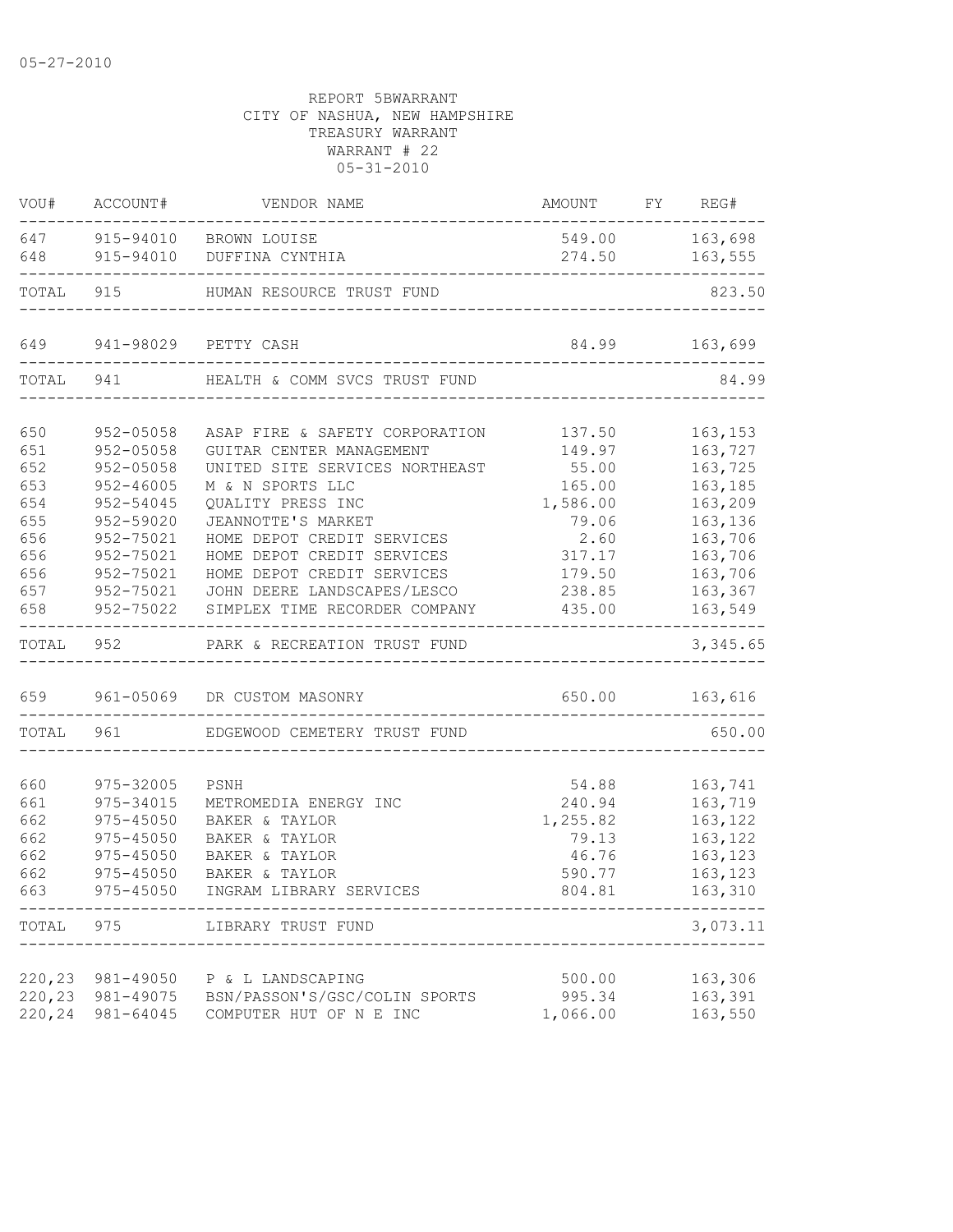|            | VOU# ACCOUNT# |                   | VENDOR NAME | AMOUNT | <b>EXECUTE</b> | REG#     |
|------------|---------------|-------------------|-------------|--------|----------------|----------|
|            |               |                   |             |        |                |          |
| ТОТАТ. 981 |               | SCHOOL TRUST FUND |             |        |                | 2,561.34 |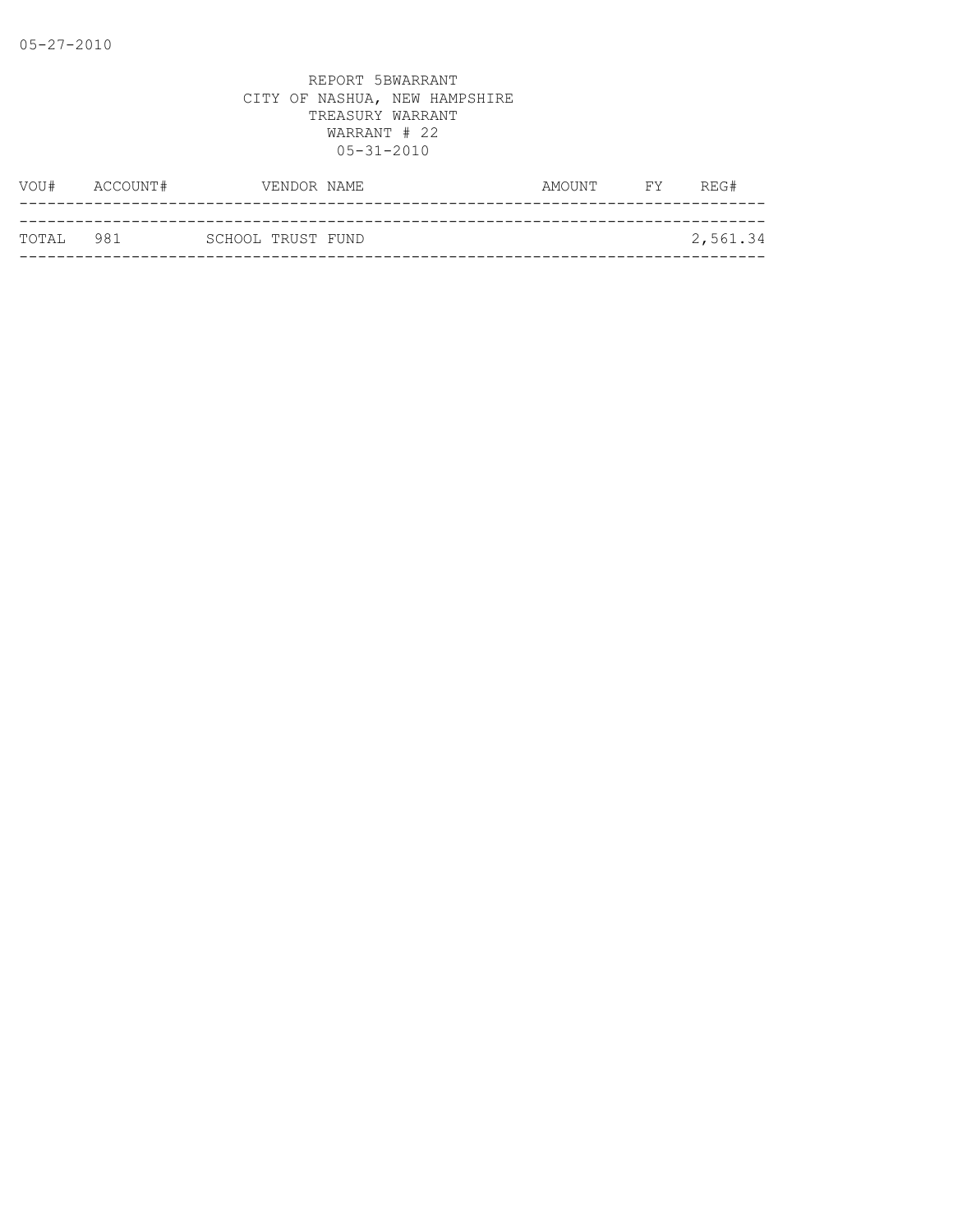|           | ACCOUNT# PAYROLL WEEK ENDING |  |  | AMOUNT |
|-----------|------------------------------|--|--|--------|
|           |                              |  |  |        |
| TOTAL 952 |                              |  |  |        |
|           |                              |  |  |        |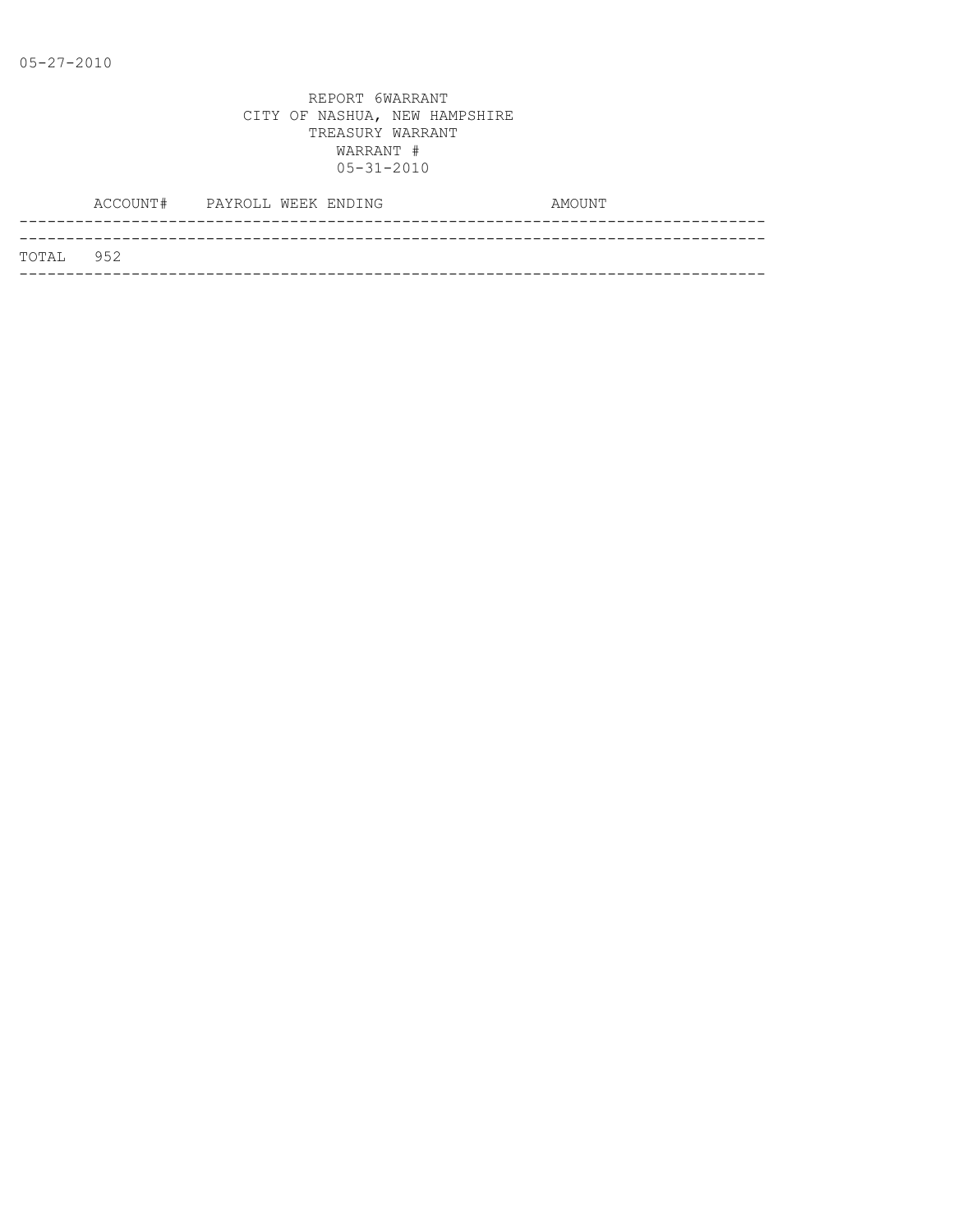# REPORT 7WARRANT CITY OF NASHUA, NEW HAMPSHIRE TREASURY WARRANT WARRANT # 22 05-31-2010 ACCOUNT# PAYROLL WEEK ENDING AMOUNT

| 305-11125  15-MAY-2010<br>929.81<br>305-11125 22-MAY-2010<br>929.81<br>305-11239  15-MAY-2010<br>1,044.26<br>305-11239 22-MAY-2010<br>1,044.26<br>TOTAL 305 SRF - CIVIC & COMM ACTIVITIES<br>3,948.14<br>308-11130  15-MAY-2010<br>833.86<br>308-11130 22-MAY-2010<br>833.85<br>308-11418  15-MAY-2010<br>477.92<br>308-11418 22-MAY-2010<br>477.91<br>308-11441  15-MAY-2010<br>1,404.69<br>308-11441 22-MAY-2010<br>1,404.69<br>308-11446<br>$15 - \text{MAX} - 2010$<br>838.07<br>308-11446 22-MAY-2010<br>838.07<br>308-11540<br>15-MAY-2010<br>1,047.51<br>1,047.51<br>308-11540<br>22-MAY-2010<br>308-11578  15-MAY-2010<br>964.37<br>22-MAY-2010<br>308-11578<br>964.37<br>308-11589  15-MAY-2010<br>978.99<br>308-11589 22-MAY-2010<br>1,044.26<br>308-11608<br>15-MAY-2010<br>952.10<br>952.10<br>308-11608<br>22-MAY-2010<br>825.91<br>308-83051<br>15-MAY-2010<br>2,906.14<br>308-83051<br>22-MAY-2010<br>3,836.59<br>308-83052<br>15-MAY-2010<br>$22 - \text{MAX} - 2010$<br>3,119.56<br>308-83052<br>308-83102  15-MAY-2010<br>2,474.16<br>308-83102 22-MAY-2010<br>6, 264.10<br>---------------<br>34,486.73<br>TOTAL 308 SRF - INSURANCE<br>627.00<br>3097-11162 15-MAY-2010<br>627.00<br>3097-11162 22-MAY-2010<br>3097-11408 15-MAY-2010<br>657.90<br>3097-11408 22-MAY-2010<br>728.53<br>3097-12112<br>15-MAY-2010<br>533.78<br>3097-12112<br>22-MAY-2010<br>588.90<br>3097-12830<br>152.07<br>15-MAY-2010<br>3097-12830<br>22-MAY-2010<br>31.04<br>3,011.20<br>3097-19138<br>15-MAY-2010<br>15-MAY-2010<br>12,807.66<br>3097-19139 | HUUUUI#    | LUIVOTT MEEV EMNIMA | L <i>V</i> IJU UN T |  |
|-------------------------------------------------------------------------------------------------------------------------------------------------------------------------------------------------------------------------------------------------------------------------------------------------------------------------------------------------------------------------------------------------------------------------------------------------------------------------------------------------------------------------------------------------------------------------------------------------------------------------------------------------------------------------------------------------------------------------------------------------------------------------------------------------------------------------------------------------------------------------------------------------------------------------------------------------------------------------------------------------------------------------------------------------------------------------------------------------------------------------------------------------------------------------------------------------------------------------------------------------------------------------------------------------------------------------------------------------------------------------------------------------------------------------------------------------------------------------------------------------------------------------------------------------------|------------|---------------------|---------------------|--|
|                                                                                                                                                                                                                                                                                                                                                                                                                                                                                                                                                                                                                                                                                                                                                                                                                                                                                                                                                                                                                                                                                                                                                                                                                                                                                                                                                                                                                                                                                                                                                       |            |                     |                     |  |
|                                                                                                                                                                                                                                                                                                                                                                                                                                                                                                                                                                                                                                                                                                                                                                                                                                                                                                                                                                                                                                                                                                                                                                                                                                                                                                                                                                                                                                                                                                                                                       |            |                     |                     |  |
|                                                                                                                                                                                                                                                                                                                                                                                                                                                                                                                                                                                                                                                                                                                                                                                                                                                                                                                                                                                                                                                                                                                                                                                                                                                                                                                                                                                                                                                                                                                                                       |            |                     |                     |  |
|                                                                                                                                                                                                                                                                                                                                                                                                                                                                                                                                                                                                                                                                                                                                                                                                                                                                                                                                                                                                                                                                                                                                                                                                                                                                                                                                                                                                                                                                                                                                                       |            |                     |                     |  |
|                                                                                                                                                                                                                                                                                                                                                                                                                                                                                                                                                                                                                                                                                                                                                                                                                                                                                                                                                                                                                                                                                                                                                                                                                                                                                                                                                                                                                                                                                                                                                       |            |                     |                     |  |
|                                                                                                                                                                                                                                                                                                                                                                                                                                                                                                                                                                                                                                                                                                                                                                                                                                                                                                                                                                                                                                                                                                                                                                                                                                                                                                                                                                                                                                                                                                                                                       |            |                     |                     |  |
|                                                                                                                                                                                                                                                                                                                                                                                                                                                                                                                                                                                                                                                                                                                                                                                                                                                                                                                                                                                                                                                                                                                                                                                                                                                                                                                                                                                                                                                                                                                                                       |            |                     |                     |  |
|                                                                                                                                                                                                                                                                                                                                                                                                                                                                                                                                                                                                                                                                                                                                                                                                                                                                                                                                                                                                                                                                                                                                                                                                                                                                                                                                                                                                                                                                                                                                                       |            |                     |                     |  |
|                                                                                                                                                                                                                                                                                                                                                                                                                                                                                                                                                                                                                                                                                                                                                                                                                                                                                                                                                                                                                                                                                                                                                                                                                                                                                                                                                                                                                                                                                                                                                       |            |                     |                     |  |
|                                                                                                                                                                                                                                                                                                                                                                                                                                                                                                                                                                                                                                                                                                                                                                                                                                                                                                                                                                                                                                                                                                                                                                                                                                                                                                                                                                                                                                                                                                                                                       |            |                     |                     |  |
|                                                                                                                                                                                                                                                                                                                                                                                                                                                                                                                                                                                                                                                                                                                                                                                                                                                                                                                                                                                                                                                                                                                                                                                                                                                                                                                                                                                                                                                                                                                                                       |            |                     |                     |  |
|                                                                                                                                                                                                                                                                                                                                                                                                                                                                                                                                                                                                                                                                                                                                                                                                                                                                                                                                                                                                                                                                                                                                                                                                                                                                                                                                                                                                                                                                                                                                                       |            |                     |                     |  |
|                                                                                                                                                                                                                                                                                                                                                                                                                                                                                                                                                                                                                                                                                                                                                                                                                                                                                                                                                                                                                                                                                                                                                                                                                                                                                                                                                                                                                                                                                                                                                       |            |                     |                     |  |
|                                                                                                                                                                                                                                                                                                                                                                                                                                                                                                                                                                                                                                                                                                                                                                                                                                                                                                                                                                                                                                                                                                                                                                                                                                                                                                                                                                                                                                                                                                                                                       |            |                     |                     |  |
|                                                                                                                                                                                                                                                                                                                                                                                                                                                                                                                                                                                                                                                                                                                                                                                                                                                                                                                                                                                                                                                                                                                                                                                                                                                                                                                                                                                                                                                                                                                                                       |            |                     |                     |  |
|                                                                                                                                                                                                                                                                                                                                                                                                                                                                                                                                                                                                                                                                                                                                                                                                                                                                                                                                                                                                                                                                                                                                                                                                                                                                                                                                                                                                                                                                                                                                                       |            |                     |                     |  |
|                                                                                                                                                                                                                                                                                                                                                                                                                                                                                                                                                                                                                                                                                                                                                                                                                                                                                                                                                                                                                                                                                                                                                                                                                                                                                                                                                                                                                                                                                                                                                       |            |                     |                     |  |
|                                                                                                                                                                                                                                                                                                                                                                                                                                                                                                                                                                                                                                                                                                                                                                                                                                                                                                                                                                                                                                                                                                                                                                                                                                                                                                                                                                                                                                                                                                                                                       |            |                     |                     |  |
|                                                                                                                                                                                                                                                                                                                                                                                                                                                                                                                                                                                                                                                                                                                                                                                                                                                                                                                                                                                                                                                                                                                                                                                                                                                                                                                                                                                                                                                                                                                                                       |            |                     |                     |  |
|                                                                                                                                                                                                                                                                                                                                                                                                                                                                                                                                                                                                                                                                                                                                                                                                                                                                                                                                                                                                                                                                                                                                                                                                                                                                                                                                                                                                                                                                                                                                                       |            |                     |                     |  |
|                                                                                                                                                                                                                                                                                                                                                                                                                                                                                                                                                                                                                                                                                                                                                                                                                                                                                                                                                                                                                                                                                                                                                                                                                                                                                                                                                                                                                                                                                                                                                       |            |                     |                     |  |
|                                                                                                                                                                                                                                                                                                                                                                                                                                                                                                                                                                                                                                                                                                                                                                                                                                                                                                                                                                                                                                                                                                                                                                                                                                                                                                                                                                                                                                                                                                                                                       |            |                     |                     |  |
|                                                                                                                                                                                                                                                                                                                                                                                                                                                                                                                                                                                                                                                                                                                                                                                                                                                                                                                                                                                                                                                                                                                                                                                                                                                                                                                                                                                                                                                                                                                                                       |            |                     |                     |  |
|                                                                                                                                                                                                                                                                                                                                                                                                                                                                                                                                                                                                                                                                                                                                                                                                                                                                                                                                                                                                                                                                                                                                                                                                                                                                                                                                                                                                                                                                                                                                                       |            |                     |                     |  |
|                                                                                                                                                                                                                                                                                                                                                                                                                                                                                                                                                                                                                                                                                                                                                                                                                                                                                                                                                                                                                                                                                                                                                                                                                                                                                                                                                                                                                                                                                                                                                       |            |                     |                     |  |
|                                                                                                                                                                                                                                                                                                                                                                                                                                                                                                                                                                                                                                                                                                                                                                                                                                                                                                                                                                                                                                                                                                                                                                                                                                                                                                                                                                                                                                                                                                                                                       |            |                     |                     |  |
|                                                                                                                                                                                                                                                                                                                                                                                                                                                                                                                                                                                                                                                                                                                                                                                                                                                                                                                                                                                                                                                                                                                                                                                                                                                                                                                                                                                                                                                                                                                                                       |            |                     |                     |  |
|                                                                                                                                                                                                                                                                                                                                                                                                                                                                                                                                                                                                                                                                                                                                                                                                                                                                                                                                                                                                                                                                                                                                                                                                                                                                                                                                                                                                                                                                                                                                                       |            |                     |                     |  |
|                                                                                                                                                                                                                                                                                                                                                                                                                                                                                                                                                                                                                                                                                                                                                                                                                                                                                                                                                                                                                                                                                                                                                                                                                                                                                                                                                                                                                                                                                                                                                       |            |                     |                     |  |
|                                                                                                                                                                                                                                                                                                                                                                                                                                                                                                                                                                                                                                                                                                                                                                                                                                                                                                                                                                                                                                                                                                                                                                                                                                                                                                                                                                                                                                                                                                                                                       |            |                     |                     |  |
|                                                                                                                                                                                                                                                                                                                                                                                                                                                                                                                                                                                                                                                                                                                                                                                                                                                                                                                                                                                                                                                                                                                                                                                                                                                                                                                                                                                                                                                                                                                                                       |            |                     |                     |  |
|                                                                                                                                                                                                                                                                                                                                                                                                                                                                                                                                                                                                                                                                                                                                                                                                                                                                                                                                                                                                                                                                                                                                                                                                                                                                                                                                                                                                                                                                                                                                                       |            |                     |                     |  |
|                                                                                                                                                                                                                                                                                                                                                                                                                                                                                                                                                                                                                                                                                                                                                                                                                                                                                                                                                                                                                                                                                                                                                                                                                                                                                                                                                                                                                                                                                                                                                       |            |                     |                     |  |
|                                                                                                                                                                                                                                                                                                                                                                                                                                                                                                                                                                                                                                                                                                                                                                                                                                                                                                                                                                                                                                                                                                                                                                                                                                                                                                                                                                                                                                                                                                                                                       |            |                     |                     |  |
|                                                                                                                                                                                                                                                                                                                                                                                                                                                                                                                                                                                                                                                                                                                                                                                                                                                                                                                                                                                                                                                                                                                                                                                                                                                                                                                                                                                                                                                                                                                                                       |            |                     |                     |  |
|                                                                                                                                                                                                                                                                                                                                                                                                                                                                                                                                                                                                                                                                                                                                                                                                                                                                                                                                                                                                                                                                                                                                                                                                                                                                                                                                                                                                                                                                                                                                                       |            |                     |                     |  |
|                                                                                                                                                                                                                                                                                                                                                                                                                                                                                                                                                                                                                                                                                                                                                                                                                                                                                                                                                                                                                                                                                                                                                                                                                                                                                                                                                                                                                                                                                                                                                       |            |                     |                     |  |
|                                                                                                                                                                                                                                                                                                                                                                                                                                                                                                                                                                                                                                                                                                                                                                                                                                                                                                                                                                                                                                                                                                                                                                                                                                                                                                                                                                                                                                                                                                                                                       |            |                     |                     |  |
|                                                                                                                                                                                                                                                                                                                                                                                                                                                                                                                                                                                                                                                                                                                                                                                                                                                                                                                                                                                                                                                                                                                                                                                                                                                                                                                                                                                                                                                                                                                                                       |            |                     |                     |  |
|                                                                                                                                                                                                                                                                                                                                                                                                                                                                                                                                                                                                                                                                                                                                                                                                                                                                                                                                                                                                                                                                                                                                                                                                                                                                                                                                                                                                                                                                                                                                                       |            |                     |                     |  |
|                                                                                                                                                                                                                                                                                                                                                                                                                                                                                                                                                                                                                                                                                                                                                                                                                                                                                                                                                                                                                                                                                                                                                                                                                                                                                                                                                                                                                                                                                                                                                       |            |                     |                     |  |
|                                                                                                                                                                                                                                                                                                                                                                                                                                                                                                                                                                                                                                                                                                                                                                                                                                                                                                                                                                                                                                                                                                                                                                                                                                                                                                                                                                                                                                                                                                                                                       | 3097-19140 | $15 - MAX - 2010$   | 8,972.95            |  |
| 8,972.95<br>3097-19140<br>22-MAY-2010                                                                                                                                                                                                                                                                                                                                                                                                                                                                                                                                                                                                                                                                                                                                                                                                                                                                                                                                                                                                                                                                                                                                                                                                                                                                                                                                                                                                                                                                                                                 |            |                     |                     |  |
| 3097-19540<br>15-MAY-2010<br>21,533.34                                                                                                                                                                                                                                                                                                                                                                                                                                                                                                                                                                                                                                                                                                                                                                                                                                                                                                                                                                                                                                                                                                                                                                                                                                                                                                                                                                                                                                                                                                                |            |                     |                     |  |
| 3097-19540<br>22-MAY-2010<br>21,828.47                                                                                                                                                                                                                                                                                                                                                                                                                                                                                                                                                                                                                                                                                                                                                                                                                                                                                                                                                                                                                                                                                                                                                                                                                                                                                                                                                                                                                                                                                                                |            |                     |                     |  |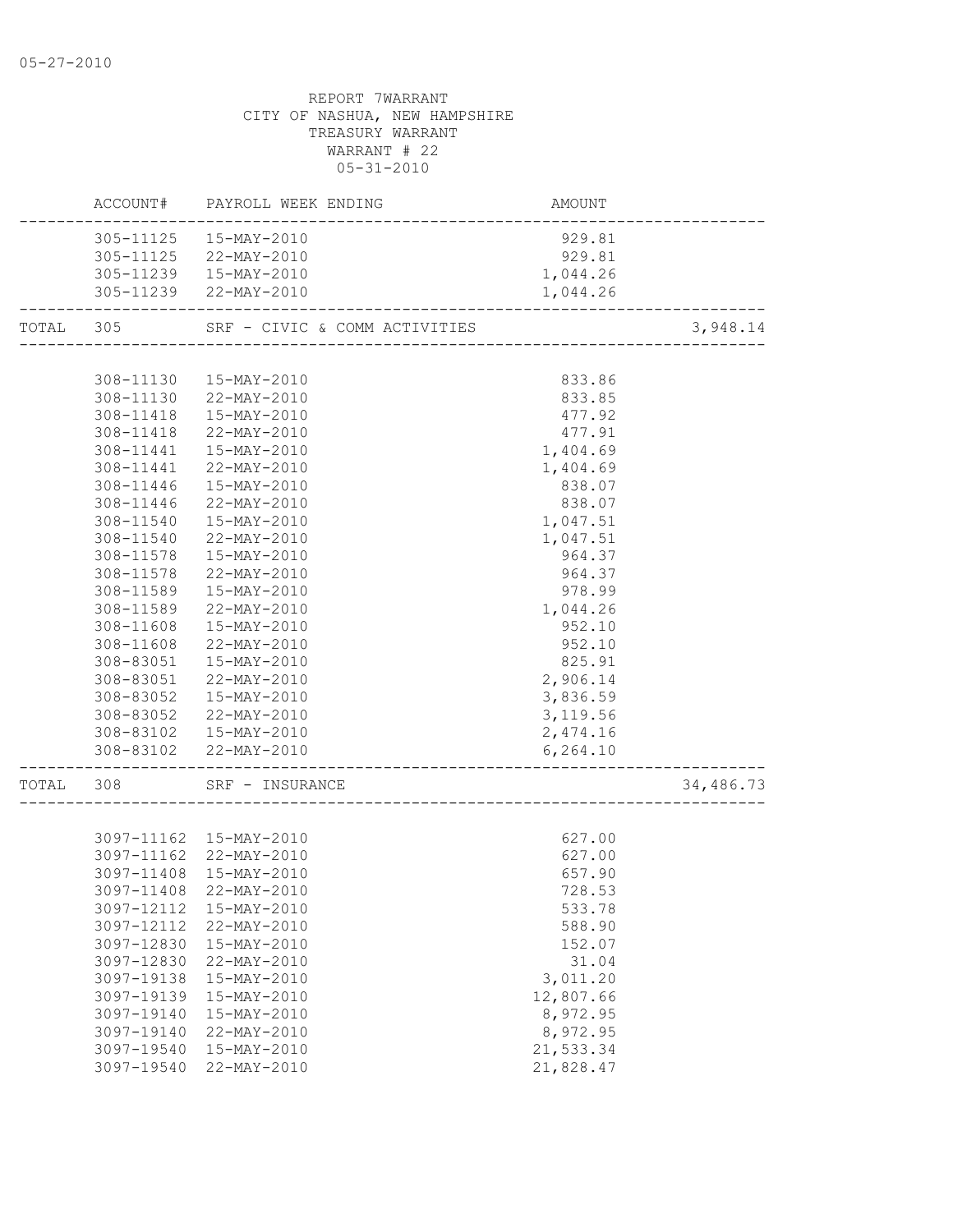|           | ACCOUNT#  | PAYROLL WEEK ENDING                              | AMOUNT             |           |
|-----------|-----------|--------------------------------------------------|--------------------|-----------|
|           |           | 3097-19544 15-MAY-2010                           | 693.39             |           |
|           |           | 3097-19544 22-MAY-2010                           | 700.04             |           |
|           |           | 3097-19545 15-MAY-2010                           | 2,560.33           |           |
|           |           | 3097-19545 22-MAY-2010                           | 2,403.52           |           |
| TOTAL 309 |           | SRF - FOOD SERVICES                              |                    | 87,430.07 |
|           |           | 3098-13004 15-MAY-2010                           | 728.24             |           |
|           |           | 3098-13004 22-MAY-2010                           | 607.89             |           |
|           |           | TOTAL 309 FRESH FRUIT & VEGETABLE GRANT          |                    | 1,336.13  |
|           |           |                                                  |                    |           |
|           |           | 3117-12006 15-MAY-2010<br>3117-12006 22-MAY-2010 | 2,750.00<br>740.72 |           |
| TOTAL 311 |           | DRIVER'S EDUCATION                               |                    | 3,490.72  |
|           |           |                                                  |                    |           |
|           |           | 312-11165  15-MAY-2010                           | 739.70             |           |
|           |           | 312-11165 22-MAY-2010                            | 739.70             |           |
|           | 312-11167 | 15-MAY-2010                                      | 282.69             |           |
|           | 312-11167 | 22-MAY-2010                                      | 282.69             |           |
|           | 312-11191 | 15-MAY-2010                                      | 807.83             |           |
|           | 312-11191 | 22-MAY-2010                                      | 807.83             |           |
|           | 312-11445 | 15-MAY-2010                                      | 105.27             |           |
|           | 312-11445 | 22-MAY-2010                                      | 105.27             |           |
|           | 312-11547 | 15-MAY-2010                                      | 2,170.11           |           |
|           | 312-11547 | 22-MAY-2010                                      | 2,170.11           |           |
|           | 312-12116 | 15-MAY-2010                                      | 614.87             |           |
|           | 312-12116 | 22-MAY-2010                                      | 614.87             |           |
|           | 312-13004 | 15-MAY-2010                                      | 660.68             |           |
|           | 312-13004 | 22-MAY-2010                                      | 489.49             |           |
|           |           | 312-17001  15-MAY-2010                           | 100.00             |           |
| TOTAL     | 312       | SRF - FINANCIAL SERVICES                         |                    | 10,691.11 |
|           |           |                                                  |                    |           |
|           |           | 3122-12006 15-MAY-2010<br>3122-12006 22-MAY-2010 | 850.00<br>425.00   |           |
| TOTAL     | 312       | ADULT ED/CONTINUING ED                           |                    | 1,275.00  |
|           |           |                                                  |                    |           |
|           |           | 3130-13133 15-MAY-2010                           | 975.00             |           |
|           |           | 3130-13133 22-MAY-2010                           | 750.00             |           |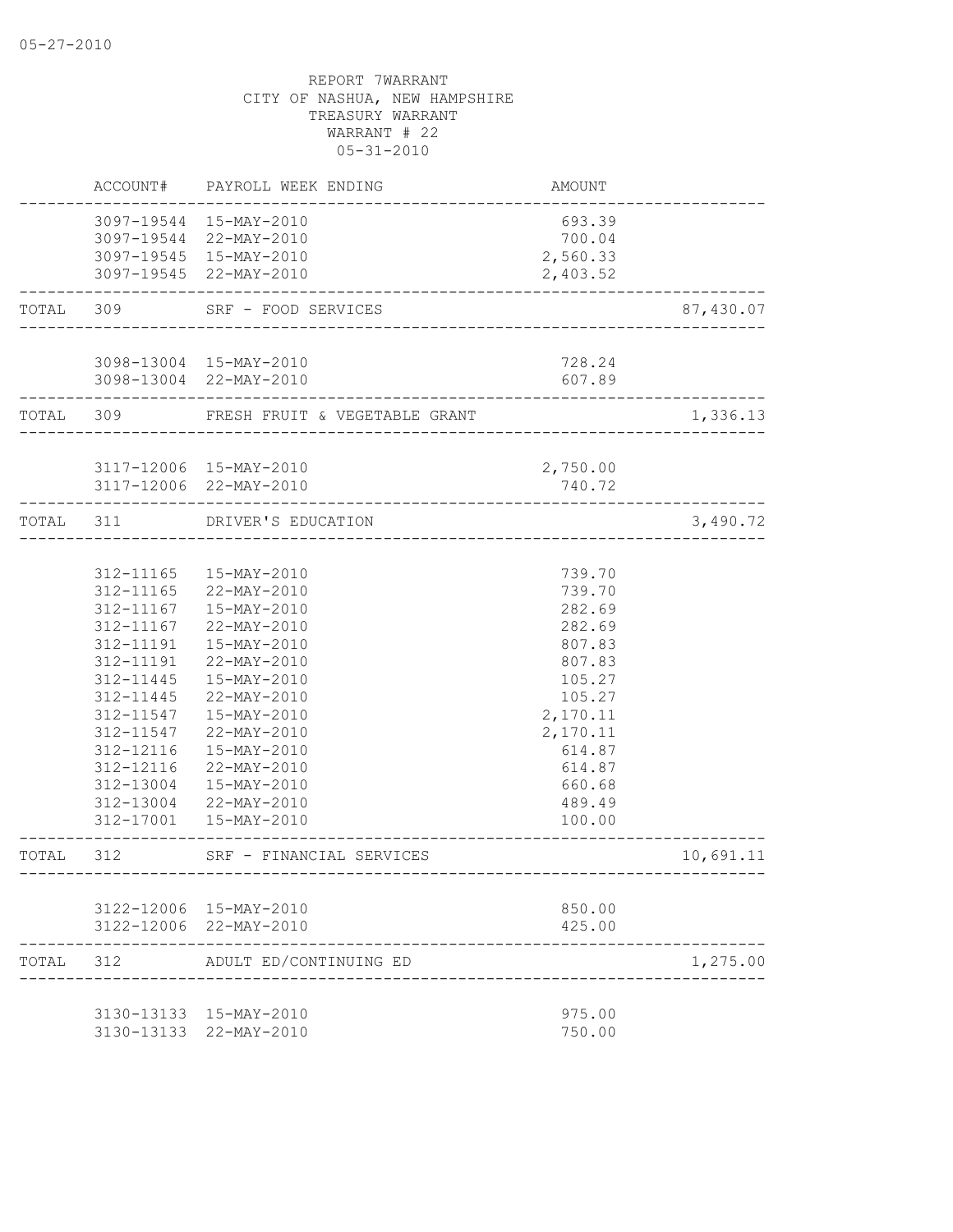|       |           | ACCOUNT# PAYROLL WEEK ENDING                             | AMOUNT    |                   |
|-------|-----------|----------------------------------------------------------|-----------|-------------------|
|       |           | TOTAL 313 FIFTH BLOCK OJDDP                              |           | 1,725.00          |
|       |           |                                                          |           |                   |
|       |           | 3230-11870 15-MAY-2010                                   | 137.50    |                   |
|       |           | 3230-12006 15-MAY-2010                                   | 5,025.00  |                   |
|       |           | 3230-12006 22-MAY-2010<br>______________________________ | 1,425.00  |                   |
|       |           | TOTAL 323 ADULT BASIC ED HS ALTERNATIVE                  |           | 6,587.50          |
|       |           | 3245-11860 15-MAY-2010                                   | 1,373.08  |                   |
|       |           |                                                          |           |                   |
|       |           | TOTAL 324 YOUTH SAFE HAVEN-PAL                           |           | 1,373.08          |
|       |           | 3249-19230 15-MAY-2010                                   | 750.00    |                   |
|       |           |                                                          |           |                   |
|       |           | TOTAL 324 LAEP - WAIT TRAINING                           |           | 750.00            |
|       |           | 3260-11726 15-MAY-2010                                   | 1,915.12  |                   |
|       |           | . _ _ _ _ _ _ _ _ _ _ _ .                                |           | _________________ |
|       |           | TOTAL 326 NH ALTERNATE ASSESS COACH                      |           | 1,915.12          |
|       |           |                                                          |           |                   |
|       |           | 331-11250  15-MAY-2010                                   | 699.94    |                   |
|       |           | 331-11250 22-MAY-2010                                    | 699.94    |                   |
|       |           | 331-11561  15-MAY-2010                                   | 1,145.27  |                   |
|       |           | 331-11561 22-MAY-2010                                    | 1,145.27  |                   |
|       |           | 331-12115  15-MAY-2010                                   | 570.25    |                   |
|       | 331-12115 | 22-MAY-2010                                              | 570.25    |                   |
|       | 331-13005 | 22-MAY-2010                                              | 184.78    |                   |
|       | 331-13038 | 15-MAY-2010                                              | 276.46    |                   |
|       | 331-13038 | 22-MAY-2010                                              | 414.69    |                   |
|       | 331-13044 | 15-MAY-2010                                              | 742.43    |                   |
|       | 331-13044 | 22-MAY-2010                                              | 1,480.99  |                   |
|       |           | 331-18036 15-MAY-2010                                    | 12,268.16 |                   |
|       |           | 331-18036 22-MAY-2010                                    | 10,416.92 |                   |
| TOTAL | 331       | SRF - POLICE DEPARTMENT                                  |           | 30,615.35         |
|       |           | 332-13004 22-MAY-2010                                    | 332.33    |                   |
|       | 332-18084 | 15-MAY-2010                                              | 397.91    |                   |
|       | 332-18084 | 22-MAY-2010                                              | 674.49    |                   |
|       |           |                                                          |           |                   |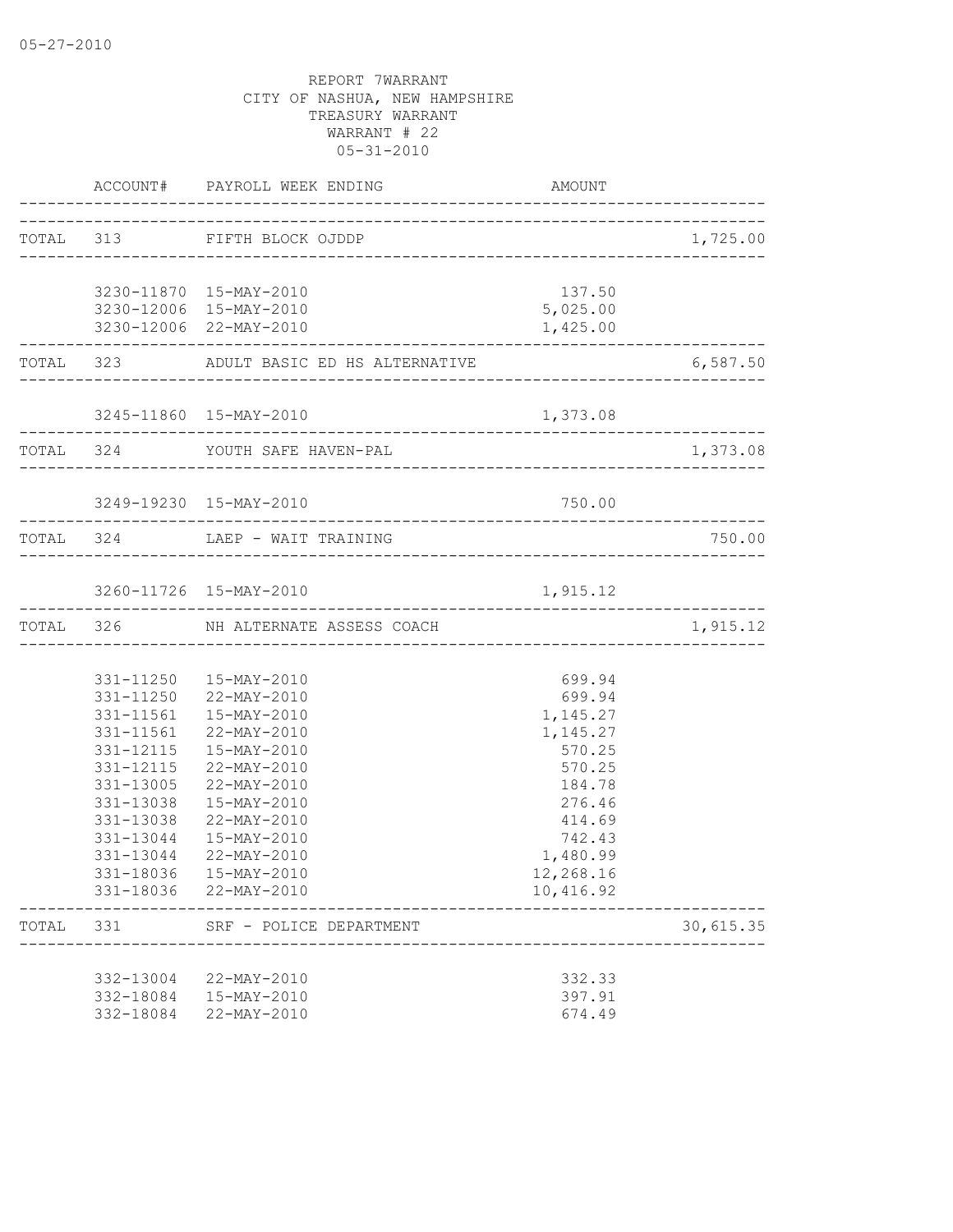|           |           | ACCOUNT# PAYROLL WEEK ENDING                                   | AMOUNT               |          |
|-----------|-----------|----------------------------------------------------------------|----------------------|----------|
| TOTAL 332 |           | SRF - FIRE DEPARTMENT                                          |                      | 1,404.73 |
|           |           |                                                                |                      |          |
|           |           | 3330-12201 15-MAY-2010                                         | 285.20               |          |
|           |           | 3330-13133 15-MAY-2010                                         | 450.00               |          |
|           |           | TOTAL 333 ARRA TITLE I SINI MT PLEASANT                        |                      | 735.20   |
|           |           | 3360-12201 15-MAY-2010                                         | 186.00               |          |
|           |           | ---------------------------<br>TOTAL 336 TITLE I SINI DR.CRISP |                      | 186.00   |
|           |           |                                                                |                      |          |
|           |           | 341-11024  15-MAY-2010                                         | 380.86               |          |
|           |           | 341-11024 22-MAY-2010                                          | 380.86               |          |
|           |           | 341-11235  15-MAY-2010                                         | 1,167.80             |          |
|           |           | 341-11235 22-MAY-2010                                          | 1,167.80             |          |
|           |           | 341-11484  15-MAY-2010                                         | 720.00               |          |
|           |           | 341-11484 22-MAY-2010                                          | 1,120.00             |          |
|           |           | 341-11563  15-MAY-2010                                         | 966.24               |          |
|           |           | 341-11563 22-MAY-2010                                          | 966.24               |          |
|           |           | 341-12037  15-MAY-2010                                         | 107.27               |          |
|           |           | 341-12037 22-MAY-2010                                          | 107.27               |          |
|           |           | 341-12101  15-MAY-2010<br>341-12101 22-MAY-2010                | 171.67               |          |
|           |           | 341-31050 22-MAY-2010                                          | 171.67<br>80.00      |          |
|           |           | TOTAL 341 SRF - COMMUNITY SERVICES                             |                      | 7,507.68 |
|           |           |                                                                |                      |          |
|           |           | 342-11499  15-MAY-2010                                         | 1,064.00             |          |
|           |           | 342-11499 22-MAY-2010                                          | 1,064.00             |          |
|           | 342-11584 | 15-MAY-2010                                                    | 1,569.74             |          |
|           |           | 342-11584 22-MAY-2010                                          | 1,569.73             |          |
|           | 342-12000 | 15-MAY-2010                                                    | 654.03               |          |
|           |           | 342-12000 22-MAY-2010                                          | 654.03               |          |
|           |           | 342-12081 22-MAY-2010                                          | 61.00                |          |
| TOTAL     | 342       | SRF - COMMUNITY HEALTH                                         |                      | 6,636.53 |
|           |           |                                                                |                      |          |
|           |           | 3440-12006 15-MAY-2010                                         | 4,776.74             |          |
|           |           | 3440-12006 22-MAY-2010                                         | 3,691.28<br>4,725.00 |          |
|           |           | 3440-12078 15-MAY-2010                                         |                      |          |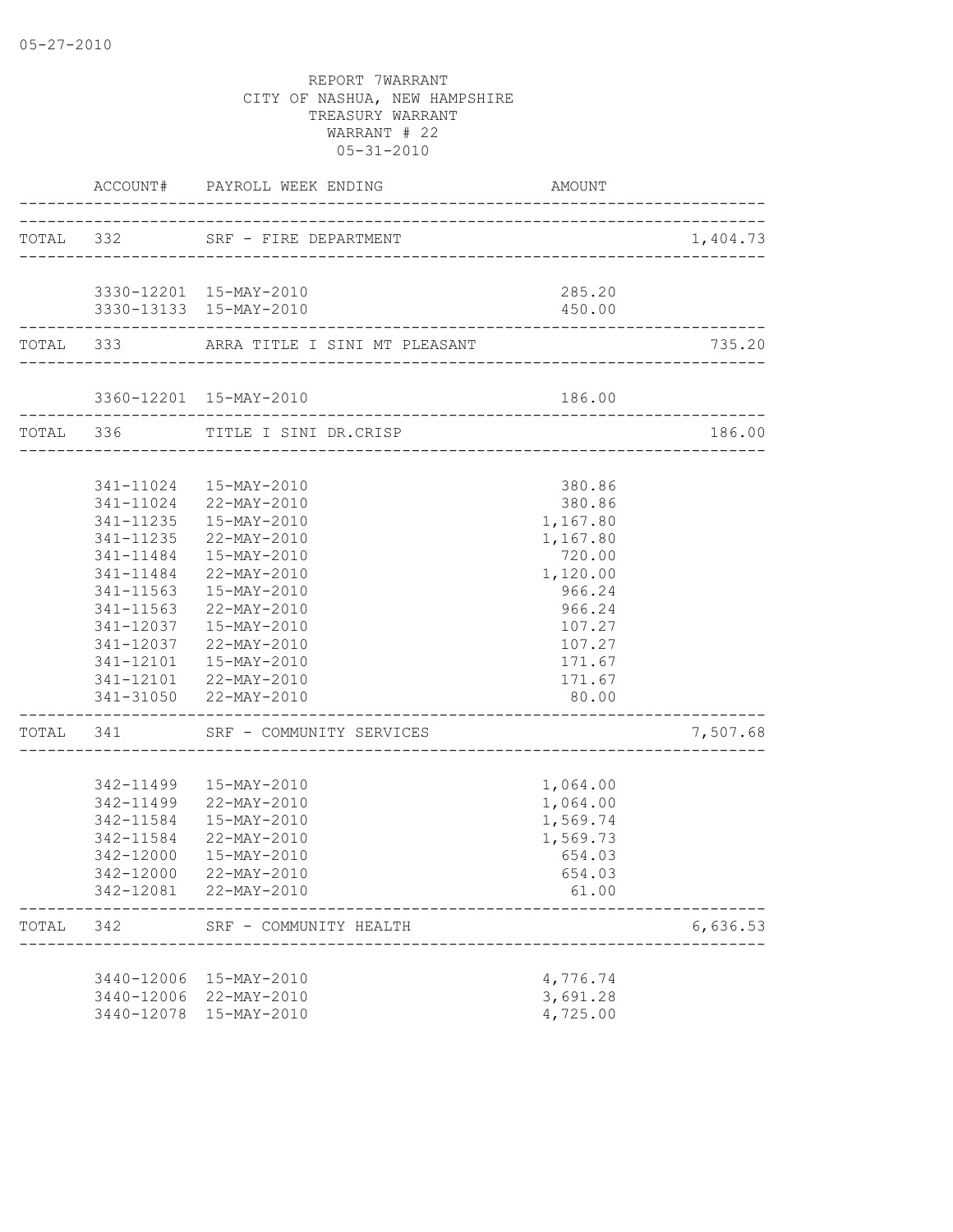|           | ACCOUNT#  | PAYROLL WEEK ENDING                              | <b>AMOUNT</b>                 |            |
|-----------|-----------|--------------------------------------------------|-------------------------------|------------|
| TOTAL 344 |           | AFTER SCHOOL PROGRAM                             |                               | 13, 193.02 |
|           |           | 3450-11162 15-MAY-2010                           | 657.75                        |            |
|           |           | 3450-11162 22-MAY-2010                           | 657.75                        |            |
|           |           | 3450-11860 15-MAY-2010                           | 8,066.87                      |            |
| TOTAL     | 345       | 21 ST CENTURY ELEM.AFTER SCHL                    |                               | 9,382.37   |
|           |           | 3460-11860 15-MAY-2010                           | 3,195.87                      |            |
|           |           | 3460-12006 15-MAY-2010                           | 4,713.90                      |            |
|           |           | 3460-12006 22-MAY-2010                           | 890.15                        |            |
|           | TOTAL 346 | 21 ST CENTURY AFTER SCH MIDDLE                   |                               | 8,799.92   |
|           |           |                                                  |                               |            |
|           |           | 3468-11162 15-MAY-2010                           | 627.00                        |            |
|           |           | 3468-11162 22-MAY-2010<br>3468-11870 15-MAY-2010 | 627.00                        |            |
|           |           | 3468-19230 15-MAY-2010                           | 4,461.44<br>6,314.25          |            |
| TOTAL     | 346       | SMALLER LEARNING COMMUNITY                       |                               | 12,029.69  |
|           |           |                                                  |                               |            |
|           |           | 3500-11726 15-MAY-2010                           | 24,409.19                     |            |
|           |           | 3500-11805 15-MAY-2010                           | 1,438.27                      |            |
|           |           | 3500-12201 15-MAY-2010<br>3500-12201 22-MAY-2010 | 415.40<br>124.00              |            |
| TOTAL     | 350       | TITLE IIA HQT                                    |                               | 26,386.86  |
|           |           | 3509-13133 15-MAY-2010                           | 6,137.50                      |            |
| TOTAL     | 350       | TITLE 11A TEACHER QUALITY                        |                               | 6,137.50   |
|           |           |                                                  | ----------------------------- |            |
|           |           | 352-11562  15-MAY-2010                           | 410.15                        |            |
|           |           | 352-11562 22-MAY-2010                            | 410.15                        |            |
| TOTAL 352 |           | SRF - PARKS AND RECREATION                       |                               | 820.30     |
|           |           | 3530-11870 15-MAY-2010                           | 650.00                        |            |
|           |           | 3530-11870 22-MAY-2010                           | 100.00                        |            |
|           |           | 3530-12006 15-MAY-2010                           | $-300.00$                     |            |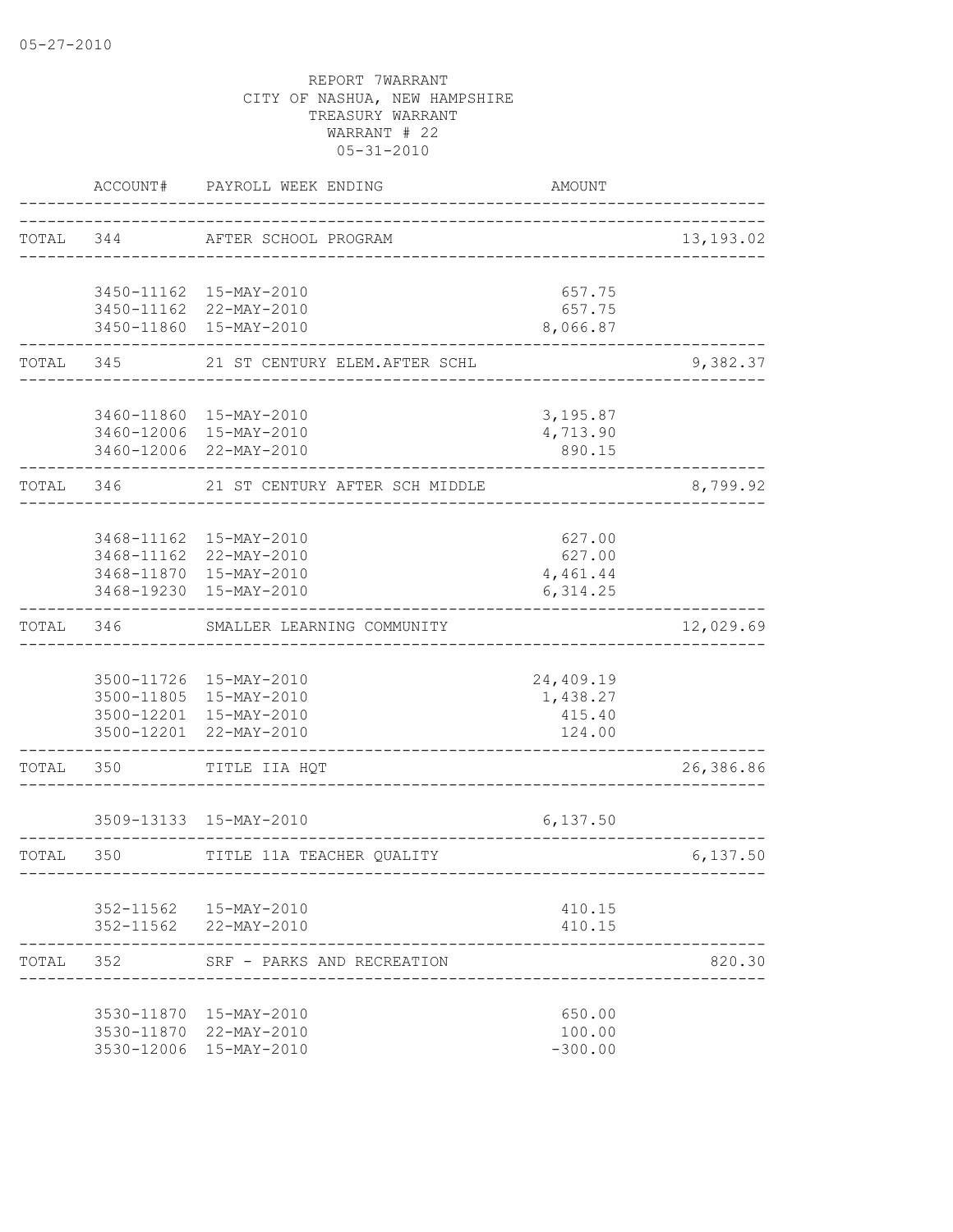|           | ACCOUNT# PAYROLL WEEK ENDING             | AMOUNT   |           |
|-----------|------------------------------------------|----------|-----------|
|           | 3530-13032 15-MAY-2010                   | 196.24   |           |
|           | 3530-13032 22-MAY-2010                   | 133.80   |           |
|           | TOTAL 353 ADULT BASIC ED DIPLOMA PROGRAM |          | 780.04    |
|           |                                          |          |           |
|           | 3600-11515 15-MAY-2010<br>3, 372.50      |          |           |
|           | 3600-13133 15-MAY-2010                   | 7,437.50 |           |
|           |                                          |          | 10,810.00 |
|           |                                          |          |           |
|           | 374-01126  15-MAY-2010                   | 936.79   |           |
|           | 374-01126 22-MAY-2010                    | 1,201.79 |           |
|           | 374-01210  15-MAY-2010                   | 537.15   |           |
|           | 374-01210 22-MAY-2010                    | 537.15   |           |
|           | 374-0705M 22-MAY-2010                    | 420.00   |           |
|           | 374-0705P 15-MAY-2010                    | 1,062.56 |           |
|           | 374-0705P 22-MAY-2010                    | 1,281.71 |           |
| 374-07235 | $15 - \text{MAX} - 2010$                 | 702.88   |           |
| 374-07235 | 22-MAY-2010                              | 1,083.28 |           |
| 374-0734P | 15-MAY-2010                              | 1,241.77 |           |
| 374-0734P | 22-MAY-2010                              | 480.97   |           |
| 374-0734R | 15-MAY-2010                              | 120.24   |           |
| 374-0734R | 22-MAY-2010                              | 120.24   |           |
|           | 374-09003  15-MAY-2010                   | 537.16   |           |
|           | 374-09003 22-MAY-2010                    | 537.16   |           |
|           | 374-11131  15-MAY-2010                   | 483.72   |           |
| 374-11131 | 22-MAY-2010                              | 644.96   |           |
| 374-11149 | 15-MAY-2010                              | 1,886.16 |           |
| 374-11149 | 22-MAY-2010                              | 1,886.16 |           |
| 374-11168 | 15-MAY-2010                              | 952.10   |           |
|           | 374-11168 22-MAY-2010                    | 952.10   |           |
|           | 374-11653  15-MAY-2010                   | 240.49   |           |
|           | 374-11653 22-MAY-2010                    | 240.49   |           |
|           | 374-11676  15-MAY-2010                   | 902.76   |           |
| 374-11676 | 22-MAY-2010                              | 902.76   |           |
|           | 374-11677   15-MAY-2010                  | 761.50   |           |
| 374-11677 | 22-MAY-2010                              | 761.50   |           |
| 374-11679 | 15-MAY-2010                              | 902.42   |           |
| 374-11679 | 22-MAY-2010                              | 902.42   |           |
| 374-11680 | 15-MAY-2010                              | 814.27   |           |
| 374-11680 | 22-MAY-2010                              | 814.26   |           |
| 374-11683 | 15-MAY-2010                              | 1,711.98 |           |
| 374-11683 | 22-MAY-2010                              | 1,711.98 |           |
| 374-11688 | 15-MAY-2010                              | 604.92   |           |
| 374-11688 | 22-MAY-2010                              | 604.92   |           |
| 374-11751 | 15-MAY-2010                              | 1,293.12 |           |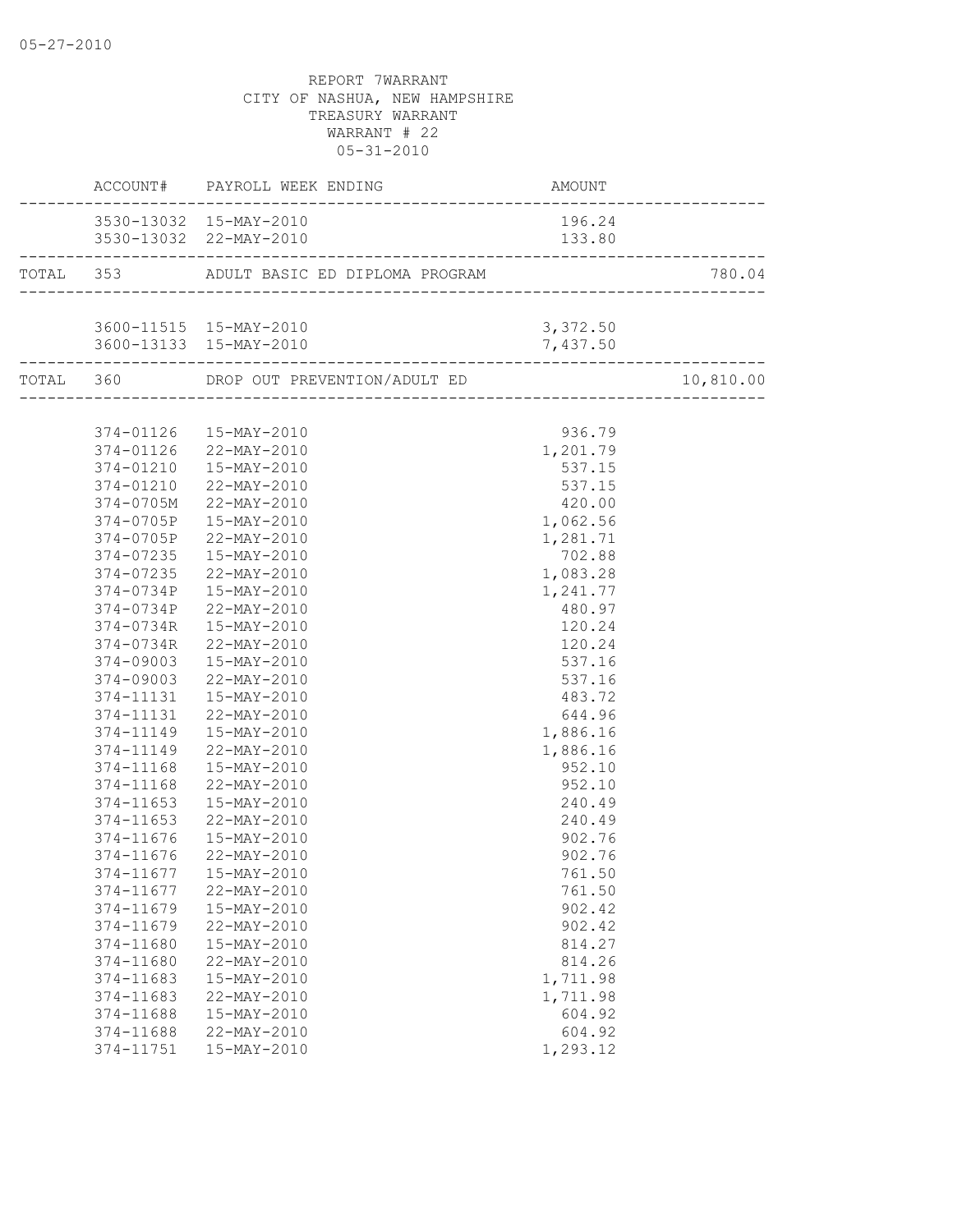|       |            | ACCOUNT# PAYROLL WEEK ENDING          | AMOUNT                               |            |
|-------|------------|---------------------------------------|--------------------------------------|------------|
|       | 374-11751  | 22-MAY-2010                           | 1,293.12                             |            |
|       | 374-12188  | $15 - \text{MAY} - 2010$              | 148.02                               |            |
|       |            | 374-12188 22-MAY-2010                 | 148.02                               |            |
|       |            | 374-13004 22-MAY-2010                 | 5.67                                 |            |
|       |            | 374-31050 22-MAY-2010                 | 17.00<br>_______________________     |            |
|       |            | TOTAL 374 SRF - URBAN PROGRAMS        |                                      | 32, 387.67 |
|       |            |                                       |                                      |            |
|       |            | 3750-11726 15-MAY-2010                | 3,108.66                             |            |
|       |            | 3750-11870 15-MAY-2010                | 750.00                               |            |
|       |            | 3750-11870 22-MAY-2010                | 750.00                               |            |
|       |            | 3750-12111 15-MAY-2010                | 1,520.90                             |            |
|       | 3750-12111 | 22-MAY-2010                           | 1,545.00                             |            |
|       | 3750-12135 | 15-MAY-2010                           | 278.40                               |            |
|       |            | 3750-12135 22-MAY-2010                | 278.40                               |            |
|       | 3750-12198 | 15-MAY-2010                           | 15,966.40                            |            |
|       |            | 3750-13133 15-MAY-2010                | 2,362.50                             |            |
|       |            | 3750-19000 15-MAY-2010                | 1,750.00                             |            |
| TOTAL | 375        | TITLE I ARRA GRANT                    | ____________________________________ | 28, 310.26 |
|       |            |                                       |                                      |            |
|       |            | 3760-11726 15-MAY-2010                | 8,135.93                             |            |
|       |            | 3760-11802 15-MAY-2010                | 2,011.53                             |            |
|       |            | 3760-11805 15-MAY-2010                | 1,383.57                             |            |
|       | 3760-11870 | 15-MAY-2010                           | 2,843.02                             |            |
|       | 3760-12111 | 15-MAY-2010                           | 6,007.63                             |            |
|       | 3760-12111 | 22-MAY-2010                           | 5,797.27                             |            |
|       | 3760-12126 | 15-MAY-2010                           | 598.33                               |            |
|       | 3760-12126 | 22-MAY-2010                           | 598.33                               |            |
|       | 3760-12198 |                                       |                                      |            |
|       |            | 15-MAY-2010                           | 50,148.59                            |            |
|       | 3760-12201 | 15-MAY-2010                           | 1,727.60                             |            |
|       | 3760-12201 | 22-MAY-2010                           | 2,161.60                             |            |
|       | 3760-13133 | 15-MAY-2010                           | 2,712.50                             |            |
|       | 3760-13133 | 22-MAY-2010                           | 355.28                               |            |
|       | 3760-19000 | 15-MAY-2010<br>3760-19000 22-MAY-2010 | 4,727.99<br>1,914.27                 |            |
|       |            |                                       |                                      |            |
|       | TOTAL 376  | TITLE I                               |                                      | 91, 123.44 |
|       |            |                                       |                                      |            |
|       |            | 3770-11515 15-MAY-2010                | 987.50                               |            |
|       | 3770-11515 | 22-MAY-2010                           | 925.00                               |            |
|       | 3770-12078 | 15-MAY-2010                           | 2,946.25                             |            |
|       | 3770-12078 | 22-MAY-2010                           | 1,855.63                             |            |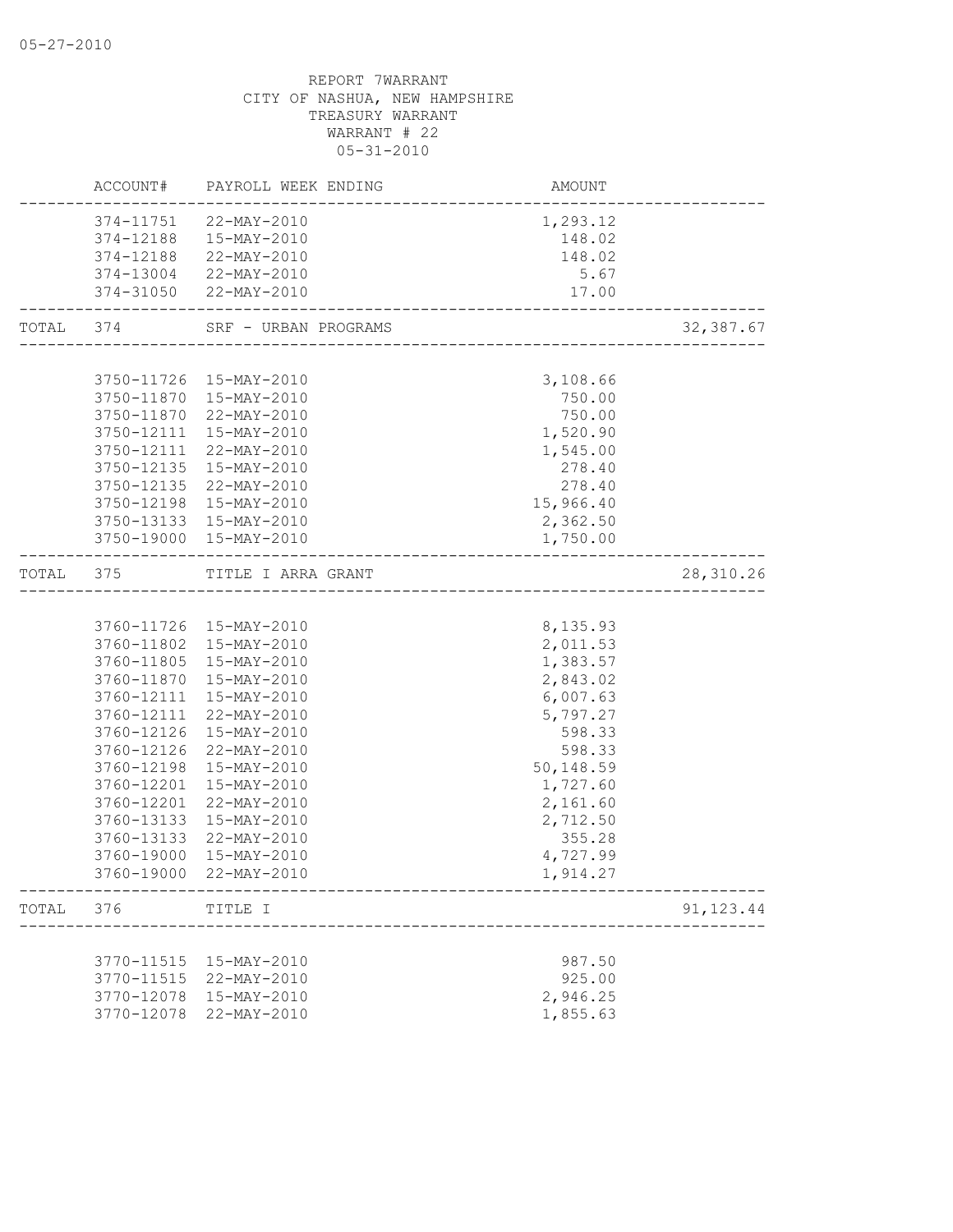|           | ACCOUNT# | PAYROLL WEEK ENDING                              | AMOUNT                |           |
|-----------|----------|--------------------------------------------------|-----------------------|-----------|
| TOTAL 377 |          | TITLE III ENHANCE ENG.LANGUAGE                   |                       | 6,714.38  |
|           |          | 3900-11726 15-MAY-2010                           | 2,356.85              |           |
|           |          | 3900-12111 15-MAY-2010                           | 160.76                |           |
|           |          | 3900-12111 22-MAY-2010                           | 160.76                |           |
|           |          | 3900-13133 15-MAY-2010                           | 150.00                |           |
|           |          | 3900-19000 15-MAY-2010                           | 1,569.23              |           |
| TOTAL 390 |          | VOC ED SECONDARY PERKINS                         |                       | 4,397.60  |
|           |          | 3927-13133 15-MAY-2010                           | 1,262.50              |           |
| TOTAL 392 |          | CULINARY ARTS                                    |                       | 1,262.50  |
|           |          |                                                  |                       |           |
|           |          | 3937-19000 15-MAY-2010                           | 825.20                |           |
| TOTAL 393 |          | DAY CARE                                         |                       | 825.20    |
|           |          |                                                  |                       |           |
|           |          | 3940-11726 15-MAY-2010                           | 10,488.84             |           |
|           |          | 3940-11803 15-MAY-2010<br>3940-12111 15-MAY-2010 | 1,366.15<br>15,033.73 |           |
|           |          | 3940-12111 22-MAY-2010                           | 15,030.73             |           |
|           |          | 3940-12198 15-MAY-2010                           | 3,692.48              |           |
|           |          | 3940-12201 22-MAY-2010                           | 279.00                |           |
|           |          | 3940-13133 22-MAY-2010                           | 124.68                |           |
| TOTAL     | 394      | ARRA IDEA SPEC ED                                |                       | 46,015.61 |
|           |          |                                                  |                       |           |
|           |          | 3950-11726 15-MAY-2010<br>3950-12201 15-MAY-2010 | 73, 261.78<br>124.00  |           |
|           |          | 3950-12201 22-MAY-2010                           | 372.00                |           |
| TOTAL     | 395      | IDEA B SPECIAL EDUCATION                         |                       | 73,757.78 |
|           |          | 3960-11726 15-MAY-2010                           | 2,279.03              |           |
| TOTAL     |          | 396 SPECIAL EDUCATION PRE-SCHOOL                 |                       | 2,279.03  |
|           |          |                                                  |                       |           |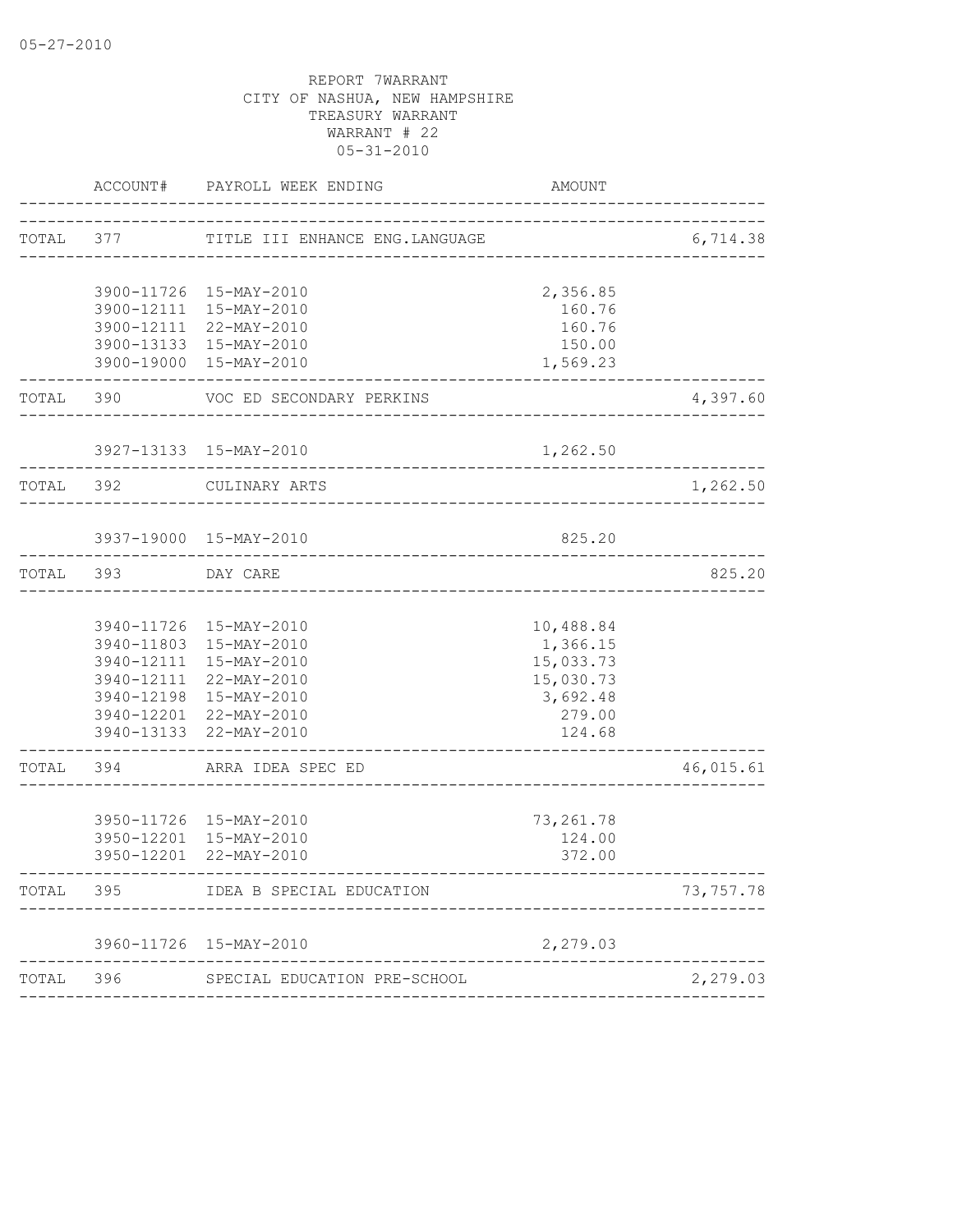|       | ACCOUNT#      | PAYROLL WEEK ENDING    | <b>AMOUNT</b>                      |           |
|-------|---------------|------------------------|------------------------------------|-----------|
|       | 501-11033     | 15-MAY-2010            | 827.74                             |           |
|       | 501-11033     | 22-MAY-2010            | 827.74                             |           |
|       | 501-11445     | 15-MAY-2010            | 421.07                             |           |
|       | 501-11445     | 22-MAY-2010            | 421.07                             |           |
|       | 501-11463     | 15-MAY-2010            | 798.30                             |           |
|       | $501 - 11463$ | 22-MAY-2010            | 598.73                             |           |
|       | 501-11470     | 15-MAY-2010            | 852.14                             |           |
|       | 501-11470     | 22-MAY-2010            | 852.14                             |           |
|       | $501 - 11471$ | 15-MAY-2010            | 1,990.00                           |           |
|       | $501 - 11471$ | 22-MAY-2010            | 1,990.00                           |           |
|       | 501-11611     | 15-MAY-2010            | 546.80                             |           |
|       |               | 501-11611 22-MAY-2010  | 546.80                             |           |
|       |               | 501-31050 22-MAY-2010  | 80.00                              |           |
| TOTAL | 501           | MAYOR'S OFFICE         |                                    | 10,752.53 |
|       |               |                        |                                    |           |
|       |               | 502-11113  15-MAY-2010 | 1,571.35                           |           |
|       | $502 - 11113$ | 22-MAY-2010            | 1,571.35                           |           |
|       | 502-11195     | 15-MAY-2010            | 2,059.24                           |           |
|       | 502-11195     | 22-MAY-2010            | 2,059.24                           |           |
|       | 502-11219     | 15-MAY-2010            | 1,819.34                           |           |
|       | 502-11219     | 22-MAY-2010            | 1,819.34                           |           |
|       |               | 502-11518  15-MAY-2010 | 1,716.88                           |           |
|       | 502-11518     | 22-MAY-2010            | 1,716.88                           |           |
| TOTAL | 502           | LEGAL DEPARTMENT       |                                    | 14,333.62 |
|       |               |                        |                                    |           |
|       | 503-11071     | 15-MAY-2010            | 1,240.67                           |           |
|       | 503-11071     | 22-MAY-2010            | 1,240.67                           |           |
|       | 503-12092     | 15-MAY-2010            | 505.03                             |           |
|       | 503-12092     | 22-MAY-2010            | 471.36                             |           |
|       | 503-13004     | 22-MAY-2010            | 33.67                              |           |
|       | 503-58005     | 15-MAY-2010            | 134.68                             |           |
| TOTAL | 503           | BOARD OF ALDERMEN      | ---------------------------------- | 3,626.08  |
|       |               |                        |                                    |           |
|       |               | 507-82010 22-MAY-2010  | 381.59                             |           |
| TOTAL | 507           | PENSIONS               |                                    | 381.59    |
|       |               |                        |                                    |           |
|       | 511-11247     | 15-MAY-2010            | 666.36                             |           |
|       | 511-11247     | 22-MAY-2010            | 666.36                             |           |
|       | 511-11248     | 15-MAY-2010            | 1,351.04                           |           |
|       | 511-11248     | 22-MAY-2010            | 1,351.04                           |           |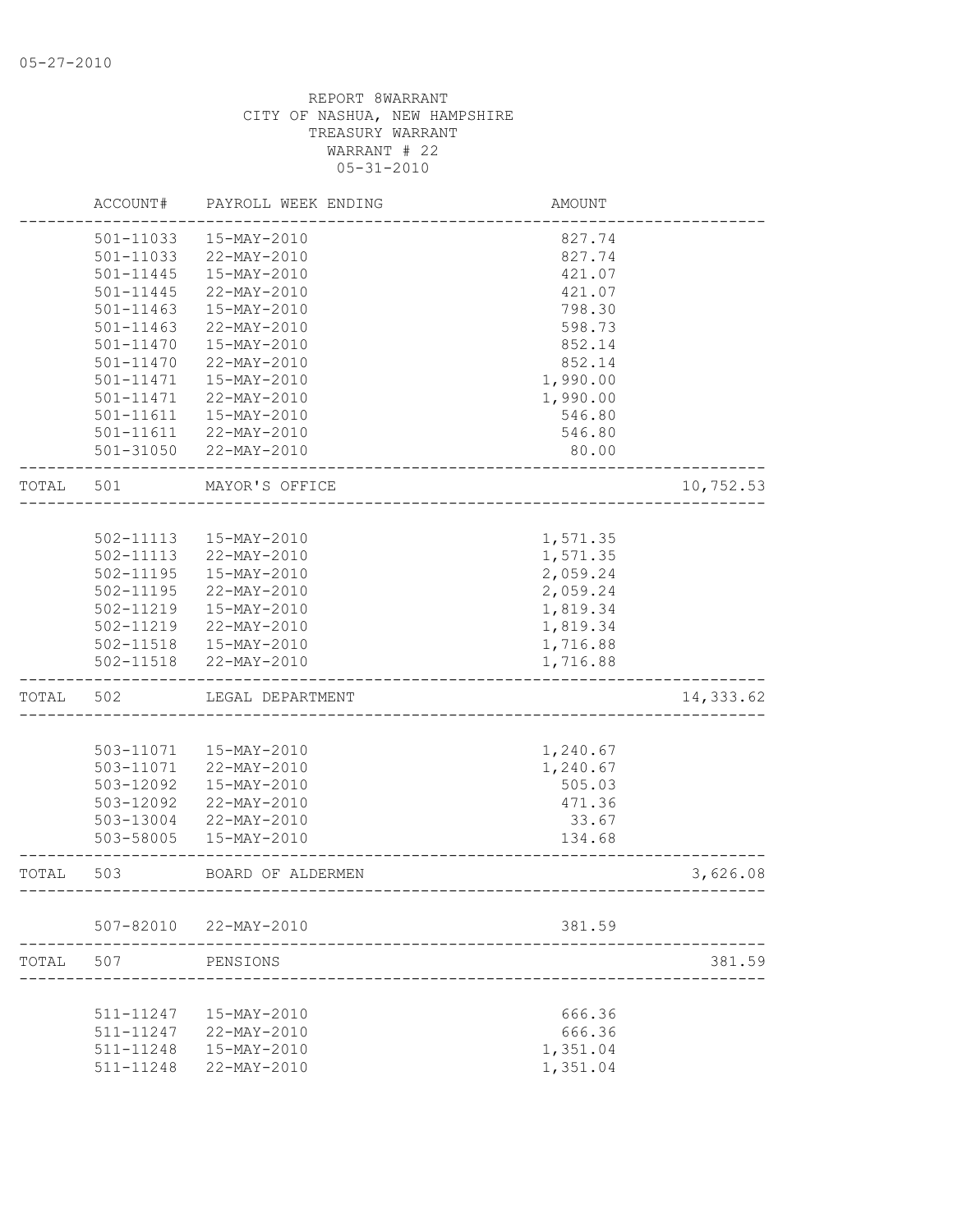|               |                                                   | AMOUNT   |  |
|---------------|---------------------------------------------------|----------|--|
|               | TOTAL 511 CITI-STAT (FORMERLY ADMIN SVS) 4,034.80 |          |  |
|               |                                                   |          |  |
|               | 512-11005  15-MAY-2010                            | 902.42   |  |
|               | 512-11005 22-MAY-2010                             | 902.42   |  |
| 512-11050     | $15 - \text{MAX} - 2010$                          | 721.04   |  |
| 512-11050     | 22-MAY-2010                                       | 721.04   |  |
| 512-11064     | 15-MAY-2010                                       | 983.28   |  |
| 512-11064     | $22-MAY-2010$                                     | 983.28   |  |
| 512-11073     | $15 - \text{MAX} - 2010$                          | 1,585.81 |  |
| 512-11073     | 22-MAY-2010                                       | 1,585.81 |  |
| 512-11134     | 15-MAY-2010                                       | 773.25   |  |
| 512-11134     | 22-MAY-2010                                       | 773.25   |  |
| 512-11165     | $15 - \text{MAX} - 2010$                          | 1,882.11 |  |
| 512-11165     | 22-MAY-2010                                       | 1,882.11 |  |
| 512-11167     | 15-MAY-2010                                       | 282.69   |  |
| 512-11167     | 22-MAY-2010                                       | 282.69   |  |
| 512-11173     | 15-MAY-2010                                       | 1,404.69 |  |
| 512-11173     | 22-MAY-2010                                       | 1,404.69 |  |
|               | 512-11177   15-MAY-2010                           | 1,941.86 |  |
| 512-11177     | 22-MAY-2010                                       | 1,941.86 |  |
|               | 512-11222  15-MAY-2010                            | 985.72   |  |
| 512-11222     | $22 - \text{MAX} - 2010$                          | 985.72   |  |
| 512-11224     | 15-MAY-2010                                       | 981.20   |  |
| 512-11224     | 22-MAY-2010                                       | 981.19   |  |
| 512-11232     | 15-MAY-2010                                       | 1,035.98 |  |
| 512-11232     | $22 - \text{MAX} - 2010$                          | 1,035.98 |  |
| $512 - 11265$ | $15 - \text{MAX} - 2010$                          | 858.44   |  |
| 512-11265     | 22-MAY-2010                                       | 858.44   |  |
|               | 512-11431  15-MAY-2010                            | 2,129.70 |  |
| 512-11431     | 22-MAY-2010                                       | 2,129.69 |  |
| 512-11531     | 15-MAY-2010                                       | 1,746.69 |  |
| 512-11531     | 22-MAY-2010                                       | 1,746.69 |  |
| 512-11684     | 15-MAY-2010                                       | 852.14   |  |
| 512-11684     | 22-MAY-2010                                       | 852.13   |  |
| 512-11714     | $15 - \text{MAX} - 2010$                          | 929.81   |  |
|               | $512 - 11714$ 22-MAY-2010                         | 929.81   |  |
| 512-11740     | 15-MAY-2010                                       | 1,622.11 |  |
| 512-11740     | 22-MAY-2010                                       | 1,622.11 |  |
| 512-12033     | 15-MAY-2010                                       | 598.30   |  |
| 512-12033     | 22-MAY-2010                                       | 598.30   |  |
| 512-12052     | 15-MAY-2010                                       | 604.70   |  |
| 512-12052     | 22-MAY-2010                                       | 660.25   |  |
| 512-12056     | 15-MAY-2010                                       | 353.37   |  |
| 512-12056     | 22-MAY-2010                                       | 353.36   |  |
| 512-12749     | 15-MAY-2010                                       | 607.37   |  |
| 512-12749     | 22-MAY-2010                                       | 607.37   |  |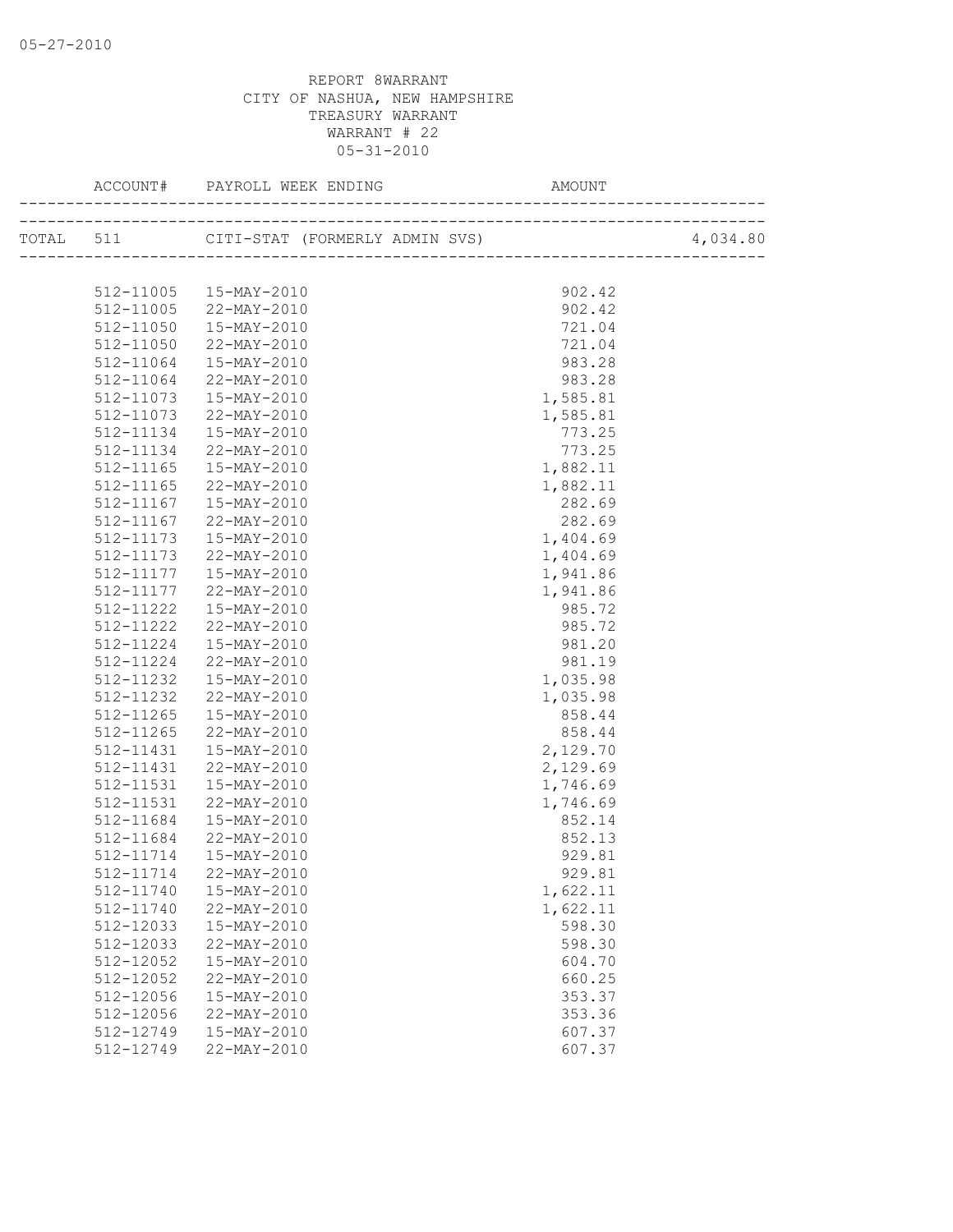|           |           | ACCOUNT# PAYROLL WEEK ENDING | AMOUNT                         |            |
|-----------|-----------|------------------------------|--------------------------------|------------|
|           |           | 512-13004  15-MAY-2010       | 111.36                         |            |
|           |           | 512-13004 22-MAY-2010        | 179.04                         |            |
| TOTAL 512 |           | FINANCIAL SERVICES           |                                | 47, 911.27 |
|           |           |                              |                                |            |
|           |           | 513-11117  15-MAY-2010       | 1,579.18                       |            |
|           |           | 513-11117 22-MAY-2010        | 1,579.19                       |            |
|           |           | 513-11171  15-MAY-2010       | 1,882.92                       |            |
|           |           | 513-11171 22-MAY-2010        | 1,882.91                       |            |
|           |           | 513-11213  15-MAY-2010       | 1,255.87                       |            |
|           |           | 513-11213 22-MAY-2010        | 1,255.86                       |            |
|           |           | 513-11223  15-MAY-2010       | 755.86                         |            |
|           |           | 513-11223 22-MAY-2010        | 755.86                         |            |
|           | TOTAL 513 | CITY CLERK'S OFFICE          | _______________________        | 10,947.65  |
|           |           |                              |                                |            |
|           |           | 515-11031  15-MAY-2010       | 1,075.15                       |            |
|           |           | 515-11031 22-MAY-2010        | 1,075.15                       |            |
|           |           | 515-11350  15-MAY-2010       | 929.82                         |            |
|           |           | 515-11350 22-MAY-2010        | 929.81                         |            |
|           |           | 515-11446  15-MAY-2010       | 279.36                         |            |
|           |           | 515-11446 22-MAY-2010        | 279.36                         |            |
|           |           | 515-12028  15-MAY-2010       | 592.27                         |            |
|           |           | 515-12028 22-MAY-2010        | 592.27                         |            |
|           |           | TOTAL 515 HUMAN RESOURCES    | ______________________________ | 5,753.19   |
|           |           |                              |                                |            |
|           |           | 516-11147   15-MAY-2010      | 620.14                         |            |
|           |           | 516-11147 22-MAY-2010        | 620.14                         |            |
|           | 516-11148 | 15-MAY-2010                  | 961.95                         |            |
|           | 516-11148 | 22-MAY-2010                  | 961.94                         |            |
|           | 516-11459 | 15-MAY-2010                  | 1,240.67                       |            |
|           | 516-11459 | 22-MAY-2010                  | 1,240.67                       |            |
|           | 516-11573 | 15-MAY-2010                  | 917.02                         |            |
|           |           | 516-11573 22-MAY-2010        | 917.02                         |            |
| TOTAL     | 516       | PURCHASING DEPARTMENT        | ---------------------          | 7,479.55   |
|           |           |                              |                                |            |
|           | 517-11198 | 15-MAY-2010                  | 1,102.39                       |            |
|           | 517-11198 | 22-MAY-2010                  | 1,102.39                       |            |
|           | 517-11266 | 15-MAY-2010                  | 626.08                         |            |
|           | 517-11266 | 22-MAY-2010                  | 626.08                         |            |
|           | 517-11420 | 15-MAY-2010                  | 722.90                         |            |
|           | 517-11420 | 22-MAY-2010                  | 722.90                         |            |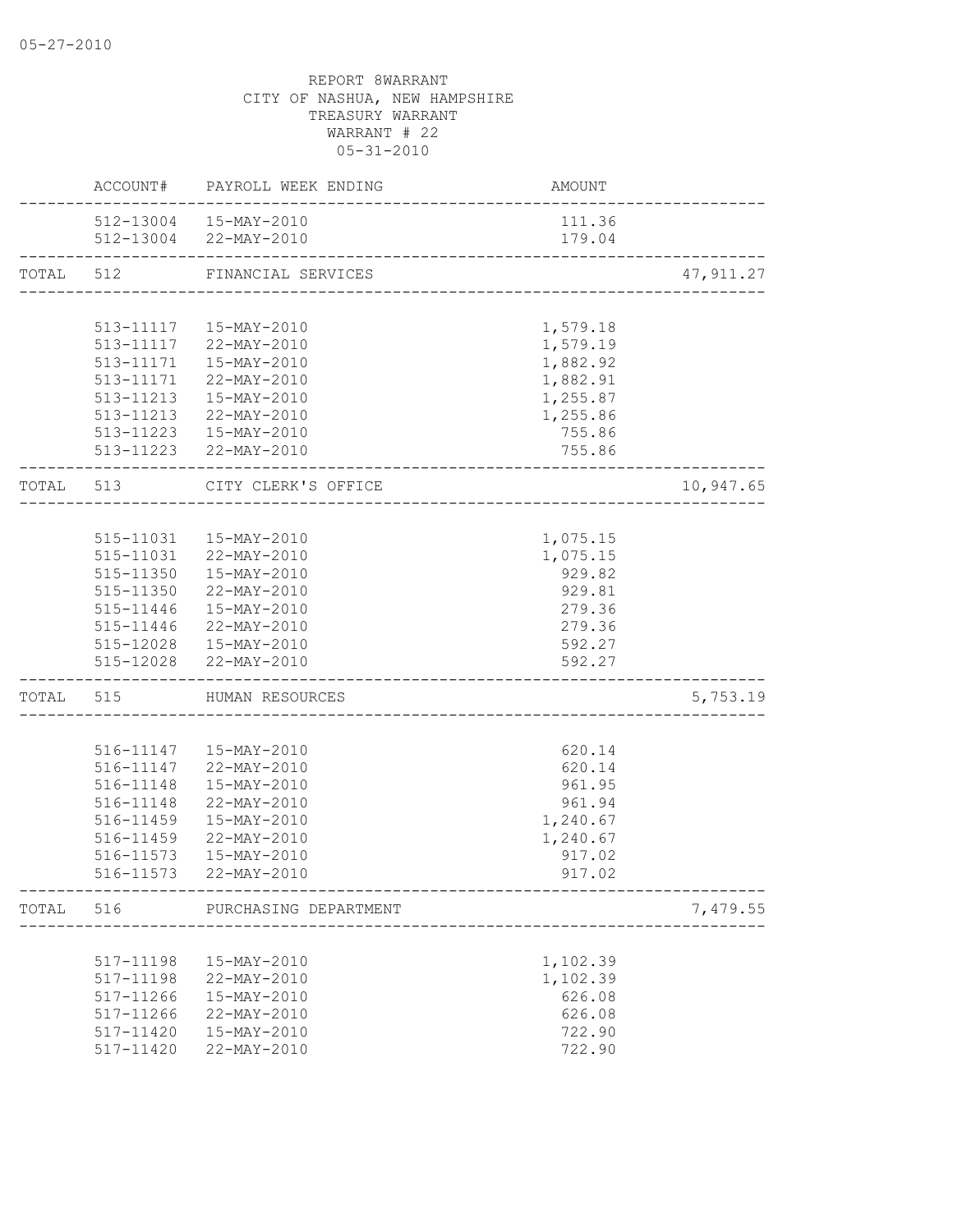|                     | ACCOUNT# PAYROLL WEEK ENDING          | AMOUNT<br>--------------------- |           |
|---------------------|---------------------------------------|---------------------------------|-----------|
|                     | 517-12063  15-MAY-2010                | 290.48                          |           |
|                     | 517-12063 22-MAY-2010                 | 290.48                          |           |
|                     | 517-13020  15-MAY-2010                | 81.33                           |           |
|                     | TOTAL 517 BUILDING MAINT - CITY ADMIN |                                 | 5,565.03  |
|                     |                                       |                                 |           |
|                     | 519-11014  15-MAY-2010                | 1,095.79                        |           |
| 519-11014           | 22-MAY-2010                           | 1,095.79                        |           |
| 519-11016           | 15-MAY-2010                           | 961.94                          |           |
| 519-11016           | 22-MAY-2010                           | 961.94                          |           |
|                     | 519-11017  15-MAY-2010                | 803.70                          |           |
|                     | 519-11017 22-MAY-2010                 | 803.69                          |           |
|                     | 519-11115  15-MAY-2010                | 1,929.25                        |           |
| 519-11115           | 22-MAY-2010                           | 1,929.25                        |           |
| 519-11146           | 15-MAY-2010                           | 837.27                          |           |
| 519-11146           | 22-MAY-2010                           | 837.26                          |           |
| 519-11153           | 15-MAY-2010                           | 604.92                          |           |
| 519-11153           | 22-MAY-2010                           | 604.92                          |           |
| 519-11154           | 15-MAY-2010                           | 634.66                          |           |
| 519-11154           | 22-MAY-2010                           | 634.65                          |           |
| 519-11205           | 15-MAY-2010                           | 796.04                          |           |
|                     | 519-11205 22-MAY-2010                 | 796.04                          |           |
|                     | 519-11241  15-MAY-2010                | 1,367.59                        |           |
|                     | 519-11241 22-MAY-2010                 | 1,367.59                        |           |
|                     | 519-18006 22-MAY-2010                 | 375.00                          |           |
| TOTAL 519 ASSESSORS |                                       |                                 | 18,437.29 |
|                     |                                       |                                 |           |
|                     | 520-12077  15-MAY-2010                | 266.12                          |           |
|                     | 520-12077 22-MAY-2010                 | 266.12                          |           |
|                     | TOTAL 520 HUNT BUILDING               |                                 | 532.24    |
|                     |                                       |                                 |           |
|                     | 522-11127  15-MAY-2010                | 1,674.48                        |           |
|                     | 522-11127 22-MAY-2010                 | 1,674.48                        |           |
| 522-11128           | 15-MAY-2010                           | 1,124.40                        |           |
| $522 - 11128$       | 22-MAY-2010                           | 1,124.40                        |           |
| 522-11286           | 15-MAY-2010                           | 591.62                          |           |
| 522-11286           | 22-MAY-2010                           | 591.61                          |           |
| 522-11356           | 15-MAY-2010                           | 952.10                          |           |
| $522 - 11356$       | 22-MAY-2010                           | 952.10                          |           |
| 522-11429           | 15-MAY-2010                           | 1,819.33                        |           |
| 522-11429           | 22-MAY-2010                           | 1,819.33                        |           |
| 522-11641           | 15-MAY-2010                           | 1,375.56                        |           |
| 522-11641           | 22-MAY-2010                           | 1,375.56                        |           |
|                     |                                       |                                 |           |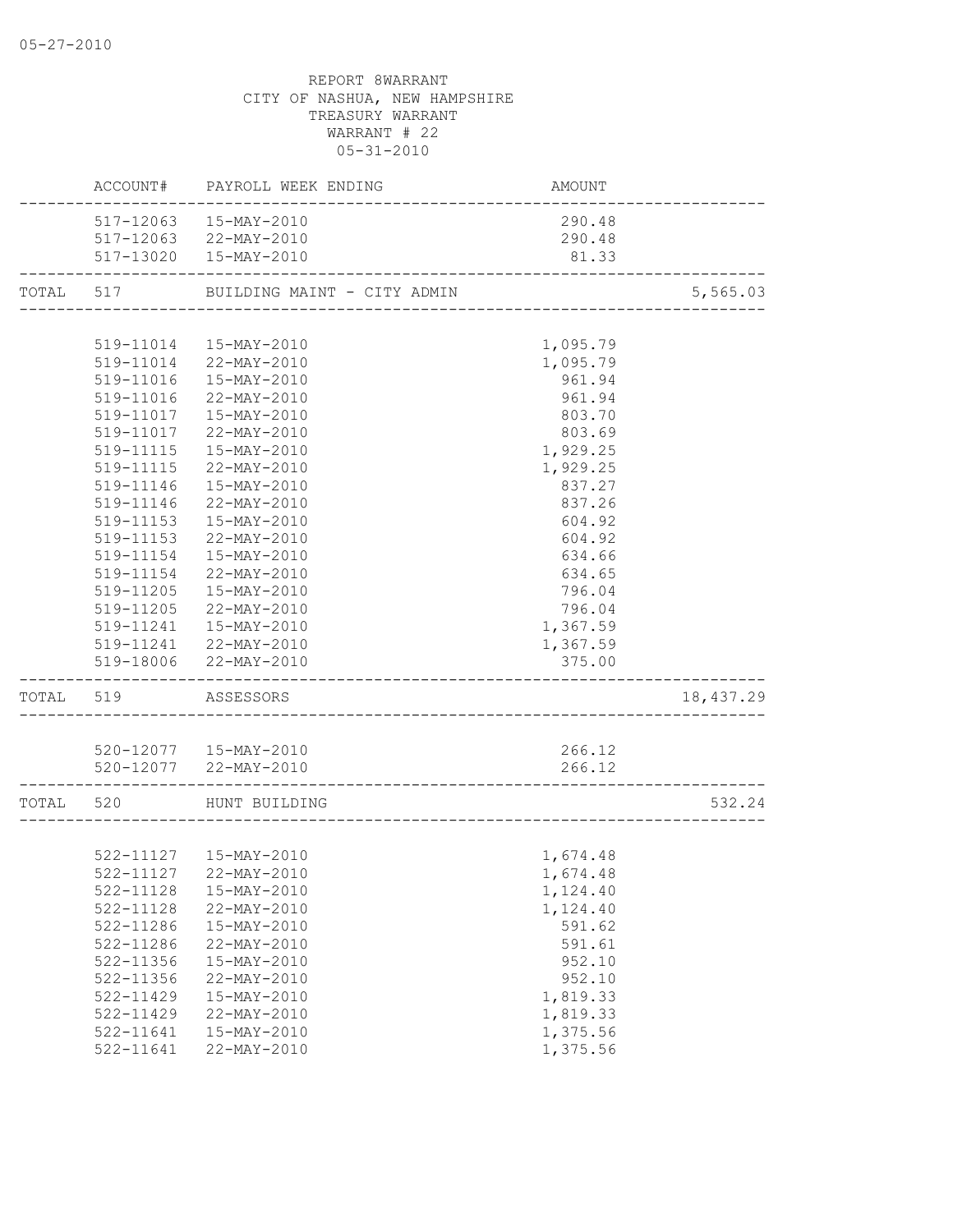|           | ACCOUNT#  | PAYROLL WEEK ENDING                             | AMOUNT               |           |
|-----------|-----------|-------------------------------------------------|----------------------|-----------|
|           | 522-11652 | 15-MAY-2010                                     | 1,446.40             |           |
|           | 522-11652 | 22-MAY-2010                                     | 1,446.40             |           |
|           | 522-11721 | 15-MAY-2010                                     | 1,518.76             |           |
|           | 522-11721 | 22-MAY-2010                                     | 1,518.77             |           |
|           | 522-11724 | 15-MAY-2010                                     | 1,331.47             |           |
|           | 522-11724 | 22-MAY-2010                                     | 1,331.47             |           |
|           | 522-11725 | 15-MAY-2010                                     | 974.62               |           |
|           | 522-11725 | 22-MAY-2010                                     | 974.61               |           |
|           |           | 522-11729  15-MAY-2010                          | 2,177.10             |           |
|           |           | 522-11729 22-MAY-2010                           | 2,177.10             |           |
|           |           | 522-31050 22-MAY-2010                           | 97.00                |           |
|           |           |                                                 |                      |           |
| TOTAL 522 |           | INFORMATION TECHNOLOGY                          | ____________________ | 30,068.67 |
|           |           |                                                 | 981.52               |           |
|           |           | 523-11332  15-MAY-2010<br>523-11332 22-MAY-2010 | 981.52               |           |
| TOTAL 523 |           | GIS                                             |                      | 1,963.04  |
|           |           |                                                 |                      |           |
|           | 531-11065 | 15-MAY-2010                                     | 1,110.43             |           |
|           | 531-11065 | 22-MAY-2010                                     | 1,110.43             |           |
|           | 531-11085 | 15-MAY-2010                                     | 899.54               |           |
|           | 531-11085 | 22-MAY-2010                                     | 899.54               |           |
|           | 531-11114 | 15-MAY-2010                                     | 2,297.83             |           |
|           | 531-11114 | 22-MAY-2010                                     | 2,297.83             |           |
|           | 531-11129 | 15-MAY-2010                                     | 1,931.19             |           |
|           | 531-11129 | 22-MAY-2010                                     | 2,756.19             |           |
|           | 531-11164 | 15-MAY-2010                                     | 1,149.90             |           |
|           | 531-11164 | 22-MAY-2010                                     | 1,149.90             |           |
|           | 531-11166 | 15-MAY-2010                                     | 2,515.44             |           |
|           | 531-11166 | 22-MAY-2010                                     | 1,778.22             |           |
|           | 531-11170 | 15-MAY-2010                                     | 1,474.44             |           |
|           | 531-11170 | 22-MAY-2010                                     | 1,474.44             |           |
|           | 531-11201 | 15-MAY-2010                                     | 659.34               |           |
|           | 531-11201 | 22-MAY-2010                                     | 659.34               |           |
|           | 531-11203 |                                                 | 659.66               |           |
|           |           | 15-MAY-2010                                     |                      |           |
|           | 531-11203 | 22-MAY-2010                                     | 659.66               |           |
|           | 531-11226 | 15-MAY-2010                                     | 750.00               |           |
|           | 531-11226 | 22-MAY-2010                                     | 750.00               |           |
|           | 531-11242 | 15-MAY-2010                                     | 1,119.60             |           |
|           | 531-11242 | 22-MAY-2010                                     | 1,119.60             |           |
|           | 531-11245 | 15-MAY-2010                                     | 621.26               |           |
|           | 531-11245 | 22-MAY-2010                                     | 621.26               |           |
|           | 531-11257 | 15-MAY-2010                                     | 2,673.80             |           |
|           | 531-11257 | 22-MAY-2010                                     | 2,673.80             |           |
|           | 531-11287 | 15-MAY-2010                                     | 846.15               |           |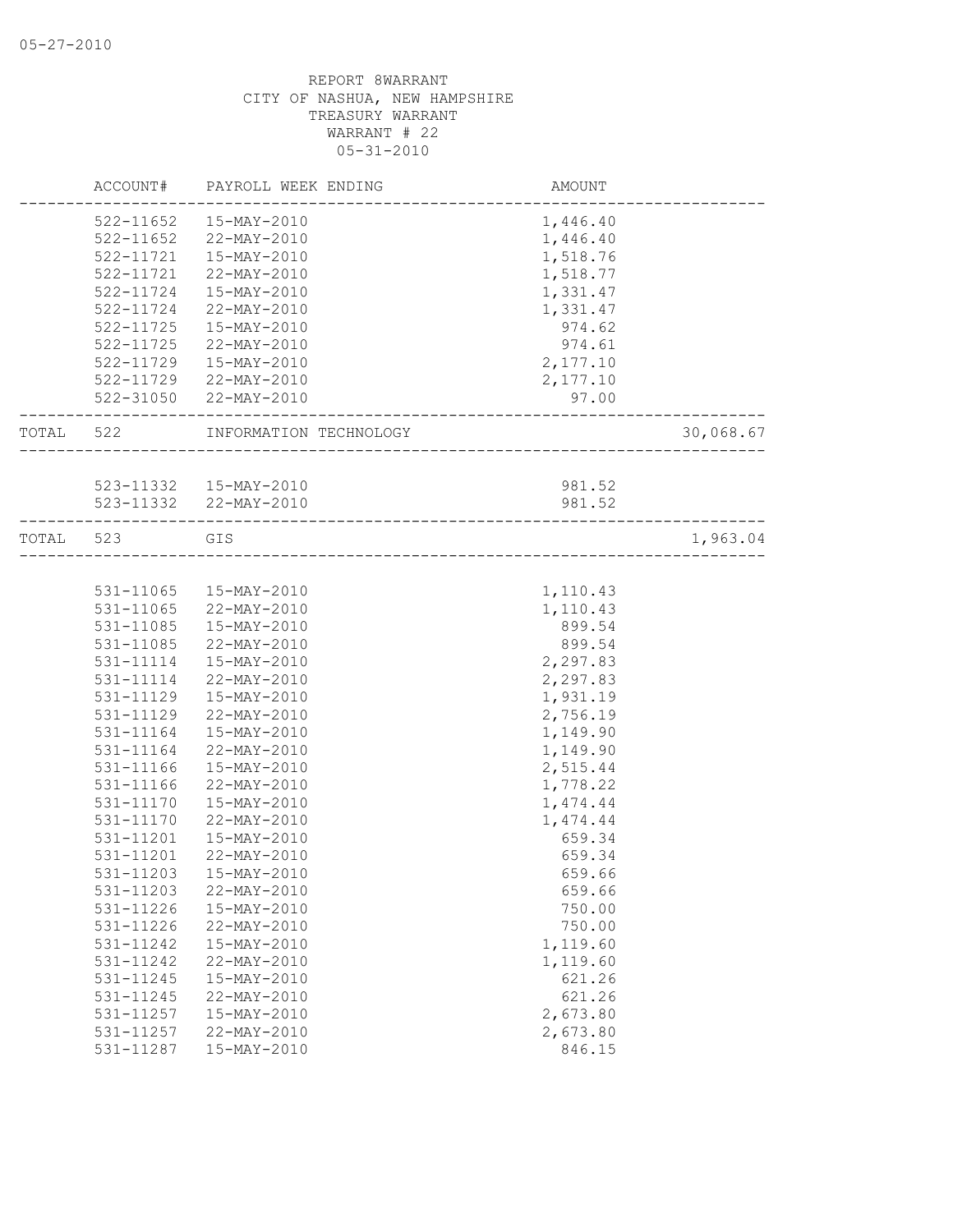| ACCOUNT#  | PAYROLL WEEK ENDING | AMOUNT      |
|-----------|---------------------|-------------|
| 531-11287 | 22-MAY-2010         | 846.15      |
| 531-11398 | 15-MAY-2010         | 624.40      |
| 531-11398 | 22-MAY-2010         | 624.40      |
| 531-11477 | 15-MAY-2010         | 1,337.73    |
| 531-11477 | 22-MAY-2010         | 1,337.71    |
| 531-11487 | 15-MAY-2010         | 1,366.19    |
| 531-11487 | 22-MAY-2010         | 1,366.19    |
| 531-11495 | 15-MAY-2010         | 1,011.98    |
| 531-11495 | 22-MAY-2010         | 1,011.98    |
| 531-11498 | 15-MAY-2010         | 856.76      |
| 531-11498 | 22-MAY-2010         | 856.76      |
| 531-11516 | 15-MAY-2010         | 854.66      |
| 531-11516 | 22-MAY-2010         | 854.66      |
| 531-11534 | 15-MAY-2010         | 1,460.12    |
| 531-11534 | 22-MAY-2010         | 1,460.12    |
| 531-11535 | 15-MAY-2010         | 13,054.58   |
| 531-11535 | 22-MAY-2010         | 13,054.58   |
| 531-11537 | 15-MAY-2010         | 14, 132. 12 |
| 531-11537 | 22-MAY-2010         | 14, 132. 13 |
| 531-11538 | 15-MAY-2010         | 899.54      |
| 531-11538 | 22-MAY-2010         | 899.54      |
| 531-11539 | 15-MAY-2010         | 1,533.61    |
| 531-11539 | 22-MAY-2010         | 1,533.61    |
| 531-11544 | 15-MAY-2010         | 4,164.50    |
| 531-11544 | 22-MAY-2010         | 4,164.50    |
| 531-11549 | 15-MAY-2010         | 9,830.31    |
| 531-11549 | 22-MAY-2010         | 9,830.31    |
| 531-11550 | 15-MAY-2010         | 934.00      |
| 531-11550 | 22-MAY-2010         | 934.00      |
| 531-11552 | 15-MAY-2010         | 18,776.51   |
| 531-11552 | 22-MAY-2010         | 18,776.51   |
| 531-11555 | 15-MAY-2010         | 25, 464.54  |
| 531-11555 | 22-MAY-2010         | 25, 914.48  |
| 531-11558 | 15-MAY-2010         | 77,973.09   |
| 531-11558 | 22-MAY-2010         | 77,973.10   |
| 531-11561 | 15-MAY-2010         | 13,743.09   |
| 531-11561 | 22-MAY-2010         | 13,743.06   |
| 531-11567 | 15-MAY-2010         | 33, 353.40  |
| 531-11567 | 22-MAY-2010         | 33, 353.40  |
| 531-11569 | 15-MAY-2010         | 1,184.40    |
| 531-11569 | 22-MAY-2010         | 1,184.40    |
| 531-11618 | 15-MAY-2010         | 2,829.75    |
| 531-11618 | 22-MAY-2010         | 2,829.74    |
| 531-11622 | 15-MAY-2010         | 2,976.96    |
| 531-11622 | 22-MAY-2010         | 2,977.00    |
| 531-11636 | 15-MAY-2010         | 988.60      |
| 531-11636 | 22-MAY-2010         | 988.60      |
| 531-11664 | 15-MAY-2010         | 1,142.62    |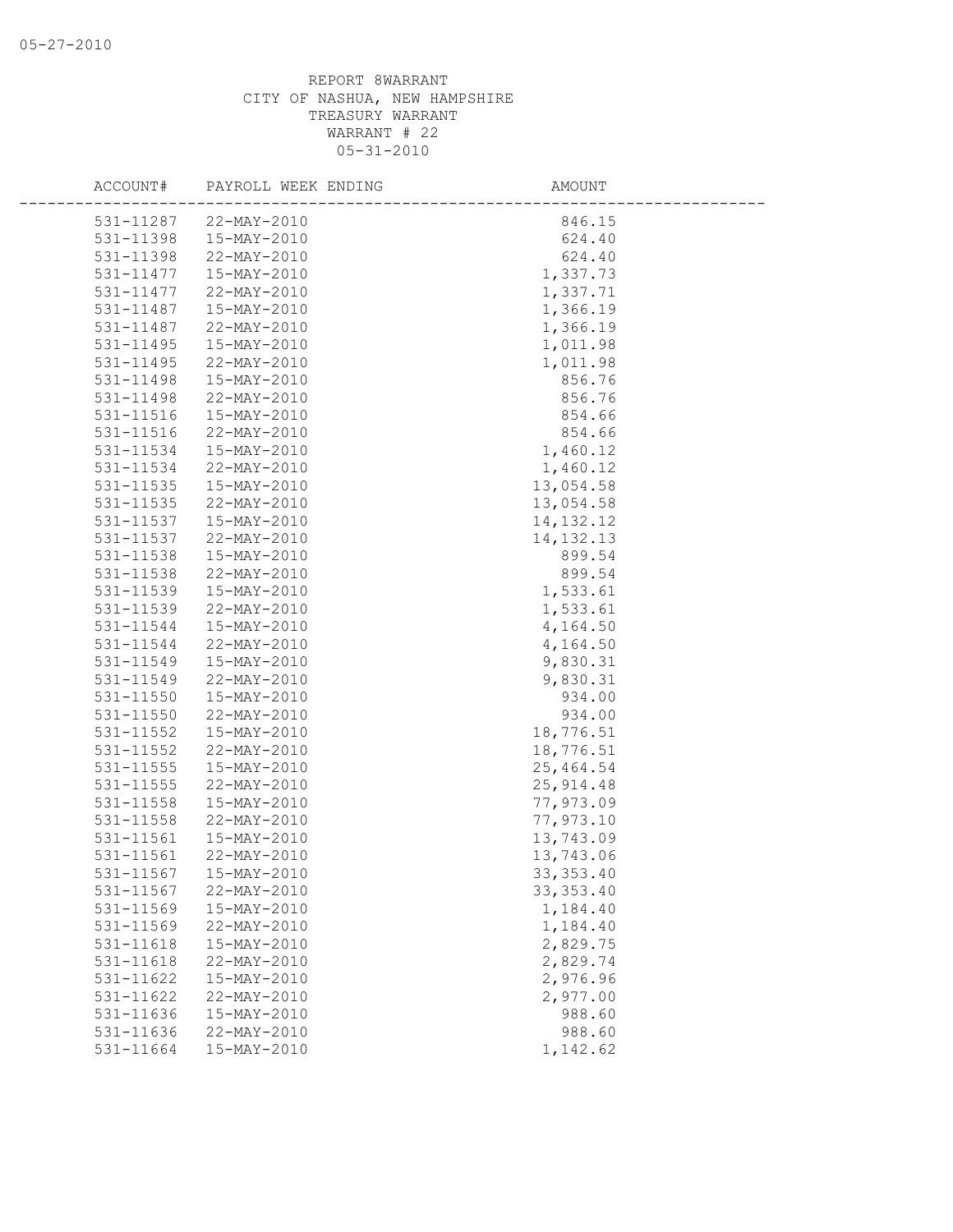|       | ACCOUNT#  | PAYROLL WEEK ENDING    | AMOUNT    |            |
|-------|-----------|------------------------|-----------|------------|
|       | 531-11664 | 22-MAY-2010            | 1,142.62  |            |
|       | 531-11665 | 15-MAY-2010            | 782.02    |            |
|       | 531-11665 | 22-MAY-2010            | 782.02    |            |
|       | 531-11719 | 15-MAY-2010            | 926.11    |            |
|       | 531-11719 | 22-MAY-2010            | 926.12    |            |
|       | 531-11732 | 15-MAY-2010            | 6,490.60  |            |
|       | 531-11732 | 22-MAY-2010            | 6,490.60  |            |
|       | 531-12020 | 15-MAY-2010            | 951.68    |            |
|       | 531-12020 | 22-MAY-2010            | 951.68    |            |
|       | 531-12042 | 15-MAY-2010            | 2,259.00  |            |
|       | 531-12042 | 22-MAY-2010            | 2,631.25  |            |
|       | 531-12066 | 15-MAY-2010            | 684.11    |            |
|       | 531-12066 | 22-MAY-2010            | 684.11    |            |
|       | 531-12068 | 15-MAY-2010            | 752.56    |            |
|       | 531-12068 | 22-MAY-2010            | 752.56    |            |
|       | 531-12071 | 15-MAY-2010            | 258.97    |            |
|       | 531-12071 | 22-MAY-2010            | 258.97    |            |
|       | 531-12119 | 15-MAY-2010            | 1,130.25  |            |
|       | 531-12119 | 22-MAY-2010            | 1,130.25  |            |
|       | 531-13004 | 15-MAY-2010            | 2,245.95  |            |
|       | 531-13004 | 22-MAY-2010            | 2,715.58  |            |
|       | 531-13038 | 15-MAY-2010            | 809.79    |            |
|       | 531-13038 | 22-MAY-2010            | 2,074.81  |            |
|       | 531-13040 | 15-MAY-2010            | 2,929.50  |            |
|       | 531-13040 | 22-MAY-2010            | 2,958.65  |            |
|       | 531-13044 | 15-MAY-2010            | 2,694.49  |            |
|       | 531-13044 | 22-MAY-2010            | 2,244.94  |            |
|       | 531-13047 | 15-MAY-2010            | 12,311.50 |            |
|       | 531-13047 | 22-MAY-2010            | 18,607.39 |            |
|       | 531-13048 | 15-MAY-2010            | 3,615.61  |            |
|       | 531-13048 | 22-MAY-2010            | 4,212.44  |            |
|       | 531-15002 | 22-MAY-2010            | 372.99    |            |
|       | 531-17006 | 22-MAY-2010            | 3,150.00  |            |
| TOTAL | 531       | POLICE DEPARTMENT      |           | 588,728.30 |
|       |           |                        |           |            |
|       |           | 532-11024  15-MAY-2010 | 2,060.39  |            |
|       | 532-11024 | 22-MAY-2010            | 2,060.39  |            |
|       | 532-11036 | 15-MAY-2010            | 1,873.48  |            |
|       | 532-11036 | 22-MAY-2010            | 1,873.48  |            |
|       | 532-11063 | 15-MAY-2010            | 1,343.44  |            |
|       | 532-11063 | 22-MAY-2010            | 1,343.44  |            |
|       | 532-11066 | $15 - MAX - 2010$      | 1,330.14  |            |
|       | 532-11066 | 22-MAY-2010            | 1,330.14  |            |
|       | 532-11069 | 15-MAY-2010            | 2,700.58  |            |
|       | 532-11069 | $22 - MAX - 2010$      | 2,700.58  |            |
|       | 532-11111 | 15-MAY-2010            | 2,183.76  |            |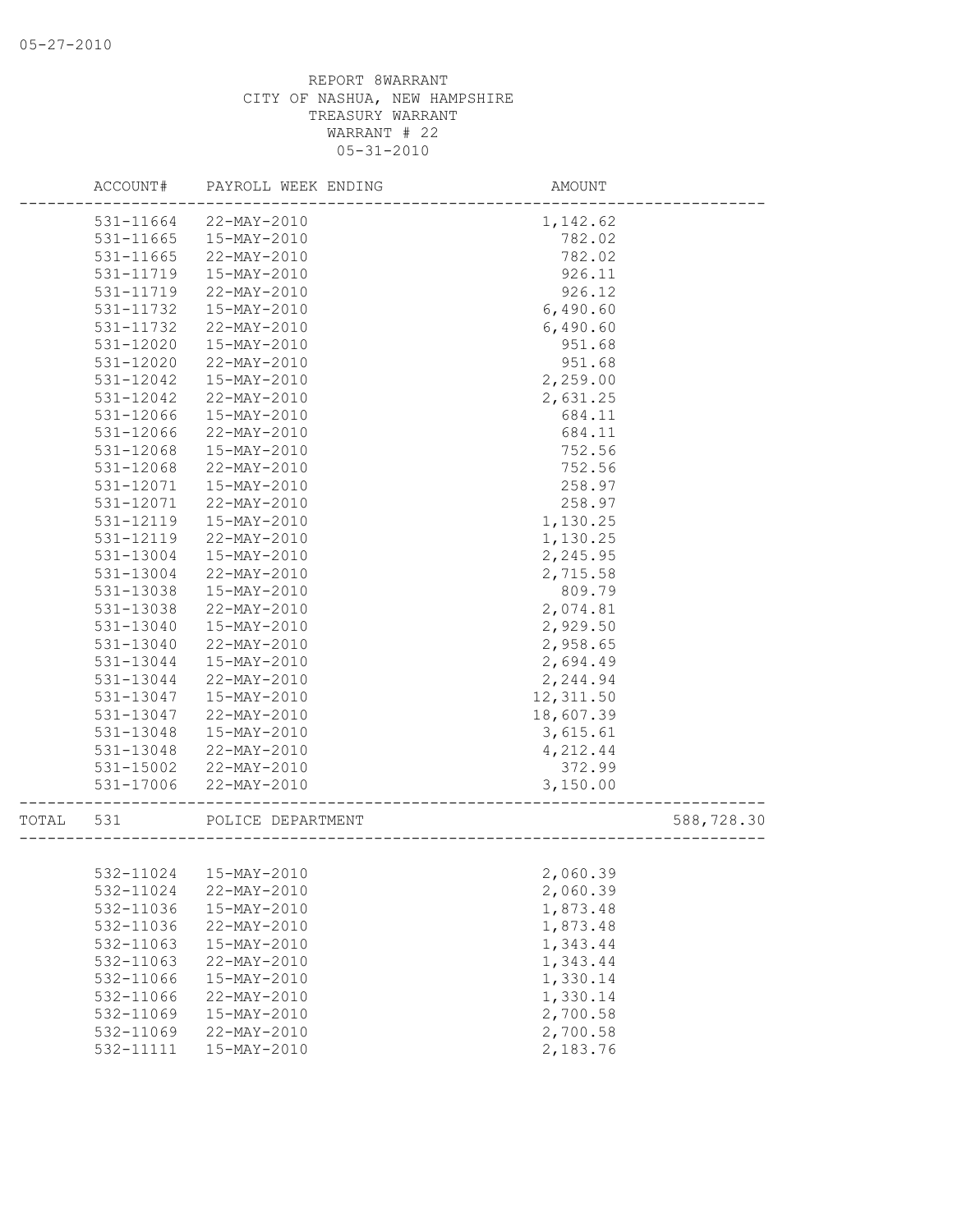|       | 532-11111 | 22-MAY-2010     | 2,183.76    |            |
|-------|-----------|-----------------|-------------|------------|
|       | 532-11207 | 15-MAY-2010     | 6,697.95    |            |
|       | 532-11207 | 22-MAY-2010     | 6,697.95    |            |
|       | 532-11281 | 15-MAY-2010     | 981.65      |            |
|       | 532-11281 | 22-MAY-2010     | 981.65      |            |
|       | 532-11285 | 15-MAY-2010     | 8,222.77    |            |
|       | 532-11285 | 22-MAY-2010     | 8,222.77    |            |
|       | 532-11291 | 15-MAY-2010     | 6,746.97    |            |
|       | 532-11291 | 22-MAY-2010     | 6,744.20    |            |
|       | 532-11298 | 15-MAY-2010     | 1,361.22    |            |
|       | 532-11298 | 22-MAY-2010     | 1,361.22    |            |
|       | 532-11300 | 15-MAY-2010     | 35,651.69   |            |
|       | 532-11300 | 22-MAY-2010     | 35,651.69   |            |
|       | 532-11303 | 15-MAY-2010     | 1,203.00    |            |
|       | 532-11303 | 22-MAY-2010     | 1,203.00    |            |
|       | 532-11305 | 15-MAY-2010     | 4,800.07    |            |
|       | 532-11305 | 22-MAY-2010     | 4,800.07    |            |
|       | 532-11309 | 15-MAY-2010     | 106, 421.12 |            |
|       | 532-11309 | 22-MAY-2010     | 106, 952.27 |            |
|       | 532-11660 | 15-MAY-2010     | 1,513.40    |            |
|       | 532-11660 | 22-MAY-2010     | 1,513.40    |            |
|       | 532-11663 | 15-MAY-2010     | 1,483.58    |            |
|       | 532-11663 | 22-MAY-2010     | 1,483.58    |            |
|       | 532-11666 | 15-MAY-2010     | 1,498.40    |            |
|       | 532-11666 | 22-MAY-2010     | 1,498.40    |            |
|       | 532-11669 | 15-MAY-2010     | 1,498.40    |            |
|       | 532-11669 | 22-MAY-2010     | 1,498.40    |            |
|       | 532-12070 | 15-MAY-2010     | 23,488.04   |            |
|       | 532-12070 | 22-MAY-2010     | 25, 363.52  |            |
|       | 532-13004 | 22-MAY-2010     | 861.40      |            |
|       | 532-13018 | 15-MAY-2010     | 2,524.44    |            |
|       | 532-13018 | 22-MAY-2010     | 1,245.21    |            |
|       | 532-13024 | 15-MAY-2010     | 562.07      |            |
|       | 532-13024 | 22-MAY-2010     | 397.05      |            |
|       | 532-13050 | 15-MAY-2010     | 8,254.58    |            |
|       | 532-13050 | 22-MAY-2010     | 8,728.20    |            |
|       | 532-19231 | 15-MAY-2010     | 1,381.14    |            |
|       | 532-19231 | 22-MAY-2010     | 1,381.14    |            |
|       | 532-19232 | 15-MAY-2010     | 2,018.11    |            |
|       | 532-19232 | 22-MAY-2010     | 2,022.97    |            |
|       | 532-19233 | 15-MAY-2010     | 3,000.48    |            |
|       | 532-19233 | 22-MAY-2010     | 3,007.63    |            |
|       | 532-19234 | 15-MAY-2010     | 1,896.12    |            |
|       | 532-19234 | 22-MAY-2010     | 1,900.98    |            |
| TOTAL | 532       | FIRE DEPARTMENT |             | 467,705.48 |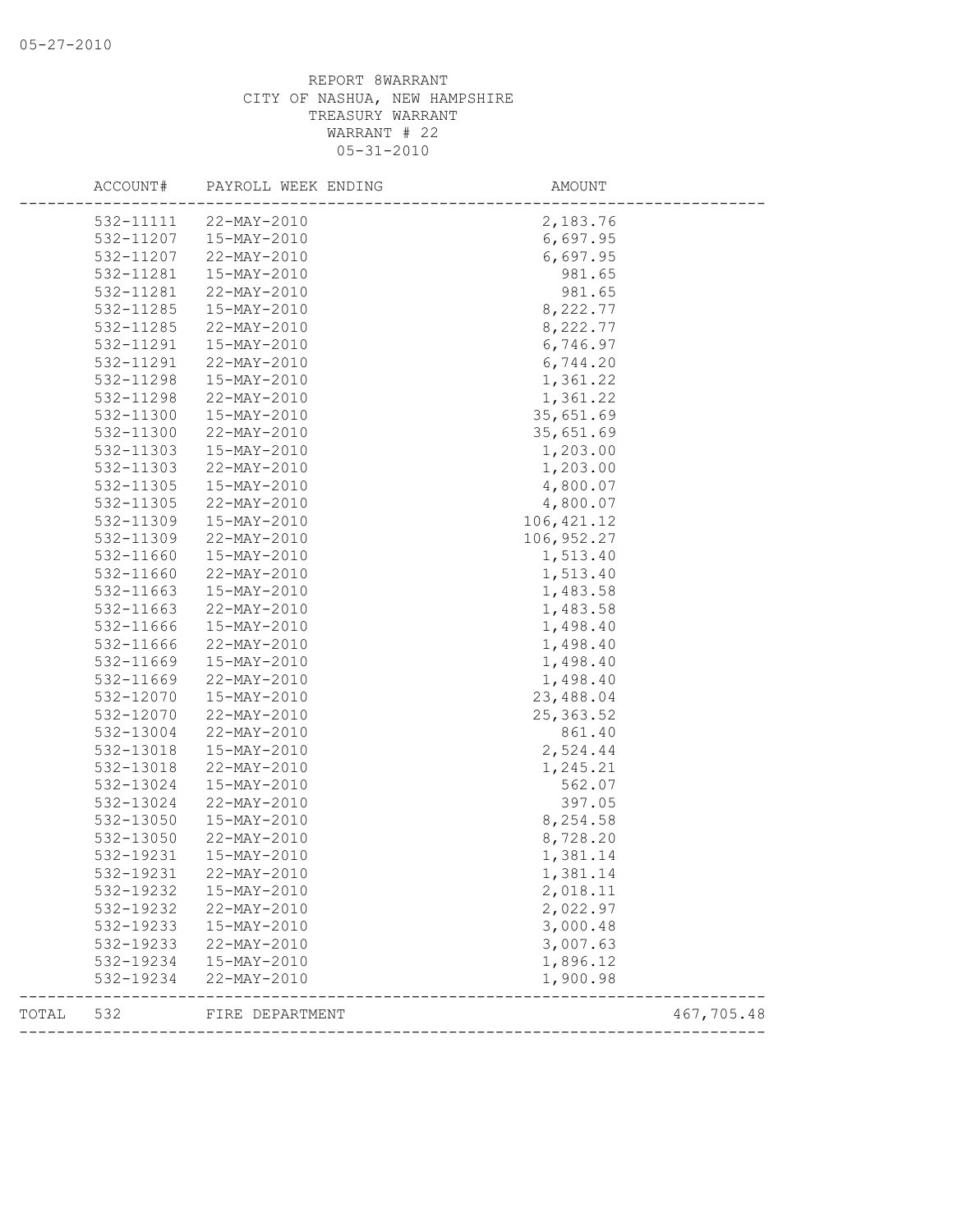|           | ACCOUNT#  | PAYROLL WEEK ENDING         | AMOUNT   |           |
|-----------|-----------|-----------------------------|----------|-----------|
|           |           | 535-19230  15-MAY-2010      | 96.15    |           |
|           |           | 535-19230 22-MAY-2010       | 96.15    |           |
|           |           | 535-31050 22-MAY-2010       | 80.00    |           |
| TOTAL     | 535       | EMERGENCY MANAGEMENT        |          | 272.30    |
|           |           |                             |          |           |
|           | 536-11200 | 15-MAY-2010                 | 1,414.23 |           |
|           |           | 536-11200 22-MAY-2010       | 424.27   |           |
|           |           | 536-12137  15-MAY-2010      | 1,200.12 |           |
|           |           | 536-12137 22-MAY-2010       | 1,200.12 |           |
| TOTAL 536 |           | CITYWIDE COMMUNICATIONS     |          | 4,238.74  |
|           |           |                             |          |           |
|           | 541-11024 | 15-MAY-2010                 | 253.91   |           |
|           | 541-11024 | 22-MAY-2010                 | 253.90   |           |
|           | 541-11104 | 15-MAY-2010                 | 1,014.26 |           |
|           | 541-11104 | 22-MAY-2010                 | 1,014.26 |           |
|           |           | 541-11240  15-MAY-2010      | 1,503.01 |           |
|           |           | 541-11240 22-MAY-2010       | 1,503.02 |           |
|           |           | 541-31050 22-MAY-2010       | 80.00    |           |
| TOTAL     | 541       | COMMUNITY SERVICES DIVISION |          | 5,622.36  |
|           |           |                             |          |           |
|           |           | 542-11024  15-MAY-2010      | 634.77   |           |
|           |           | 542-11024 22-MAY-2010       | 634.77   |           |
|           | 542-11426 | 15-MAY-2010                 | 1,364.20 |           |
|           | 542-11426 | 22-MAY-2010                 | 1,364.20 |           |
|           | 542-11584 | 15-MAY-2010                 | 3,600.69 |           |
|           | 542-11584 | 22-MAY-2010                 | 3,600.68 |           |
|           | 542-12044 | 22-MAY-2010                 | 57.50    |           |
|           | 542-12109 | 15-MAY-2010                 | 112.00   |           |
|           | 542-12109 | 22-MAY-2010                 | 144.00   |           |
|           | 542-12582 | 15-MAY-2010                 | 606.03   |           |
|           | 542-12582 | 22-MAY-2010                 | 606.03   |           |
| TOTAL     | 542       | COMMUNITY HEALTH            |          | 12,724.87 |
|           |           |                             |          |           |
|           | 543-11380 | 15-MAY-2010                 | 952.96   |           |
|           | 543-11380 | 22-MAY-2010                 | 952.97   |           |
|           | 543-11438 | 15-MAY-2010                 | 1,286.71 |           |
|           | 543-11438 | 22-MAY-2010                 | 1,286.72 |           |
|           | 543-11602 | 15-MAY-2010                 | 883.76   |           |
|           | 543-11602 | 22-MAY-2010                 | 883.76   |           |
|           | 543-11604 | 15-MAY-2010                 | 1,528.64 |           |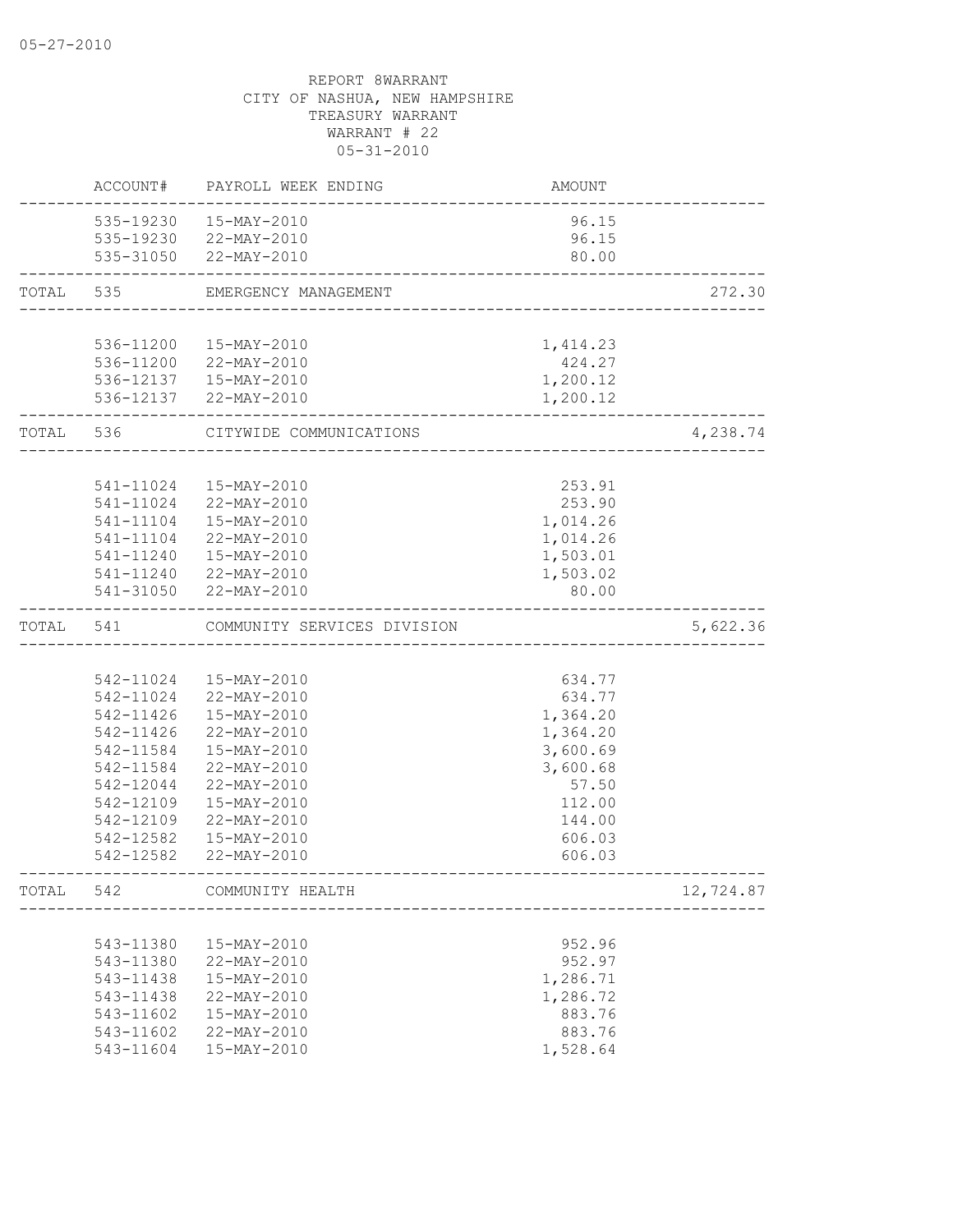|               | ACCOUNT# PAYROLL WEEK ENDING     | AMOUNT<br>------------------------ |           |
|---------------|----------------------------------|------------------------------------|-----------|
|               | 543-11604 22-MAY-2010            | 1,528.64                           |           |
|               | 543-11605  15-MAY-2010           | 956.86                             |           |
|               | 543-11605 22-MAY-2010            | 956.86                             |           |
|               | 543-31050 22-MAY-2010            | 97.00                              |           |
|               |                                  |                                    | 11,314.88 |
|               |                                  |                                    |           |
|               | 544-11008  15-MAY-2010           | 744.55                             |           |
|               | 544-11008 22-MAY-2010            | 744.55                             |           |
|               | 544-11099  15-MAY-2010           | 1,423.00                           |           |
|               | 544-11099 22-MAY-2010            | 1,423.00                           |           |
|               | 544-11112  15-MAY-2010           | 852.14                             |           |
|               | 544-11112 22-MAY-2010            | 852.14                             |           |
|               | 544-11367  15-MAY-2010           | 833.86                             |           |
|               | 544-11367 22-MAY-2010            | 833.86                             |           |
|               | 544-11777   15-MAY-2010          | 1,289.91                           |           |
|               | 544-11777 22-MAY-2010            | 1,289.91                           |           |
|               | 544-12101  15-MAY-2010           | 515.08                             |           |
|               | 544-12101 22-MAY-2010            | 515.08                             |           |
|               | 544-31050 22-MAY-2010            | 80.00                              |           |
|               | TOTAL 544 WELFARE ADMINISTRATION |                                    | 11,397.08 |
|               |                                  |                                    |           |
|               | 551-11024  15-MAY-2010           | 637.15                             |           |
|               | 551-11024 22-MAY-2010            | 637.15                             |           |
|               | 551-11028  15-MAY-2010           | 544.44                             |           |
|               | 551-11028 22-MAY-2010            | 544.44                             |           |
|               | 551-11057  15-MAY-2010           | 899.04                             |           |
|               | 551-11057 22-MAY-2010            | 899.04                             |           |
|               | 551-11094  15-MAY-2010           | 306.26                             |           |
|               | 551-11094 22-MAY-2010            | 306.26                             |           |
|               | 551-11097  15-MAY-2010           | 1,076.08                           |           |
|               | 551-11097 22-MAY-2010            | 1,076.07                           |           |
| 551-11211     | 15-MAY-2010                      | 613.89                             |           |
| 551-11211     | 22-MAY-2010                      | 613.89                             |           |
|               | 551-11249  15-MAY-2010           | 1,320.00                           |           |
| 551-11249     | 22-MAY-2010                      | 1,320.01                           |           |
| 551-11268     | 15-MAY-2010                      | 647.22                             |           |
| 551-11268     | 22-MAY-2010                      | 647.22                             |           |
| 551-11273     | 15-MAY-2010                      | 1,687.48                           |           |
| 551-11273     | 22-MAY-2010                      | 1,687.48                           |           |
| 551-11435     | 15-MAY-2010                      | 909.67                             |           |
| 551-11435     | 22-MAY-2010                      | 909.67                             |           |
| $551 - 11462$ | 15-MAY-2010                      | 1,034.29                           |           |
| 551-11462     | 22-MAY-2010                      | 1,034.29                           |           |
| 551-11638     | 15-MAY-2010                      | 1,177.18                           |           |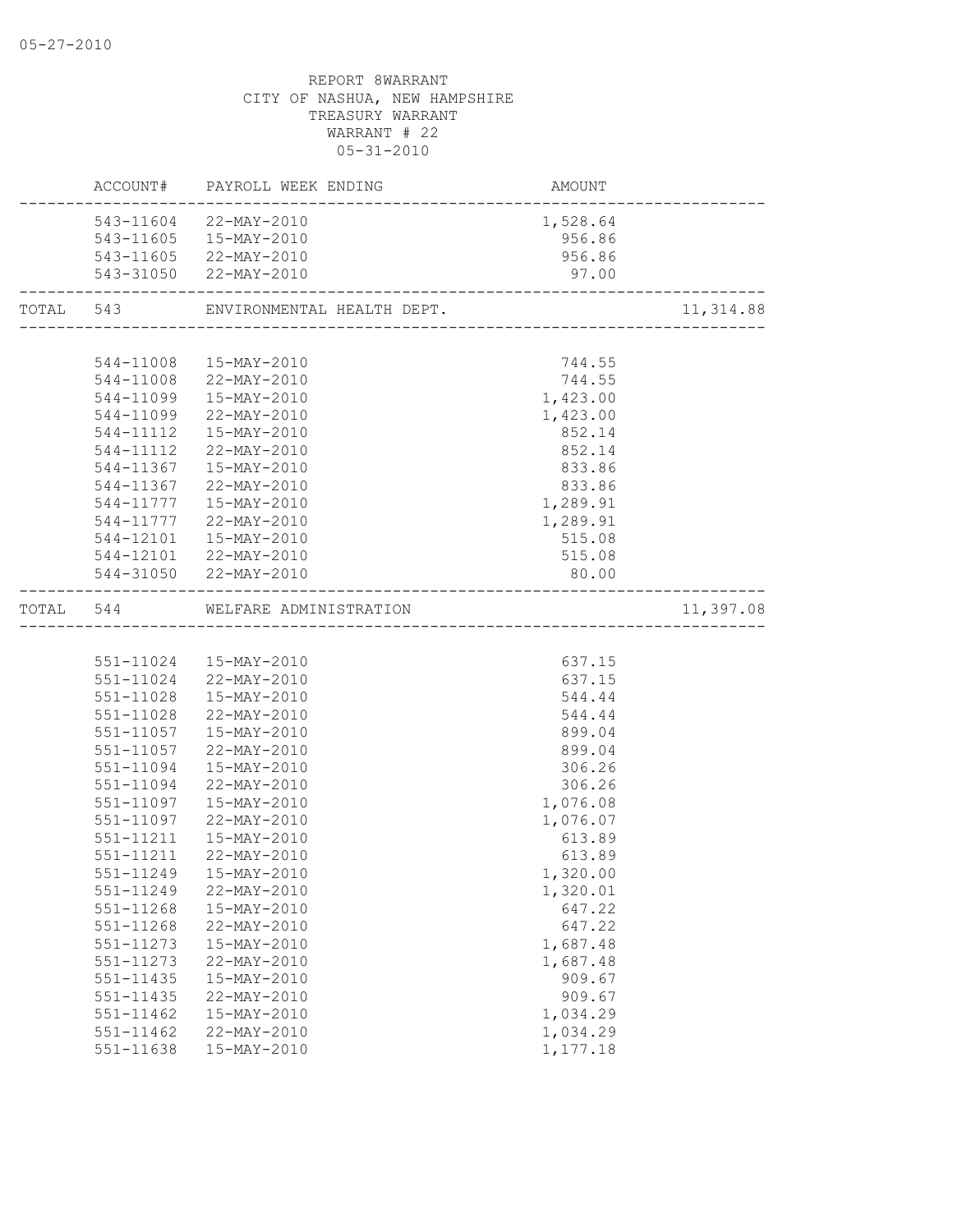|       |           | ACCOUNT# PAYROLL WEEK ENDING             | AMOUNT   |            |
|-------|-----------|------------------------------------------|----------|------------|
|       |           | 551-11638 22-MAY-2010                    | 1,177.18 |            |
|       |           | 551-13004  15-MAY-2010                   | 79.38    |            |
|       |           | 551-13004 22-MAY-2010                    | 32.02    |            |
|       |           | 551-91010 22-MAY-2010                    | 1,420.00 |            |
|       |           | TOTAL 551 PUBLIC WORKS DIV & ENGINEERING |          | 23, 236.80 |
|       |           |                                          |          |            |
|       |           | 552-11024  15-MAY-2010                   | 686.23   |            |
|       |           | 552-11024 22-MAY-2010                    | 686.24   |            |
|       |           | 552-11077  15-MAY-2010                   | 1,293.11 |            |
|       |           | 552-11077 22-MAY-2010                    | 1,293.11 |            |
|       | 552-11087 | 15-MAY-2010                              | 819.60   |            |
|       | 552-11087 | 22-MAY-2010                              | 819.60   |            |
|       | 552-11143 | 15-MAY-2010                              | 858.40   |            |
|       | 552-11143 | 22-MAY-2010                              | 858.40   |            |
|       | 552-11324 | 15-MAY-2010                              | 4,137.14 |            |
|       | 552-11324 | 22-MAY-2010                              | 4,137.16 |            |
|       | 552-11339 | 15-MAY-2010                              | 2,944.00 |            |
|       | 552-11339 | 22-MAY-2010                              | 2,951.36 |            |
|       | 552-11342 | 15-MAY-2010                              | 772.80   |            |
|       | 552-11342 | 22-MAY-2010                              | 772.80   |            |
|       | 552-11343 | 15-MAY-2010                              | 2,600.40 |            |
|       | 552-11343 | 22-MAY-2010                              | 2,602.80 |            |
|       | 552-11407 | 15-MAY-2010                              | 4,456.00 |            |
|       | 552-11407 | 22-MAY-2010                              | 5,258.08 |            |
|       | 552-11492 | 15-MAY-2010                              | 817.60   |            |
|       | 552-11492 | 22-MAY-2010                              | 817.60   |            |
|       | 552-11562 | 15-MAY-2010                              | 410.16   |            |
|       | 552-11562 | 22-MAY-2010                              | 410.16   |            |
|       | 552-11580 | 15-MAY-2010                              | 985.56   |            |
|       | 552-11580 | 22-MAY-2010                              | 985.56   |            |
|       | 552-11672 | 15-MAY-2010                              | 1,446.40 |            |
|       | 552-11672 | 22-MAY-2010                              | 1,446.40 |            |
|       | 552-11750 | 15-MAY-2010                              | 794.16   |            |
|       |           | 552-11750 22-MAY-2010                    | 816.64   |            |
|       | 552-12156 | 15-MAY-2010                              | 1,550.00 |            |
|       | 552-12156 | 22-MAY-2010                              | 2,910.00 |            |
|       | 552-12158 | 15-MAY-2010                              | 102.00   |            |
|       | 552-13004 | 15-MAY-2010                              | 3,592.44 |            |
|       | 552-13004 | 22-MAY-2010                              | 2,312.30 |            |
|       | 552-17008 | 22-MAY-2010                              | 900.00   |            |
|       | 552-31050 | 22-MAY-2010                              | 34.00    |            |
| TOTAL | 552       | PARKS AND RECREATION                     |          | 58,278.21  |
|       |           |                                          |          |            |
|       |           | 553-11024  15-MAY-2010                   | 345.25   |            |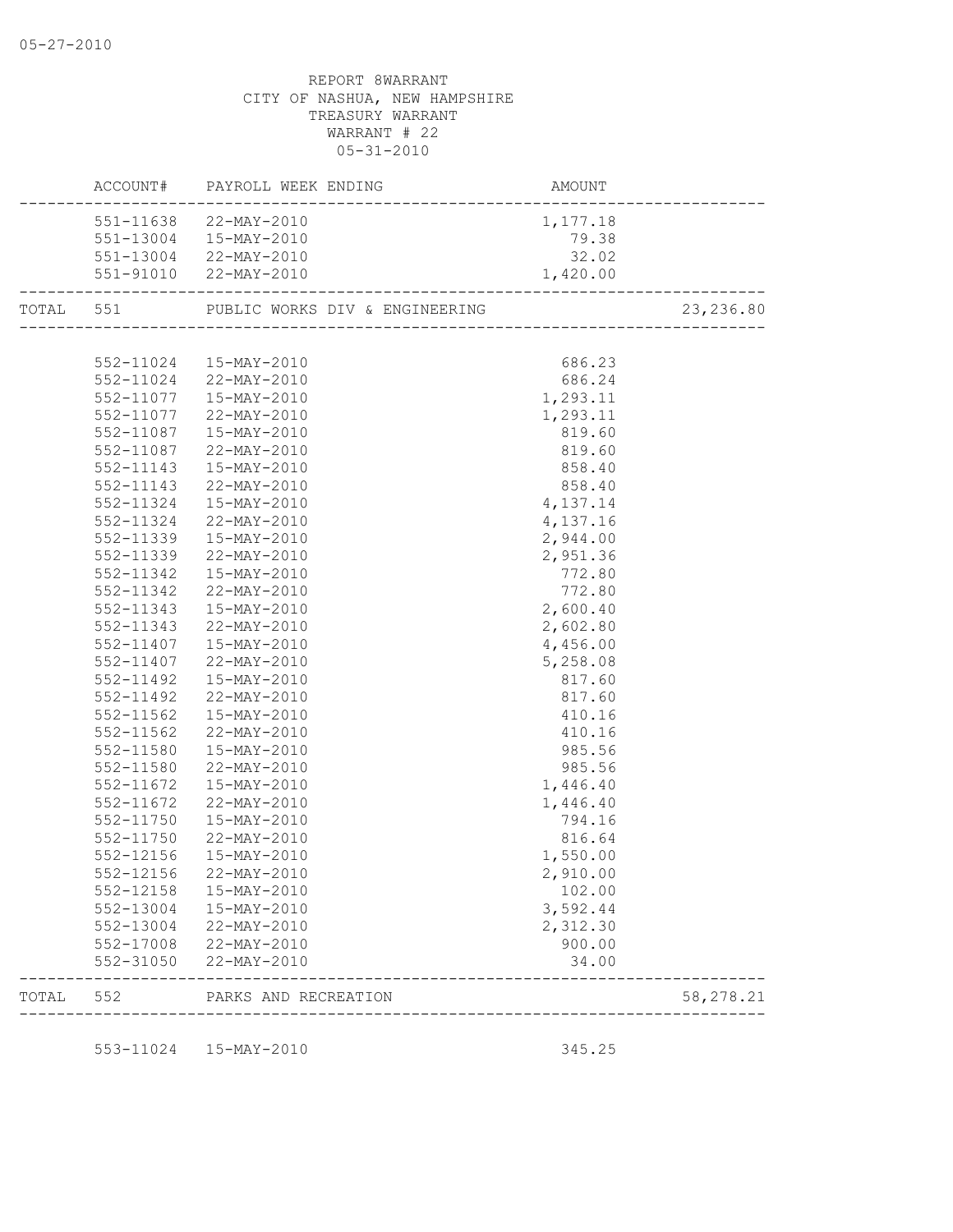|       | ACCOUNT#  | PAYROLL WEEK ENDING   | AMOUNT                            |
|-------|-----------|-----------------------|-----------------------------------|
|       | 553-11024 | 22-MAY-2010           | 318.02                            |
|       | 553-11078 | 15-MAY-2010           | 1,495.05                          |
|       | 553-11078 | 22-MAY-2010           | 1,495.05                          |
|       | 553-11098 | 15-MAY-2010           | 1,014.00                          |
|       | 553-11098 | 22-MAY-2010           | 1,014.00                          |
|       | 553-11169 | 15-MAY-2010           | 1,046.24                          |
|       | 553-11169 | 22-MAY-2010           | 1,046.23                          |
|       | 553-11192 | 15-MAY-2010           | 957.92                            |
|       | 553-11192 | 22-MAY-2010           | 957.92                            |
|       | 553-11279 | 15-MAY-2010           | 5,266.93                          |
|       | 553-11279 | 22-MAY-2010           | 6,065.60                          |
|       | 553-11327 | 15-MAY-2010           | 4,137.15                          |
|       | 553-11327 | 22-MAY-2010           | 4,137.16                          |
|       | 553-11375 | 15-MAY-2010           | 1,472.00                          |
|       | 553-11375 | 22-MAY-2010           | 1,030.40                          |
|       | 553-11465 | 15-MAY-2010           | 3,746.49                          |
|       | 553-11465 | 22-MAY-2010           | 3,270.40                          |
|       | 553-11474 | 15-MAY-2010           | 3,729.20                          |
|       | 553-11474 | 22-MAY-2010           | 3,729.20                          |
|       | 553-11475 | 15-MAY-2010           | 2,834.40                          |
|       | 553-11475 | 22-MAY-2010           | 2,834.40                          |
|       | 553-11630 | 15-MAY-2010           | 1,575.20                          |
|       | 553-11630 | 22-MAY-2010           | 1,575.20                          |
|       | 553-11631 | 15-MAY-2010           | 799.60                            |
|       | 553-11631 | 22-MAY-2010           | 799.60                            |
|       | 553-11648 | 15-MAY-2010           | 879.90                            |
|       | 553-11648 | 22-MAY-2010           | 879.90                            |
|       | 553-11678 | 15-MAY-2010           | 1,442.84                          |
|       | 553-11678 | 22-MAY-2010           | 1,442.84                          |
|       | 553-11759 | 15-MAY-2010           | 14,711.92                         |
|       | 553-11759 | 22-MAY-2010           | 14,249.68                         |
|       | 553-11771 | 15-MAY-2010           | 1,851.20                          |
|       | 553-11771 | 22-MAY-2010           | 1,851.21                          |
|       | 553-12085 | 15-MAY-2010           | 420.00                            |
|       | 553-12085 | 22-MAY-2010           | 468.00                            |
|       | 553-13004 | 15-MAY-2010           | 590.49                            |
|       | 553-13004 | 22-MAY-2010           | 405.56                            |
|       | 553-13009 | 15-MAY-2010           | 3.39                              |
|       |           | 553-17010 22-MAY-2010 | 1,100.00                          |
| TOTAL | 553       | STREET DEPARTMENT     | ____________________<br>96,989.54 |
|       |           |                       |                                   |
|       | 555-11024 | 15-MAY-2010           | 345.25                            |
|       | 555-11024 | 22-MAY-2010           | 318.02                            |
|       | 555-11058 | 15-MAY-2010           | 985.56                            |
|       | 555-11058 | 22-MAY-2010           | 985.56                            |
|       | 555-11461 | 15-MAY-2010           | 1,489.36                          |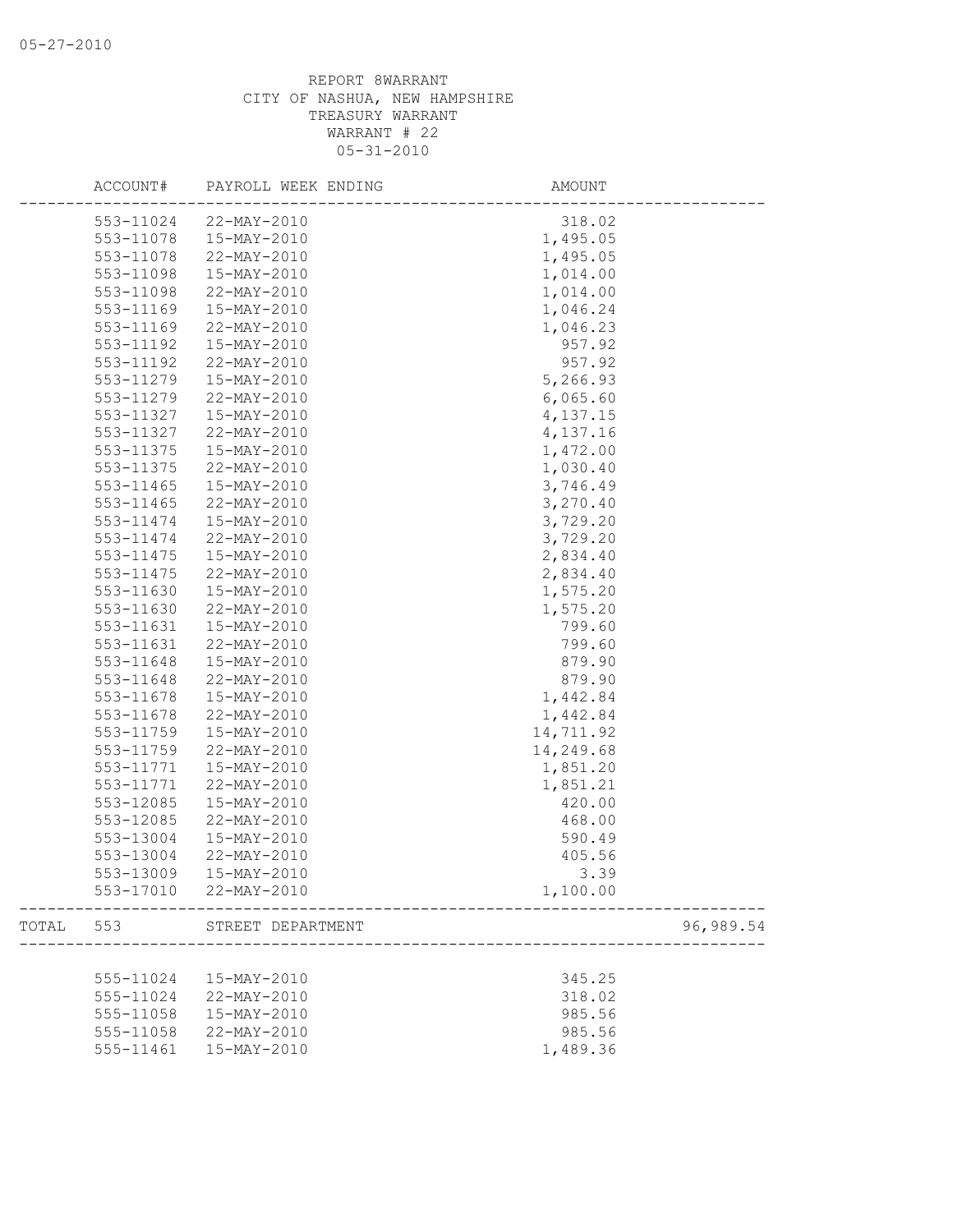|       | ACCOUNT#      | PAYROLL WEEK ENDING    | AMOUNT                         |            |
|-------|---------------|------------------------|--------------------------------|------------|
|       | 555-11461     | 22-MAY-2010            | 1,489.36                       |            |
|       | 555-11505     | 15-MAY-2010            | 1,184.60                       |            |
|       | 555-11505     | 22-MAY-2010            | 1,184.60                       |            |
|       | 555-11639     | 15-MAY-2010            | 817.60                         |            |
|       | 555-11639     | 22-MAY-2010            | 817.60                         |            |
|       | 555-11640     | 15-MAY-2010            | 772.80                         |            |
|       | 555-11640     | 22-MAY-2010            | 761.60                         |            |
|       | 555-11738     | 15-MAY-2010            | 1,941.60                       |            |
|       | 555-11738     | 22-MAY-2010            | 1,941.60                       |            |
|       | $555 - 11745$ | 15-MAY-2010            | 810.80                         |            |
|       | 555-11745     | 22-MAY-2010            | 810.80                         |            |
|       | 555-11746     | 15-MAY-2010            | 1,139.75                       |            |
|       |               | 22-MAY-2010            |                                |            |
|       | 555-11746     | 15-MAY-2010            | 1,139.75<br>750.26             |            |
|       | 555-13004     |                        |                                |            |
|       | 555-13004     | 22-MAY-2010            | 281.78                         |            |
|       | 555-13068     | 15-MAY-2010            | 254.84                         |            |
|       | 555-13068     | 22-MAY-2010            | 254.84                         |            |
| TOTAL | 555           | TRAFFIC DEPARTMENT     | ______________________________ | 20, 477.93 |
|       |               |                        |                                |            |
|       |               | 557-11024  15-MAY-2010 | 637.15                         |            |
|       | 557-11024     | 22-MAY-2010            | 637.15                         |            |
|       | 557-11161     | 15-MAY-2010            | 1,236.17                       |            |
|       | 557-11161     | 22-MAY-2010            | 1,236.16                       |            |
|       |               | 557-11751  15-MAY-2010 | 96.14                          |            |
|       |               | 557-11751 22-MAY-2010  | 96.14                          |            |
| TOTAL | 557           | PARKING LOTS           |                                | 3,938.91   |
|       |               |                        |                                |            |
|       | 561-11345     | 15-MAY-2010            | 1,204.95                       |            |
|       | 561-11345     | 22-MAY-2010            | 1,204.95                       |            |
|       | 561-11651     | 15-MAY-2010            | 860.38                         |            |
|       | 561-11651     | 22-MAY-2010            | 860.38                         |            |
|       | 561-11658     | 15-MAY-2010            | 1,044.70                       |            |
|       | 561-11658     | 22-MAY-2010            | 1,044.70                       |            |
|       | 561-12153     | 15-MAY-2010            | 1,580.00                       |            |
|       | 561-12153     | 22-MAY-2010            | 1,800.00                       |            |
|       | 561-13004     | 22-MAY-2010            | 96.79                          |            |
|       | 561-91010     | 22-MAY-2010            | 100.00                         |            |
| TOTAL | 561           | EDGEWOOD CEMETERY      |                                | 9,796.85   |
|       |               |                        |                                |            |
|       | 563-11345     | 15-MAY-2010            | 1,159.58                       |            |
|       | 563-11345     | 22-MAY-2010            | 1,159.58                       |            |
|       | 563-11651     | 15-MAY-2010            | 766.05                         |            |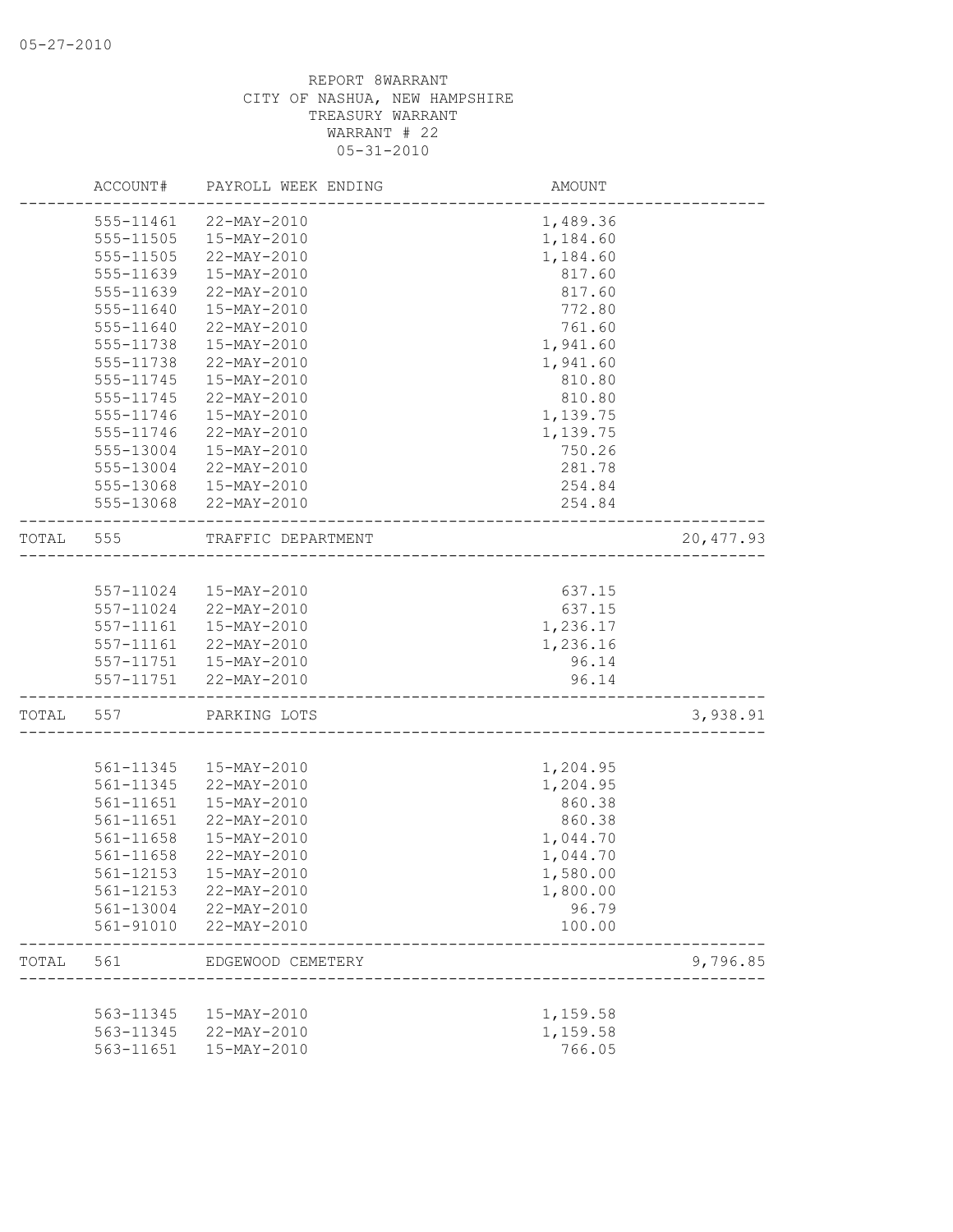|           | ACCOUNT#      | PAYROLL WEEK ENDING     | <b>AMOUNT</b> |           |
|-----------|---------------|-------------------------|---------------|-----------|
|           | 563-11651     | 22-MAY-2010             | 766.05        |           |
|           |               | 563-11657  15-MAY-2010  | 957.28        |           |
|           | 563-11657     | 22-MAY-2010             | 957.28        |           |
|           |               | 563-12153  15-MAY-2010  | 800.00        |           |
|           | 563-12153     | 22-MAY-2010             | 800.00        |           |
| TOTAL     | 563           | WOODLAWN CEMETERY       |               | 7,365.82  |
|           |               |                         |               |           |
|           | 571-11237     | 15-MAY-2010             | 1,999.68      |           |
|           |               | 571-11237 22-MAY-2010   | 1,999.68      |           |
|           |               | 571-12045  15-MAY-2010  | 312.71        |           |
|           |               | 571-12045 22-MAY-2010   | 300.98        |           |
| TOTAL 571 |               | COMMUNITY DEVELOPMENT   |               | 4,613.05  |
|           |               |                         |               |           |
|           | 572-11024     | 15-MAY-2010             | 653.12        |           |
|           | $572 - 11024$ | 22-MAY-2010             | 653.12        |           |
|           | 572-11215     | 15-MAY-2010             | 3,635.96      |           |
|           | 572-11215     | 22-MAY-2010             | 3,635.96      |           |
|           | 572-11238     | 15-MAY-2010             | 861.65        |           |
|           | 572-11238     | 22-MAY-2010             | 861.65        |           |
|           | 572-11450     | 15-MAY-2010             | 1,720.02      |           |
|           | 572-11450     | 22-MAY-2010             | 1,720.02      |           |
|           | 572-11522     | 15-MAY-2010             | 837.27        |           |
|           | 572-11522     | 22-MAY-2010             | 837.27        |           |
|           | 572-11525     | 15-MAY-2010             | 1,032.64      |           |
|           | 572-11525     | 22-MAY-2010             | 1,032.64      |           |
|           | 572-58005     | 15-MAY-2010             | 100.00        |           |
|           | 572-58005     | 22-MAY-2010             | 200.00        |           |
|           | 572-98046     | 22-MAY-2010             | 100.00        |           |
| TOTAL 572 |               | PLANNING DEPARTMENT     |               | 17,881.32 |
|           |               |                         |               |           |
|           |               | 573-11444   15-MAY-2010 | 1,666.17      |           |
|           |               | 573-11444 22-MAY-2010   | 1,666.17      |           |
|           | 573-12029     | 15-MAY-2010             | 355.51        |           |
|           | 573-12029     | 22-MAY-2010             | 355.51        |           |
|           | 573-31050     | 22-MAY-2010             | 80.00         |           |
| TOTAL     | 573           | ECONOMIC DEVELOPMENT    |               | 4,123.36  |
|           |               |                         |               |           |
|           | 575-11032     | 15-MAY-2010             | 717.23        |           |
|           |               | 575-11032 22-MAY-2010   | 717.23        |           |
|           | 575-11042     | 15-MAY-2010             | 1,418.58      |           |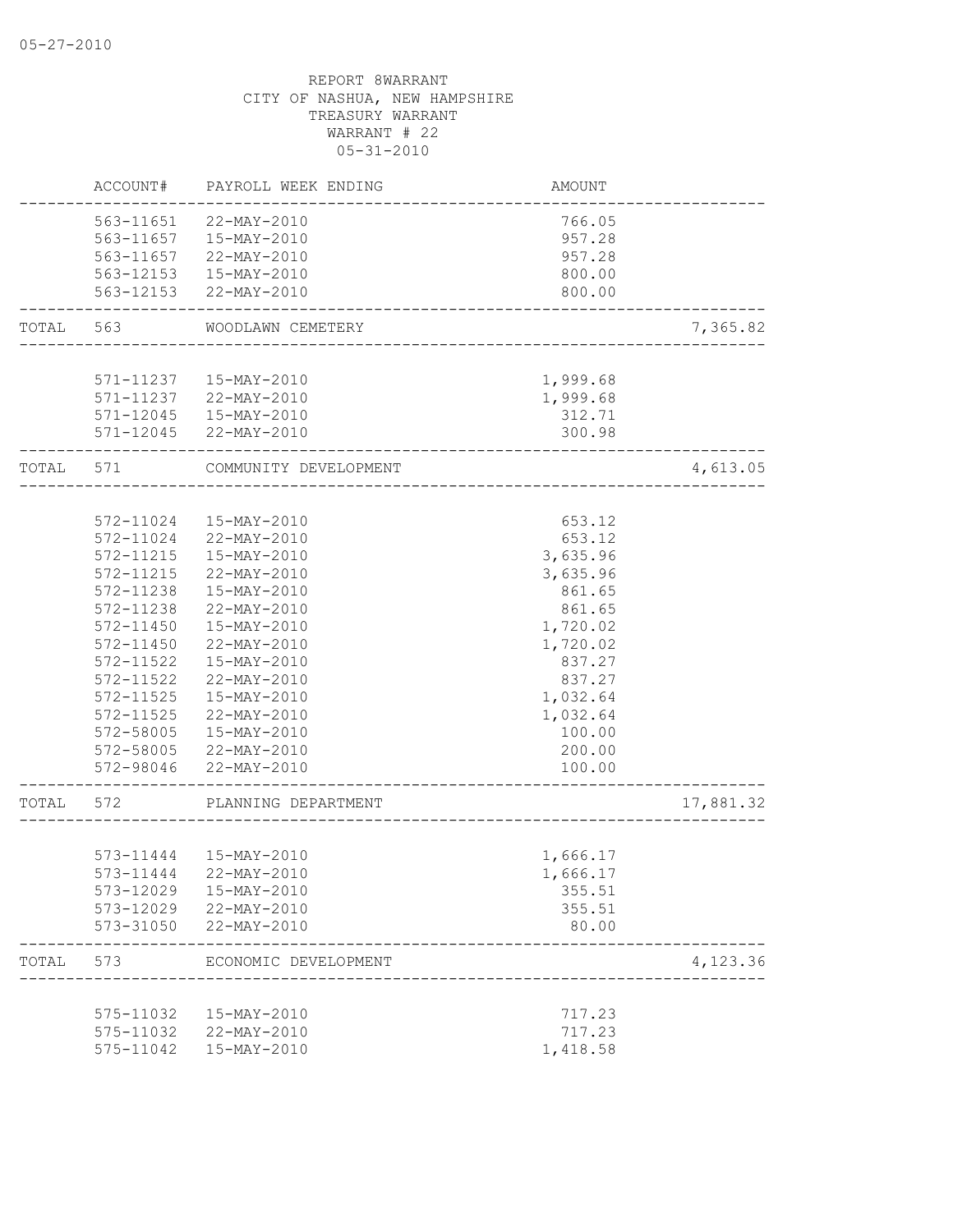|       | ACCOUNT#  | PAYROLL WEEK ENDING    | AMOUNT   |           |
|-------|-----------|------------------------|----------|-----------|
|       | 575-11042 | 22-MAY-2010            | 1,418.58 |           |
|       | 575-11062 | 15-MAY-2010            | 549.28   |           |
|       | 575-11062 | 22-MAY-2010            | 549.28   |           |
|       | 575-11189 | 15-MAY-2010            | 1,102.41 |           |
|       | 575-11189 | 22-MAY-2010            | 1,102.42 |           |
|       | 575-11246 | 15-MAY-2010            | 1,677.04 |           |
|       | 575-11246 | 22-MAY-2010            | 1,677.04 |           |
|       | 575-11365 | 15-MAY-2010            | 505.19   |           |
|       | 575-11365 | 22-MAY-2010            | 505.19   |           |
|       | 575-11387 | 15-MAY-2010            | 6,898.44 |           |
|       | 575-11387 | 22-MAY-2010            | 6,854.43 |           |
|       | 575-11393 | 15-MAY-2010            | 3,648.26 |           |
|       | 575-11393 | 22-MAY-2010            | 3,648.26 |           |
|       | 575-11400 | 15-MAY-2010            | 8,222.96 |           |
|       | 575-11400 | 22-MAY-2010            | 8,162.13 |           |
|       | 575-11401 | 15-MAY-2010            | 3,999.44 |           |
|       | 575-11401 | 22-MAY-2010            | 3,999.45 |           |
|       | 575-11403 | 15-MAY-2010            | 786.82   |           |
|       | 575-11403 | 22-MAY-2010            | 786.82   |           |
|       | 575-11404 | 15-MAY-2010            | 779.92   |           |
|       | 575-11404 | 22-MAY-2010            | 779.92   |           |
|       | 575-12073 | 15-MAY-2010            | 389.90   |           |
|       | 575-12073 | 22-MAY-2010            | 389.90   |           |
|       | 575-12090 | 15-MAY-2010            | 1,140.25 |           |
|       | 575-12090 | 22-MAY-2010            | 1,140.26 |           |
|       | 575-12114 | 15-MAY-2010            | 1,531.40 |           |
|       | 575-12114 | 22-MAY-2010            | 1,494.72 |           |
|       | 575-13004 | 15-MAY-2010            | 215.49   |           |
|       | 575-13004 | 22-MAY-2010            | 223.98   |           |
|       | 575-13035 | 15-MAY-2010            | 1,251.24 |           |
|       | 575-13035 | 22-MAY-2010            | 1,107.72 |           |
| TOTAL | 575       | PUBLIC LIBRARIES       |          | 69,391.18 |
|       |           |                        |          |           |
|       |           | 576-11059  15-MAY-2010 | 1,289.91 |           |
|       | 576-11059 | 22-MAY-2010            | 1,289.91 |           |
|       | 576-11221 | 15-MAY-2010            | 1,065.23 |           |
|       | 576-11221 | 22-MAY-2010            | 1,065.23 |           |
|       | 576-11315 | 15-MAY-2010            | 1,329.79 |           |
|       | 576-11315 | 22-MAY-2010            | 1,329.79 |           |
|       | 576-11361 | 15-MAY-2010            | 4,005.17 |           |
|       | 576-11361 | 22-MAY-2010            | 4,005.15 |           |
|       | 576-11362 | 15-MAY-2010            | 1,087.23 |           |
|       | 576-11362 | 22-MAY-2010            | 1,087.23 |           |
|       | 576-31050 | 22-MAY-2010            | 17.00    |           |
|       | 576-91010 | 22-MAY-2010            | 1,560.00 |           |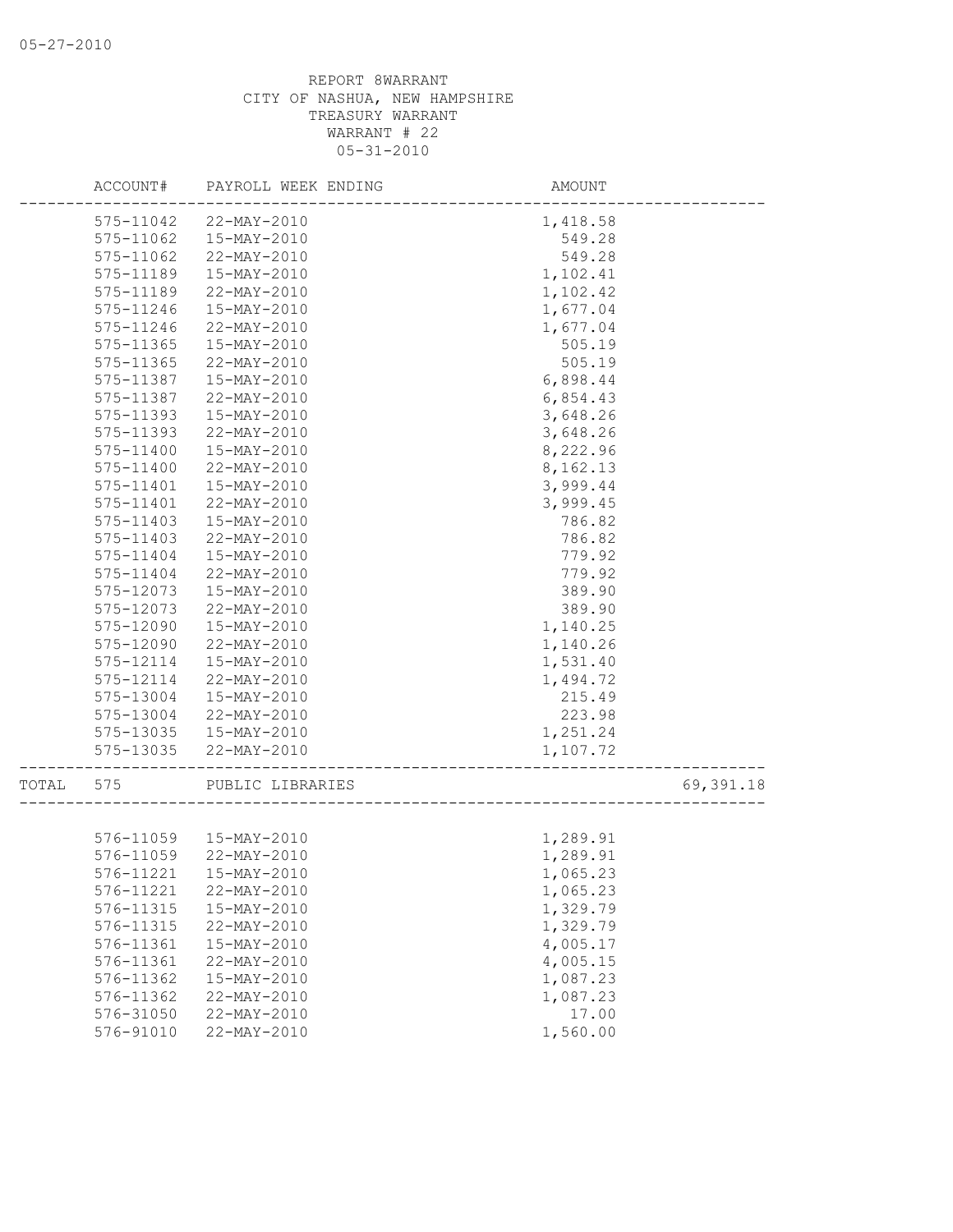|           | ACCOUNT# PAYROLL WEEK ENDING                                  | AMOUNT       |           |
|-----------|---------------------------------------------------------------|--------------|-----------|
|           | TOTAL 576 BUILDING DEPARTMENT                                 |              | 19,131.64 |
|           |                                                               |              |           |
|           | 577-11067  15-MAY-2010                                        | 1,181.68     |           |
|           | 577-11067 22-MAY-2010                                         | 1,181.68     |           |
|           | 577-11183  15-MAY-2010                                        | 1,871.04     |           |
|           | 577-11183 22-MAY-2010                                         | 1,871.04     |           |
|           | 577-91010 22-MAY-2010                                         | 265.00       |           |
|           | -------------------------------<br>TOTAL 577 CODE ENFORCEMENT |              | 6,370.44  |
|           |                                                               |              |           |
|           | 581-11012  15-MAY-2010                                        | 4,049.96     |           |
|           | 581-11075  15-MAY-2010                                        | 4,312.64     |           |
|           | 581-11081  15-MAY-2010                                        | 2,550.00     |           |
| 581-11162 | 15-MAY-2010                                                   | 52,805.19    |           |
| 581-11162 | 22-MAY-2010                                                   | 53, 220.25   |           |
| 581-11204 | 15-MAY-2010                                                   | 11,218.40    |           |
| 581-11204 | 22-MAY-2010                                                   | 11,218.40    |           |
| 581-11348 | 15-MAY-2010                                                   | 85,884.89    |           |
| 581-11366 | 15-MAY-2010                                                   | 56,787.72    |           |
| 581-11366 | 22-MAY-2010                                                   | 57, 123.46   |           |
| 581-11396 | 15-MAY-2010                                                   | 39,980.64    |           |
| 581-11402 | 15-MAY-2010                                                   | 3,376.20     |           |
| 581-11402 | 22-MAY-2010                                                   | 3,376.20     |           |
| 581-11408 | 15-MAY-2010                                                   | 17,260.81    |           |
| 581-11408 | 22-MAY-2010                                                   | 17,707.95    |           |
| 581-11486 | 15-MAY-2010                                                   | 44, 135. 74  |           |
| 581-11515 | 15-MAY-2010                                                   | 5,721.44     |           |
| 581-11570 | 15-MAY-2010                                                   | 61,660.47    |           |
| 581-11572 | 15-MAY-2010                                                   | 61,089.40    |           |
| 581-11579 | 15-MAY-2010                                                   | 39,263.60    |           |
| 581-11628 | 15-MAY-2010                                                   | 1,406.40     |           |
| 581-11628 | 22-MAY-2010                                                   | 1,406.40     |           |
| 581-11675 | 15-MAY-2010                                                   | 5,343.76     |           |
| 581-11709 | 15-MAY-2010                                                   | 2,957.14     |           |
|           | 581-11711  15-MAY-2010                                        | 2,705.80     |           |
| 581-11726 | 15-MAY-2010                                                   | 1,607,374.59 |           |
| 581-11800 | 15-MAY-2010                                                   | 43,581.15    |           |
| 581-11801 | 15-MAY-2010                                                   | 15,309.24    |           |
| 581-11801 | 22-MAY-2010                                                   | 562.40       |           |
| 581-11802 | 15-MAY-2010                                                   | 13,220.00    |           |
| 581-11803 | 15-MAY-2010                                                   | 15,967.10    |           |
| 581-11803 | 22-MAY-2010                                                   | 712.93       |           |
| 581-11805 | 15-MAY-2010                                                   | 39,885.14    |           |
| 581-11812 | 15-MAY-2010                                                   | 2,609.96     |           |
| 581-11816 | 15-MAY-2010                                                   | 3,799.07     |           |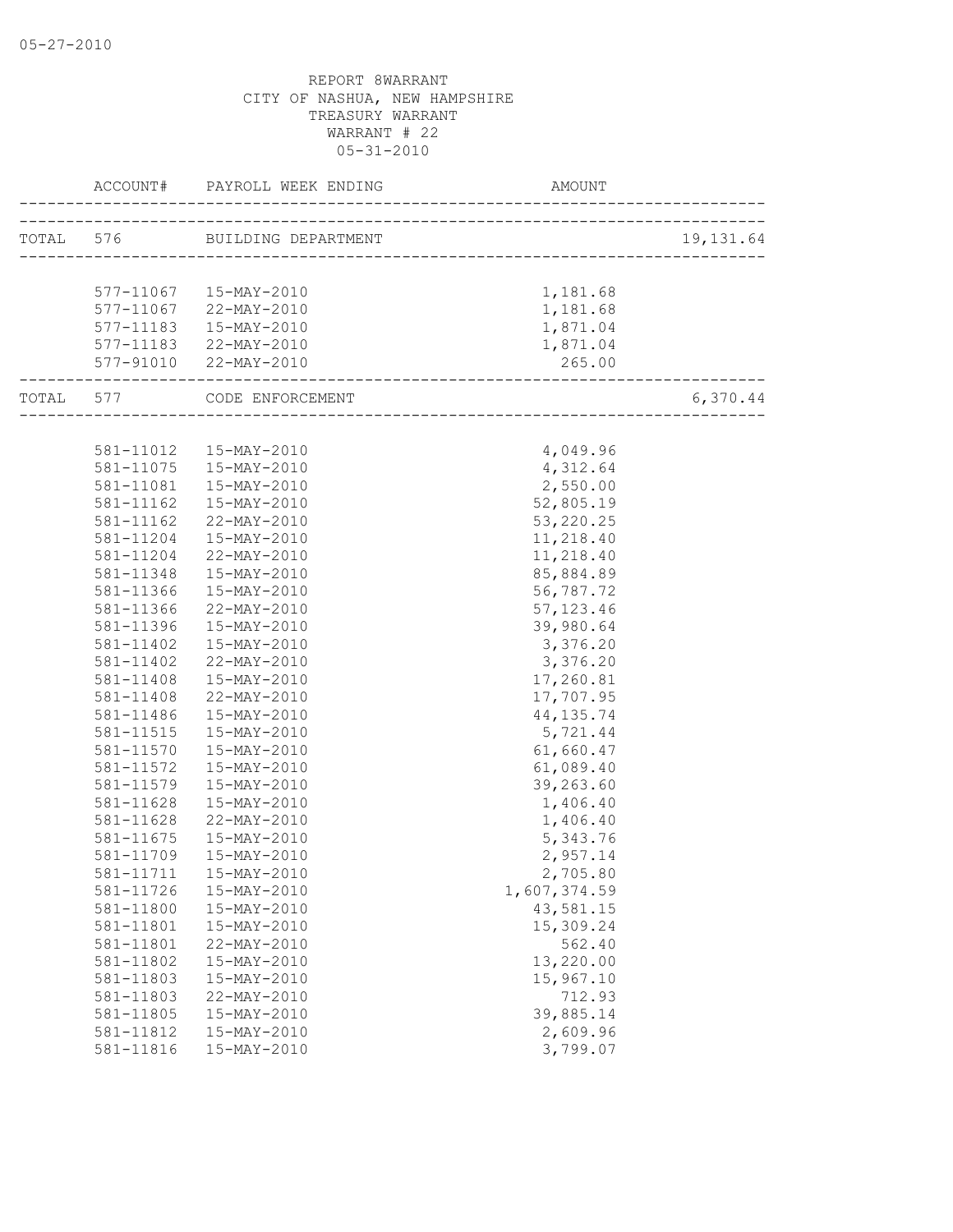| ACCOUNT#  | PAYROLL WEEK ENDING | AMOUNT      |  |
|-----------|---------------------|-------------|--|
| 581-11830 | 15-MAY-2010         | 3,989.66    |  |
| 581-11845 | 15-MAY-2010         | 366.66      |  |
| 581-11845 | 22-MAY-2010         | 366.66      |  |
| 581-11850 | 15-MAY-2010         | 2,731.97    |  |
| 581-11850 | 22-MAY-2010         | 2,771.95    |  |
| 581-11860 | 15-MAY-2010         | 6,920.46    |  |
| 581-12006 | 15-MAY-2010         | 365.18      |  |
| 581-12021 | 15-MAY-2010         | 2,815.64    |  |
| 581-12060 | 15-MAY-2010         | 3,136.69    |  |
| 581-12060 | 22-MAY-2010         | 2,937.48    |  |
| 581-12078 | 15-MAY-2010         | 2,250.00    |  |
| 581-12078 | 22-MAY-2010         | 112.50      |  |
| 581-12081 | 15-MAY-2010         | 2,401.05    |  |
| 581-12084 | 15-MAY-2010         | 2,975.00    |  |
| 581-12084 | 22-MAY-2010         | 275.00      |  |
| 581-12111 | 15-MAY-2010         | 136, 472.24 |  |
| 581-12111 | 22-MAY-2010         | 136, 957.97 |  |
| 581-12112 | 15-MAY-2010         | 10,746.36   |  |
| 581-12112 | 22-MAY-2010         | 10,100.24   |  |
| 581-12126 | 15-MAY-2010         | 7,381.45    |  |
| 581-12126 | 22-MAY-2010         | 7,456.29    |  |
| 581-12135 | 15-MAY-2010         | 4,241.29    |  |
| 581-12135 | 22-MAY-2010         | 5,508.74    |  |
| 581-12136 | 15-MAY-2010         | 994.05      |  |
| 581-12136 | 22-MAY-2010         | 1,231.18    |  |
| 581-12138 | 15-MAY-2010         | 179.70      |  |
| 581-12138 | 22-MAY-2010         | 35.94       |  |
| 581-12141 | 15-MAY-2010         | 1,035.28    |  |
| 581-12153 | 15-MAY-2010         | 70.00       |  |
| 581-12153 | 22-MAY-2010         | 70.00       |  |
| 581-12198 | 15-MAY-2010         | 27,150.99   |  |
| 581-12200 | 15-MAY-2010         | 1,594.38    |  |
| 581-12200 | 22-MAY-2010         | 1,223.78    |  |
| 581-12201 | 15-MAY-2010         | 25,555.61   |  |
| 581-12201 | 22-MAY-2010         | 27, 246.13  |  |
| 581-13004 | 15-MAY-2010         | 685.30      |  |
| 581-13021 | 22-MAY-2010         | 325.36      |  |
| 581-13032 | 15-MAY-2010         | 146.20      |  |
| 581-13032 | 22-MAY-2010         | 84.20       |  |
| 581-13120 | 15-MAY-2010         | 3,185.54    |  |
| 581-13120 | 22-MAY-2010         | 4,022.74    |  |
| 581-13133 | 15-MAY-2010         | 790.10      |  |
| 581-13133 | 22-MAY-2010         | 31.50       |  |
| 581-13137 | $15 - MAX - 2010$   | 525.00      |  |
| 581-13137 | 22-MAY-2010         | 175.00      |  |
| 581-19000 | $15 - MAX - 2010$   | 7,708.60    |  |
| 581-19230 | $15 - MAX - 2010$   | 250.00      |  |
| 581-19240 | 15-MAY-2010         | 411.60      |  |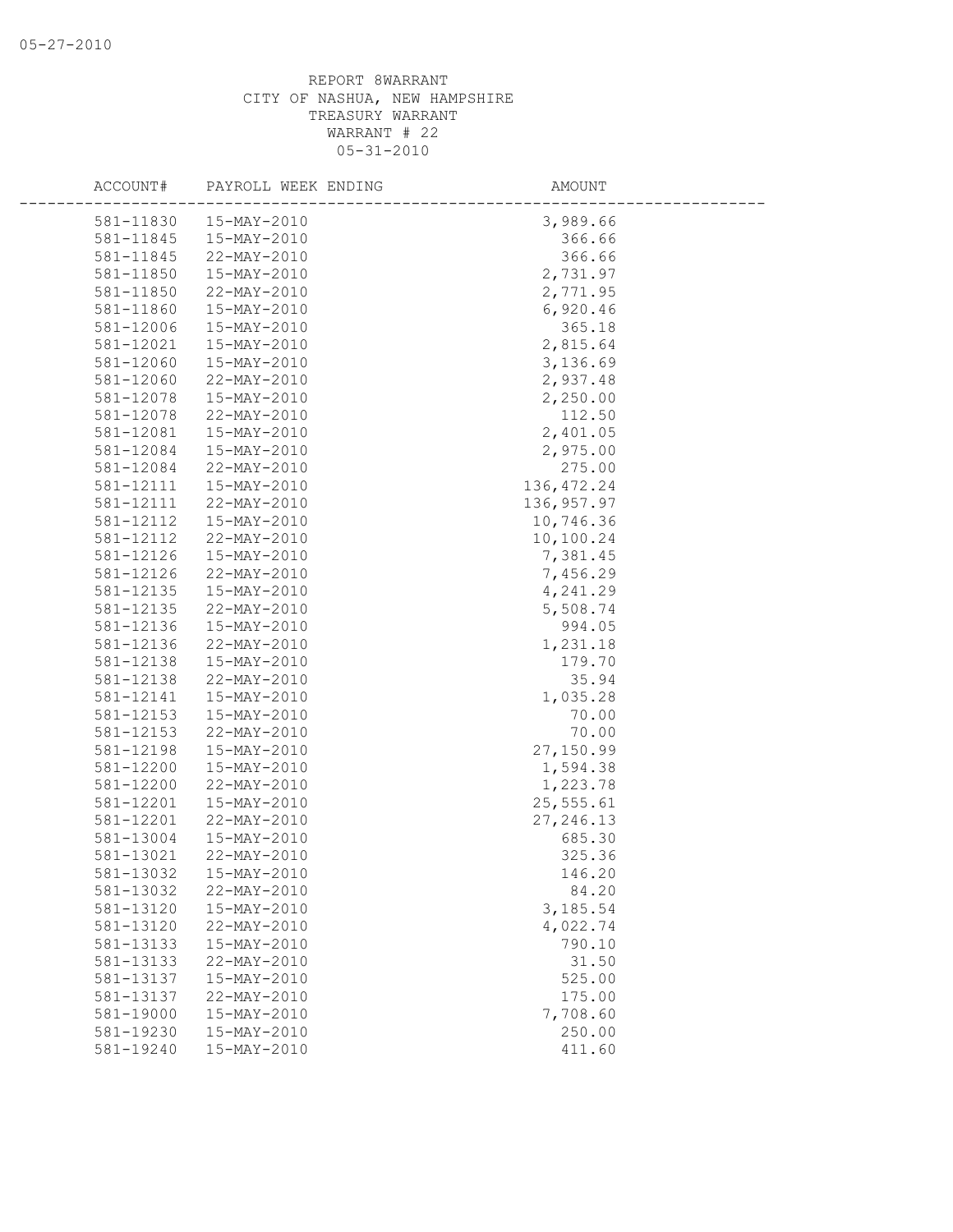|            | ACCOUNT# PAYROLL WEEK ENDING | AMOUNT       |
|------------|------------------------------|--------------|
|            |                              |              |
| тотат. 581 | SCHOOL DEPARTMENT            | 2,847,593.10 |
|            |                              |              |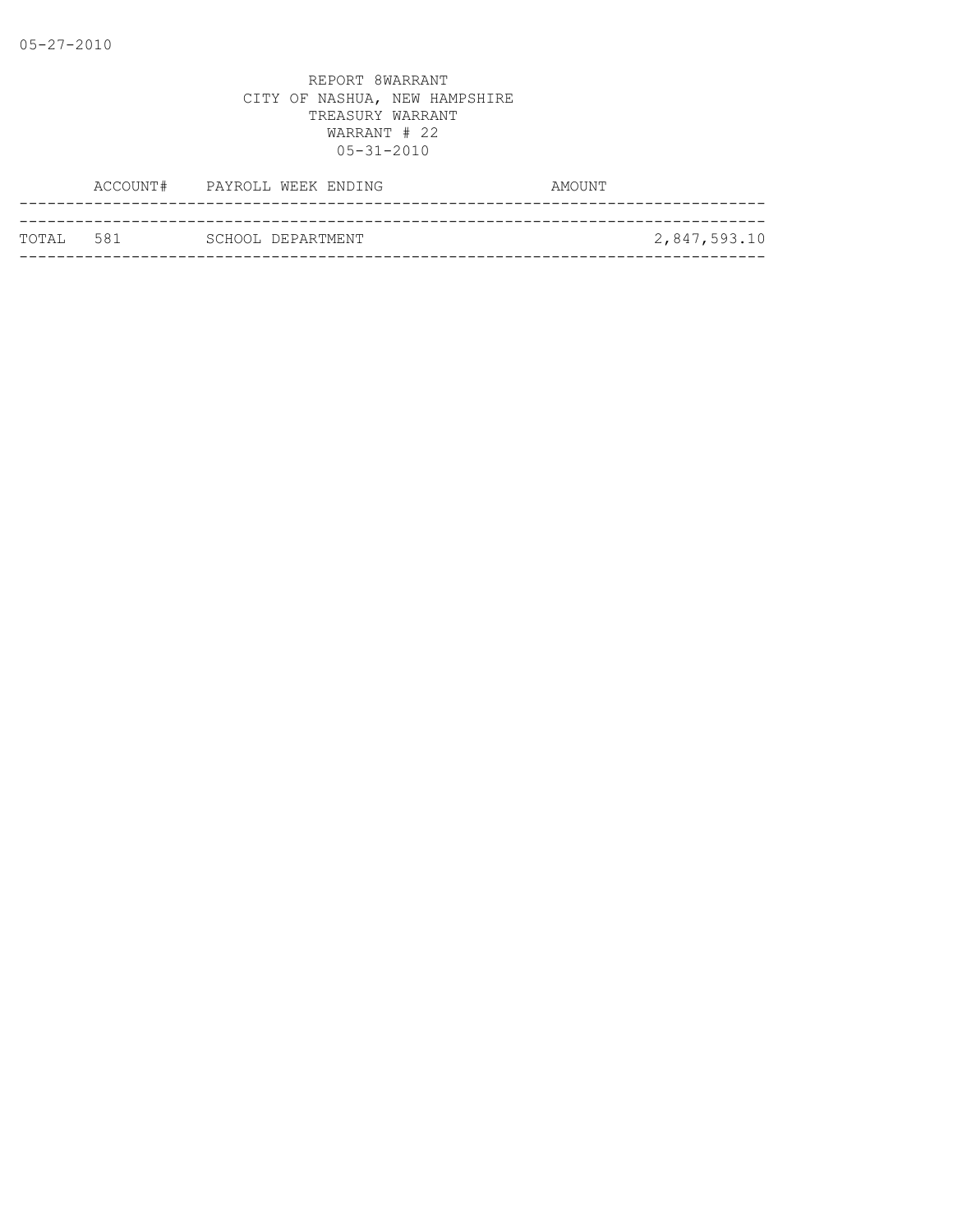|           | ACCOUNT# PAYROLL WEEK ENDING |  |  | AMOUNT |
|-----------|------------------------------|--|--|--------|
|           |                              |  |  |        |
| TOTAL 952 |                              |  |  |        |
|           |                              |  |  |        |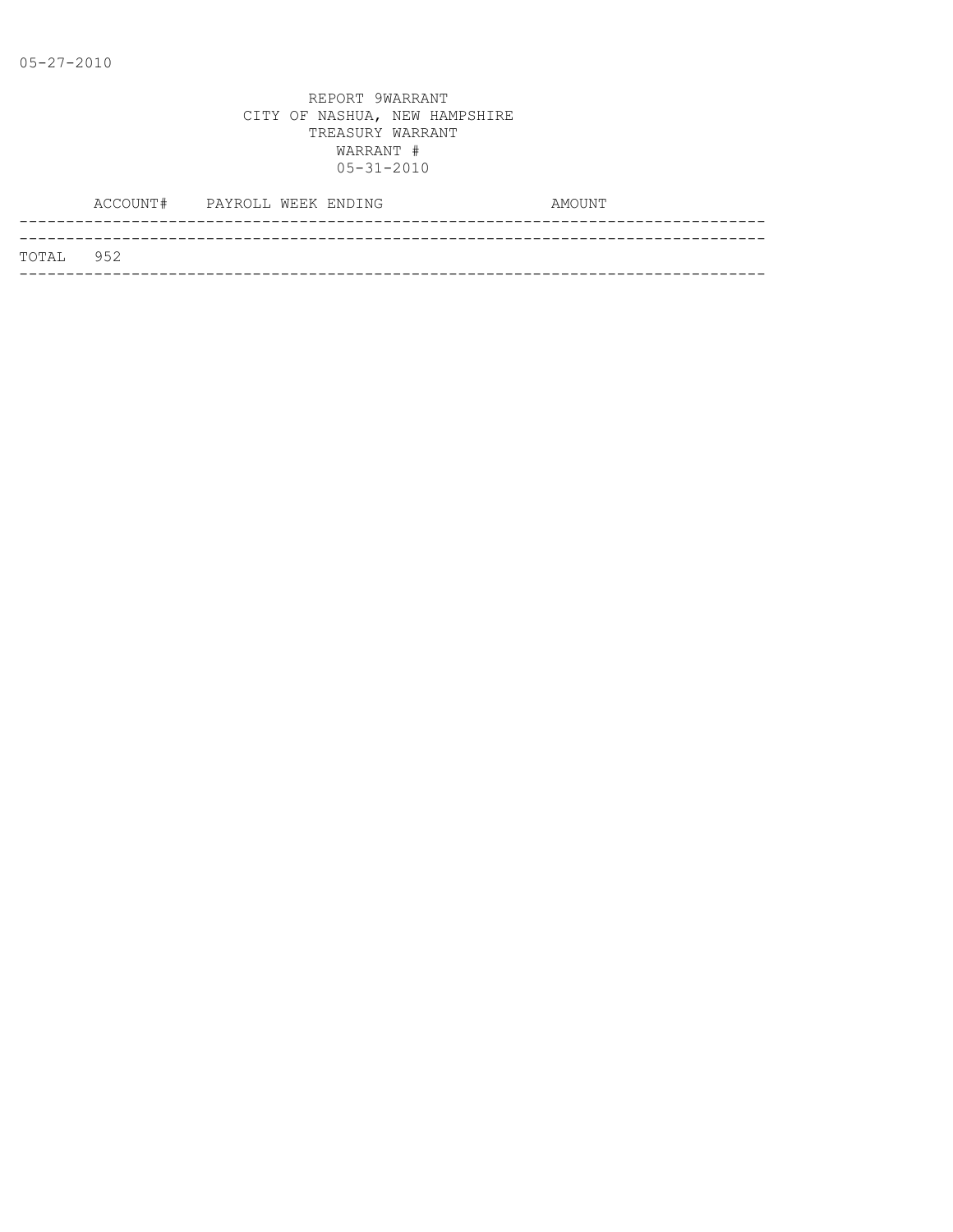| ACCOUNT#               | PAYROLL WEEK ENDING        | AMOUNT               |  |
|------------------------|----------------------------|----------------------|--|
| 801-11008              | 15-MAY-2010                | 592.14               |  |
| 801-11008              | 22-MAY-2010                | 584.74               |  |
| 801-11024              | 15-MAY-2010                | 637.15               |  |
| 801-11024              | 22-MAY-2010                | 637.15               |  |
| 801-11028              | 15-MAY-2010                | 60.49                |  |
| 801-11028              | 22-MAY-2010                | 60.49                |  |
| 801-11064              | 15-MAY-2010                | 140.47               |  |
| 801-11064              | 22-MAY-2010                | 140.47               |  |
| 801-11094              | 15-MAY-2010                | 102.09               |  |
| 801-11094              | 22-MAY-2010                | 102.09               |  |
| 801-11188              | 15-MAY-2010                | 367.14               |  |
| 801-11188              | 22-MAY-2010                | 367.14               |  |
| 801-11190              | 15-MAY-2010                | 409.48               |  |
| 801-11190              | 22-MAY-2010                | 409.48               |  |
| 801-11193              | 15-MAY-2010                | 1,000.83             |  |
| 801-11193              | 22-MAY-2010                | 1,000.83             |  |
| 801-11211              | 15-MAY-2010                | 68.21                |  |
| 801-11211              | 22-MAY-2010                | 68.21                |  |
| 801-11222              | 15-MAY-2010                | 211.23               |  |
| 801-11222              | 22-MAY-2010                | 211.23               |  |
| 801-11249              | 15-MAY-2010                | 188.57               |  |
| 801-11249              | 22-MAY-2010                | 188.57               |  |
| 801-11268              | 15-MAY-2010                | 138.69               |  |
| 801-11268              | 22-MAY-2010                | 138.69               |  |
| 801-11271              | 15-MAY-2010                | 1,150.52             |  |
| 801-11271              | 22-MAY-2010                | 1,150.52             |  |
| 801-11276              | 15-MAY-2010                | 3,683.14             |  |
| 801-11276              | 22-MAY-2010                | 3,439.60             |  |
| 801-11431              | 15-MAY-2010                | 187.91               |  |
| 801-11431              | 22-MAY-2010                | 187.91               |  |
| 801-11435              | 15-MAY-2010                | 272.90               |  |
| 801-11435              | 22-MAY-2010                | 272.90               |  |
| 801-11595              | 15-MAY-2010                | 5,686.80             |  |
| 801-11595              | 15-MAY-2010                | 4,874.40             |  |
| 801-11595              | 22-MAY-2010                | 5,686.80             |  |
| 801-11595<br>801-11596 | 22-MAY-2010<br>15-MAY-2010 | 4,062.00             |  |
|                        | 801-11596 22-MAY-2010      | 3,433.60<br>3,433.60 |  |
| 801-11598              | 15-MAY-2010                | 850.40               |  |
| 801-11598              | $22 - \text{MAX} - 2010$   | 850.40               |  |
| 801-11599              | 15-MAY-2010                | 1,088.52             |  |
| 801-11599              | 15-MAY-2010                | 1,088.52             |  |
| 801-11599              | 22-MAY-2010                | 1,088.52             |  |
| 801-11599              | 22-MAY-2010                | 1,088.52             |  |
| 801-11606              | 15-MAY-2010                | 708.24               |  |
| 801-11606              | 22-MAY-2010                | 708.23               |  |
| 801-11647              | 15-MAY-2010                | 1,401.23             |  |
| 801-11647              | 22-MAY-2010                | 1,401.23             |  |
|                        |                            |                      |  |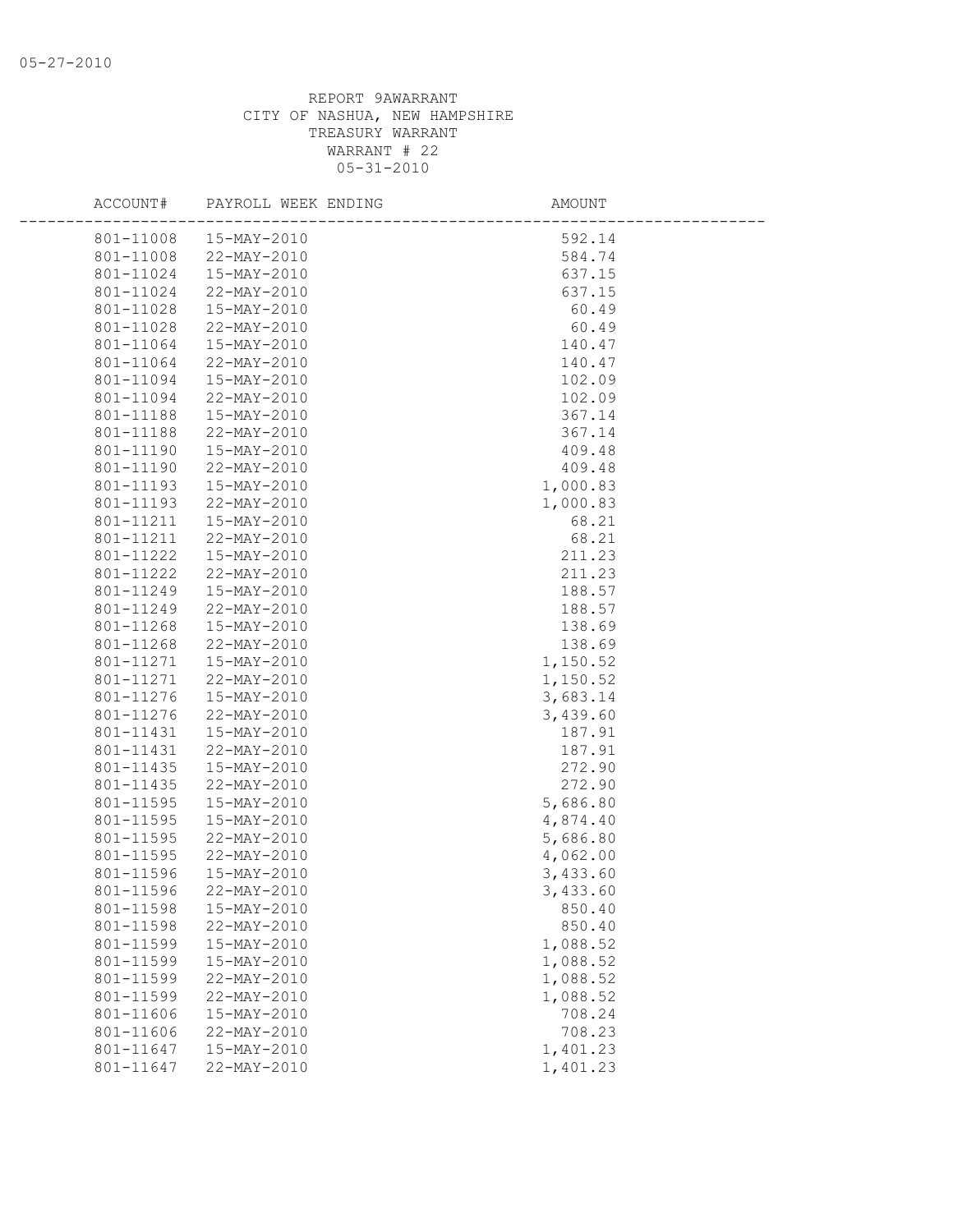|       | ACCOUNT#  | PAYROLL WEEK ENDING    | <b>AMOUNT</b>          |           |
|-------|-----------|------------------------|------------------------|-----------|
|       |           | 801-12594  15-MAY-2010 | 3,640.00               |           |
|       |           | 801-12594 22-MAY-2010  | 3,640.00               |           |
|       | 801-13004 | 15-MAY-2010            | 835.04                 |           |
|       | 801-13004 | 15-MAY-2010            | 578.31                 |           |
|       | 801-13004 | 15-MAY-2010            | 278.15                 |           |
|       | 801-13004 | 22-MAY-2010            | 783.47                 |           |
|       | 801-13004 | 22-MAY-2010            | 553.34                 |           |
|       | 801-13004 | 22-MAY-2010            | 371.06                 |           |
|       | 801-17002 | 15-MAY-2010            | 500.00                 |           |
|       |           | 801-17002 22-MAY-2010  | 500.00                 |           |
|       |           | 801-31050 22-MAY-2010  | 17.00                  |           |
| TOTAL | 801       | SOLID WASTE DISPOSAL   | ______________________ | 67,318.36 |
|       |           |                        |                        |           |
|       | 802-11024 | 15-MAY-2010            | 151.52                 |           |
|       | 802-11024 | 15-MAY-2010            | 606.08                 |           |
|       | 802-11024 | 22-MAY-2010            | 151.52                 |           |
|       | 802-11024 | 22-MAY-2010            | 606.08                 |           |
|       | 802-11028 | 15-MAY-2010            | 411.35                 |           |
|       | 802-11028 | 15-MAY-2010            | 193.58                 |           |
|       | 802-11028 | 22-MAY-2010            | 411.35                 |           |
|       | 802-11028 | 22-MAY-2010            | 193.58                 |           |
|       | 802-11064 | 15-MAY-2010            | 140.47                 |           |
|       | 802-11064 | 15-MAY-2010            | 140.47                 |           |
|       | 802-11064 | 22-MAY-2010            | 140.47                 |           |
|       | 802-11064 | 22-MAY-2010            | 140.47                 |           |
|       | 802-11091 | 15-MAY-2010            | 1,106.97               |           |
|       | 802-11091 | 22-MAY-2010            | 1,106.97               |           |
|       | 802-11092 | 15-MAY-2010            | 807.60                 |           |
|       | 802-11092 | 22-MAY-2010            | 807.60                 |           |
|       | 802-11094 | 15-MAY-2010            | 306.24                 |           |
|       | 802-11094 | 15-MAY-2010            | 306.26                 |           |
|       | 802-11094 | 22-MAY-2010            | 306.24                 |           |
|       | 802-11094 | 22-MAY-2010            | 306.26                 |           |
|       | 802-11096 | 22-MAY-2010            | 937.21                 |           |
|       | 802-11102 | 15-MAY-2010            | 906.86                 |           |
|       | 802-11102 | 22-MAY-2010            | 964.13                 |           |
|       | 802-11105 | 15-MAY-2010            | 1,048.55               |           |
|       | 802-11105 | 22-MAY-2010            | 1,048.55               |           |
|       | 802-11124 | 15-MAY-2010            | 739.10                 |           |
|       | 802-11124 | 22-MAY-2010            | 739.10                 |           |
|       | 802-11155 | 15-MAY-2010            | 1,115.86               |           |
|       | 802-11155 | 22-MAY-2010            | 1,025.69               |           |
|       | 802-11157 | 15-MAY-2010            | 2,602.88               |           |
|       | 802-11157 | 22-MAY-2010            | 2,632.64               |           |
|       | 802-11158 | 15-MAY-2010            | 1,861.70               |           |
|       | 802-11158 | 22-MAY-2010            | 921.20                 |           |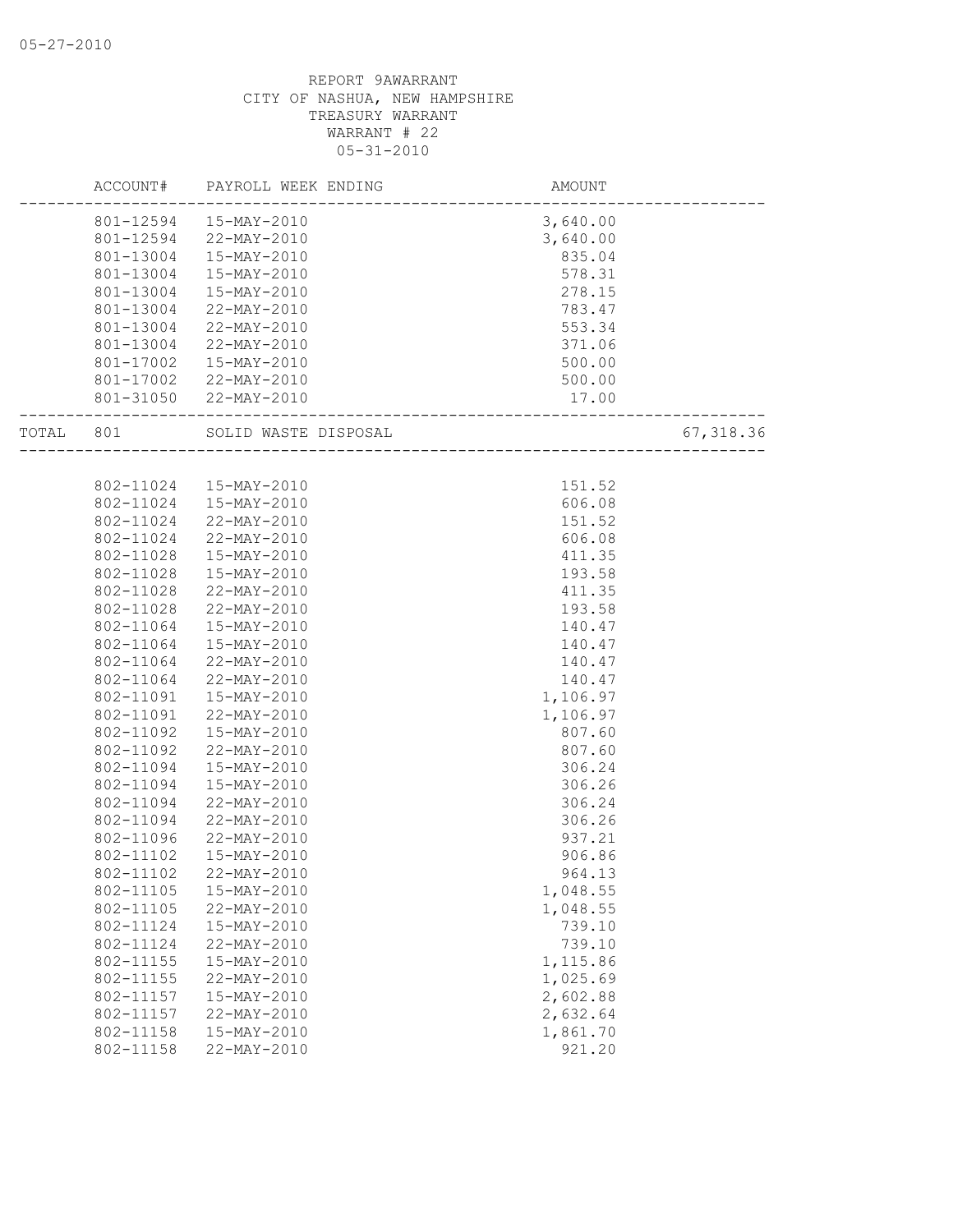| ACCOUNT#                       | PAYROLL WEEK ENDING | AMOUNT   |
|--------------------------------|---------------------|----------|
| 802-11188<br>15-MAY-2010       |                     | 367.15   |
| 802-11188<br>22-MAY-2010       |                     | 367.15   |
| 802-11190<br>15-MAY-2010       |                     | 409.48   |
| 802-11190<br>22-MAY-2010       |                     | 409.48   |
| 802-11211<br>15-MAY-2010       |                     | 272.84   |
| 802-11211<br>15-MAY-2010       |                     | 409.26   |
| 802-11211<br>22-MAY-2010       |                     | 272.84   |
| 802-11211<br>22-MAY-2010       |                     | 409.26   |
| 802-11222<br>15-MAY-2010       |                     | 211.23   |
| 802-11222<br>22-MAY-2010       |                     | 211.23   |
| 802-11249<br>15-MAY-2010       |                     | 188.57   |
| 15-MAY-2010<br>802-11249       |                     | 188.57   |
| 802-11249<br>22-MAY-2010       |                     | 188.57   |
| 802-11249<br>22-MAY-2010       |                     | 188.57   |
| 802-11260<br>15-MAY-2010       |                     | 1,945.60 |
| 802-11260<br>22-MAY-2010       |                     | 1,945.60 |
| 802-11268<br>15-MAY-2010       |                     | 46.23    |
| 802-11268<br>15-MAY-2010       |                     | 92.46    |
| 802-11268<br>22-MAY-2010       |                     | 46.23    |
| 802-11268<br>22-MAY-2010       |                     | 92.46    |
| 802-11270<br>15-MAY-2010       |                     | 1,087.23 |
| 802-11270<br>22-MAY-2010       |                     | 1,087.23 |
| 802-11330<br>22-MAY-2010       |                     | 1,110.27 |
| 802-11333<br>15-MAY-2010       |                     | 1,067.17 |
| 802-11431<br>15-MAY-2010       |                     | 187.91   |
| 802-11431<br>22-MAY-2010       |                     | 187.91   |
| 802-11435<br>15-MAY-2010       |                     | 454.83   |
| 802-11435<br>15-MAY-2010       |                     | 181.93   |
| 802-11435<br>22-MAY-2010       |                     | 454.83   |
| 802-11435<br>22-MAY-2010       |                     | 181.93   |
| 802-11480<br>15-MAY-2010       |                     | 1,976.79 |
| 802-11480<br>22-MAY-2010       |                     | 2,793.64 |
| 802-11507<br>15-MAY-2010       |                     | 672.03   |
| 802-11507<br>22-MAY-2010       |                     | 820.80   |
| 802-11513<br>15-MAY-2010       |                     | 5,920.98 |
| 802-11513<br>22-MAY-2010       |                     | 6,023.04 |
| 802-11514<br>15-MAY-2010       |                     | 2,921.20 |
| 802-11514<br>22-MAY-2010       |                     | 2,929.20 |
| 802-11681<br>15-MAY-2010       |                     | 315.06   |
| 802-11681<br>15-MAY-2010       |                     | 1,260.23 |
| 802-11681<br>22-MAY-2010       |                     | 315.06   |
| 802-11681<br>22-MAY-2010       |                     | 1,260.23 |
| 802-11693<br>15-MAY-2010       |                     | 1,201.21 |
| 802-11693<br>22-MAY-2010       |                     | 1,201.21 |
| 802-11764<br>15-MAY-2010       |                     | 1,184.60 |
| 802-11764<br>22-MAY-2010       |                     | 1,184.60 |
| 802-12154<br>$15 - MAX - 2010$ |                     | 440.00   |
| 802-12154<br>15-MAY-2010       |                     | 880.00   |